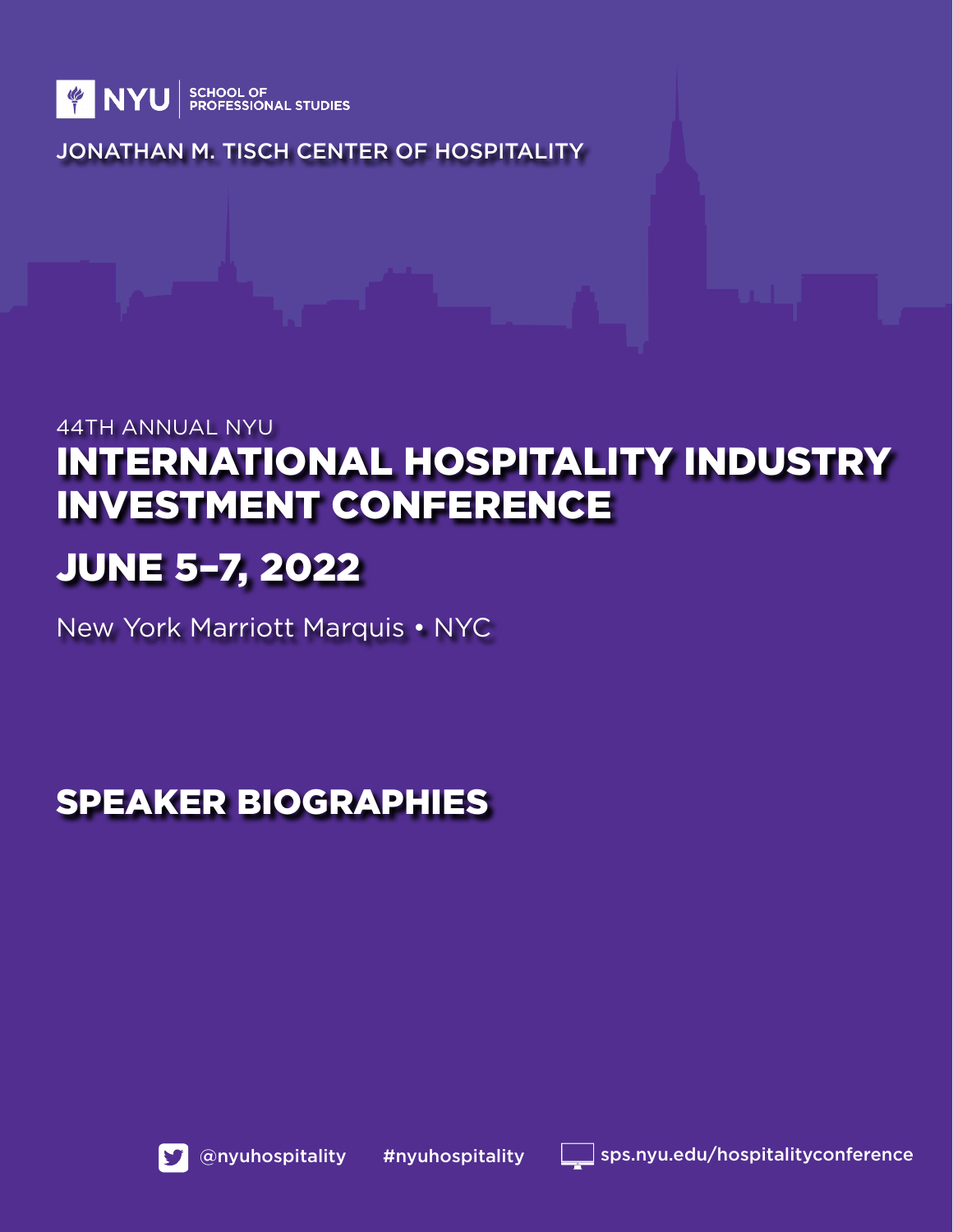# INTERNATIONAL HOSPITALITY INDUSTRY INVESTMENT CONFERENCE

# **A**

# **Eric L. Adams**

Mayor New York City

Like so many New Yorkers, Mayor Eric Adams grew up with adversity—and overcame it.

As one of six children, born in Brownsville and raised in South Jamaica by a single mom who cleaned houses, Adams and his family did not always know if they would come home to an eviction notice on the front door or food on the table. And when he was beaten by police in the basement of a precinct house at 15, he faced a life-changing act of injustice.

But instead of giving into anger, Adams turned his pain into purpose and decided to change the police department from within. He joined the NYPD and became one of its most outspoken officers, calling out racism and bias in the department and pushing for major reforms.

As a founder of 100 Blacks in Law Enforcement Who Care, Adams would often police the streets in a bulletproof vest one day during the high-crime 1980's and 1990's and protest bad behavior by cops the next, marching side-by-side with his fellow civil rights advocates. He rose to the rank of captain, helping to build the first computerized system for tracking crime in the City, which led to historic gains in public safety.

His efforts to change policing began his lifelong work to improve and protect New York. From the NYPD, he moved on to the State Senate, where he represented sections of central and Brownstone Brooklyn. In Albany, Adams built winning coalitions to advance New York City's values and goals, helping to push through measures to protect tenants and workers, combat gun violence, end the NYPD's abuses of stop and frisk, and advance human rights — including marriage equality. He also became the first person of color to chair the Senate's Homeland Security Committee.

Adams was then elected Brooklyn borough president in 2013 by putting together a diverse coalition of Brooklynites to become the borough's first Black leader. As the representative of one of the nation's largest counties, he fought tirelessly to grow the local economy, invest in schools, reduce inequality, improve public safety, and advocate for smart policies and better government that delivers for all New Yorkers.

When the COVID-19 pandemic struck the City, Adams moved a mattress into his office and worked around the clock to deliver donated meals and PPE to essential workers and vulnerable New Yorkers, demanding that government produce more equitable relief.

In addition to continuing to fight for struggling New Yorkers and a better quality of life for all, Adams became a national leader on public health policy after learning he had developed Type 2 diabetes. Following his diagnosis,he completely changed his diet and his body, reversing the disease and launching a personal mission to educate New Yorkers about preventative care and wellness. His work has already led to successful proactive public health efforts across the City and increased education in schools and with high-risk populations in lower-income areas, partnering with civic organizations and health experts.

Adams is a lifelong New Yorker. He received his master's degree in public administration from Marist College, and is a graduate of New York City Technical College and the John Jay College of Criminal Justice. He is also a proud product of New York City public schools, including Bayside High School in Queens. Today he lives in Bedford-Stuyvesant, where he has resided for over 20 years. Adams is the proud father of Jordan, an aspiring filmmaker and graduate of American University.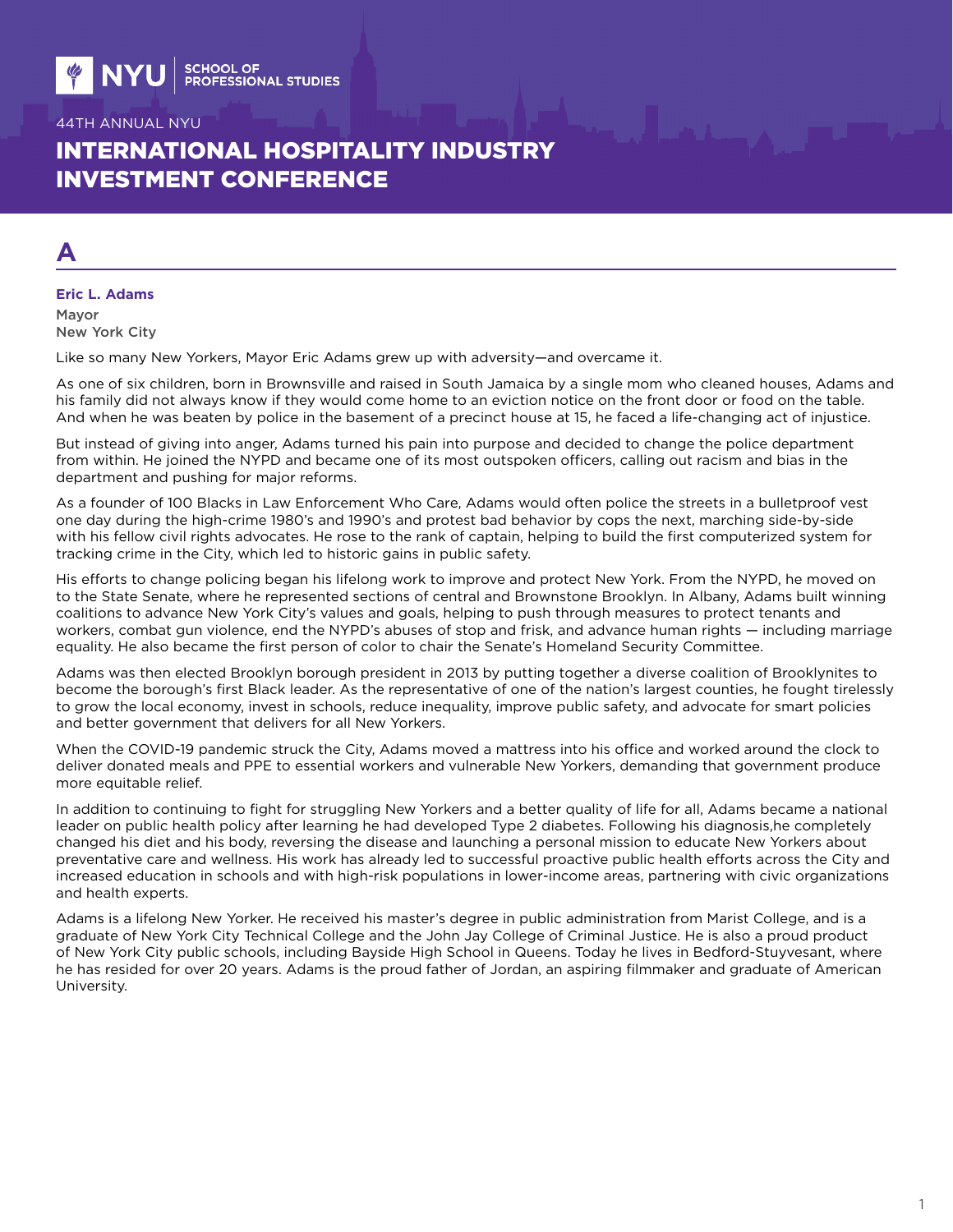# INTERNATIONAL HOSPITALITY INDUSTRY INVESTMENT CONFERENCE

#### **Joe Ahmed-Youssef**

Executive Vice President, Business Intelligence and Ddata Solutions Amadeus' Hospitality Division

Joe Ahmed-Youssef currently serves as executive vice president, business intelligence and data solutions for Amadeus' Hospitality Division. He has more than two decades of executive experience in travel technology, distribution, strategy, and marketing.

Prior to his current role in Hospitality, Ahmed-Youssef served as the global leader of strategy, marketing, and corporate development leading both the organic and inorganic growth strategies as well as the marketing strategy for Amadeus Hospitality globally.

Having joined Amadeus in 2006, he was previously Madrid-based global director for operations and business development for the Hospitality division. He also has served as regional director – marketing & operations, and markets director for Middle East and North Africa. As head of the Arab Air Carriers Organization (AACO) Program, Ahmed-Youssef and his team elevated Amadeus into a regional leadership position in the Middle East and Africa region.

 Prior to Amadeus, Ahmed-Youssef worked for several global blue chip companies, including American Express Travel, as director of operations & business travel, SHOWTIME networks, and Kanoo Travel.

Ahmed-Youssef holds a BA in Business Administration with a major in marketing from the University of Cairo. He completed executive management post graduate studies at Canfield University in the UK and speaks both English and Arabic fluently.

#### **Reza Akhavi**

Managing Director and Co-Head of Real Estate Investment Banking Deutsche Bank Securities

Reza Akhavi is global co-head of Deutsche Bank's Real Estate, Gaming, Lodging and Leisure («REGLL») Investment Banking team. He is responsible for advisory and capital markets client coverage across industries under the REGLL umbrella, including market leaders in the US and international gaming industry, lodging REITs and C-Corps, and general leisure operators. Akhavi joined Deutsche Bank in 1998 and joined the REGLL group as a vice president in April 2005. Prior to joining Deutsche Bank, he was an agency equities trader for Herzog, Heine, Geduld, a leading Nasdaq Market maker. Akhavi earned his BS, cum laude, in finance with a concentration in economics from the University of Maryland, College Park in 1997. He was a member of the Financial Management Honors Society, the National Business School Honorary Society and received the Nations Bank Educational Endowment Award.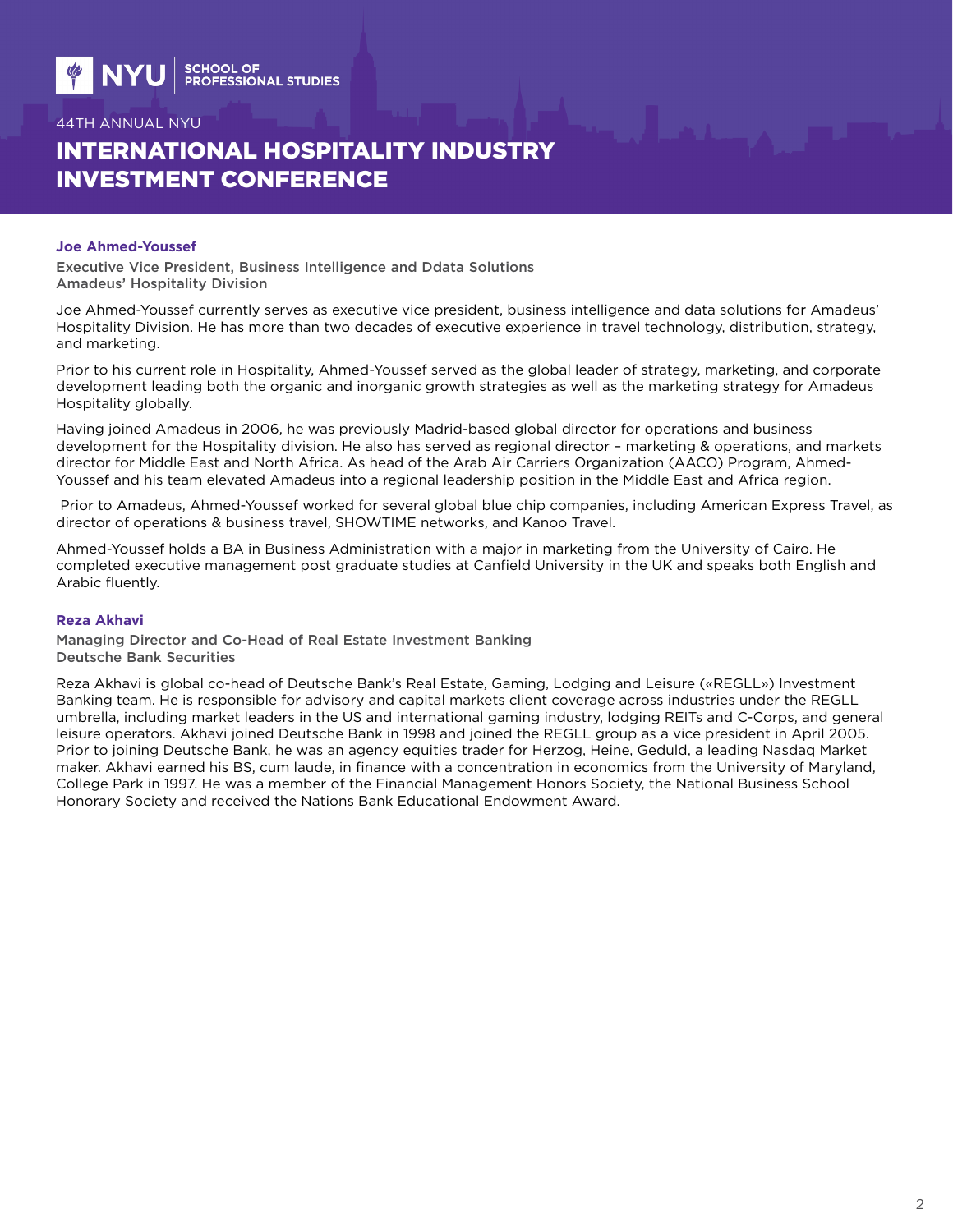# INTERNATIONAL HOSPITALITY INDUSTRY INVESTMENT CONFERENCE

#### **Michele Allen**

Chief Financial Officer Wyndham Hotels & Resorts

Michele Allen is chief financial officer of Wyndham Hotels & Resorts, the world's largest hotel franchising company with approximately 9,000 hotels across 22 brands and nearly 95 countries.

A seasoned hospitality industry veteran with more than 20 years of experience, she was promoted to her current role in December 2019 after serving as executive vice president and treasurer, where she oversaw capital markets activity, global cash management, risk management, and business intelligence.

Before her role as treasurer, Allen served five years as senior vice president of finance for Wyndham Worldwide, where she played a critical role in helping spin off Wyndham Hotels & Resorts into a pure-play hotel company in 2018.

Prior to Wyndham Worldwide, Allen held a variety of financial leadership positions of increasing responsibility with Wyndham and its predecessor, Cendant Corporation. Throughout that time, she worked on the initial public offerings for Jackson Hewitt and Wright Express, as well as the spin-offs of Realogy and Wyndham Worldwide. She began her career as an independent auditor with Deloitte, where she earned her CPA.

Allen holds a bachelor's degree from Cedar Crest College in Allentown, Pa. and is an advocate for female education in third-world countries through her work with organizations like the BlinkNow Foundation and New Light. She also serves as co-chair of Empower, Wyndham's associate business group dedicated to supporting the growth and advancement of women in the workplace.

Allen is based at Wyndham's global headquarters in Parsippany, NJ.

#### **Alex Alt**

Senior Vice President and General Manager Oracle Hospitality

Alex Alt leads Oracle's vertical software business that serves the hospitality, casino, and cruise industries. Dedicating most of his career to hospitality with experience as an operator and a technology provider, Alt joined Oracle in November 2019 to lead the technical, operational, and cultural transformation of the industry's leading provider of property management, point of sale, distribution, analytics, and loyalty solutions. The start of his tenure coincided with Oracle's debut of it's next-generation suite of cloud solutions, which achieved early acclaim and is experiencing rapid adoption among the world's most-renowned hotel brands. Adhering to the pillars of service orientation, innovation, and execution precision, Alt and the Oracle Hospitality team are focused on powering exceptional guest experiences. With more than 20 years in the travel and hospitality industries, he spearheaded global development and strategy for renowned luxury operator Rosewood Hotels & Resorts, led Sabre's Hospitality Solutions business, and served industry clients as a consultant with McKinsey & Company. He has established a track record of growing and scaling businesses and delivering innovative technology solutions underpinned by a customer-centric service and support model. Alt, who earned an MBA from Harvard Business School and a BBA from the University of Texas, is passionate about hospitality technology and has been a featured presenter at multiple industry and customer conferences. He is married with two children and enjoys cycling, tennis, and all things outdoors.

#### **Rob Andrews**

Brand Chief Operating Officer The Hoxton

Rob Andrews is brand COO for The Hoxton. Before Ennismore, he held roles as VP, lifestyle at Highgate Hotels, and area managing director at Two Roads Hospitality, where he opened the iconic Beekman Hotel. His hotel career has spanned three continents and includes Kimpton Hotels, GrandLife Hotels, Hyatt Hotels, and InterContinental Hotels Group.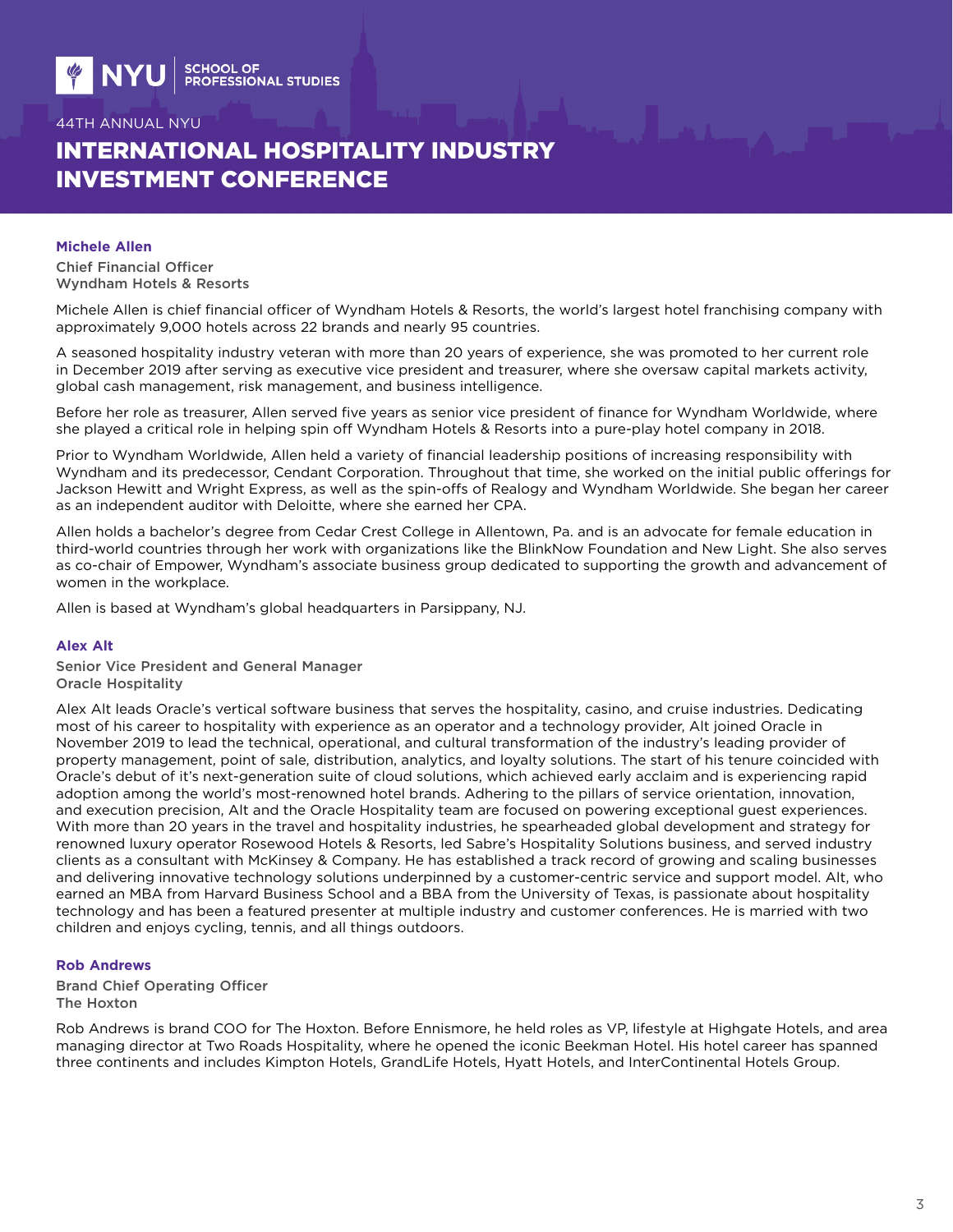# INTERNATIONAL HOSPITALITY INDUSTRY INVESTMENT CONFERENCE

#### **Craig Amos**

Executive Vice President Design and Construction RLJ Lodging Trust

Craig Amos serves as executive vice president, Design and Construction for RLJ Lodging Trust (NYSE: RLJ). He is responsible for leading the RLJ Design and Construction team in their commitment to increase shareholder value through the development, protection, maintenance, and improvement of hotel assets.

Amos holds a Bachelor's of Business from the University of Queensland, Australia, a Master's of Business Administration from Duke University, and is an alumnus of the Harvard Graduate School of Design AMD Real Estate Program. Amos and his wife, Jennifer, reside in McLean, Virginia with their two daughters.

#### **Moneesh Arora**

CEO UniFocus

Moneesh Arora, CEO of UniFocus, is an operating executive and team builder with 25+ years of experience creating value for clients, team members, and investors, in private and public companies. He has extensive experience building and growing technology-enabled businesses, with a particular focus on the human capital management (HCM) and workforce management (WFM) space.

Arora has served in numerous senior leadership and executive roles at ADP, Paycor, Thomson Reuters, Dun & Bradstreet, and PwC. He holds a Bachelor of Science in Industrial Engineering from the New Jersey Institute of Technology, College of Engineering, and a Master of Business Administration in Finance from the NYU Stern School of Business. He currently serves on the board of Greenshades Software, a leading provider of payroll and HR solutions for mid-market companies.

### **Andrew J. Arthurs**

Chief Information Officer Aimbridge Hospitality

Andrew J. Arthurs is chief information officer of Aimbridge Hospitality, a leading, global hospitality company. He joined the company in 2019 as a result of the merger between Aimbridge and Interstate Hotels & Resorts, where he was CIO. Prior to Interstate, Arthurs was CIO at Two Roads Hospitality where he oversaw the integration of Destination Hotels and Commune Hotels and Resorts to create the world's largest independent, lifestyle hotel management company. He also held various IT leadership positions at Vail Resorts, where he spent 13 years. Since joining Aimbridge Hospitality, Arthurs has overseen several strategic initiatives, including a major investment in data and analytics.

Arthurs earned an undergraduate degree from the University of Vermont and an MBA from the Leeds School of Business at the University of Colorado.

#### **Gary Axelrod**

Partner Latham & Watkins

Gary Axelrod's practice focuses on complex business transactions in the real estate, hospitality, gaming, and leisure industries. His clients include real estate private equity sponsors and funds, REITs, institutional investors, operating companies, and entrepreneurial developers engaged in all aspects of real estate investment and development. In addition, he has extensive experience in complex asset-level and corporate-level restructurings.

Axelrod has significant experience in the hospitality industry and is co-chair of the firm's Hospitality, Gaming & Leisure Industry Group. He regularly represents owners and operators in connection with the sale, acquisition, development, financing, ownership, and management of hotel, resort, and gaming properties.

He also represents corporate, venture capital, and other private equity clients in bankruptcies, restructurings, mergers, acquisitions, and dispositions involving portfolio companies and their real estate assets. Axelrod's practice also has a substantial cross-border element including projects in Canada, China, Dubai, India, Abu Dhabi, and Mexico.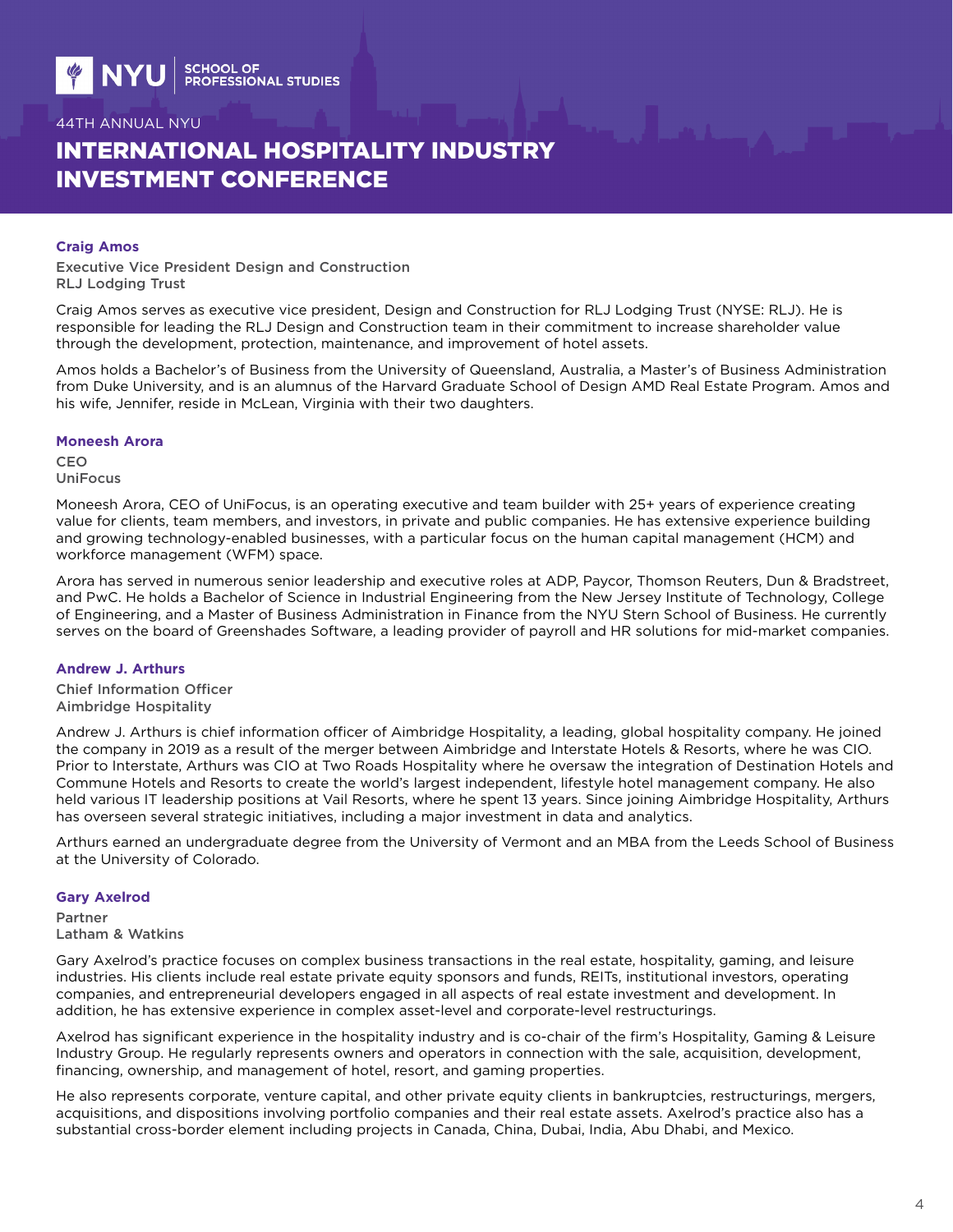# INTERNATIONAL HOSPITALITY INDUSTRY INVESTMENT CONFERENCE

# **B**

### **Geoff Ballotti**

President and Chief Executive Officer Wyndham Hotels & Resorts

Geoffrey A. Ballotti has served as president and chief executive officer of Wyndham Hotels & Resorts and a member of its Board of Directors since June 2018. Prior to that, he was CEO of Wyndham Hotel Group for four years, which spun off from the former Wyndham Worldwide in 2018 to become a pure-play, publicly-traded hotel company. From March 2008 to March 2014, Ballotti served as chief executive officer of Wyndham Destination Network. From October 2003 to March 2008, he was president of the North America Division of Starwood Hotels and Resorts Worldwide. From 1989 to 2003, he held leadership positions of increasing responsibility at Starwood Hotels and Resorts Worldwide, including president of Starwood North America, executive vice president, operations, senior vice president, southern Europe and managing director, Ciga Spa, Italy. Prior to joining Starwood Hotels and Resorts Worldwide, Ballotti was a banking officer in the Commercial Real Estate Group at the Bank of New England.

Ballotti currently serves on the Executive Committee of the American Hotel & Lodging Association Board. He previously served as chairman of the US Travel Association and on the Executive Committee of the American Resort & Development Association. He also served on the board of directors for Christel House International, a not-for-profit organization that supports impoverished children throughout the world.

#### **Keith Barr**

Chief Executive Officer IHG®

Keith Barr has been chief executive officer of IHG® since July 2017. He is responsible for implementing IHG's strategy for high-quality growth and generating industry leading value creation for hotel owners, operators and shareholders. This strategy focuses on strengthening a diverse portfolio of differentiated brands, building scale in key markets, creating lifetime guest relationships, and delivering highly profitable revenues to hotels.

Barr has spent more than 25 years working in the hospitality industry across a wide range of roles, having started his career in hotel operations. He has been a member of IHG's Executive Committee since April 2011 and served as chief commercial officer (CCO) for four years before being appointed CEO. Prior to his role as CCO, he spent four years as CEO of IHG's Greater China business, where under his leadership, IHG drove outstanding results and helped set the foundations for growth in a key market.

Barr joined IHG in 2000 and subsequently held a number of senior positions in IHG's Americas and former Asia, Middle East and Africa (AMEA) regions. He was previously vice president of operations for Midscale brands in North America, vice president of operations for the Holiday Inn brand in North America and chief operating officer for Australia, New Zealand, and South Pacific.

Prior to joining IHG, Barr held several senior positions at Bristol Hotels and Resorts, which was acquired by IHG in 2000. He is a non-executive director of Yum! Brands. He also sits on the Board of WiHTL (Women in Hospitality Travel & Leisure). Barr is a graduate of Cornell University's School of Hotel Administration and is currently a member of the Dean's Advisory Board for The School of Hotel Administration, Cornell SC Johnson College of Business.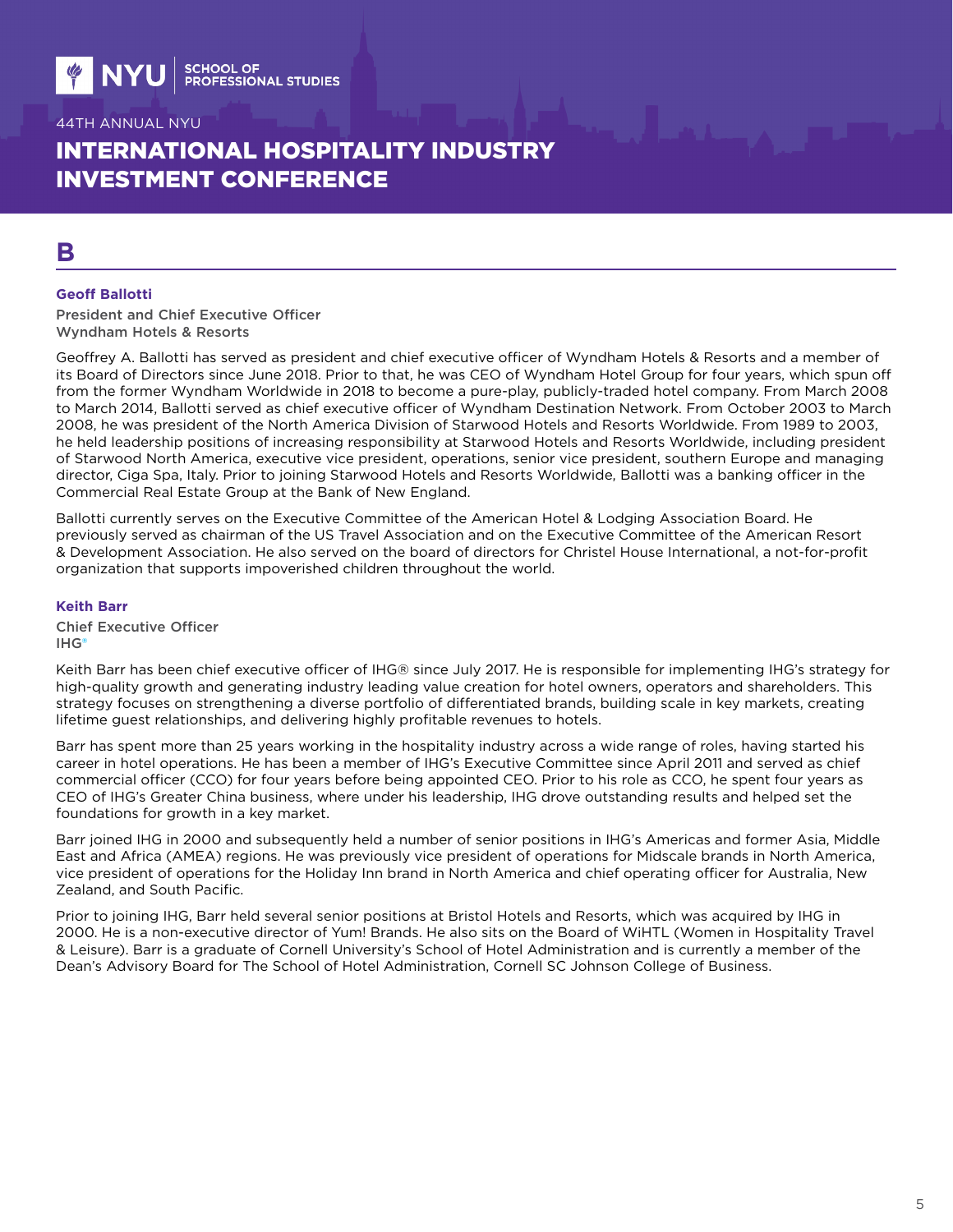# INTERNATIONAL HOSPITALITY INDUSTRY INVESTMENT CONFERENCE

#### **Celia Barrett**

Principal Designer and CEO Barrett Design Studio

An interior designer for 30+ years, Celia Barrett founded Barrett Design Studio in New York in 1995. The boutique firm now specializes in hospitality, senior living and multi-family design. Prior to hospitality design, Barrett was a senior designer for several leading New York City architectural firms, including GHK, IA, and CRSS. She was a senior store designer for Macy's Corporate Stores handling New Jersey and upstate New York, where she designed multiple retail spaces and restaurants, all for Macy's. Her many years in Manhattan helped shape her design sense. With her team, Barrett has won 33 design awards in hospitality, retail, and residential design.

She holds a bachelor's degree in interior design from the Auburn University College of Architecture. She continued her studies at Auburn and Parsons School of Design in New York in both set design and antiques. She also studied theatre at New York's renowned Neighborhood Playhouse School of the Theatre, and now uses this training to help develop the story or "script" for each project she designs. Her professional theatre company, The Acting Group, produced 13 new American plays in New York City.

Barrett has been a panelist for many discussions on hospitality design, including:

High Point Market, Fall 2021, *Beyond Boundaries, Expanding the Creative Process*

BITAC® Conference 2021, *Future Trends of Hospitality Design*

BITAC® Conference 2021, *The Next Chapter of Hospitality Design, After Covid*, and several other national panels and podcasts.

Her projects have been published in multiple national magazines. She also has designed a furniture line for a major NY hospitality manufacturer. Barrett has lectured on hotel design for multiple universities and design conferences. Her firm's primary office is now in her home state of Mississippi, near her family and she keeps a satellite office in NY.

### **Kathryn Barrett**

Vice President, Revenue Management and Digital Strategy Dream Hotel Group

As vice president of revenue management and digital strategy, Kathryn Barrett is responsible for the successful integration of new technologies and synergies between sales, revenue, eCommerce, and digital marketing through the analysis of the consumer's digital journey and market trends to drive profitability for Dream Hotel Group and its portfolio of lifestyle hotels worldwide. With 15 years of experience working with major hospitality brands and independents, including six years at Dream Hotel Group, Barrett has a proven record in the opening and repositioning of assets, leading winning revenue management teams and driving digital strategies to success. Prior to returning to Dream Hotel Group in 2018, Barrett served as regional director of revenue strategy at Revenue Optimization Consultants, overseeing annual market and submarket forecasts, budget strategy and analysis for a team managing 80 properties along the US east coast. Prior roles also include area director of revenue management for New York Hotel Management, where she was tasked with increasing performance at the Staybridge Suites Times Square and opening the Holiday Inn Downtown Brooklyn, and revenue manager at Dream Hotel Group, overseeing the 334-room Best Western President, now The Gallivant, in Times Square, as well as management positions at Cape Resorts Group, notably opening The Beach Shack in Cape May and The Chelsea Hotel in Atlantic City.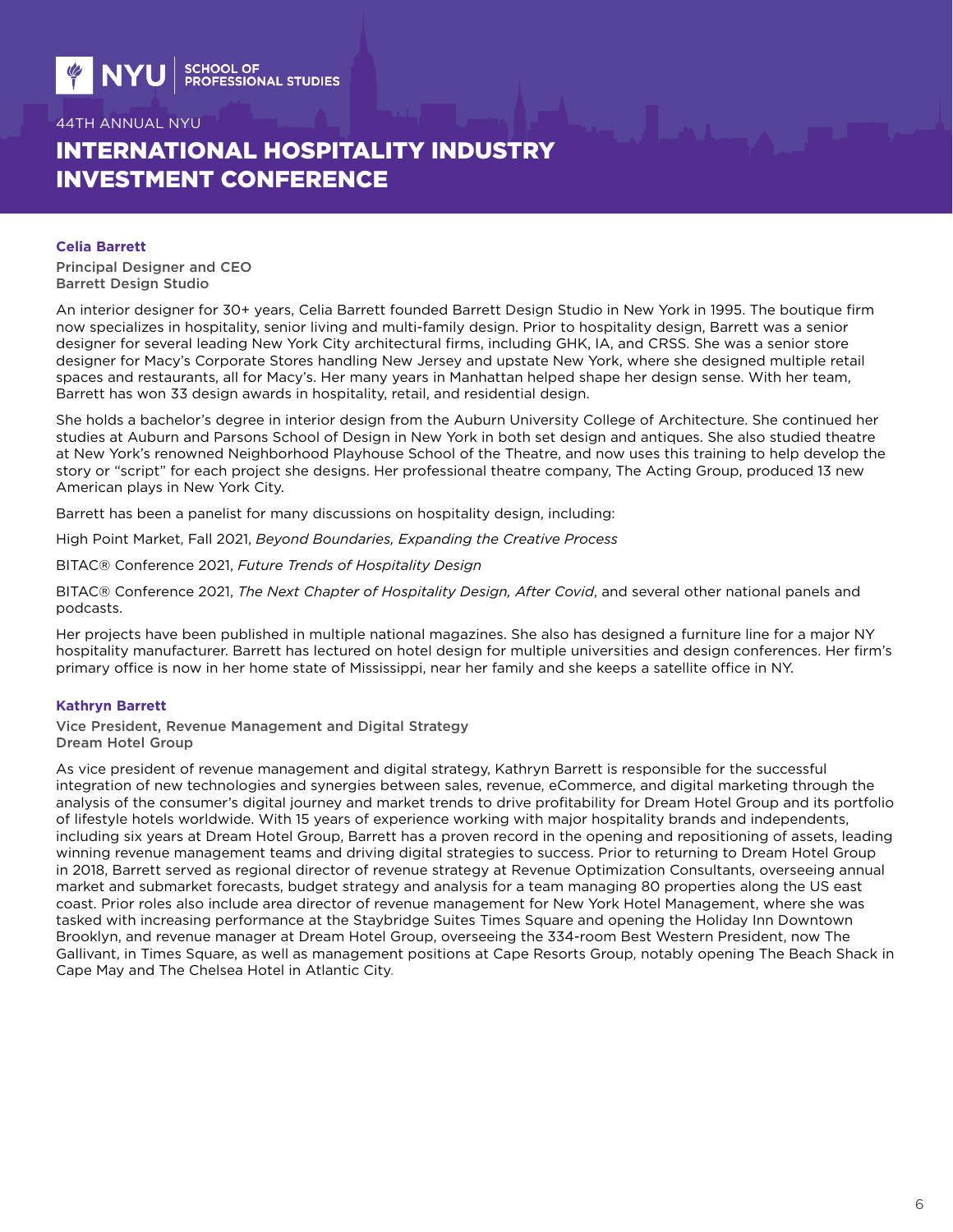# INTERNATIONAL HOSPITALITY INDUSTRY INVESTMENT CONFERENCE

#### **Sébastien Bazin**

Chairman and CEO Accor

After five years working in several financial positions in New York, San Francisco, and London, Sébastien Bazin was appointed CEO of Hottinguer Rivaud Finances, an investment bank, in 1990, and then CEO of L'Immobilière Hôtelière, a hotel developer in France, in 1992. In 1997, he moved to Colony Capital, a private real estate investment firm, to head its European branch and to lead several acquisitions, principally in the hospitality sector (Générale des Eaux, Club Méditerranée, Lucien Barrière, Fairmont & Raffles, Buffalo Grill, Château Lascombes, Stadia Consulting, and others).

Bazin joined the Accor Board of Directors in 2005, and via Colony Capital, he became a Paris Saint-Germain Football Club shareholder in 2006 and the club's chairman in 2009.

In August 2013, Bazin resigned from his duties at Colony Capital and was appointed chairman and CEO of Accor.

Bazin has served as chairman of the Théâtre du Châtelet Board of Directors since 2015 (and a board member since 2013), as vice-chairman of the Gustave Roussy Foundation's Supervisory Board, and as a member of the GE Board of Directors since 2016.

#### **Peter Benudiz**

Partner Sidley Austin LLP

Peter Benudiz is co-leader of Sidley's global real estate practice and also leads the firm's global hospitality group. Recognized as one of the leading hospitality lawyers in the United States, Benudiz's multidisciplinary practice focuses on all aspects touching hospitality and real estate. He is regularly called upon to provide strategic advice and guidance to boards of directors and senior management of operating businesses on various cross-border and domestic matters.

Benudiz has advised on billions of dollars of hospitality, real estate, corporate finance, and M&A deals, including domestic and cross-border leveraged private equity deals. He has worked on well over 1,000 hotel transactions across the globe. He has counseled some of the world's leading financial institutions and private equity funds on the acquisition, financing, and restructuring of major real estate and hotel projects. Benudiz is resident in Sidley's Century City office.

#### **James Bermingham**

Chief Executive Officer Virgin Hotels

James Bermingham is responsible for delivering Virgin Hotels' global growth, operational excellence, multi-awardwinning customer experience, and unique culture. With over 35 years of hospitality experience, he began his career in his hometown of Dublin, Ireland, followed by 10 years in London, England, including executive roles with ITT Sheraton Corporation and the Luxury Collection. His career then led him to the United States, where he held prestigious general manager roles at the St. Regis Hotel in Houston and the Montage Laguna Beach. Since 2008, he served as executive vice president, operations for Montage International, where he oversaw all aspects of operations for the award-winning Montage and Pendry Hotel brands seven hotels and resorts, including owner relations, culture development, and sales and marketing.

Bermingham has served on many not-for-profit and hospitality industry boards and committees, including chair of Visit CA, Preferred Hotels and Resorts Advisory Board, and Forbes Travel Standards Advisory Committee.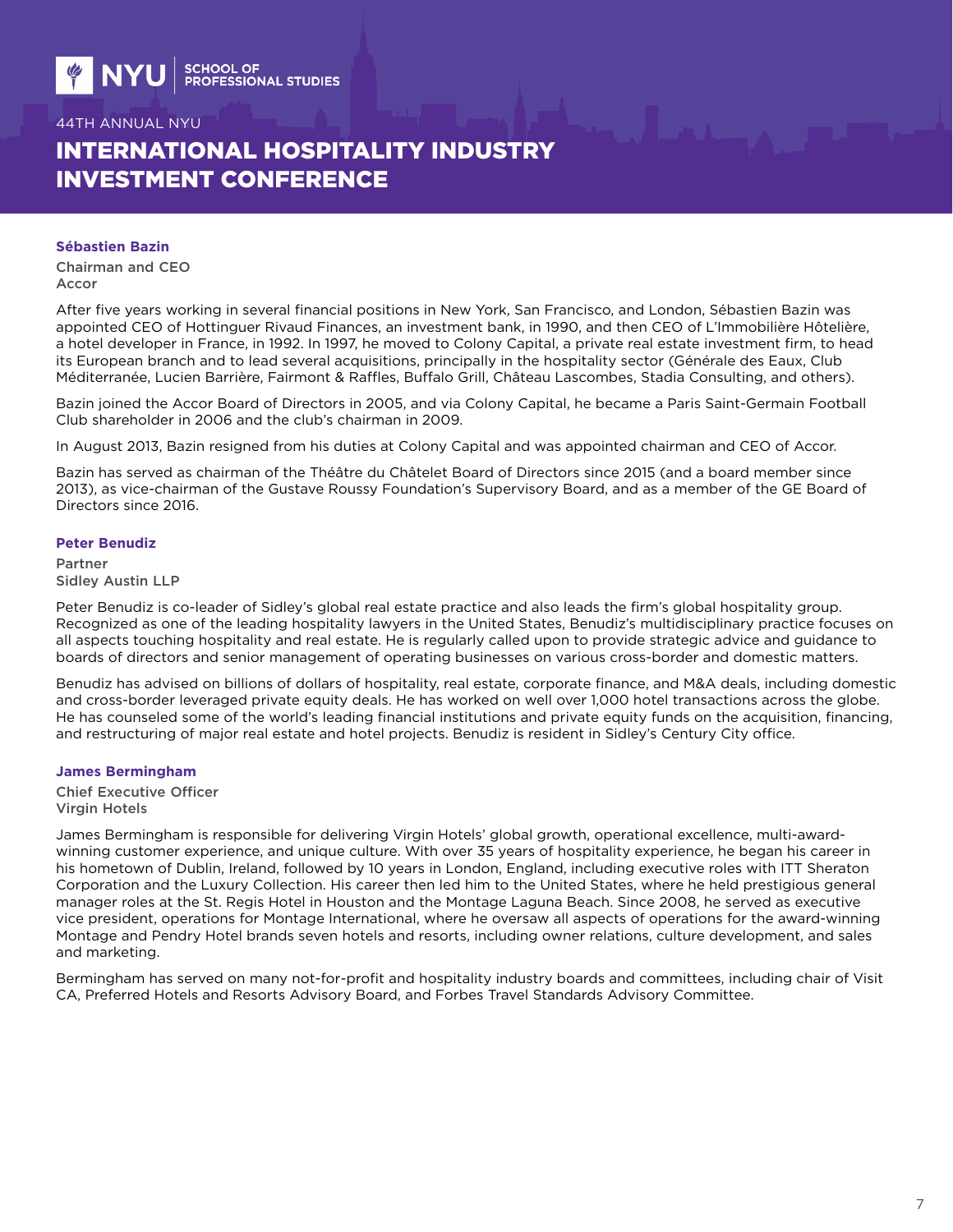# INTERNATIONAL HOSPITALITY INDUSTRY INVESTMENT CONFERENCE

#### **Laura Lee Blake, Esq.**

President & CEO AAHOA

Laura Lee Blake, Esq., serves as the president & CEO of AAHOA, the foremost resource and advocate for America's hotel owners. A highly accomplished attorney with more than 25 years of experience, Blake most recently served as a partner at Connor, Fletcher, and Hedenkamp in Irvine, California. Blake brings decades of experience in the fields of law, government, business, and academia to AAHOA.

Blake previously worked for AAHOA for nearly 10 years, from 2005 to 2014, as general counsel & vice president of fair franchising and government affairs.

As president and CEO, Blake is focused on promoting fair franchising and franchise advocacy, evaluating the franchisorfranchisee relationship in an effort to improve the ROI, and helping to educate members about the legal aspects of their franchise agreements. Blake also is prioritizing strategies for legislative advocacy and building alliances with those who support the travel industry.

Her passion is to serve women and children in poverty-stricken areas in the world, and has traveled to several third-world countries to raise awareness and make an impact.

She earned her Bachelor of Arts in Communication and Media Studies with highest distinction from the University of Iowa, and her JD law degree with high distinction from the University of Iowa College of Law.

### **Barry A.N. Bloom**

President and Chief Operating Officer Westmont Hospitality Group

Barry A.N. Bloom, PhD is president and chief operating officer of Xenia Hotels & Resorts, a NYSE-listed real estate investment trust. Additionally, he currently is an adjunct faculty member at Florida International University. From 2011 to 2013, Bloom served as an associate professor of the practice in the School of Hospitality Administration at Boston University.

From 2008 to 2011, he co-founded and was a principal of Abacus Lodging Investors. Previously, Bloom was executive vice president of portfolio management & administration with CNL Hotels & Resorts, and prior to CNL, he served as vice president – investment management for Hyatt Hotels Corporation. In addition, Bloom has worked for Tishman Hotel & Realty, VMS Realty Partners, and Pannell Kerr Forster (now CBRE Hotels). He earned a BS in Hotel and Restaurant Management as well as an MBA from Cornell University and a PhD in Hospitality Management from Iowa State University.

### **Michael D. Bluhm**

Managing Director, Global Head of Gaming and Lodging Morgan Stanley – Investment Banking

As a managing director of investment banking at Morgan Stanley, Michael Bluhm is responsible for capital raising and financial advisory services to the real estate industry. Additionally, he is head of Morgan Stanley's global gaming and lodging practice. Throughout his career, he has been involved in more than \$150 billion of public and private debt, equity, and equity-linked offerings, as well as a range of merger, acquisition, and restructuring assignments, primarily with publicly traded companies. For the period of 2017 through 2019, Bluhm stepped down at Morgan Stanley to take the role of EVP, CFO, and head of strategy at Host Hotels & Resorts, an S&P 500 company and the largest owner of hotels in the United States. Bluhm returned to Morgan Stanley in 2019. He is an active member of The Real Estate Roundtable, Nareit, and AHLA, including an elected role on IREFAC.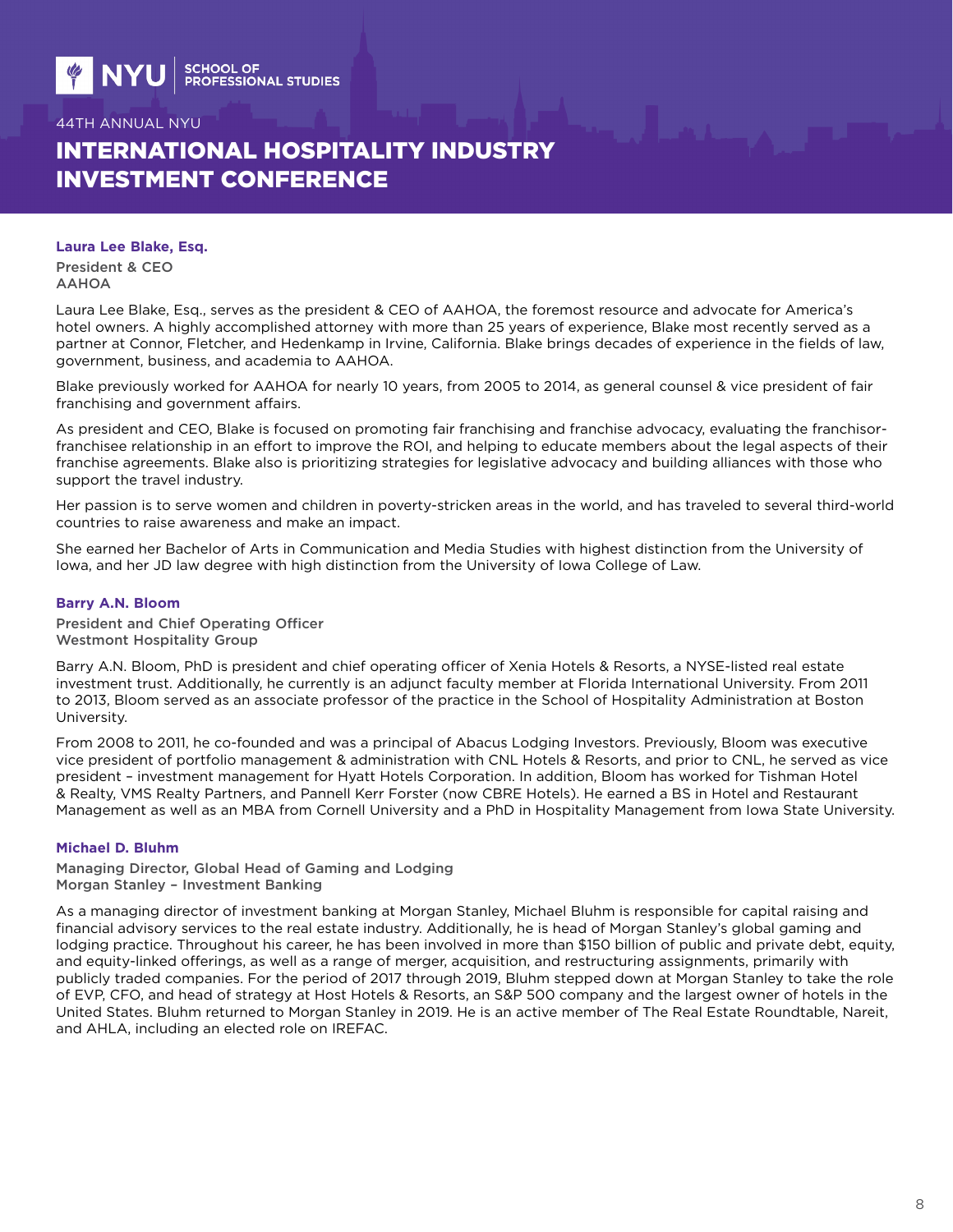# INTERNATIONAL HOSPITALITY INDUSTRY INVESTMENT CONFERENCE

### **Oliver Bonke**

Chief Executive Officer, Deutsche Hospitality Advisory Board Member, NYU Tisch Center of Hospitality

Oliver Bonke is currently the CEO of the Deutsche Hospitality Group, operating Steigenberger, Intercity, Zleep and other brands across Europe and the Middle East. In parallel he serves as a senior advisor to the Boston Consulting Group.

Prior to his current role Bonke served as president for Shangri-La Hotels and chief commercial officer for Loews Hotels and IHG.

Bonke currently resides in Frankfurt.

#### **Lisa Borromeo Checchio**

Chief Marketing Officer Wyndham Hotels & Resorts

Lisa Borromeo Checchio leads revenue generation and commercial strategy for Wyndham Hotels & Resorts, the world's largest hotel franchising company with approximately 9,000 hotels across 22 brands in 95 countries.

As chief marketing officer, Borromeo Checchio champions Wyndham's portfolio of iconic, globally-recognized brands and its loyalty program, Wyndham Rewards, the number one hotel rewards program as named by readers of USA Today and U.S. News & World Report. A passionate brand builder focused on delivering meaningful experiences for the world's everyday travelers, she guides a talented team spanning sales, customer engagement, marketing, digital, communications, loyalty, distribution and revenue management as they help fulfill Wyndham's mission of making hotel travel possible for all. Embodying the company's owner-first mentality, Borromeo Checchio is a trusted partner of Wyndham's thousands of franchisees and committed to their long-term success.

Throughout her tenure at Wyndham, Borromeo Checchio has received recognition across the hospitality industry, most recently being named one of Global Business Travel Association's 2020 "Top 50 Women in Travel" for her work helping Wyndham and its franchisees navigate the COVID-19 pandemic. She has also been honored by a number of industry and trade publications including, *Ad Age's* "40 Under 40" in 2019; *Hotel Management's* ranking of the Most Influential Women in Hospitality in 2018; *Lodging's* 15 Women Making their Mark on Hospitality in 2017; and Hospitality Sales and Marketing Association International's (HSMAI) Top 25 Extraordinary Minds in 2016.

Borromeo Checchio currently serves on the Board of Directors for the American Hotel & Lodging Association and HSMAI Americas. She also serves on the Board of Trustees for the American Hotel & Lodging Association Foundation as well as Raritan Valley Habitat for Humanity.

Before joining Wyndham in 2015, Borromeo Checchio spent 11 years at JetBlue Airways overseeing brand strategy and the execution of marketing programs, advertising, sponsorships, brand communications and design. Prior to JetBlue, she worked in event management in professional tennis (a personal passion). She earned her Bachelor's Degree in Economics from The George Washington University.

Borromeo Checchio lives in New Jersey with her husband and three sons. She is based in Wyndham's Parsippany, NJ offices.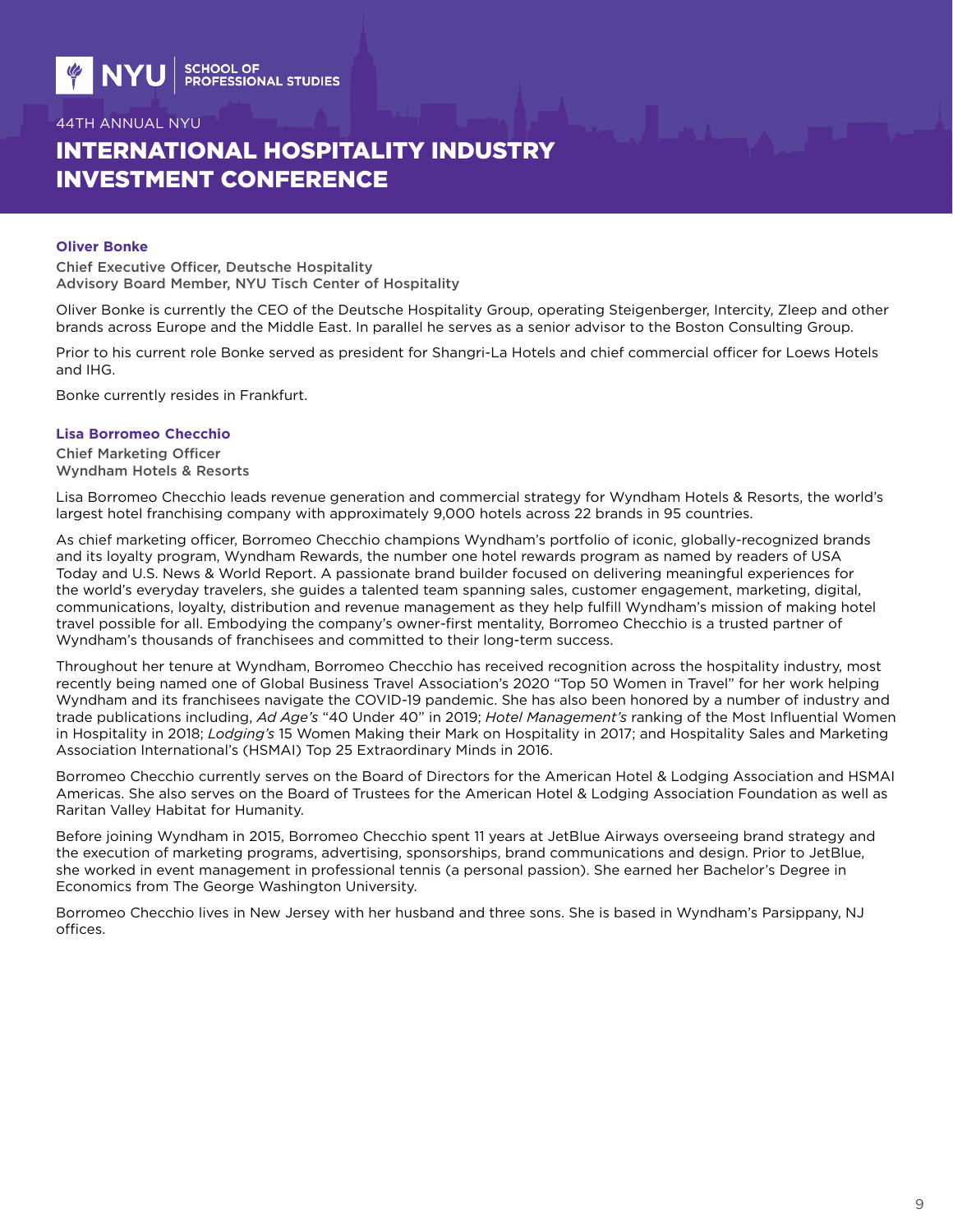# INTERNATIONAL HOSPITALITY INDUSTRY INVESTMENT CONFERENCE

#### **Ben Brunt**

Principal & Chief Investment Officer Noble

Ben Brunt is a principal and chief investment officer with responsibility for leading the teams that source and underwrite new investments encompassing individual asset and portfolio acquisitions, land and new development opportunities, market and investment analysis, and brand positioning.

Prior to joining Noble in 2005, Brunt held senior investment roles at Songy Partners and Hardin Capital. He began his career in hotel operations and has nearly 25 years of hospitality industry experience.

Brunt earned an MBA from Southern Methodist University and a BA from Trinity College. He is a former professional violinist and spent two years as a member of the Memphis Symphony Orchestra. Brunt currently serves as a board member of the Atlanta Symphony Orchestra, the Atlanta Midtown Alliance, and the Buckhead Coalition. He also is a member of the AHLA Lodging Investment Council and a member of the Urban Land Institute.

#### **Kate Burda**

Kate Burda & Co

Kate Burda leads a consulting firm that focuses on revenue acceleration and overall revenue strategy to increase profitability.

They have recently launched IGNITE, a technology program enabling sales, marketing, and revenue teams in how to be more effective and profitable in today's environment. Think Turbo Tax for Revenue Performance.

They are passionate in how to think differently to be relevant and differentiated in a very crowded marketplace. They lovingly challenge the status quo and legacy thinking to give way to innovation and revenue growth.

Their core customers are investors, owners, brands, management companies.

They have done revenue transformation within our industry to companies, such as Marriott, Loews, Goldman Sachs, and independent boutiques, as well as a clientele outside of hospitality, such as Abbott, Medtronic, Boehringer Ingelheim and Ricoh.

Kate has been Head of Revenue within REIT, VP of Revenue, and had been VP of Sales at Hyatt Hotels. Her working with in hotels encompasses 28+ years. She has lead teams through disposition, bankruptcy, financial downturns, and shifts within the marketplace.

She is a member of the International Society of Hotel Consultants and speaks regularly within the Strategic Account Management Association Academy on Account-based marketing. Kate teaches Revenue Management and distribution management, Global Marketing and Finance. She also is on the board of Boutique and Luxury Lodging Association.

She received her MBA at University of Colorado and currently lives in Dallas, Texas.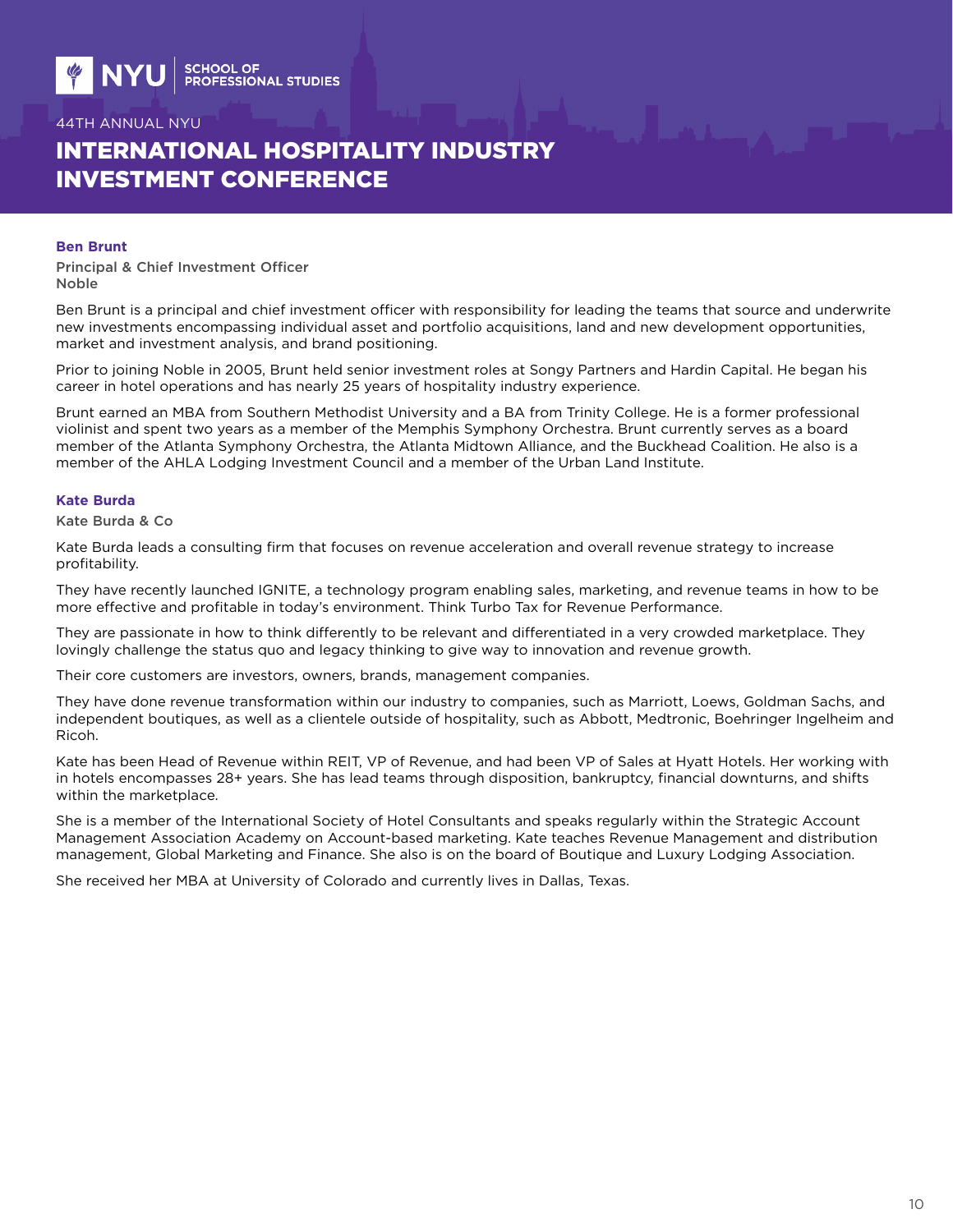# INTERNATIONAL HOSPITALITY INDUSTRY INVESTMENT CONFERENCE

#### **Ron Burgett**

Senior Vice President, Extended Stay Development Choice Hotels International

Ron Burgett is senior vice president, Extended Stay Development for WoodSpring Suites, MainStay Suites, Everhome Suites & Suburban Extended Stay at Choice Hotels International, Inc. (NYSE: CHH), one of the world's largest hotel companies. In this role, he is responsible for leading franchise development for the recently launched Everhome Suites as well as the other extended stay brands for Choice.

Burgett joined Choice for a second time in February 2018 during the WoodSpring Suites acquisition, where he served as the executive vice president, franchise development and operations. He previously spent 13 years at Choice in various management positions, including serving as national vice president of development.

Prior to WoodSpring, Burgett served as the executive vice president of lodging and brand development for Red Lion Hotels Corporation. He also was founder and president of Indianapolis-based brokerage firm Hospitality Sales Group, which is a hotel real estate investment and management consulting firm. He has extensive experience in property management, having worked for Maxim Management Corporation.

Burgett earned a BS degree from Indiana University and earned his Certified Hotel Administration designation in 1990.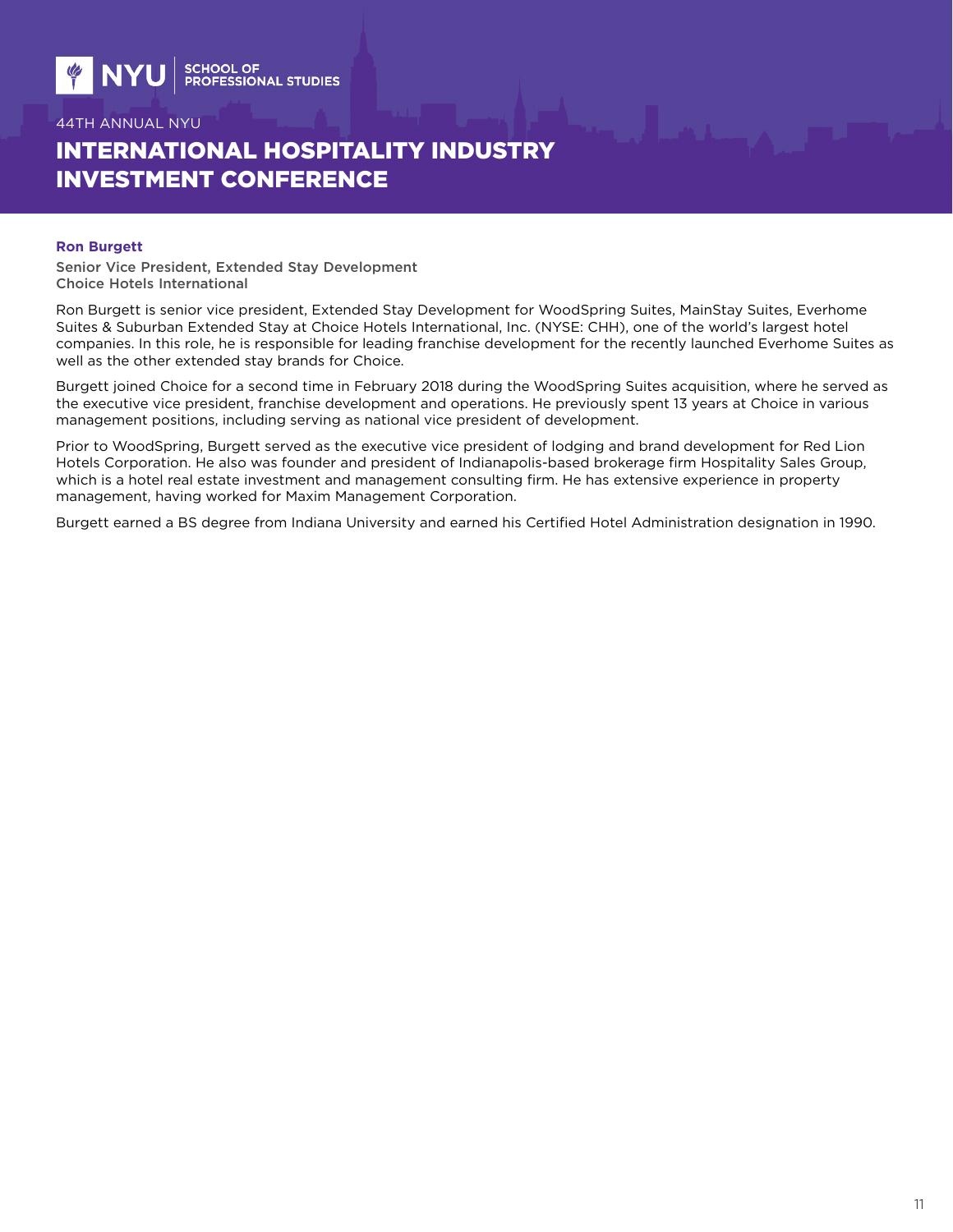# INTERNATIONAL HOSPITALITY INDUSTRY INVESTMENT CONFERENCE

# **C**

#### **Ben Cadwell**

Chief Operating Officer, United States Accor

Ben Cadwell is chief operating officer, North & Central America for world leading hospitality group Accor, whose portfolio comprises more than 40 internationally acclaimed brands, including Fairmont, Raffles, Sofitel, MGallery, Pullman, Swissôtel, Novotel, and ibis.

Based in New York City, Cadwell oversees Accor's portfolio of hotels in the United States, where the Group continues to strengthen its position as the second largest luxury operator. He plays a critical role in powering the continued growth and development of the Group and its brands across the region by driving operational performance and excellence, cultivating strong relationships with key partners, and building long-term value for owners.

Cadwell's most recent position was executive vice president, asset and investment management for Kingdom Hotel Investments, one of the world's most diversified hotel investment platforms. During his 16-year tenure with Kingdom, he was involved in transactional and asset management for over 20 luxury hotel investments in North America, Europe, Africa and Asia, as well as Kingdom's trophy hospitality investment portfolio which included the Four Seasons Hotel George V in Paris and The Savoy in London. He played a key role in the \$3.3 billion sale of Fairmont Raffles Hotels International and \$600 million sale of Movenpick Hotels, both to Accor.

Prior to joining the Kingdom organization, Cadwell was an associate with Ernst & Young LLP's Transaction Real Estate practice in New York City. He received a Bachelor of Science degree with distinction in Hotel Administration from Cornell University and serves on the Cornell University Council.

### **Dave Cairns**

Senior Vice President – Office Leasing CBRE Limited

Dave Cairns is an independent-minded person who started off his career out of university as a professional poker player where he was ranked as one of the top 100 online tournament players in the world for a time.

In 2012, he transitioned from poker to commercial real estate, becoming an office leasing broker in downtown Toronto, Canada.

Over the last 10 years Cairns has become one of the top office leasing brokers in Canada and also become equally known as a thought leader on the Future of Work and in turn, the Future of the Office.

When Cairns is not busy writing on the happenings of the times or the future of the office industry he spends his time working with Fast Sector companies, large financial institutions like CIBC, space operators from the Flex Office sector like Convene and large office landlords like First Capital REIT.

A fun fact you might not know about Cairns is that he's a remote worker living on Prince Edward Island off the east coast of Canada where neither his company nor any of his clients have an office! This gives him a very unique and timely lens when advising companies or landlords as he deeply understands the value of the office and also equally understands the value of remote work.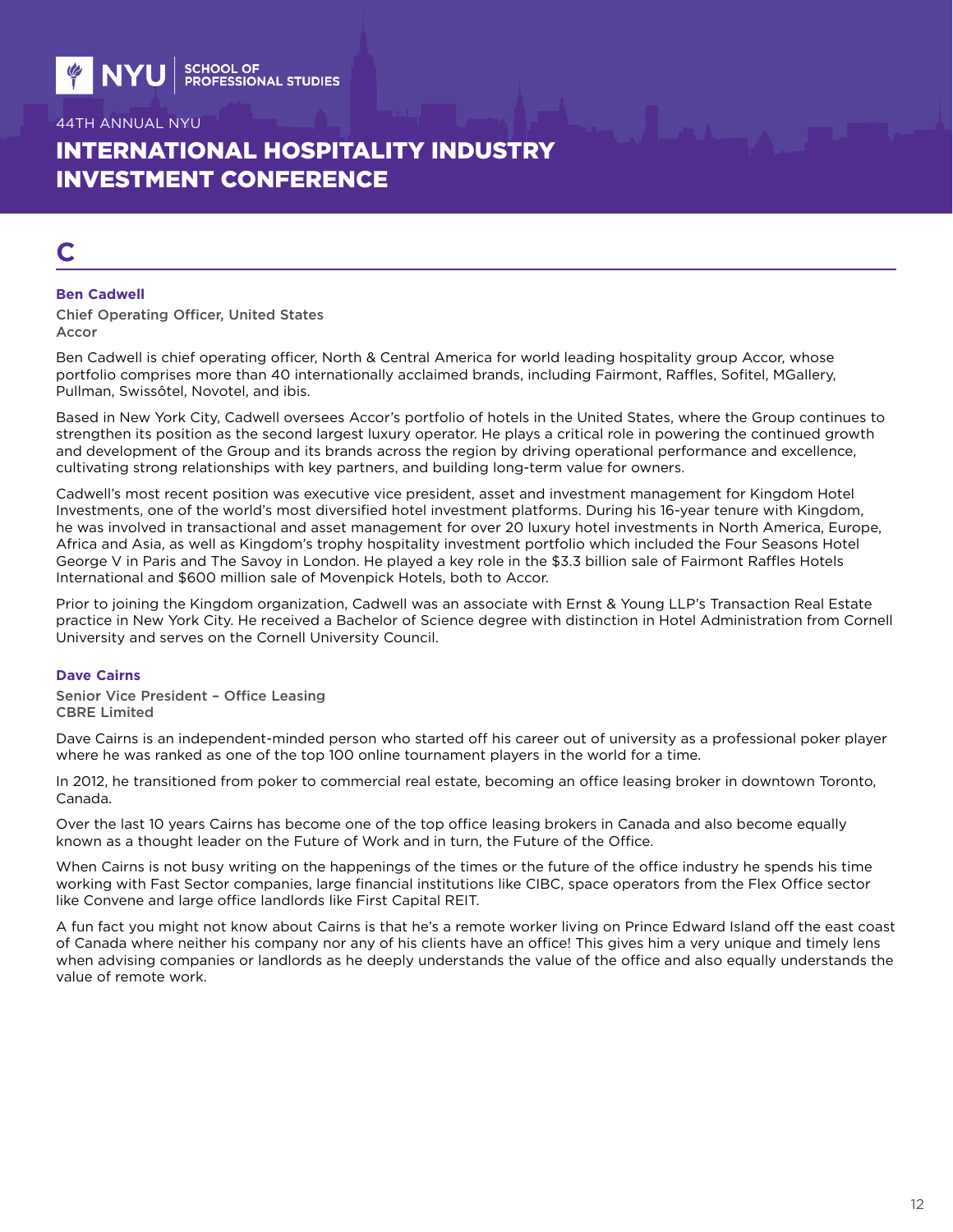# INTERNATIONAL HOSPITALITY INDUSTRY INVESTMENT CONFERENCE

#### **Janis Cannon**

Senior Vice President, Upscale Brands Choice Hotels International

Janis Cannon is senior vice president of Upscale Brands and a member of the senior executive team for Choice Hotels International, Inc. (NYSE: CHH), one of the world's leading lodging franchisors. In this role, she is responsible for the overall performance and growth of the company's upscale portfolio and leads the brand strategy, positioning and performance of Cambria Hotels and the Ascend Hotel Collection.

Since joining Choice Hotels in 2016, Cannon has increased Cambria's hotel openings and pipeline developments by more than 100 percent, driven revenue and top RPI performance in key urban and leisure markets, and grown the Ascend Hotel Collection, recognized as the industry's first "soft" brand, to more than 300 properties worldwide, with 200 open hotels and resorts in the U.S.

Prior to joining Choice Hotels, Cannon spent more than 25 years in branding, design and construction, sales, marketing and hotel operations. She most recently served as vice president and global brand leader of Upscale and Lifestyle Brands at IHG, where she developed and implemented brand strategy, and facilitated development projects and positioning efforts for the company's portfolio globally. Previously, she held senior leadership positions as deputy commissioner in the Georgia Department of Economic Development, and Global SVP at Swissotel Hotels and Resorts.

Cannon was named Female Executive of the Year by Hotel Interactive Inc. in 2019, and recognized by *Hotel Business Magazine* as one of the industry's "Top 10 to Watch" in 2018. Recently, she was appointed as an advisory board member for the Travel Industry Executive Women's Network (TIEWN), and is currently the executive sponsor for Choice Hotels' hospitality internship program for students attending Historically Black Colleges and Universities. She serves on the Executive Planning Committee for NYU's International Hospitality Industry Investment Conference and is a lecturer at Cornell University. Cannon earned her bachelor's degree in speech communication from Valdosta State University.

#### **Anthony Capuano**

Chief Executive Officer Marriott International

Anthony Capuano is chief executive officer of Marriott International. In his role, Capuano presides over the world's largest hospitality company and some of the most iconic brands in travel.

Capuano joined Marriott in 1995 and was instrumental in its steady growth over the years which culminated in the acquisition of Starwood Hotels & Resorts Worldwide in 2016. The company now has approximately 8,000 properties across 139 countries and territories and 30 brands. It also has the travel industry's largest customer-loyalty program, Marriott Bonvoy, which has more than 160 million members.

Before his appointment as CEO in February 2021, Capuano was group president, global development, design and operations services where he led the strategic unit growth of all of Marriott's brands while overseeing the global design team as well as Marriott's global operating standards and protocols for thousands of properties around the world. He also was responsible for oversight of the EDITION Hotels, a unique concept in the luxury lifestyle hotel space conceived by hotelier Ian Schrager and Marriott International.

Capuano began his Marriott career as part of the Market Planning and Feasibility team, where he helped the company assess the overall economic viability of new and existing hotels, balancing the company's interests with the needs of hotel owners and developers, investors, lenders and operators.

That role prepared him to lead Marriott's development efforts in the Western United States and Canada for its fullservice hotel brands. Later, his responsibilities expanded to include North America, the Caribbean and Latin America. In 2009, Capuano assumed global development responsibility. He began overseeing global design in 2014 and global operations in January 2020.

Capuano earned a bachelor's degree from Cornell University in Hotel Administration. He is an active member of the Cornell Hotel Society, The Cornell School of Hotel Administration Dean's Advisory Board, as well as the Business Roundtable and the American Hotel and Lodging Association's IREFAC Council. Additionally, Capuano is an active member of the Board of Directors of Save Venice, a nonprofit organization dedicated to preserving the artistic heritage of Venice, Italy. He resides in Potomac, Maryland with his wife and daughter.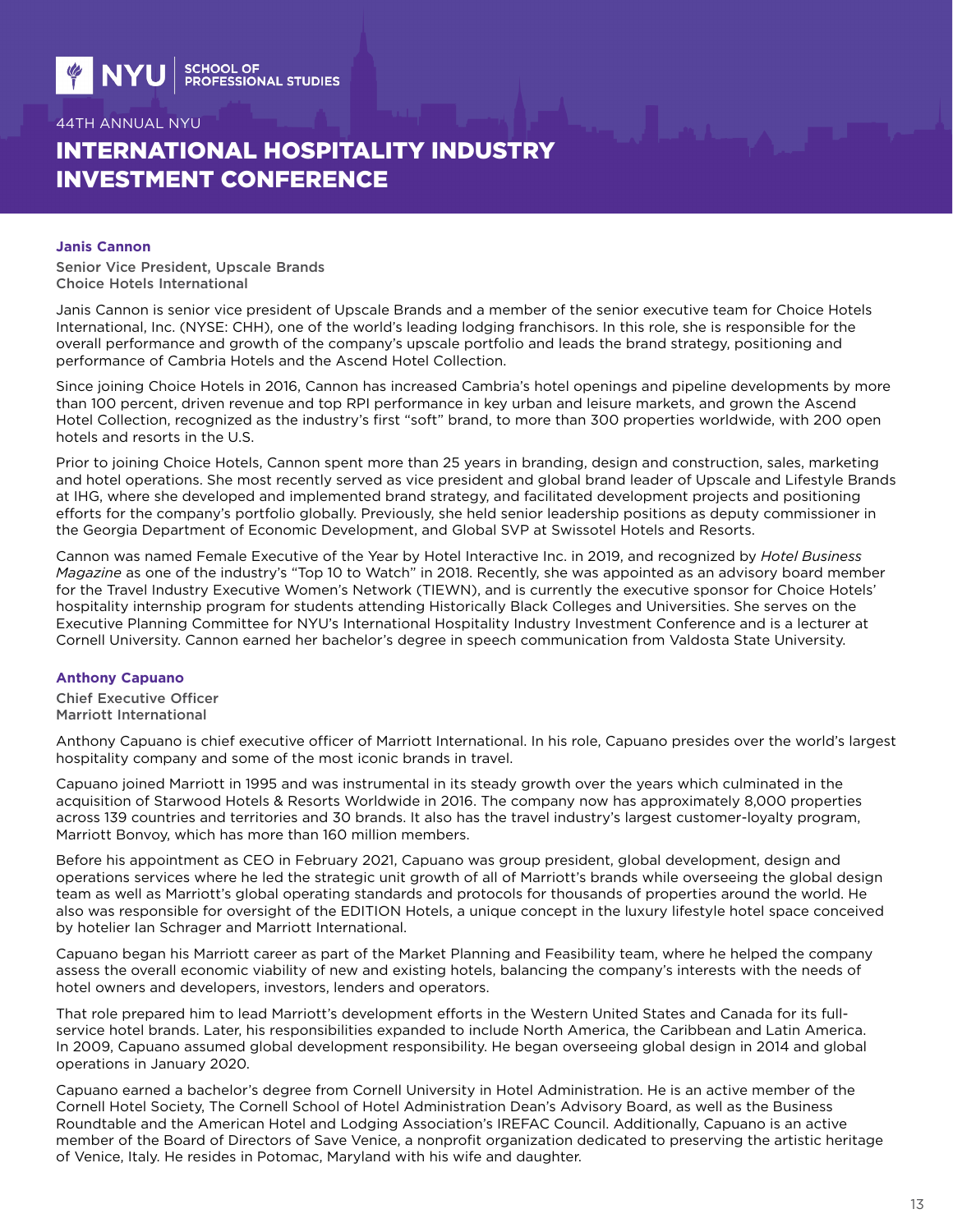# INTERNATIONAL HOSPITALITY INDUSTRY INVESTMENT CONFERENCE

#### **Peter Caputo**

Principal Deloitte

Peter Caputo is a principal in the valuation practice of Deloitte Transactions and Business Analytics, and US Hospitality subsector leader, supporting Deloitte's hotel, cruise, timeshare, and OTA clients.

Leveraging his engineering, accounting and valuation background, he provides clients assistance in appraising a company's assets, liabilities and overall business. He has led various assignments during his 27-year tenure with Deloitte including both domestic and international projects. Caputo has advised clients on pre- and post-merger valuation issues, construction advisory, reorganization and tax planning with primary focus on travel, hospitality, and real estate.

#### **Kevin Carey**

Executive Vice President & COO AHLA

Kevin Carey serves as executive vice president and chief operating officer at AHLA. In this role, he is responsible for all revenue generating operations including membership engagement, partnership & business development, and conferences & events. Carey is also responsible for strategic planning and oversight of financial operations for AHLA and its Foundation. He works closely with AHLA's CEO and executive team to guide the association, which represents over 26,000 properties and more than 3 million hotel rooms. He also supports AHLA's Officers, Executive Committee, Board of Directors, educational foundation and 16 committees and councils. Prior to joining AHLA, Carey held senior executive leadership roles at American Express Company and American Express Global Business Travel. Most recently, he served as managing director and head of The Americas Region, and was responsible for the largest strategic customers and revenue generating region in the global business travel joint venture company. He spent more than two decades rising through the ranks at American Express, beginning his career in public affairs as a member of the company's government affairs office in Washington, D.C. before transitioning to client management and sales leadership roles in the company's card, merchant services, and travel business units. Carey has a breadth of experience across the travel and hospitality industries through his service as a board and executive committee member in numerous travel and tourism industry associations, including US Travel and the Travel Business Roundtable. He also presently serves as an advisory board member at both Johns Hopkins University and Penn State University.

#### **Doug Carrillo**

Chief Marketing Officer Virgin Hotels

Doug Carrillo was on the team that helped launch and build the Virgin Hotels brand. In this role, Carrillo leads the brand marketing, sales and revenue management for Virgin Hotels. He has more than 35 years of experience in the hospitality industry. His background includes senior executive level sales, marketing and revenue management positions with Morgan's Hotels Group, Desires Hotels, and Carnival Hotels and Casino.

In his capacity at Morgan Hotels Group, he was directly responsible for overseeing the sales, marketing and revenue management disciplines for Delano, Shore Club, and Mondrian South Beach. Prior to joining Morgan's Hotel Group, Carrillo was senior vice president of sales and marketing and a partner at Desires Hotels. Throughout his tenure, he developed a robust sales and marketing platform and solutions for e-commerce and revenue management that led to significant REVPAR premiums across the portfolio. In 2002, he co-developed Desires Hotels, and helped grow the portfolio from four to 35 modern boutique hotels. In 2009, he received the prestigious "Adrian Award" from HSMAI for website design and was honored as one of the "Top Twenty-Five Sales & Marketing Minds. Carrillo graduated with a Bachelor of Science in Hospitality Management from Florida International University.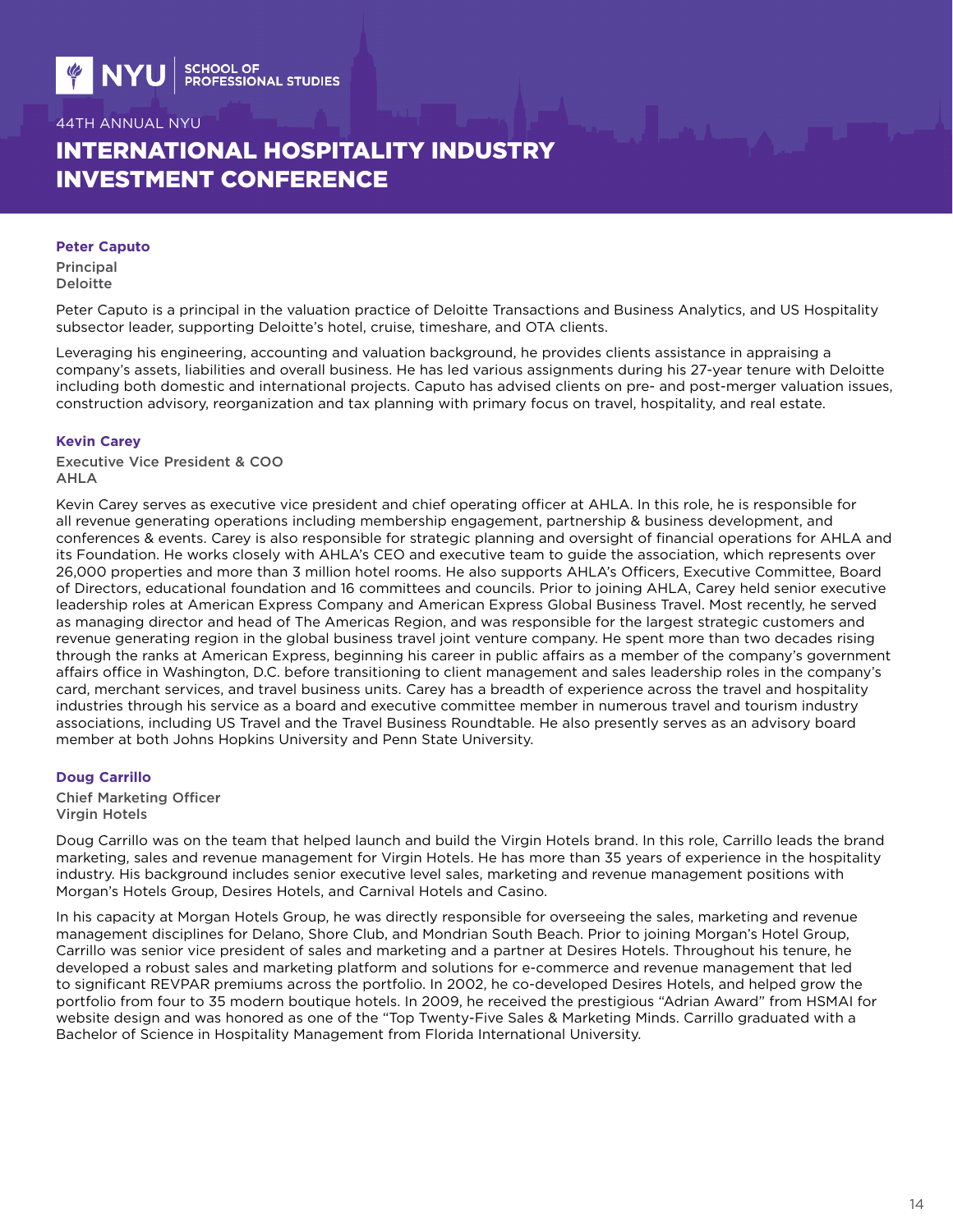# INTERNATIONAL HOSPITALITY INDUSTRY INVESTMENT CONFERENCE

### **James Carroll**

President & CEO Crestline Hotels & Resorts

James Carroll is the president & CEO of Crestline Hotels & Resorts. As CEO, he oversees the management of the Company's portfolio of over 130 managed properties in 29 states throughout the United States. With a dedicated team of over 4,000 associates, Crestline has grown to become one of the top ten independent hotel management companies in the country, and earned the elite status of being qualified to manage any of the Marriott, Hilton, Hyatt, and IHG products.

During its 20+ year history, Crestline has also formed and spun off multiple hotel real estate companies, both domestically and internationally, with equity value of over \$2.0 billion, and performed asset management on portfolios in excess of 140 properties and \$600 million in revenues.

Carroll joined Crestline in 2004 from Dell, Inc. He served as treasurer and CFO prior to his promotion to president & CEO in 2010. He holds the degree of Master in Business Administration from the Harvard Business School, and is a graduate of the US Naval Academy. Previously, he served as a naval aviator and lieutenant in the United States Navy. Carroll is a Board member for AHLA, and serves on the Board of Directors for Armada Hoffler Properties (NYSE: AHH) and for ServiceSource.

#### **Jennifer (Jenn) Chick**

Senior Vice President & Global Head, Hilton Honors & Customer Engagement Hilton

Jenn Chick is the senior vice president and global head of Hilton Honors and Customer Engagement at Hilton. Jenn has more than 20 years of experience developing innovative marketing strategies across a variety of industries, including hospitality, travel and consumer packaged goods. In her current role, she is focused on elevating the customer experience and driving acquisition and retention for Hilton Honors, as well as overseeing performance and benefits, setting reward pricing and strategy, and providing overall program management. As a Hilton Honors member for almost a decade, her favorite benefit is the warm welcome and hospitality she receives no matter where in the world she stays.

Most recently, Chick served as vice president of marketing execution and operations at Hilton, where she transformed marketing operations through the use of analytics, process optimization, automation and organizational transformation. She was responsible for developing a global integrated marketing strategy and delivering customer-centric content and creative to drive better marketing returns and customer experiences.

Prior to joining Hilton, Chick worked for MarketBridge, McCann-Erickson, and Arnold Worldwide in various marketing, sales, and advertising roles. She holds an MBA from The Darden Graduate School of Business at the University of Virginia and a BS in Marketing from George Mason University. While Chick can most frequently be found at a roadside Hampton by Hilton with her husband and three children, she always appreciates an opportunity to use her Hilton Honors Points for a special getaway at one of Hilton's luxury resort properties around the world.

### **Wee Ming Choon**

Wee Ming Choon is a technology and startup lawyer with a focus on blockchain and emerging technologies. Choon is deputy general counsel at Ava Labs. He was previously a transactional attorney at a global law firm and, prior to becoming a lawyer, he was a quantitative software engineer at a hedge fund.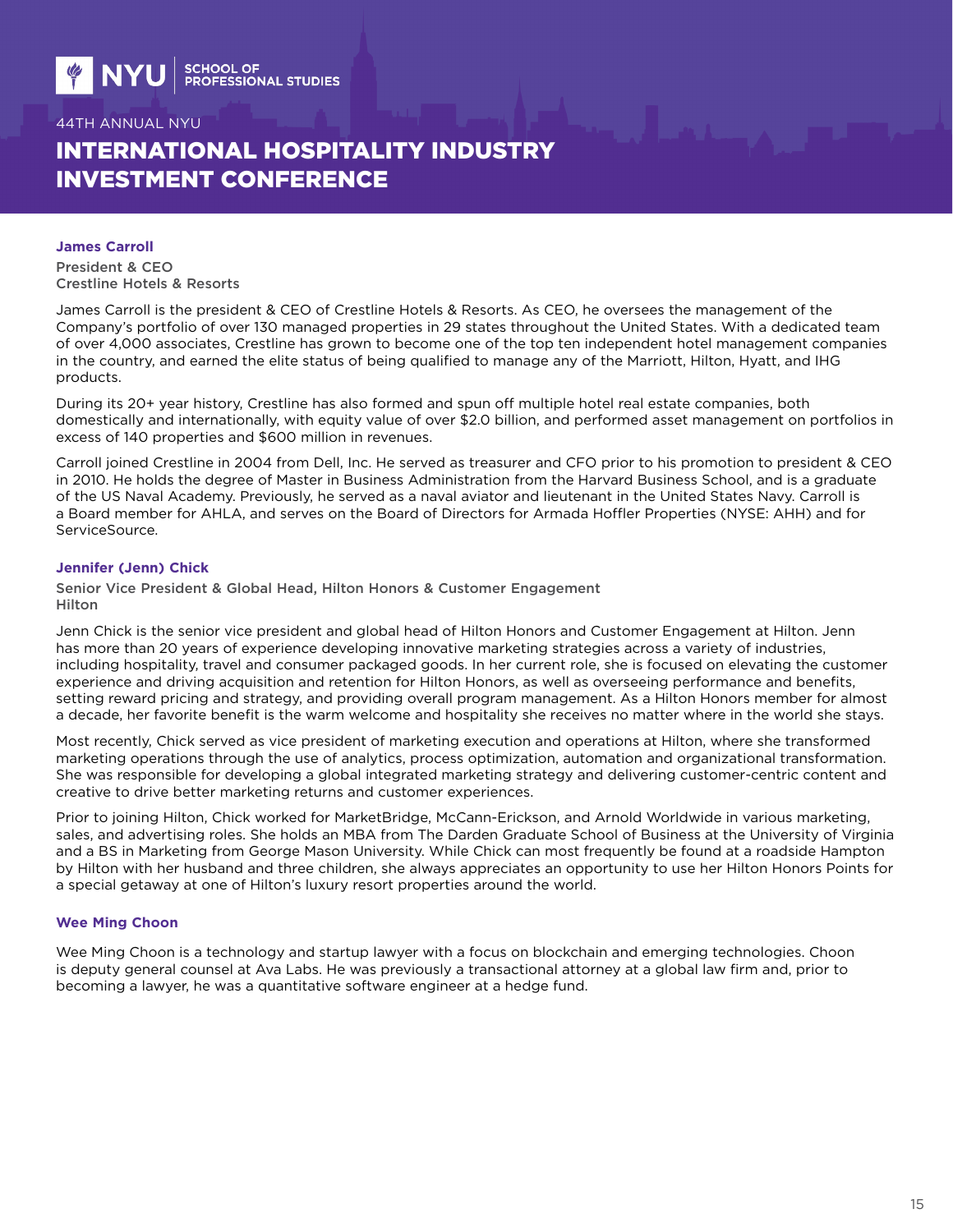# INTERNATIONAL HOSPITALITY INDUSTRY INVESTMENT CONFERENCE

#### **Rod G. Clough, MAI**

President, HVS Americas, HVS

As president of HVS Americas, Rod Clough oversees strategy execution for HVS throughout its 40 Americas locations. His tenure with HVS spans over 25 years, during which time he has played an important role in growing the company from a few locations across the Americas to 40. In a typical year, Clough's group consults on over 2,500 existing or proposed hotels and resorts, and in 2021, he oversaw the 568-hotel Extended Stay America appraisal portfolio. In 2003, he founded the firm's sister appraisal division, U.S. Hotel Appraisals, which completes roughly 1,000 hotel appraisals annually. Clough is a founding owner/partner of HVS Mexico-Latin America, and he re-launched the firm's U.S. Brokerage and Capital Markets division in 2018. He is a designated member of the Appraisal Institute (MAI) and a licensed real estate broker. Furthermore, he is proudly Latino and gay, and his firm is welcoming of all races and colors, sexual orientations, ages, genders, and gender identities. Once associates join HVS, they tend to stay due to the extraordinary culture Clough has inspired, a culture defined by the ideals of balance, connectivity, efficiency, collaboration, honesty, integrity, kindness, and excellence, among others. Clough resides in northern Colorado where he and his husband Jeff are raising their daughter, Rory.

#### **John Cohlan**

Chief Executive Officer **Margaritaville** 

John Cohlan is the chief executive officer of Margaritaville Holdings, a lifestyle brand management company operating in the diversified hospitality business—including resorts, hotels, vacation and active living residential communities, vacation ownership, gaming and restaurants; alcoholic beverages; lifestyle consumer products; and media. The brand inspired by the iconic music, lyrics and life of Jimmy Buffett, is based on the concept of Island Escapism.

Prior to joining Jimmy Buffett in 1997 to form Margaritaville Holdings, Cohlan worked for TRIARC, a publicly traded holding company comprised of consumer businesses, including Arby's, Snapple, and RC Cola.

Cohlan graduated from Princeton University in 1979, attended the London School of Economics, and graduated from the Georgetown Law Center in 1984.

With his wife Louisa and their three sons, Cohlan lives in Palm Beach, Florida during the winter and in Skaneateles, New York during the summer.

### **Michael C. Coolidge**

Chief Investment & Development Officer HRI Hospitality

Michael Coolidge is chief investment & development officer for HRI Hospitality, based in New Orleans, LA. In this role, Coolidge leads all acquisition, disposition, and new development activities for the hospitality and mixed-use company, which currently owns and operates 31 lodging properties and 40 multi-family facilities in top urban markets throughout the United States. While HRI continues to be a national leader of adaptive reuse projects, it is also growing aggressively through urban new-build projects, value-add acquisitions, and joint venture opportunities. HRI has completed over 90 projects involving more than \$3 billion of investment activity over the past 15 years.

Coolidge was previously senior vice president-real estate & acquisitions for Watermark Capital Partners, a private equity investment firm based in Chicago, and co-advisor of Carey Watermark Investors, Incorporated (CWI), a \$1 billion publicly-registered REIT. In his role at CWI, he was responsible for handling all real estate acquisitions activity as well as supervising the asset management activities related to CWI's portfolio.

Coolidge has also served as vice president of real estate for Hyatt Hotels Corporation, responsible for handling all fullservice real estate activity in the western United States and Canada. Earlier in his career, he was with Sage Hospitality overseeing all the company's Urban Heritage Development projects, implementing approximately \$1 billion in real estate development.

Coolidge is a graduate of Cornell University's School of Hotel Administration and Paul Smith's College. He serves as a member of the Dean's Young Alumni Advisory Council for the Cornell School of Hotel Administration.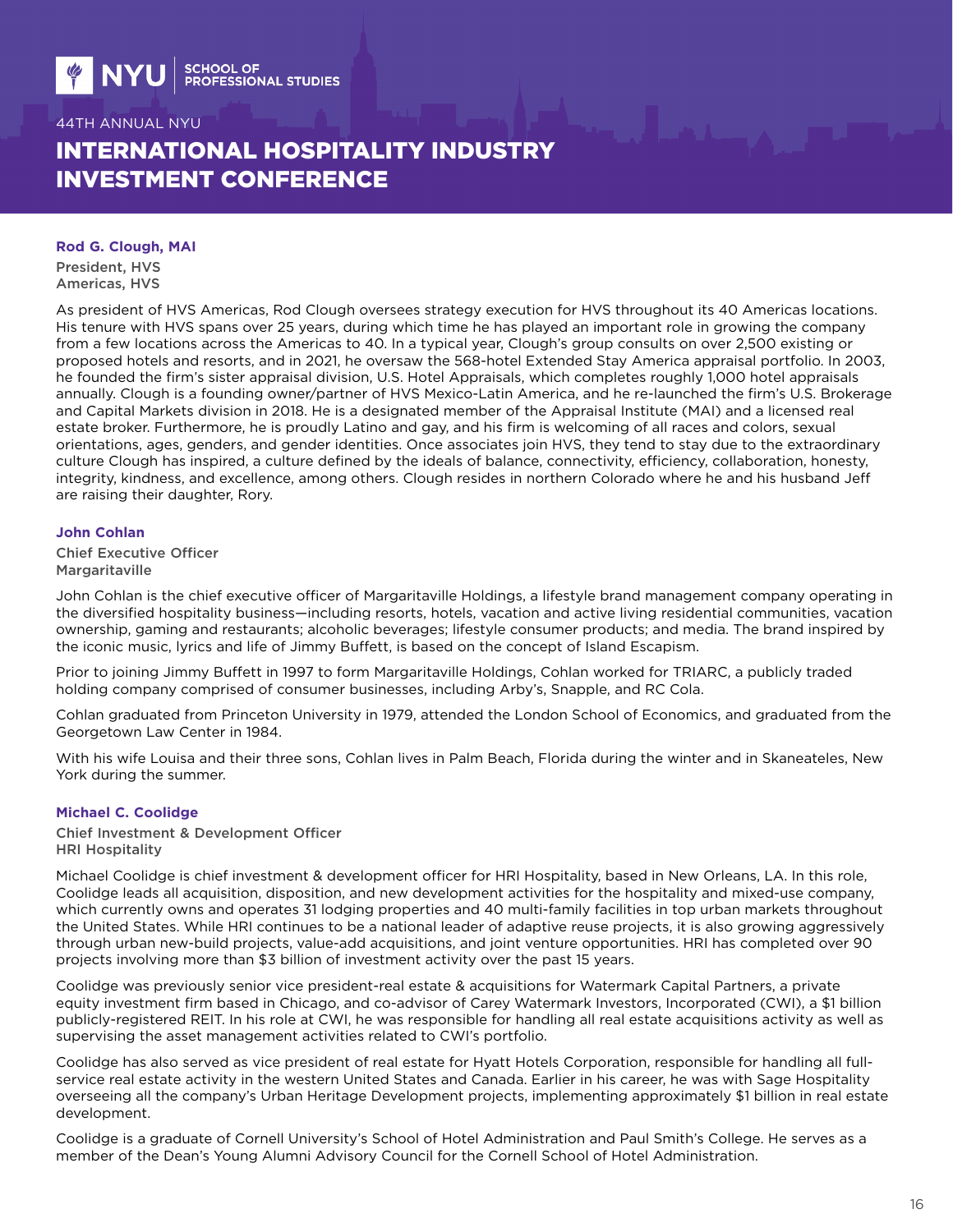# INTERNATIONAL HOSPITALITY INDUSTRY INVESTMENT CONFERENCE

#### **Tiffany Cooper**

Senior Vice President, Development for the Americas The Kimpton Hotel & Restaurant Group

Tiffany Cooper is the senior vice president, development for the Americas for The Kimpton Hotel & Restaurant Group. She is responsible for delivering growth to The Kimpton Hotel & Restaurant Group by expanding the development pipeline and footprint for the Americas via quality hotel projects to include conversions, adaptive reuse and new build opportunities. Tiffany is a hospitality professional with over 27 years of experience, having begun her career working in sales & marketing/hotel operations for The Kimpton Group in 1995. Cooper joined Starwood Hotels & Resorts in 1999 and continued working in operations, leading sales teams for various Starwood properties until 2005 when she transitioned to the Real Estate Development Group for Starwood. During this time, she extensively grew Starwood's portfolio, expanding the brand footprint throughout the Western Region. In September, 2016, following the Marriott acquisition of Starwood, Cooper joined the Marriott International development team, focused on full service and luxury hotel development until moving back to Kimpton in April 2018.

Cooper has a Bachelor's Degree in Communications & Public Relations from California State University, a Hotel Real Estate Investments and Asset Management Certificate from Cornell University's Hotel School, and a Master of Business Administration, Hospitality Degree from Johnson & Wales University.

#### **Brian C. Crawford**

Executive Vice President of Government Affairs American Hotel and Lodging Association

Brian Crawford serves as executive vice president of government affairs for the American Hotel and Lodging Association (AHLA). He joined the association in February of 2014 after serving more than eight years as a senior staffer on Capitol Hill. He was promoted to be department head in December 2017.

In this role, Crawford leads the association's advocacy efforts on Capitol Hill and across the country in state capitals, coordinating with key policymakers and stakeholders on AHLA's priority advocacy issues. He also oversees the lodging industry's largest political action committee, Hotel PAC, ensuring that the association's political voice is strong and united by investing in federal candidates who support the industry. In 2020 and 2021, Crawford was recognized by *The Hill* magazine in their annual list of top lobbyists.

Crawford came to AHLA following eight years in the U.S. House of Representatives, having served five years as Chief of Staff to U.S. Congressman Tom Rooney (FL-17). He previously served as the Deputy Chief of Staff for Florida Congressman Ric Keller (FL-08) and held senior roles in other national trade associations.

### **Eileen Crowley**

Partner; Vice Chair – U.S. Transportation, Hospitality and Services Co-Leader Deloitte & Touche LLP

Eileen Crowley leads Deloitte & Touche LLP's US Audit & Assurance Transportation, Hospitality & Services practice. She has a history of serving large, complex multinational companies on Securities and Exchange Commission (SEC) reporting matters, mergers and acquisitions, information technology, and capital transactions. Eileen delivers high quality and well-coordinated Deloitte services. She previously was in Deloitte's National Office, focused on SEC matters and has developed an extensive network of consultative resources across Deloitte's global network of member firms. Crowley is a licensed certified public accountant in Connecticut and Ohio.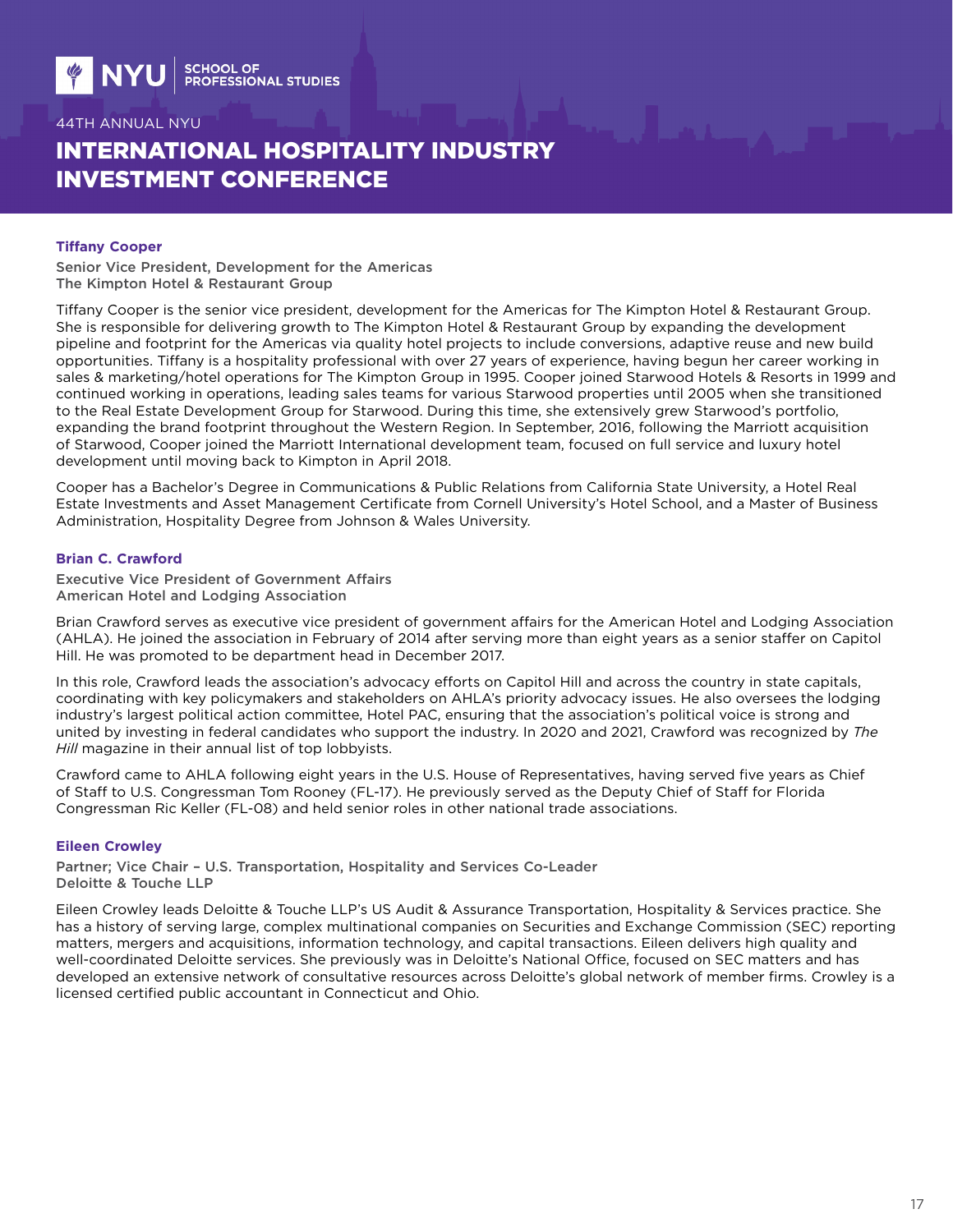# INTERNATIONAL HOSPITALITY INDUSTRY INVESTMENT CONFERENCE

#### **Larry Cuculic**

President and Chief Executive Officer Best Western® Hotels & Resorts

Larry Cuculic is president & CEO of Best Western® Hotels & Resorts. He was appointed to the position by the company's Board of Directors in October 2021 and assumed office in December. Cuculic leads the parent company, BWH Hotel Group®, which is comprised of Best Western Hotels & Resorts, SureStay Hotel Group®, and WorldHotels™ Collection. He oversees the company's global portfolio of 18 dynamic brands, which boasts approximately 4,700 hotels across all chain scale segments. He continues to drive the organization's impressive financial success – with a RevPAR Index reaching a new record level in 2020 of 113.9 – and achieving industry-leading guest loyalty and hotel satisfaction.

Cuculic's vision is to lead through collaboration with the company's Board of Directors, hoteliers, executive leadership, and associates. He recognizes the greatest strength of this global powerhouse brand is its organizational structure, which is founded on empowering the voice of its members. Through this thoughtful, deliberate, collaborative approach, Cuculic is focused on driving the development and execution of BWH Hotel Group's vision, mission, strategic initiatives, policies, and programs.

Cuculic is an active member of hospitality associations and currently sits on the American Hotel & Lodging Association's (AHLA) Executive Committee and serves as a director on the Board of the Arizona Lodging & Tourism Association. Under Cuculic's leadership, BWH Hotel Group will continue to be actively involved in supporting and participating in global industry associations and events. He has made a commitment to build on the company's strong relationships with partners such as AHLA, the U.S. Travel Association, the Asian American Hotel Owners Association, and the Global Business Travel Association, among others.

Since 2009 Cuculic has served as senior vice president, General Counsel, and Corporate Secretary for the company. In this role Cuculic was responsible for all legal and governance matters, including serving as counsel for the Board of Directors. Cuculic was also responsible for leading the company's Human Resources team and the brand's Call Center.

Before joining BWH Hotel Group, Cuculic was senior vice president, general counsel, and corporate secretary for Lafayette, Ind.-based Wabash National Corporation (NYSE: WNC). Previously, Cuculic served as Vice President Legal and Corporate Secretary for American Commercial Lines, Inc. in Jeffersonville, Ind., and was a partner in the law firm Gambs, Mucker & Bauman. Before retiring from the US Army and being awarded the Legion of Merit, Cuculic served as a Judge Advocate General's Corps officer in various legal positions, including appointment as a military judge. His military awards also include three Meritorious Service Medals, the Army Commendation Medal, the Army Achievement Medal and the Parachutist Badge.

Cuculic received his BS from the U.S. Military Academy at West Point and his JDfrom Notre Dame Law School. He also earned an LLM degree from the US Army Judge Advocate General's School in Charlottesville, Va., and graduated from the US Army Command and General Staff College in Ft. Leavenworth, Kan. Cuculic is licensed to practice law in the Supreme Court of the United States of America and the Supreme Court of the State of Indiana.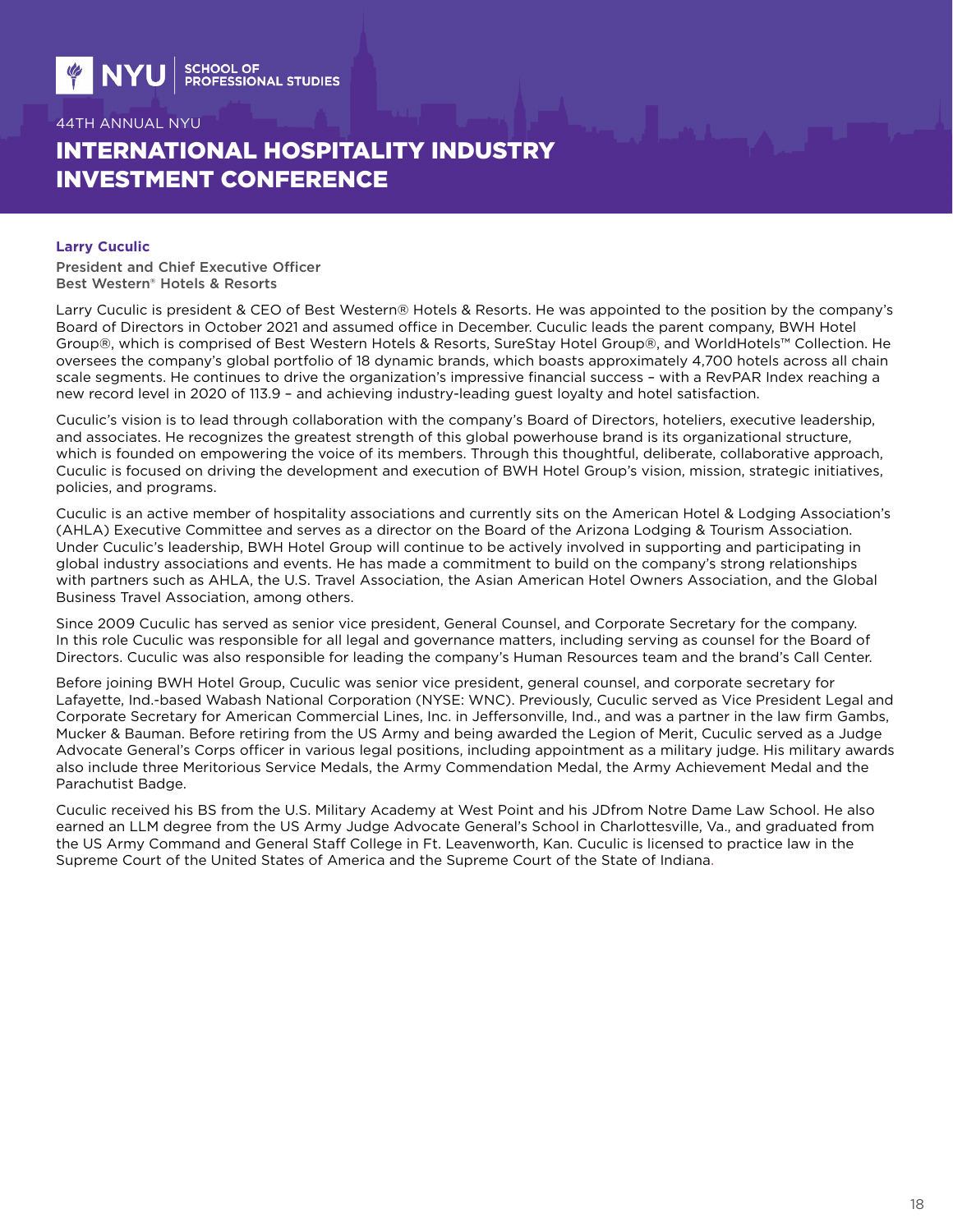# INTERNATIONAL HOSPITALITY INDUSTRY INVESTMENT CONFERENCE

# **D**

#### **Vijay Dandapani**

Chief Executive Officer Hotel Association of New York City

Vijay Dandapani is a hotel industry veteran who co-founded Apple Core Hotels, an owner-operator of boutique hotels in Manhattan in 1993 and was president of the company until December 2016. He was appointed president and chief executive officer of the Hotel Association in January 2017.

He is an active participant in the hospitality industry and has spoken on hospitality issues at many forums sponsored by organizations such as the Lodging Conference in Phoenix, Arizona, the ALIS conference, University of California at Los Angeles, Columbia University, New York University, and the National Association of Corporate Real Estate Executives.

In 1998, he was recognized by Crain's New York Business as one of the top 100 minority business leaders in New York City. In 2002, the Asian American Business Development Center, New York selected him as one of 50 Outstanding Asian Americans in Business. He has written in a number of industry publications and the mainstream media on topics affecting the hotel industry.

As a part of New York's response to the COVID crisis, Dandapani was appointed by Mayor de Blasio to the COVID-19 Arts, Culture and Tourism Sector Advisory Council. He also was appointed by Governor Cuomo to the "New York Forward Advisory Board" tasked with guiding the State's reopening strategy in the aftermath of the Covid-19 crisis.

Dandapani holds a master's degree from Cornell University's School of Hotel Administration and is a winner of the Aga Khan Foundation Scholar for graduate studies. He also holds the CHAE certification from HFTP.

#### **Pete Dannemiller**

Managing Director Hodges Ward Elliott

Pete Dannemiller is a managing director in the Hospitality Investment Advisory practice at Hodges Ward Elliott. Since joining HWE in 1996, Dannemiller has become one of the leading producers within the firm and the hotel investment sales and financing industry. He has closed sales and financing transactions totaling over \$50 billion in volume during his tenure with the firm, including over \$5 billion in debt placement.

Dannemiller is a frequent speaker at industry events, including the Americas Lodging Investment Summit (ALIS), the Atlanta Hotel Investment Conference, the UNC Real Estate Conference, Hotel Asset Manger's Association (HAMA) Conference, The Lodging Conference, the Midwest Lodging Investment Summit, Meet the Money, and the NYU International Hospitality Industry Investment Conference and has been quoted in *Hotel Business*, *Real Estate Forum,* and *Lodging Hospitality* magazines as a hospitality brokerage expert.

Dannemiller holds a Bachelor of Science in Business from the University of North Carolina at Chapel Hill and an MBA from Emory University.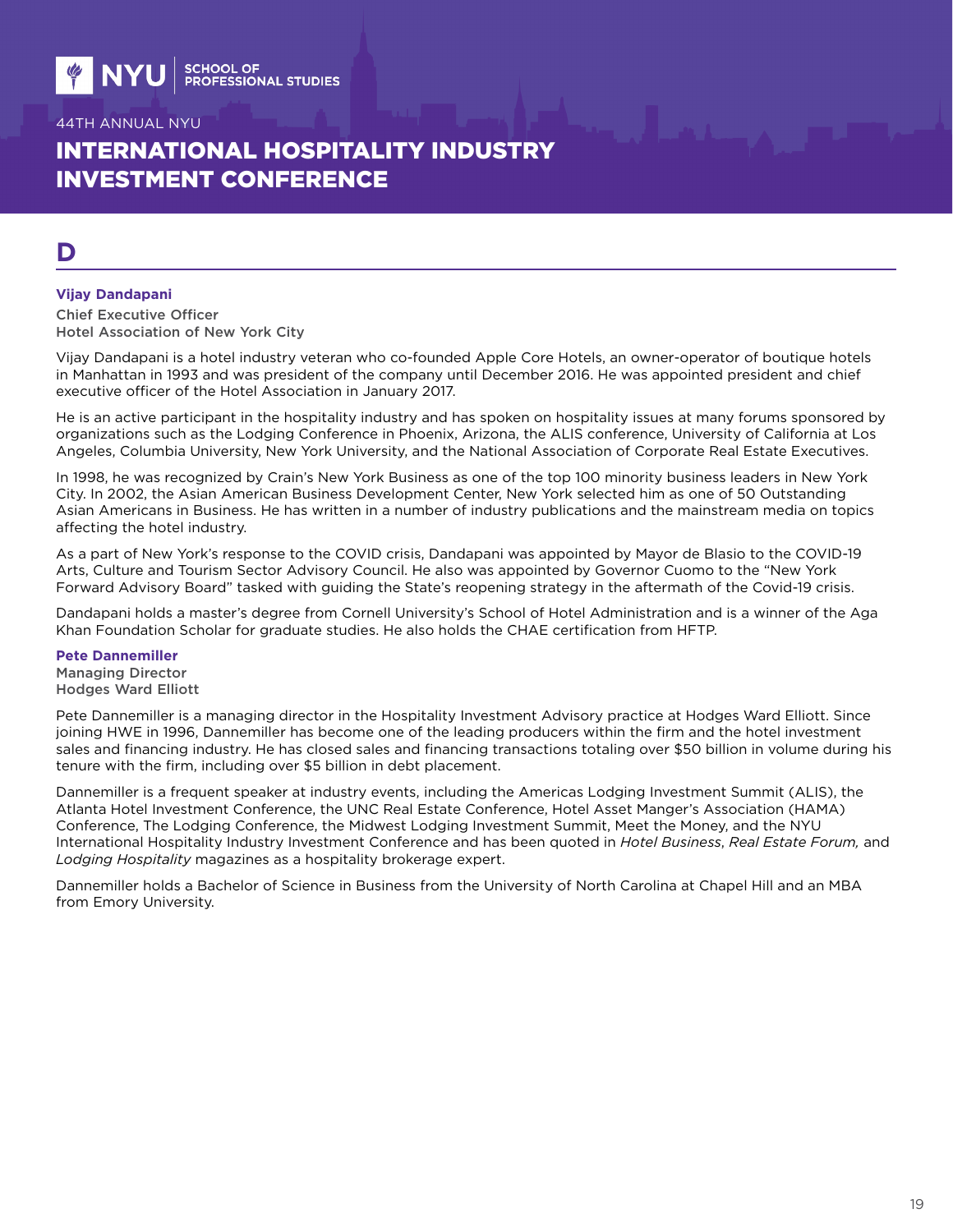# INTERNATIONAL HOSPITALITY INDUSTRY INVESTMENT CONFERENCE

#### **Jeffrey Davis**

Senior Managing Director, JLL's Hotels & Hospitality Co-Head, Americas Capital Markets

Jeffrey Davis is a senior managing director of JLL's Hotels & Hospitality Group and co-heads the Americas Full-Service Investment Sales team. He is based in the firm's New York office and as a leading strategist and investment advisor for JLL, he has advised on and transacted in excess of \$50 billion of high profile lodging transactions and hybrid use developments globally in his 18 years with JLL. Davis has been involved in recent high-profile sales and marketing efforts for the Westin Grand Central, The Boca Resort, the Royalton Hotel, and the Lexington Hotel NYC.

For more than 20 years, Davis has been intricately involved in all aspects of real estate in the US from both an institutional and entrepreneurial perspective. With a career as a consultant, investment banker, private developer, and with institutional acquisitions, he has worked with world-renowned institutional real estate companies as well as celebrity entrepreneurs.

Prior to joining JLL, Davis served as vice president of asset management and business development for Ian Schrager at Morgans Hotel Group, where he was responsible for sourcing and structuring over \$100 million of new development projects, including the Gramercy Park Hotel, the Bond Street residential project, and the proposed conversion of the Shore Club in South Beach to a full-service condominium hotel. He gained consulting experience at Arthur Anderson as a national hospitality consultant and corporate finance experience thereafter at Salomon Smith Barney where he completed more than \$15 billion of private and publicly traded real estate transactions.

Davis holds an MBA in real estate finance and strategic planning from the Anderson School at UCLA, and a Bachelor of Science degree from Cornell University's School of Hotel Administration where he graduated with honors.

#### **Sloan F. Dean III**

President & CEO Remington Hotels

Sloan Dean is an award-winning hospitality professional and CEO & president of Remington Hotels. Dean joined Remington Hotels in January 2018 as chief operating officer before being promoted to his current role in January 2020. A graduate of the Georgia Institute of Technology, Dean drives financial results and fosters an accountable and driven culture at the third-party management company, which currently manages 82 hotels in 24 states with annual revenues over \$1 billion. Prior to joining Remington Hotels, Dean worked with established brands including Ashford Inc., Interstate Hotels & Resorts, Alliance Hospitality Management, Noble Investment Group, InterContinental Hotels Group, and Oliver Wyman. He is active in the hospitality community and is a member of the Young Presidents Organization, AH&LA Board of Directors, Hilton's Distribution Owner Advisory Council, and ASFONA Board of Directors, among others. Outside of the office, Dean is a fitness enthusiast and enjoys spending quality time with his kids.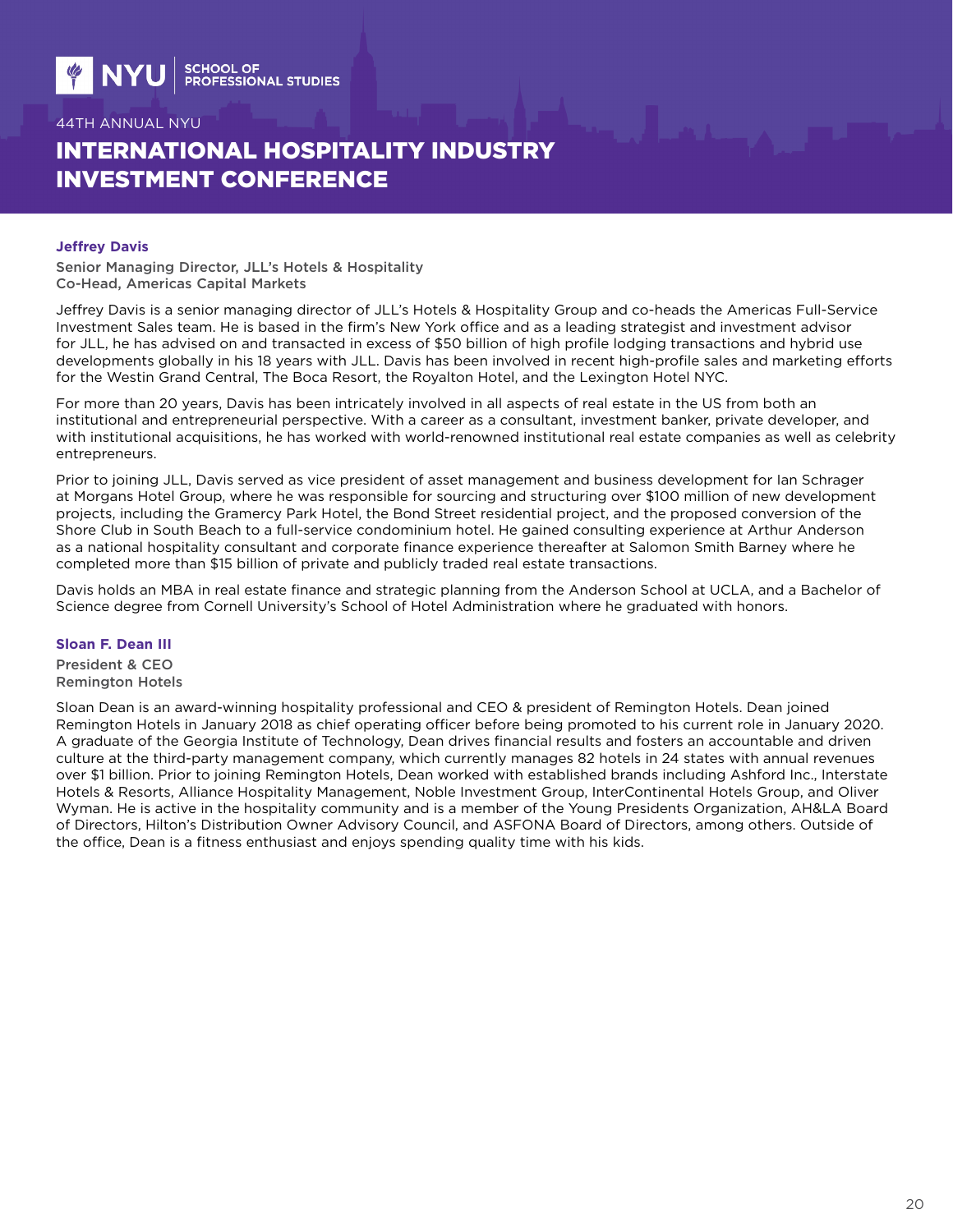# INTERNATIONAL HOSPITALITY INDUSTRY INVESTMENT CONFERENCE

#### **Michael J. Deitemeyer**

President and Chief Executive Officer Aimbridge Hospitality

Michael J. Deitemeyer is President and Chief Executive Officer of Aimbridge Hospitality, a leading global hospitality company. In his role, Deitemeyer presides over the Company's growth, operations, and corporate disciplines worldwide with a current portfolio of over 1,500 hotels in 23 countries.

Before his appointment in January 2021, Deitemeyer was Global President of Aimbridge following a merger with Interstate Hotels & Resorts in October 2019. Prior to that, he was President and Chief Executive Officer of Interstate Hotels & Resorts for nearly three years. Deitemeyer had a highly successful tenure with Omni Hotels & Resorts including 13 years as President, helping to grow Omni's organization through management roles in operations, development, sales and finance.

Deitemeyer holds current board memberships with the AHLA Executive Committee (2021-present), the U.S. Travel Association CEO Roundtable (2021-present), the Culinary Institute of America Society of Fellows, and MINA, representing the company as an At-Large Board Member of Marriott International's franchise advisory board (2018-present). Deitemeyer was a founding board member and served as chairperson of the Global Hotel Alliance (GHA), the world's largest alliance of independent hotel brands. In December 2018, Lodging magazine named Deitemeyer its Person of the Year. He is a graduate of Fitchburg State University, where he also received an honorary Doctorate of Humane Letters.

#### **Joe Delli Santi**

Senior Vice President, Acquisitions and Development **MCR** 

Joe Delli Santi is SVP, acquisitions & development, of MCR. In this role, he is responsible for assisting with the company's acquisition, development, and capital markets activities.

Prior to joining MCR in 2016, Delli Santi was a senior associate with Starwood Capital Group, where he was responsible for managing several of the firm's investments in the full- and limited-service hotel sectors. He also served as vice president of corporate development for TMI Hospitality, one of the country's largest hotel owner-operators with a portfolio of more than 180 select service and extended stay properties that Starwood Capital Group acquired in January 2015. In that role, he was responsible for the execution of the firm's growth-related initiatives, the disposition of non-core assets and various other functions.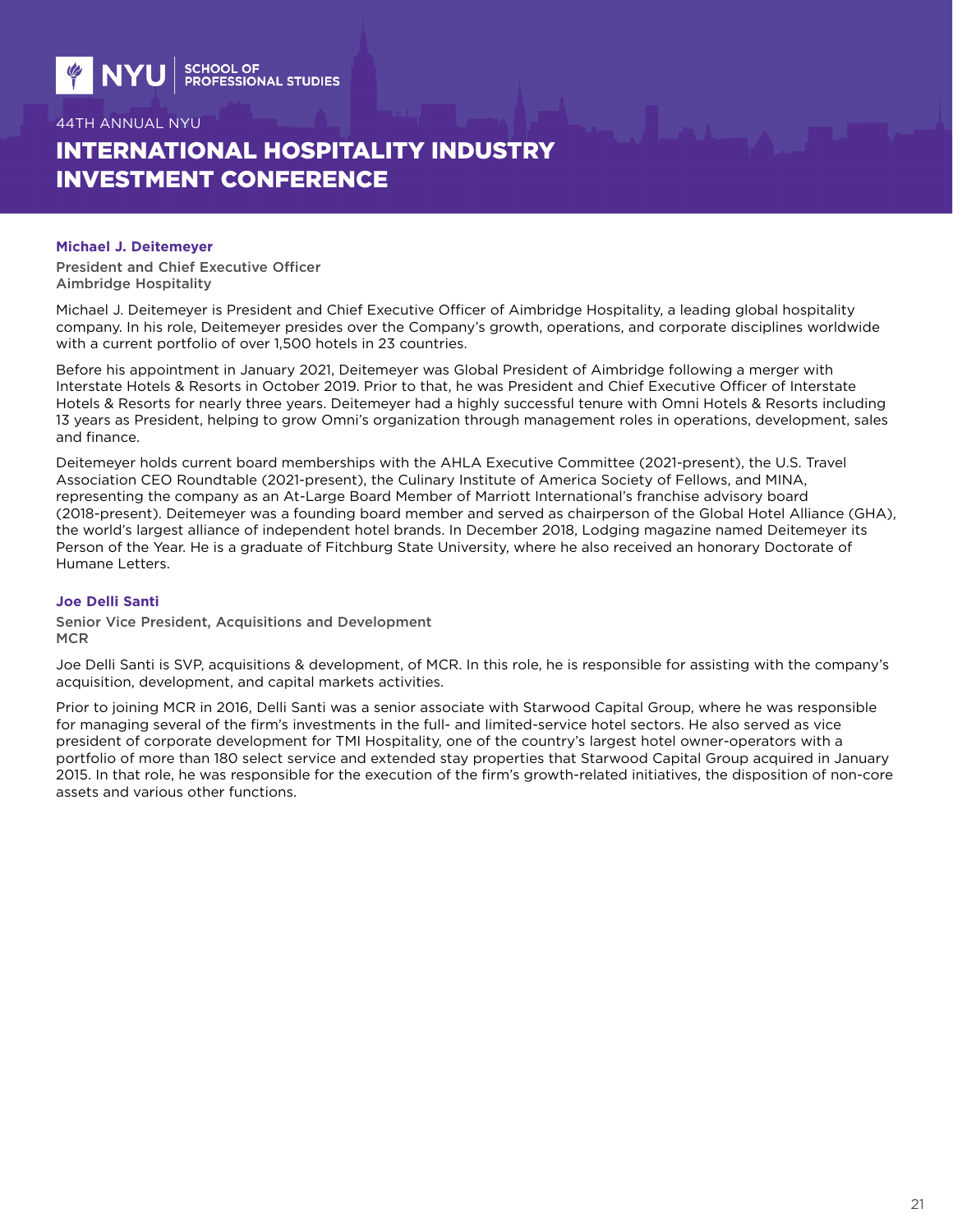# INTERNATIONAL HOSPITALITY INDUSTRY INVESTMENT CONFERENCE

# **E**

#### **Sara Eisen**

Anchor of CNBC's "Closing Bell"

Sara Eisen is co-anchor of CNBC's "Closing Bell" (M-F, 3PM-5PM ET). She is known for her deep expertise in financial markets and the global economy as well as regular news making interviews with some of the most prominent names in the financial world, including Phil Knight, Leon Black, Janet Yellen, and Christine Lagarde, among others.

Previously, Eisen was co-anchor of the 10AM ET hour on CNBC's "Squawk on the Street" (M-F, 9AM-11AM ET), which broadcasts from Post 9 at the New York Stock Exchange. Before that, she was co-anchor of CNBC's "Power Lunch" (M-F, 2PM-3PM ET) and co-anchor of CNBC's "Worldwide Exchange" (M-F, 5AM-6AM ET), both of which broadcast from CNBC Global Headquarters in Englewood Cliffs, NJ. She joined CNBC in December 2013 as a correspondent, focusing on the global consumer.

Prior to CNBC, Eisen was co-anchor of "Bloomberg Surveillance" as well as a correspondent for Bloomberg Television, where she covered global macroeconomics, policy, and business. During that time, she covered the European debt crisis, and the tsunami aftermath and Fukushima nuclear crisis in Japan. Eisen also hosted the Bloomberg Radio program, "On the Economy."

She is the editor of "Currencies After the Crash: The Uncertain Future of the Global Paper-Based Currency System" published by McGraw-Hill in Jan. 2013.

Eisen holds a master's degree in broadcast journalism with a concentration in business reporting from the Medill School of Journalism at Northwestern University.

#### **Scott Ellman**

Managing Director Eastdil Secured

Scott Ellman is a managing director with Eastdil Secured in New York. He has more than 14 years of real estate experience advising clients on sales, financings, and strategic capital markets activities in both the United States and Europe. He is responsible for marketing and sourcing single asset, portfolio, and structured joint venture transactions within the commercial real estate capital markets, with a specific focus on hospitality related transactions. . Ellman joined Eastdil Secured in 2007 and has since participated in the sale, financing and capital raising of over \$50.0 billion in transactions. Prior to joining Eastdil Secured, He held internship positions with the Buccini/Pollin Group, a full-service real estate ownership and development company based in Wilmington, DE and HVS International, a leading hospitality consulting and appraisal firm based in Mineola, NY. Ellman received his BS in Hotel Restaurant and Institutional Management with a minor in Business Administration from the University of Delaware in 2007 and is a licensed real estate salesperson in the State of New York.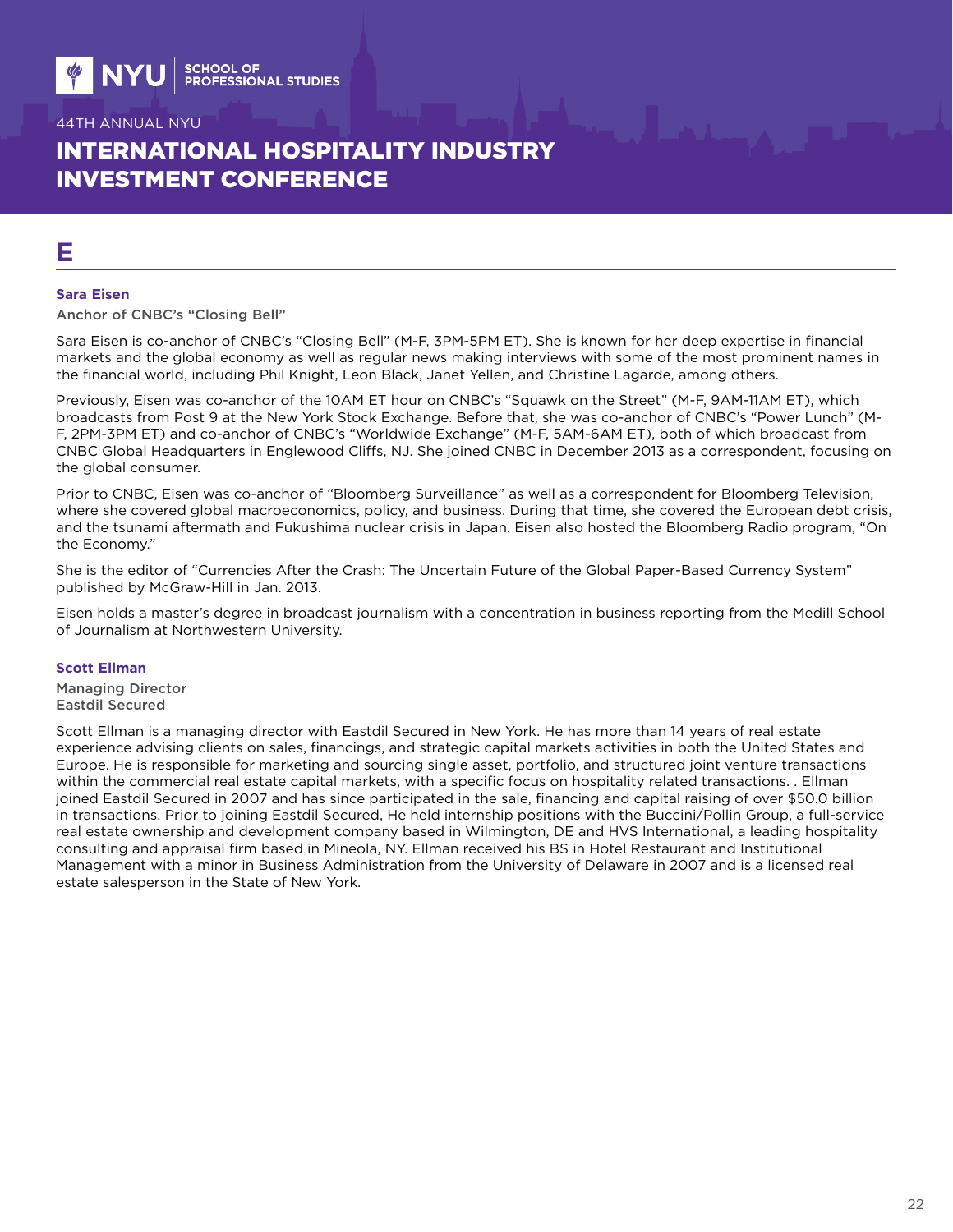# INTERNATIONAL HOSPITALITY INDUSTRY INVESTMENT CONFERENCE

**Deric S. Eubanks** Chief Financial Offer Ashford

Deric Eubanks is the chief financial officer of Ashford (NYSE American: AINC) and serves as the chief financial officer of both Ashford Hospitality Trust (NYSE: AHT) and Braemar Hotels & Resorts (NYSE: BHR).

Eubanks oversees all corporate finance and financial reporting initiatives and is involved in all capital market activities including equity raises and debt financings. He also oversees investor relations. Eubanks formerly served as the senior vice president of finance. Prior to this role, he was vice president of investments and was responsible for sourcing and underwriting hotel investments including direct equity investments, joint venture equity, preferred equity, mezzanine loans, first mortgages, B-notes, construction loans, and other debt securities for Ashford Trust.

Eubanks has been with Ashford Trust since its initial public offering in August of 2003. He has written several articles for industry publications and is a frequent speaker at industry conferences and industry round tables. Before joining Ashford, he was a manager of financial analysis for ClubCorp, where he assisted in underwriting and analyzing investment opportunities in the golf and resort industries. Eubanks earned a BBA from Southern Methodist University and is a CFA charter holder. He is a member of the CFA Institute and the CFA Society of Dallas-Fort Worth.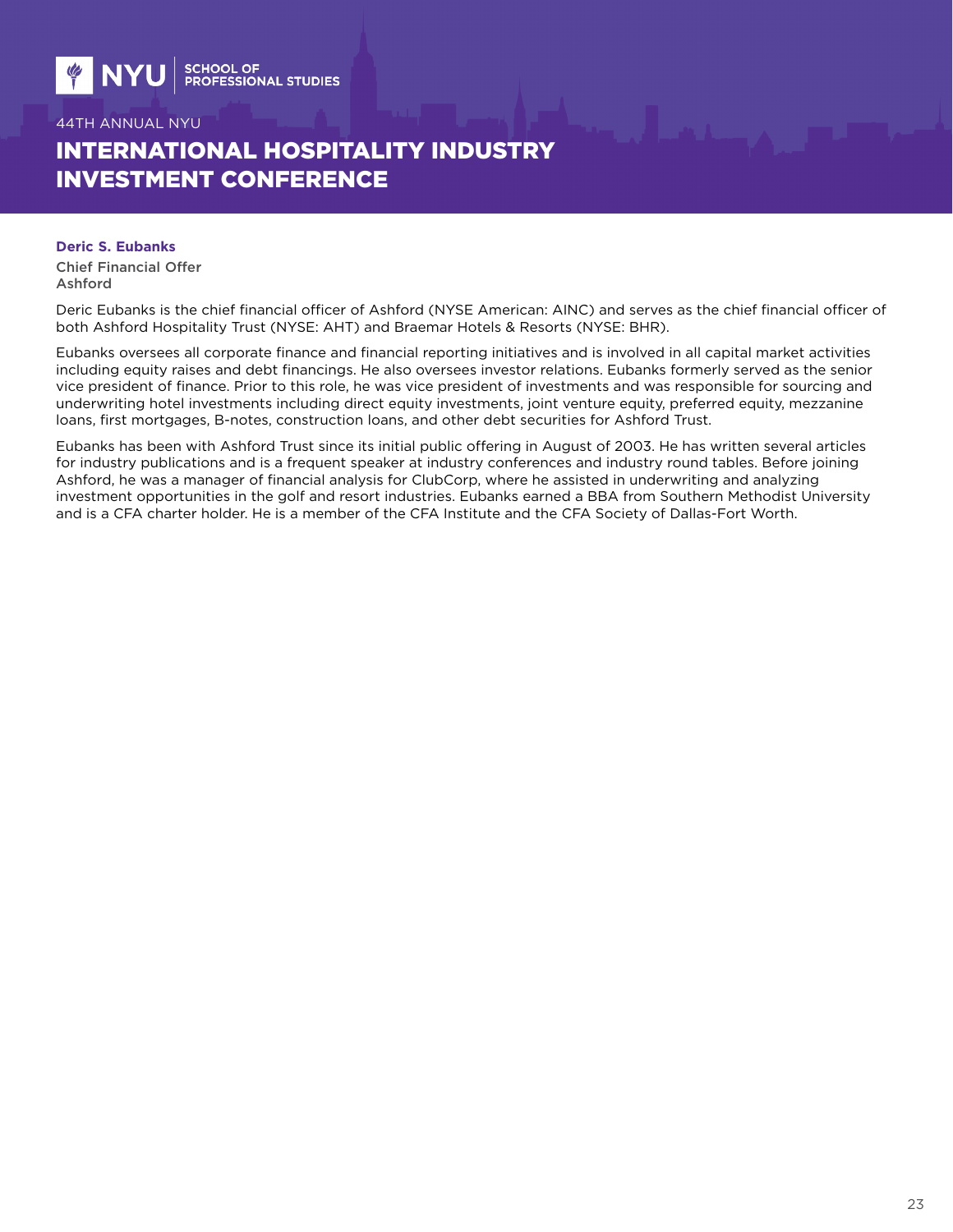# INTERNATIONAL HOSPITALITY INDUSTRY INVESTMENT CONFERENCE

# **F**

#### **Franco Famularo**

Chief Investment Officer Ohana Real Estate Investors

Franco Famularo joined Ohana Real Estate Investors in 2015 and serves as chief investment officer. He is responsible for directing Ohana's credit and equity investment strategies and helping to set the strategic direction for the organization. Since joining the firm, Famularo has been instrumental in the creation of Ohana's fund and separate account businesses and in establishing Ohana as a leading investor and lender in the hotel sector. Prior to joining Ohana, Famularo was a principal at Blackstone in New York, where he focused on opportunistic and distressed investing across multiple property types and served as an advisor to Starrett Companies, a residential and commercial real estate investment platform that was a Blackstone portfolio company. Famularo currently serves on the Board of Directors for Montage International. He graduated from the University of North Carolina at Chapel Hill with a Bachelor of Science in Business Administration and received an MBA from the Kellogg School of Management at Northwestern University.

#### **Warren Feldman**

Chief Executive Officer Nehmer/HVS Design

Warren Feldman, AIA, ISHC is chief executive officer of Nehmer, a leading architecture, interior design, and project management firm specializing in the Hospitality industry. He is also a principal with HVS Design. With more than 35 years of experience, his expertise includes work as architect and owner's representative in the direction and management of multi-million dollar commercial, institutional, educational, residential, and hospitality projects.

Prior to joining Nehmer, Feldman worked on the feasibility, design, and construction of diverse projects including hotels, high rise commercial corporate headquarters, educational facilities, civic projects, and housing development projects.

He received his Bachelor and Master of Architecture degree from the Washington University in St. Louis and is a member of the American Institute of Architects. Complementing his education in architecture, Feldman completed his Juris Doctorate from Georgetown University in December, 1999, and is a member of the Maryland Bar.

#### **William J. Ferguson**

Chairman Ferguson Partners

William J. Ferguson serves as chairman of Ferguson Partners. He conducts chief executive officer searches and recruiting assignments for Boards of Trustees/Directors. He also conducts CEO succession planning assignments and facilitates public company Board assessments and senior management assessments.

Before founding Ferguson Partners, he was a managing director with one of the leading international executive recruiting consultants. There, he co-managed the firm's national real estate practice. Prior to focusing on real estate, he worked for General Mills in Minneapolis in strategic marketing.

Ferguson holds a bachelor's degree from Harvard University, where he was a member of Phi Beta Kappa, and an MBA in Marketing from the Wharton Graduate School of Business.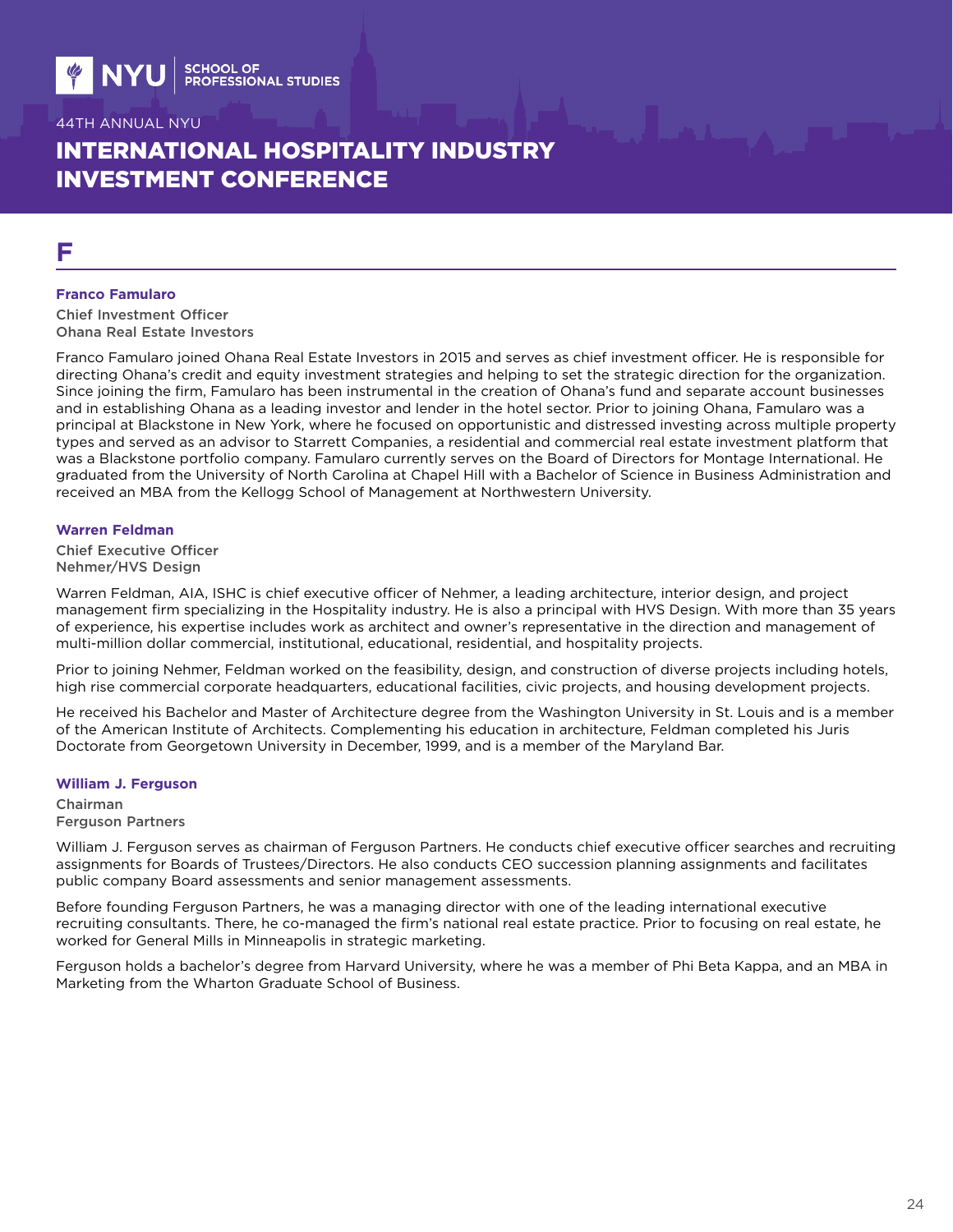# INTERNATIONAL HOSPITALITY INDUSTRY INVESTMENT CONFERENCE

#### **Bill Fortier**

Senior Vice President Development, Americas Hilton

William B. Fortier was named senior vice president – development, Americas in June 2008. He is responsible for developing both the managed and franchised businesses for all of Hilton's brands in both North and South America, A&C Americas and Contract Services and Owner Relations.

Fortier joined Hilton in 1996 as VP franchise development, where he worked with owners to develop Hilton and Hilton Garden Inn franchised hotels in the western US. At that time Hilton Hotels Corporation had just over 250 hotels. Prior to Hilton, he spent 10 years at Marriott International where he was vice president of development, and prior to that was a consultant with Pannel Kerr Forester for just under four years from 1983 to 1996.

Fortier earned a Bachelor of Science degree in Hotel/Restaurant Management from the University of Houston's Conrad N. Hilton College of Hotel and Restaurant Management in 1983.

#### **Greg Friedman**

Managing Principal, Chief Executive Officer Peachtree Hotel Group

Greg Friedman has successfully led Peachtree in more than \$6.0 billion in hotel acquisitions, investments and development since co-founding the company.

Friedman has more than 22 years of hospitality experience with an emphasis on deal-structuring and financing. He was formerly senior vice president of business development for Specialty Finance Group, a direct lender providing hotelfirst mortgage and FF&E financing, originating more than \$2 billion of hotel debt. Previously, he was vice president of Business Development for GMAC Commercial Mortgage's Asset-Backed Lending Division. He originated, closed, and funded more than 300 hospitality FF&E financing transactions with an aggregate capital structure exceeding \$10 billion during his six-year tenure.

Friedman holds a Bachelor of Arts in Biology from the University of Texas at Austin. He currently is a board member for the American Hotel & Lodging Association.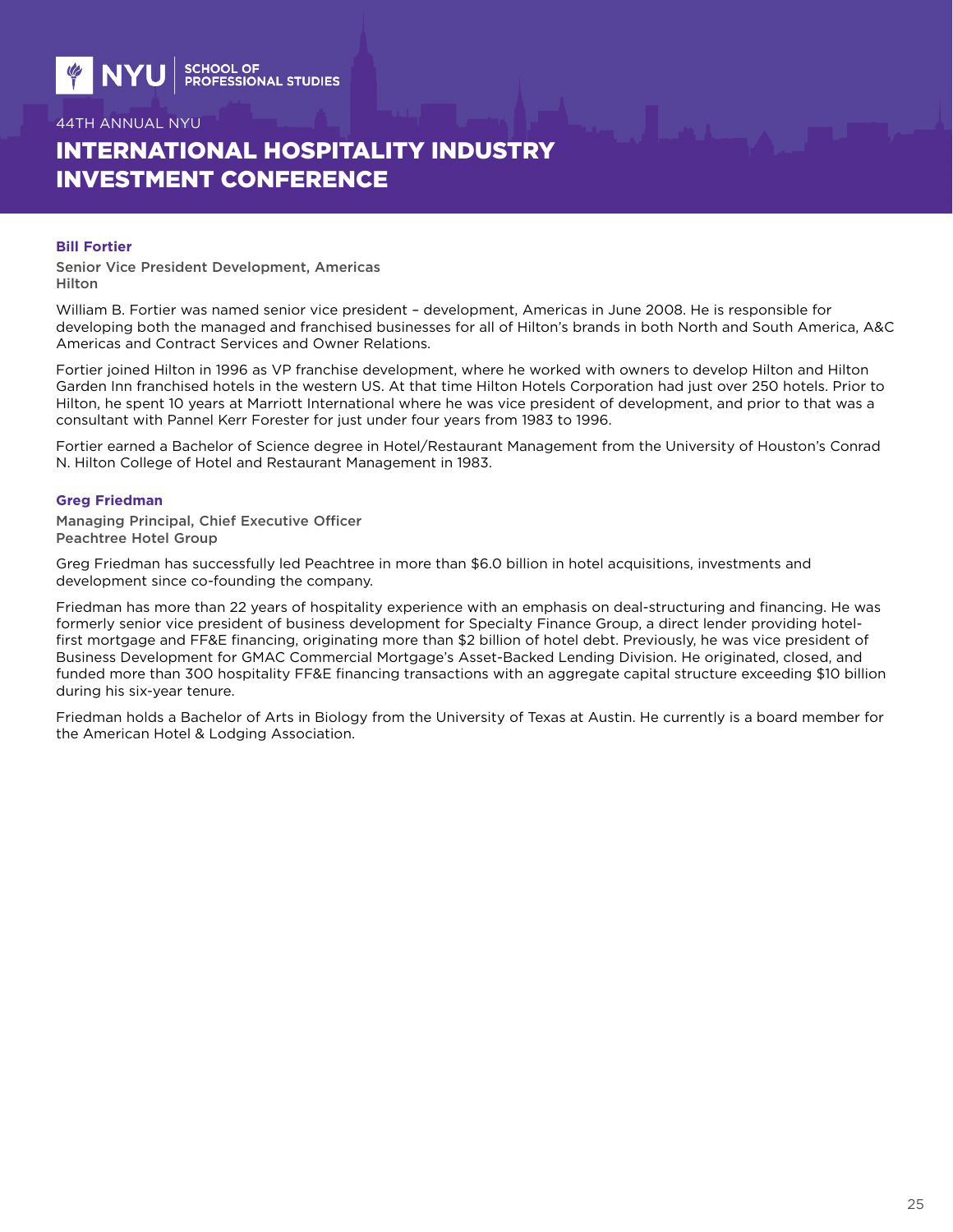# INTERNATIONAL HOSPITALITY INDUSTRY INVESTMENT CONFERENCE

# **G**

#### **Matt Gaghen**

CEO Under Canvas

Matt Gaghen is the CEO of Under Canvas, the leader in upscale, outdoor hospitality, with 10 resorts in North America and more in development. He joined Under Canvas from KSL Capital Partners where he was a principal on the strategic operating team and responsible for oversight of investments in the hospitality, wellness, and ski sectors. Before this, Gaghen held senior positions at Starwood Hotels, where he focused on brand growth, loyalty and innovation.

Gaghen earned his Master of Business Administration from the Tuck School of Business at Dartmouth and his undergraduate degree from Amherst College. Based in Denver, Gaghen is an outdoor enthusiast and loves to spend time with his family in the mountains of Colorado and Montana where he grew up.

#### **Stacy Garcia**

Chief Executive Officer and Chief Inspiration Officer Stacy Garcia

An established leader in the world of design, Stacy Garcia is a successful serial entrepreneur. She is the founder of LebaTex, Inc., a distinctive textile supplier, Creator of Stacy Garcia, Inc., a licensing and design company that produces fashion and interior products under the Stacy Garcia family of brands and also the Publisher of Life-Styled by Garcia, a digital design publication that covers the intersection between interior design, travel, fashion and entertaining. Her newest foray is in the world of Ecommerce with her curated shop, shopstacygarcia.com.

Respected for her inventive use of color and remarkable pattern design skills, Garcia knows the hospitality, home decor and lifestyle design industries, inside and out. This internationally renowned designer has partnered with some of the world's leading manufacturers and retailers to create products that span from floor to ceiling for resorts and homes all over the world.

As a forecasting and design expert, Garcia has been published in Interior Design, Boutique Design, Interiors & Sources, Bloomberg Business, LUXE, Architectural Digest & Traditional Home to name a few.

#### **Jeffry Gangl**

Chief Commercial Officer **Templum** 

Jeffrey Gangl has more than 25 years of global experience and a proven track record of driving sales growth, managing change, scaling operations, and developing technology products. An expert in financial services and technology markets, he leads Templum's commercial and development strategies. Templum relies on his strategic business development, sales management, and operations optimization skills to drive revenue. Previously, he served as chief revenue officer at InsiderScore. His executive leadership experience includes Duco, Ullink – now part of Itiviti, Raptor Trading Systems, and Thomson Reuters. In addition, Gangl is a regular speaker at conferences covering technology, finance, alternative assets, and the evolving financial industry.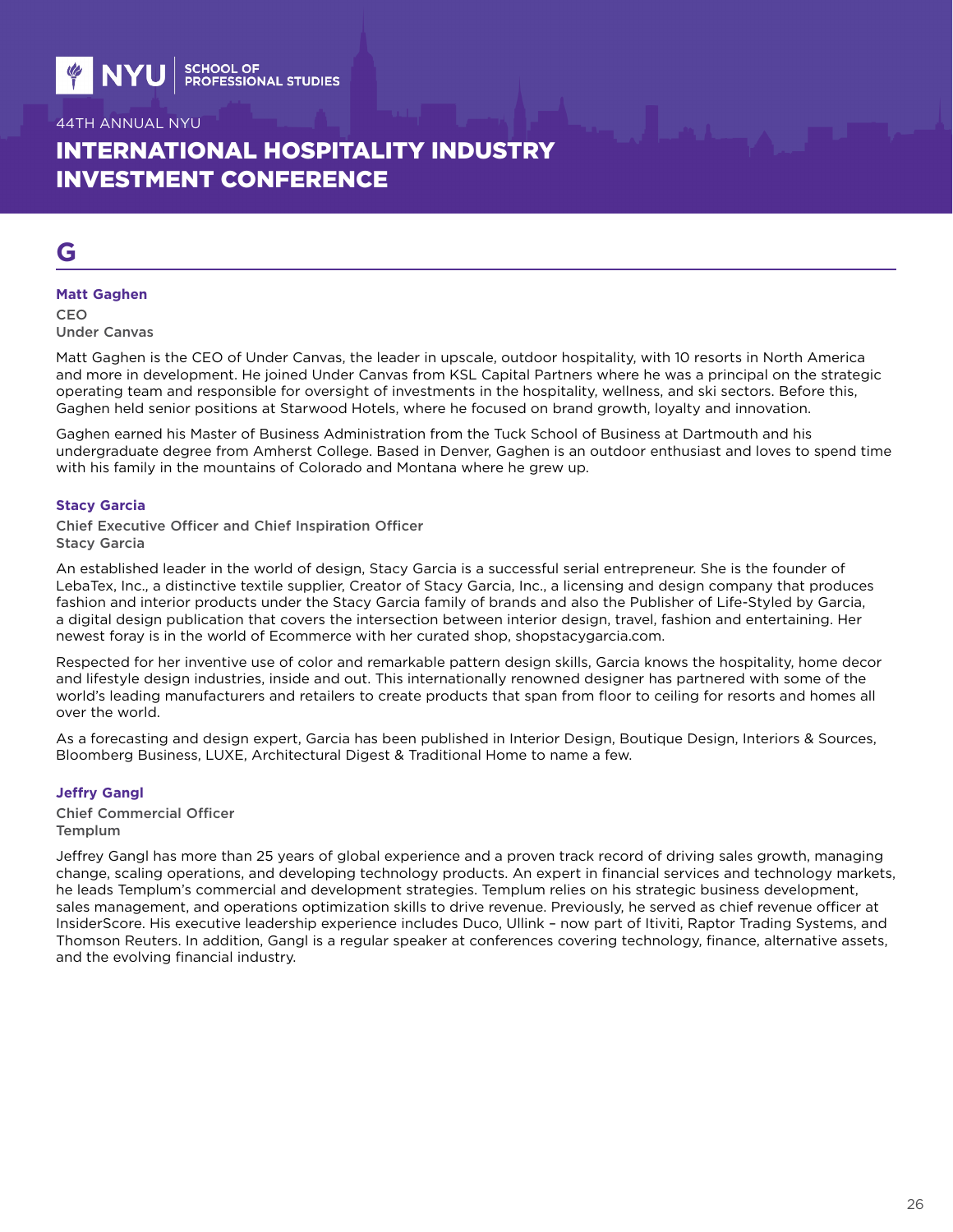# INTERNATIONAL HOSPITALITY INDUSTRY INVESTMENT CONFERENCE

#### **Laurence Geller**

Chairman Geller Capital Partners

Laurence S. Geller CBE, chairman of Geller Capital Partners, is an accomplished businessman and entrepreneur, having led multinational, hospitality and tourism corporations. In 1997, he founded Strategic Hotels & Resorts. Previously, he held positions as EVP and COO of Hyatt Development Corporation, SVP of Holiday Inns, and director of Grand Metropolitan Hotels. Geller serves on the Board of Michels & Taylor. He previously served as chairman of the IREFAC for six nonconsecutive terms. He is the founder and CEO of Loveday and Company, a UK-based developer and operator of luxury dementia care residential facilities. Philanthropically, he serves on the Boards of Children's Memorial Hospital, British American Business Consul, the American Jewish Committee, the Culinary Institute of America, and For the Love of the Game. Geller is chairman of the Board of Trustees for the International Churchill Society. He is the leading donor to the University of West London where he is chancellor. He serves on the Board of the Royal United Services Institute for Defense & Security Studies (RUSI), is Chairman of the Imperial War Museum USA and the Atlas Foundation USA. On December 31, 2011, Geller was named a Commander of the Order of the British Empire (CBE) by Her Majesty Queen Elizabeth II. He has over 50 years of experience in lodging and has received numerous awards for service to the industry and his civic endeavors.

### **Sourav Ghosh**

Executive Vice President, Chief Financial Officer Host Hotels & Resorts

Sourav Ghosh joined Host Hotels & Resorts in 2009, and has served as chief financial officer since 2020. Previously, he served as executive vice president, strategy & analytics and as vice president, global business intelligence & portfolio strategy. Prior to joining Host, Ghosh held several positions at Starwood Hotels & Resorts, including senior director of real estate investments and director of acquisitions & development. He currently serves on the board of directors of the US Travel Association, as well as Uniform System of Accounts for the Lodging Industry.

#### **Ariane Gorin**

President Expedia for Business

As president of Expedia for Business, Ariane Gorin is responsible for Expedia Group's global B2B business covering an ecosystem of travel suppliers, organizations that advertise on the Expedia Group platform, and partners that are powered by Expedia Group technology. From hotels and vacation rentals to airlines, financial institutions, travels agents and more—this fast-growing division helps partners connect with new travelers, deliver valuable services, and drive performance. Gorin also oversaw Egencia, the leading digital travel management platform, before its sale to American Express Global Business Travel in 2021.

Previously Gorin was president of Expedia Business Services, comprised of Expedia Partner Solutions and Egencia. Gorin joined Expedia Group in 2013 as vice president of Market Management for EMEA and rapidly expanded the hotel network in the region. Prior to joining Expedia Group, Gorin spent 20 years at Microsoft in various sales, distribution, and marketing roles. Before joining Microsoft, she was a consultant with the Boston Consulting Group, both in San Francisco and in Paris.

Gorin earned an MBA from the Kellogg Grade School of Management, Northwestern University and a BA in Economics from the University of California at Berkely. She currently serves on the board of directors of Adecco Group, and is on the advisory council of the Royal Philharmonic Orchestra in London.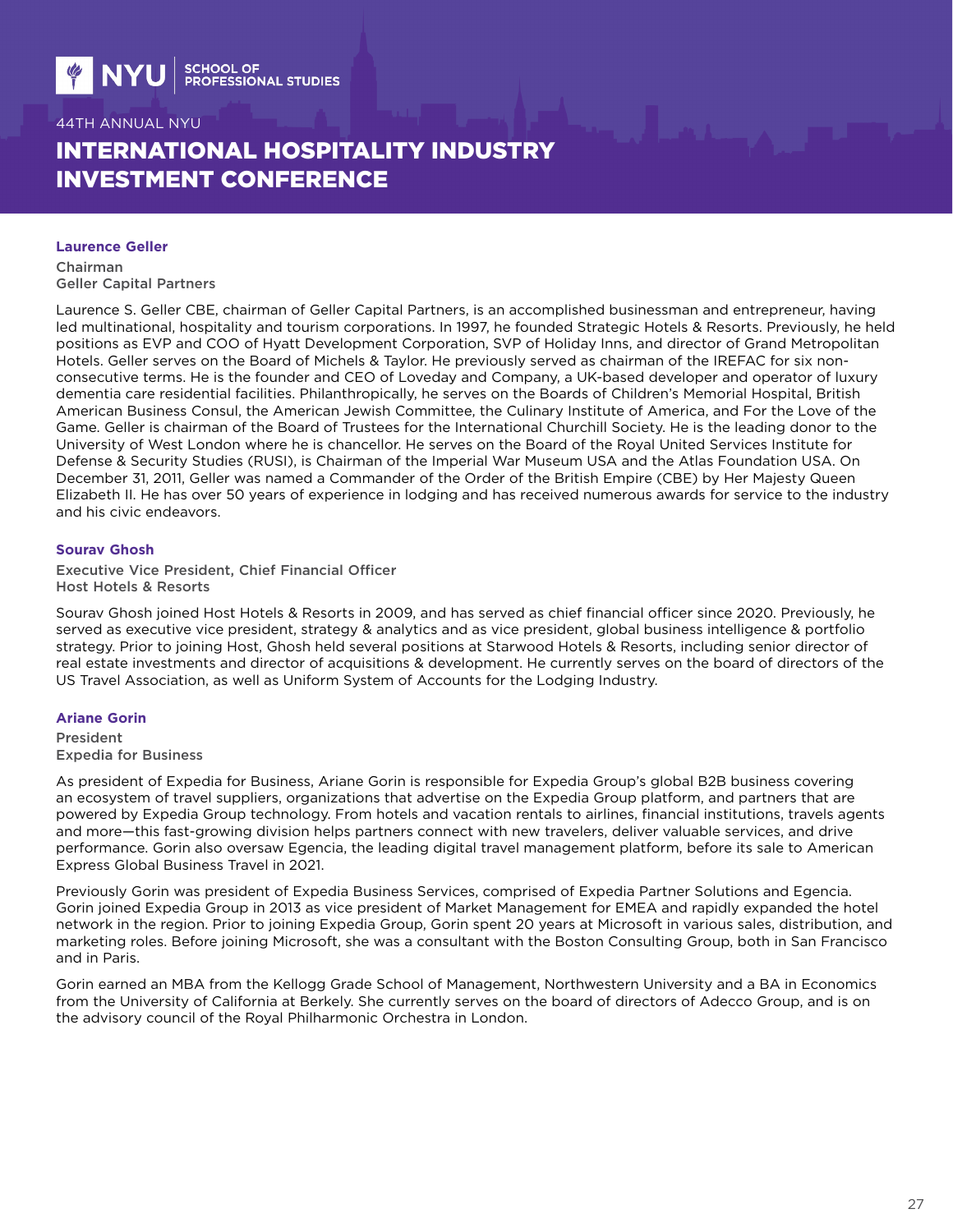# INTERNATIONAL HOSPITALITY INDUSTRY INVESTMENT CONFERENCE

#### **Nicolas Graf, PhD**

Jonathan M. Tisch Chaired Professor and Associate Dean NYU School of Professional Studies Jonathan M. Tisch Center of Hospitality

Nicolas Graf, PhD, is the Jonathan M. Tisch chaired professor and associate dean of the NYU School of Professional Studies Jonathan M. Tisch Center of Hospitality. Prior to this, he served as chief academic officer of Les Roches Global Hospitality Education, managing director at Alain Ducasse, and professor and director of the IMHI Center at ESSEC Business School in Paris. He earned a PhD from Virginia Tech and is a graduate of the Ecole hôtelière de Lausanne.

He has published in numerous academic journals in the fields of finance and strategy, including the *International Journal of Hospitality Management*, *The Real Estate Finance Journal*, and the *Journal of Retail & Leisure Property*.

Over the past 20 years, he has delivered executive education courses for various companies in Asia, the Middle East, Africa, North and South America, and Europe, and he has conducted several consulting projects in the fields of asset management, strategic planning, and business development.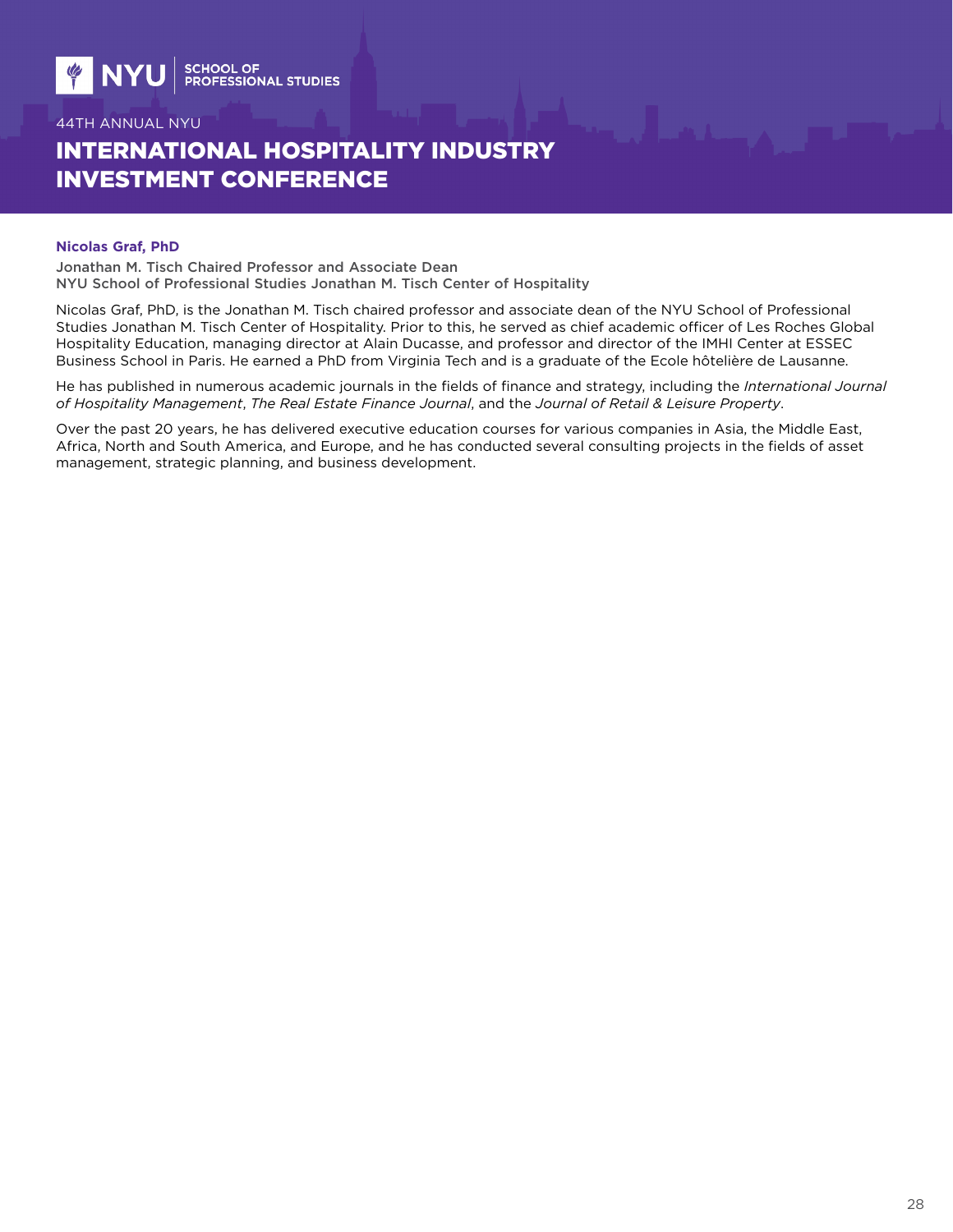# INTERNATIONAL HOSPITALITY INDUSTRY INVESTMENT CONFERENCE

# **H**

#### **Jenna Hackett**

Global Brand Head, Curio & Tapestry Collections Hilton

Jenna Hackett is the global head of Curio and Tapestry Collections by Hilton, responsible for the strategic direction, vision, growth and performance of the upscale full-service collection brands.

Hackett has been with Hilton since 2011, in a series of escalating and cross-departmental roles. She was involved in developing Hilton's Executive Compensation function, and working on compensation elements, leading up to the 2013 IPO. She then transitioned onto the Full Service Brands Team and worked to help launch and establish Curio Collection by Hilton, spending significant time defining the meaning of collection brands within Hilton. In addition to her work on Curio Collection, she was promoted to oversee Brand Management, strategic planning and support for Hilton Hotels & Resorts and DoubleTree by Hilton. Keeping her current role, she then moved into a dual role within Brands and Development, working to strategically grow Hilton's Full Service Brands, specifically Curio Collection. In this dual role, she worked closely with Hilton's Development Team, owners and the Brand Management Team to drive growth. She worked to develop, launch and establish Tapestry Collection by Hilton, defining Hilton's full service collection brands strategy based on market segment. In addition, she supported the brand development, launch, and strategic direction of Signia by Hilton, overseeing the brand's day-to-day activity when it was first established.

Before her time at Hilton, Hackett spent several years with the HR Policy Association, working for The Center of Executive Compensation, where she was responsible for tracking the Securities and Exchange Commission (SEC), legislative events and lobbying on behalf of the Association. Prior to that, Hackett worked for a Member of Parliament in the House of Commons in London and for a United States Senator in the Senate in Washington, DC. Hackett holds a BA in Political Science, an MBA from the Kogod School of Business at American University, and a Graduate Certificate in Real Estate Investments from Harvard University.

#### **Steve Hafner**

**CEO** KAYAK

Steve Hafner is the CEO of KAYAK. Booking Holdings acquired KAYAK for \$2.1B in 2013. He also oversees OpenTable, the world's leading provider of online restaurant reservations. Hafner also helped launch Orbitz, the online travel agency, through its \$1.3B IPO in 2003. He earned a BA from Dartmouth College and an MBA from the Kellogg School at Northwestern University.

#### **Bill Hall**

Senior Vice President, Development Radisson Hotel Group Americas

Bill Hall serves as senior vice president, development for Radisson Hotel Group Americas. Hall is responsible for the development of Radisson Hotel Group Americas' brands in the Western region of the US and Canada. He reports to Phil Hugh, chief development officer.

Hall comes to Radisson Hotel Group Americas with more than 25 years of experience in the hospitality industry in senior positions. Most recently, he served as senior vice president of franchise operations for Red Roof. In this role, he oversaw all franchise operations for the brand, helping the company achieve financial goals and business objectives, while supporting new initiatives and rollouts. Prior to that, Hall was the chief business development officer for InnFocus Hospitality Solutions, where he negotiated investment and third-party management contracts and provided oversight of hotel specific operations, sales, and marketing plans. He also spent 17 years with Wyndham Worldwide Corporation as a senior vice president, providing executive oversight of six brands, setting strategic direction, and managing financial and operating results while driving development.

Hall is a graduate of Fairleigh Dickinson University where he earned an MS from the International School of Hotel, Restaurant & Tourism Management. He received his undergraduate degree from Messiah College with a BA in History & Business Management.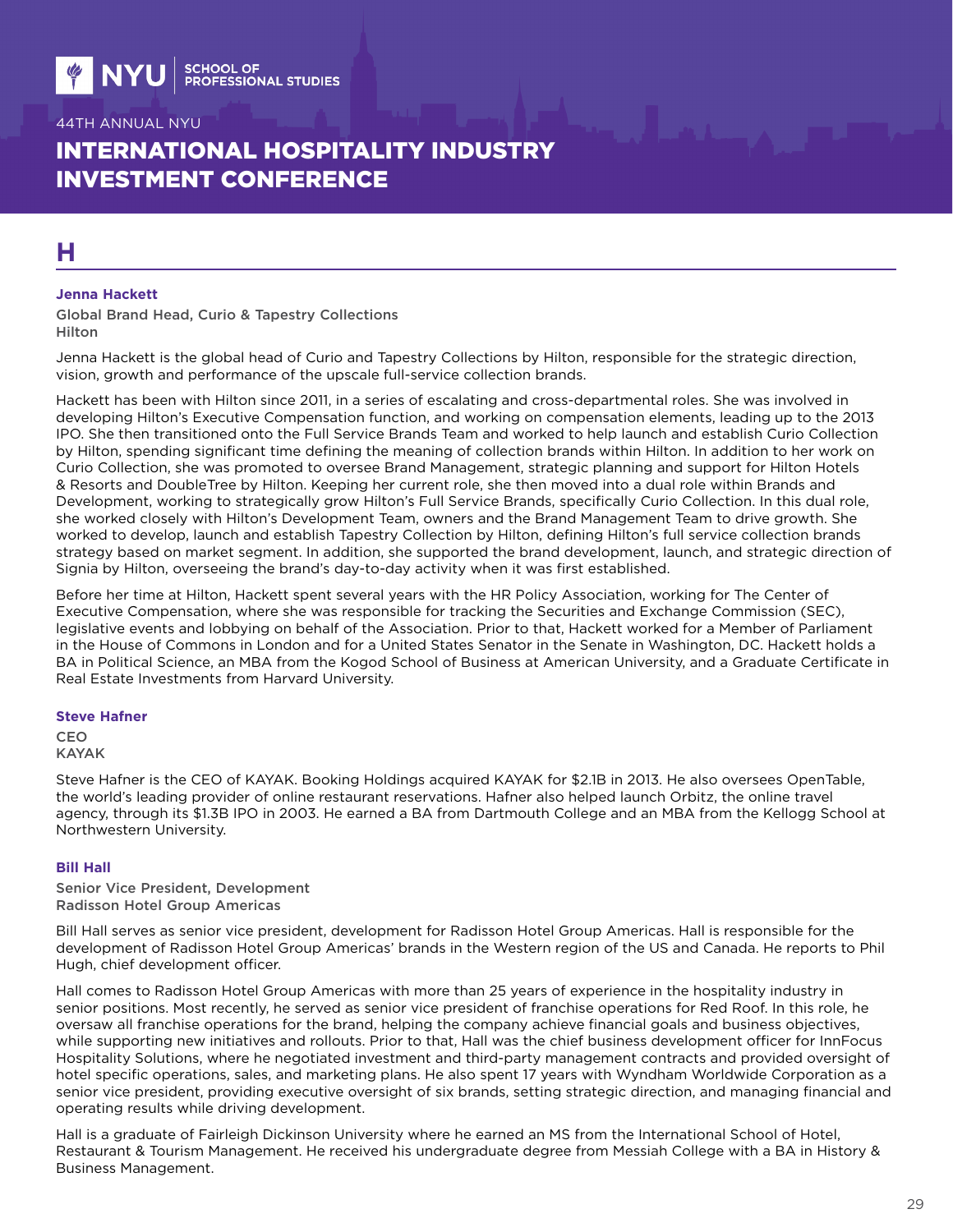# INTERNATIONAL HOSPITALITY INDUSTRY INVESTMENT CONFERENCE

#### **Elizabeth Harlow**

Chief Marketing & Brand Officer Sonesta International Hotels Corporation

Elizabeth Harlow was appointed chief marketing & brand officer for Sonesta International Hotels Corporation in May 2021. Her focus in this new role for Sonesta is building and defining the Sonesta brands, analyzing the loyalty program to clearly articulate the value proposition and engagement strategy, and optimizing the overarching user-experience throughout the entire customer journey. In addition to implementing these strategic objectives, Harlow leads marketing initiatives to steer hotel growth, build brand equity, and activate customer lifetime value.

With more than two decades in brand strategy and marketing, Harlow has mastered the perfect juxtaposition of brand, service and luxury, while seamlessly driving financial results. She has held leadership roles with some of the world's most iconic hospitality brands: from the luxury and lifestyle brands at Starwood (W Hotels, The Luxury Collection, Le Meridien, and St. Regis) to The Leading Hotels of the World, to Bellagio, her approach is laser-focused on the brand and customer to develop affinity, evangelism and customer lifetime value.

With a deep foundational belief that marketing is "Part Art, Part Science", Harlow is a self-described "analytics junkie", and knows that decision making needs to be guided and routed in data. This guiding principle applies across all aspects of brand and marketing verticals: from strategic branding and thinking to tactical decisions and channel management to human resource optimization. This can be achieved while concurrently, and essentially, building brands full of purpose and emotional connectivity to the customer.

Harlow holds a Bachelor of Science degree in Business and Economics with a marketing concentration from Richmond University in London, England.

#### **Greg Hartmanntie**

Senior Vice President, Luxury, Resort, Residential & Corporate Development Hilton

Greg Hartmann oversees the development and conversion of luxury hotels and residences for Waldorf Astoria, Conrad, LXR, and major Hilton projects in markets throughout North America including the largest single asset development in the company's 100-year history at Resorts World Las Vegas opening in 2021.

Previously, he was managing director of JLL's Hotel Asset Management & Advisory Services Group from 2011 to 2017. Before that time, Hartmann was the co-founder of STR Analytics with Randy Smith, and an MAI and managing director of HVS International for over 23 years.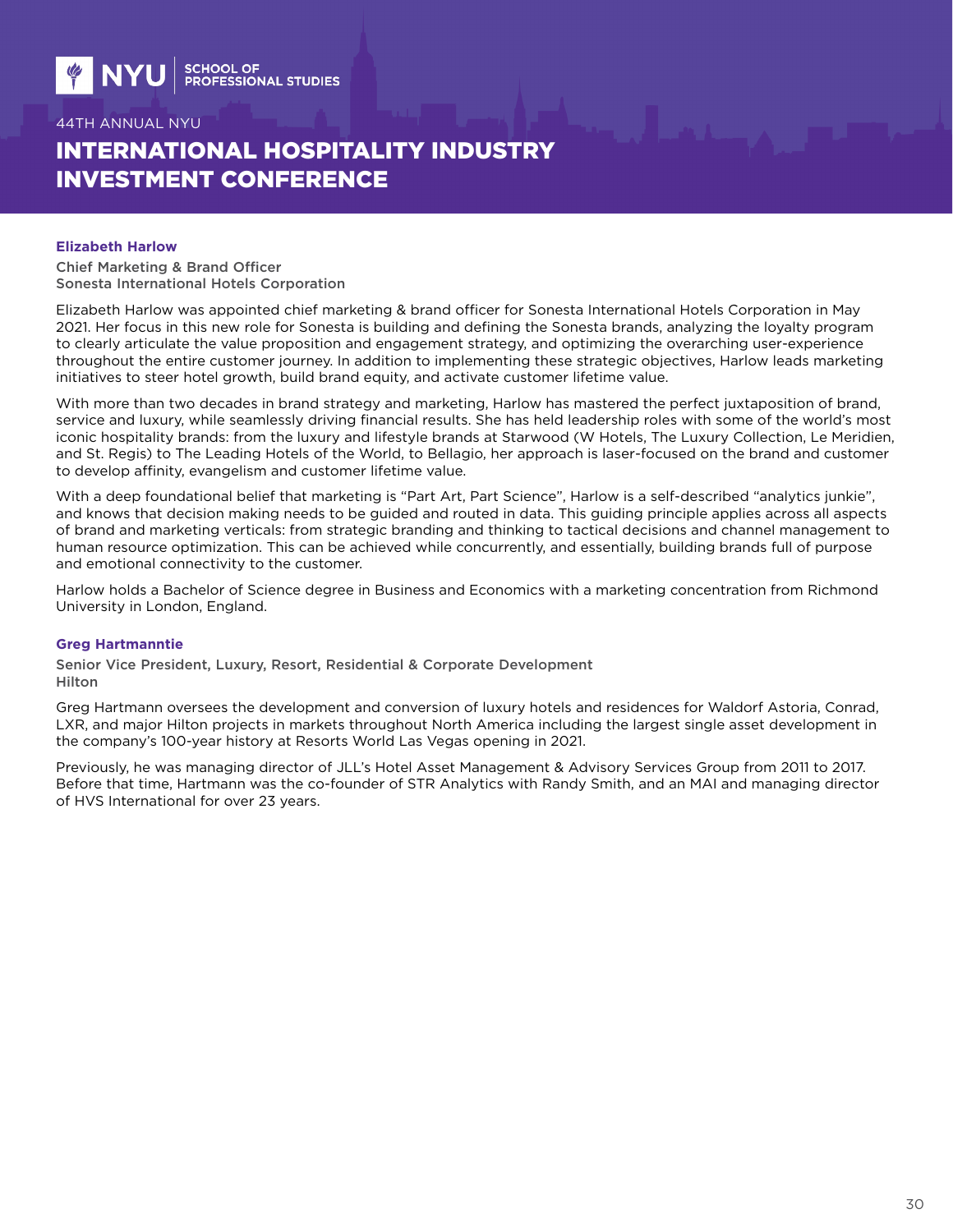# INTERNATIONAL HOSPITALITY INDUSTRY INVESTMENT CONFERENCE

#### **J. Robison Hays**

President & Chief Executive Officer Ashford Hospitality Trust

J. Robison Hays, III is the president and chief executive officer of Ashford Hospitality Trust (NYSE: AHT) and the senior managing director of Ashford (NYSE American: AINC). He is also a member of the Board of Directors of Ashford Trust.

Hays has nearly two decades of business experience operating and growing companies, including 15 years of real estate experience. Previously, he served as Chief Strategy Officer for Ashford, Ashford Trust and Braemar Hotels & Resorts (NYSE: BHR). He also served as Co-President for Ashford. Prior to these roles he served as Senior Vice President Corporate Finance & Strategy for Ashford Trust and Braemar Hotels & Resorts.

During his tenure at Ashford, Mr. Hays has been responsible for leading the execution of key strategic and operating initiatives. He has overseen financial analyses related to mergers, acquisitions, divestitures, refinancing, hedging, capital market transactions and major capital outlays. Prior to 2013, in addition to his other responsibilities, Mr. Hays was in charge of Ashford Trust's investor relations efforts. Mr. Hays is a frequent speaker at industry and Wall Street investor conferences.

Prior to joining Ashford, Mr. Hays worked in the Corporate Development office of Dresser, Inc., a Dallas based oil field service and manufacturing company, where he focused on mergers, acquisitions, and strategic direction. Before working at Dresser, Mr. Hays was a member of the Merrill Lynch Global Power & Energy Investment Banking Group based in Texas.

Mr. Hays earned his A.B. in Politics with a certificate in Political Economy from Princeton University and later studied philosophy at the Pontifical University of the Holy Cross in Rome, Italy.

#### **Michael Heaton**

President Waterford Hotel Group

Michael Heaton is president of Waterford Hotel Group. His responsibilities at Waterford include all aspects of ongoing operations for the firm, including all facets of operating the managed portfolio. Additionally, he develops and maintains relationships with potential institutional, financial, and individual partners to grow the company's management portfolio. Since joining the company in 1997, Heaton has held numerous management positions at hotels before assuming the role of vice president, operations in 2009, and then president in 2018. He is a member of the Board of Directors for the American Hotel & Lodging Association and a past president of the Connecticut Lodging Association. Heaton holds a Bachelor of Arts degree in Economics from the State University of New York – Albany.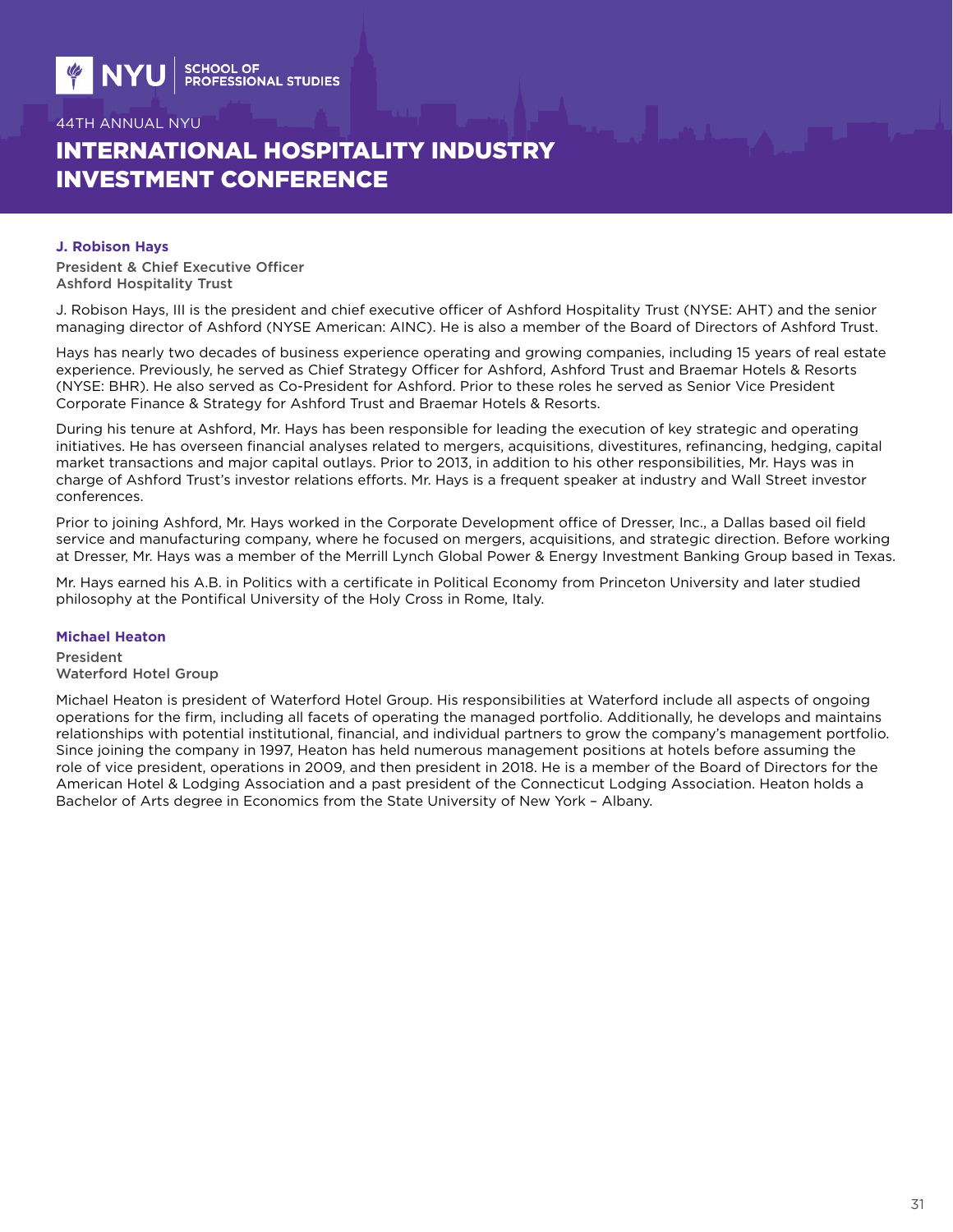# INTERNATIONAL HOSPITALITY INDUSTRY INVESTMENT CONFERENCE

#### **Sean Hennessey**

Clinical Assistant Professor NYU School of Professional Studies, Jonathan M. Tisch Center of Hospitality

Clinical Assistant Professor Sean Hennessey joined the NYU School of Professional Studies Jonathan M. Tisch Center of Hospitality as a full-time faculty in 2014, after more than 20 years as an adjunct. He received the NYU SPS Teaching Excellence Award in 2017 and now coordinates the Tisch Center's Finance and Investment Academic Community of Practice. He has taught a range of courses, but focuses on development, finance, and investment analysis.

Hennessey worked in operations with companies such as Marriott and Disney before transitioning to consulting with HVS and PwC prior to forming Lodging Advisors. He holds an AS in Culinary Arts from Johnson & Wales University, a BS in Hotel Administration from Cornell University, an MBA from Quantic School, and has the MAI designation from the Appraisal Institute.

Hennessey is a contributing author to the texts *Hotel Investments: Issues and Perspectives, 5th ed.*, as well as *Hotel Asset Management, 3rd ed.*, both published by the American Hotel & Lodging Association.

He is active with the International Association of Hospitality Financial Management Educators, is co-chair of the Lodging Industry Investment Council, and Chairman Emeritus of the International Society of Hospitality Consultants.

Among his many citations as an expert, Hennessey has appeared on CNN's "Headline News" and the Travel Channel's "Hotel Impossible," has been quoted by *The Wall Street Journal* and *The New York Times*, and has presented to the Council on Foreign Relations and at many hotel industry conferences.

### **Kate B. Henriksen**

Co-Chief Investment Officer RLJ

A veteran RLJ executive, Kate B. Henriksen has overseen the underwriting on completed transactions totaling \$8 billion, including the merger with FelCor Lodging Trust. She has also been involved in RLJ's capital recycling program, marketing for sale nearly \$3.7 billion in sold assets. When RLJ was privately held, she also oversaw the portfolio management function and her responsibilities included tracking the performance of the company's investment portfolios, assisting with capital raising efforts and managing relationships with investors in RLJ's investment funds. Prior to joining RLJ in 2002, Henriksen served as a director of development planning and feasibility at Marriott International. Her experience also includes consulting on and appraising more than \$4 billion in existing and proposed lodging facilities for HVS International. Henriksen received a bachelor's degree from Cornell University's School of Hotel Administration. She currently serves as a member of the Board of Directors of Stratus Properties.

### **Tyler Henritze**

Head of Strategic Investments Blackstone Real Estate Americas

Tyler Henritze is currently the head of strategic investments for Blackstone Real Estate Americas and previously served as the head of acquisitions Americas. Since joining Blackstone in 2004, Henritze has been involved in over \$100 billion of real estate investments across all property types; notable transactions include the acquisition of QTS Realty Trust, Simply Self Storage, the Bellagio, Gramercy Capital, International Market Center, Strategic Hotels, Motel 6, The Cosmopolitan of Las Vegas, Extended Stay America, Equity Office Properties and CarrAmerica. He currently serves as a board member of QTS Realty Trust, The Cosmopolitan of Las Vegas, Extended Stay America and IMC, and is a former board member of Hilton Worldwide, Park Hotels, and La Quinta.

Before joining Blackstone, Henritze worked in the Real Estate Investment Banking group at Merrill Lynch. Henritze earned a BS in Commerce from The McIntire School at the University of Virginia where he graduated with distinction.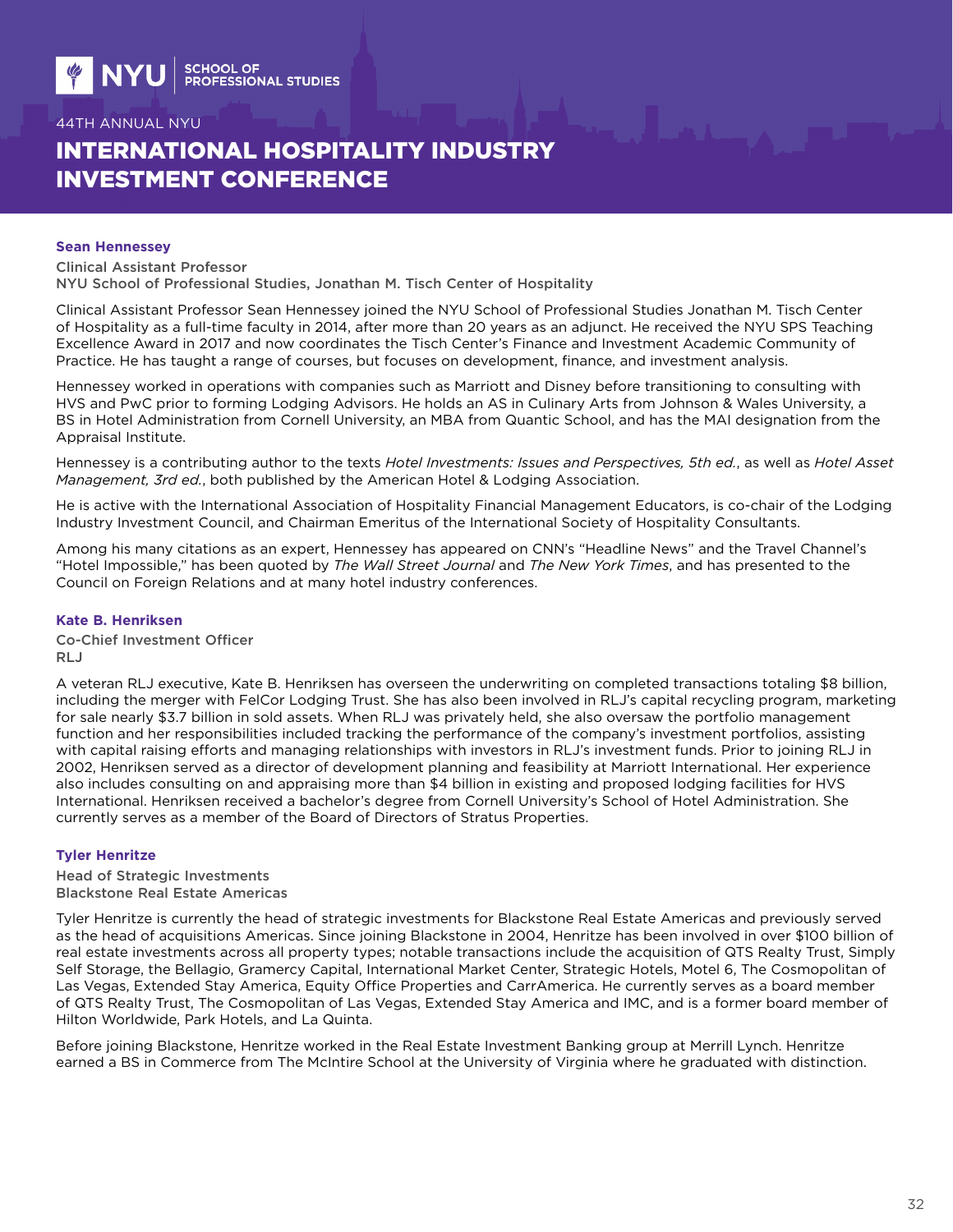# INTERNATIONAL HOSPITALITY INDUSTRY INVESTMENT CONFERENCE

#### **Lonny Henry**

Global Chairman of Investment Banking J.P. Morgan

Lonny Henry is a global chairman of investment banking at J.P. Morgan. He specializes in providing strategic and financial advice to public company and financial sponsor clients with activities in the commercial real estate and lodging sectors. Prior to joining J.P. Morgan in 2008,

Henry worked at Bear Stearns and was global head of the Real Estate, Gaming, and Lodging Group. He is a member of IREFAC, NAREIT, and The Real Estate Roundtable. Henry was the recipient of the 2012 IREFAC C. Everett Johnson Award, and was also awarded in 2005 the inaugural Jack A. Shaffer Financial Advisor of The Year Award.

#### **Tim Hentchel**

Co-Founder and CEO HotelPlanner

Tim Hentschel is the co-founder and CEO of HotelPlanner, a leading travel technology company that combines proprietary artificial intelligence capabilities and a 24/7 global gig-based reservations and customer service network. He oversees HotelPlanner's family of brands, which include its flagship site HotelPlanner.com and its business-focused site Meetings.com. Hentchel is a third-generation hotelier and a graduate of the Cornell University School of Hotel Administration with a degree in hotel management and a concentration in micro-computing. In 2018, his alma mater awarded him their prestigious Innovator of the Year Award. He created the annual American Group Travel Awards, which donates its proceeds to St. Jude Children's Research Hospital. He currently resides in Singapore, overseeing Asia-Pac operations and has plans to return to the company's London office in 2022.

#### **Michael Hiles**

Founder & CEO 10XTS

Michael Hiles is the founder & CEO of 10XTS, a provider of inter-institutional universal tokenization market infrastructure technology for the emerging, global, decentralized capital markets. Its flagship product is XDEX, a governance, risk, and compliance solution that brings DeFi efficiencies to traditional capital markets while ensuring data and records portability and ownership for securities issuers and their investors within well-defined regulatory compliance frameworks. Hiles and his team help institutional clients execute on their digital transformation directives through the adoption of efficient trust technologies like blockchain and distributed ledgers.

Hiles began his career in the early 1990s as a software developer for government information systems platforms. In 2000, his team won a Smithsonian Laureate Award for being the first to ever connect a judicial system to the worldwide web. He regularly speaks and is regarded as an expert in information governance, risk, and compliance systems and automation in both public and private sectors.

### **Roger G. Hill II**

Chairman and CEO The Gettys Group Companies

Roger G. Hill II is chairman and CEO of The Gettys Group Companies, a leading hospitality development, branding, design, and procurement firm he cofounded in 1988. He regularly contributes to top publications and media outlets, including *Bloomberg*, *Crain's Chicago*, *Hospitality Design*, *Boutique Design*, *Hotel Business*, and *The Wall Street Journal*. He has earned several accolades, including Hospitality Design's prestigious Platinum Circle Award and The Cornell Hospitality Innovator Award. In addition to numerous speaking engagements, Hill has served as an appointed delegate for the White House Conference on Small Business and on the Dean's Advisory Board at Cornell University's Hotel School. He championed the 2020 relaunch of The Hotel of Tomorrow Project, a global think tank envisioning the future of the hospitality industry. In 2021, he supported the launch of the Arboreal Collection, a sustainable, modular carpet tile solution made in collaboration with Milliken Hospitality. Emerging Leaders" lists.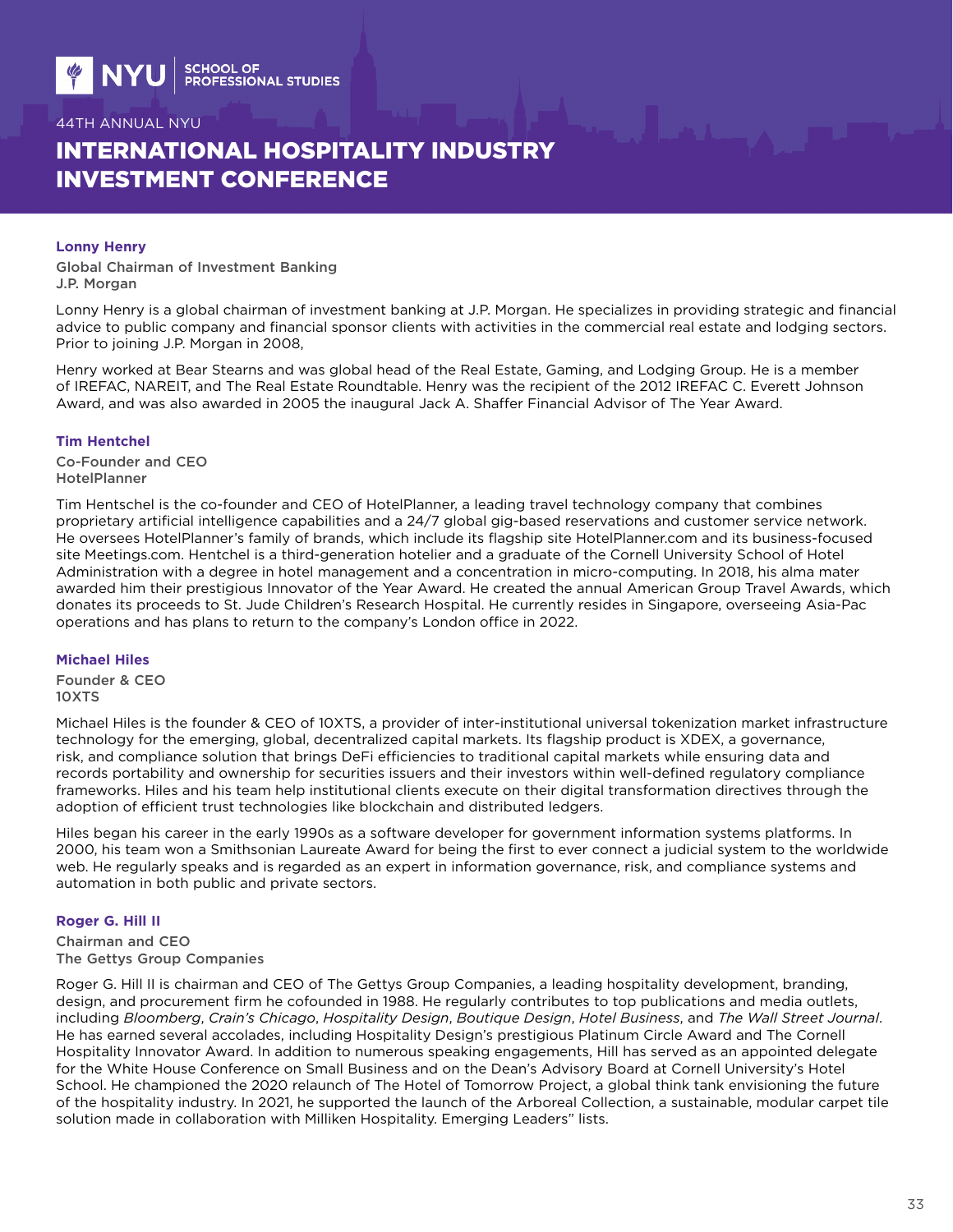# INTERNATIONAL HOSPITALITY INDUSTRY INVESTMENT CONFERENCE

#### **Amanda Hite**

President **STR** 

Amanda W. Hite, STR's president since 2011, oversees the company's business activities and overall direction.

Under Hite's leadership, STR has experienced substantial growth in its global presence, client base, data coverage and revenue. Her time with the company has also resulted in several significant milestones, including the 2016 unification of STR's global brands, and the implementation of a number of key industry deliverables. Additionally, Hite led STR through the company's acquisition by CoStar Group (NASDAQ: CSGP) in late 2019.

Hite's accomplishments have been recognized with inclusion in "30 Influential Women in Hospitality" and "40 Under 40 Emerging Leaders" lists.

Hite is a member of the Board of Directors of the American Hotel & Lodging Association and the US Travel Association. She also serves as a member of the Board of Directors of the Nashville Branch of the Federal Reserve Bank of Atlanta and on the Industry Advisory Board of the Hotel and Restaurant Management Program at Auburn University.

Prior to joining STR in 2006, Hite was the director of research for the Nashville Area Chamber of Commerce.

She is a graduate of Birmingham-Southern College with a BS in Business Administration. She resides in Hendersonville, TN, with her husband and two children.

#### **Richard Holden**

VP & GM, Travel Google

Richard Holden oversees the team behind Google's travel products. In this role, he manages a team of product managers and software engineers to define, build, and launch new features and enhancements related to Google's hotel, flight, and destination search offerings

Prior to joining the travel team, Holden worked on the Google AdWords product management team in a variety of roles from 2002 to 2013.

Holden joined Google from Excite@Home, where he was senior director of product development. Prior to joining @Home Network, he worked at America Online and Knight-Ridder Information Services. Earlier in his career, he was a special assistant to the Secretary of the Treasury during the first Bush Administration and was an investment banking analyst with Credit Suisse First Boston.

Holden earned an MBA and a JD with honors from Stanford Graduate School of Business and Stanford Law School. He earned an AB in history, *magna cum laude*, from Princeton University.

### **Mark S. Hoplamazian**

President and Chief Executive Officer Hyatt Hotels Corporation

Mark S. Hoplamazian was appointed to Hyatt Hotels Corporation's board of directors in November 2006 and subsequently named president and chief executive officer in December 2006. Prior to his present position, Hoplamazian served as president of The Pritzker Organization (TPO), the principal financial and investment adviser for Pritzker family business interests. During his 17-year tenure with TPO, he served as adviser to numerous Pritzker family-owned companies, including Hyatt Hotels Corporation and its predecessors. He previously worked in international mergers and acquisitions at The First Boston Corporation in New York. Hoplamazian serves on the American Hotel and Lodging Association (AHLA) board of directors, the VF Corporation board of directors, the board of directors for Brand USA as board treasurer, the executive committee of the board of directors of World Business Chicago, and the board of trustees of the Aspen Institute and the Latin School of Chicago. Hoplamazian is a member of the World Travel & Tourism Council and the Commercial Club of Chicago. He is a member of the Discovery Class of the Henry Crown Fellowship..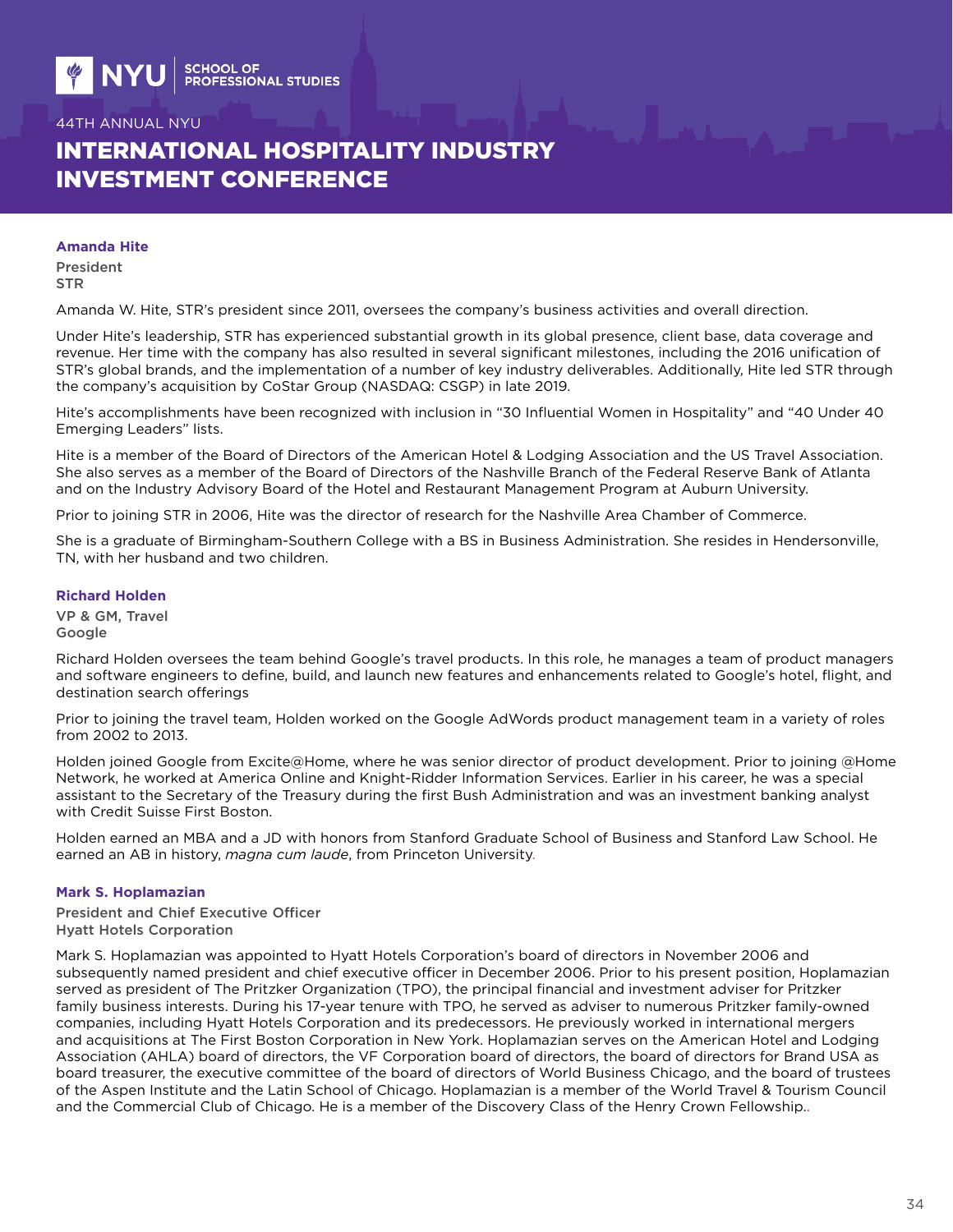# INTERNATIONAL HOSPITALITY INDUSTRY INVESTMENT CONFERENCE

#### **Jeffrey A. Horwitz**

Partner and Co-Head, Private Equity Real Estate and Hospitality, Gaming & Leisure Groups Proskauer

Jeffrey A. Horwitz is a partner in Proskauer's Corporate Department, where he co-heads the Private Equity Real Estate practice and runs the firm's internationally recognized Hospitality, Gaming & Leisure Group. He also has served as cohead of mergers and acquisitions and as a member of Proskauer's executive committee. Horwitz is a general corporate and securities lawyer with broad-based experience in mergers and acquisitions, cross-border transactions, and long-term joint ventures. He regularly is engaged to advise boards, management teams, and investors on strategic matters, from litigation to personnel to transactions. He also is the head of the firm's cross-disciplinary, cross-jurisdictional Coronavirus Taskforce, helping to shape the guidance and next steps for clients impacted by the pandemic.

Horwitz counsels clients on the full range of their activities, from seed capital to public offerings, acquisitions, and operational matters, often acting as outside general counsel. He regularly represents major financial institutions, sovereign wealth funds, private equity, and family offices in sophisticated financial and other transactions. He has handled deals aggregating more than \$200 billion in value, including tender offers, "going-private" transactions, IPOs, restructuring and structured finance transactions, and mergers and acquisitions in industries as diverse as biotechnology and aerospace, retail and cable television, and education and scrap metal. He regularly handles transactions outside the United States, including Europe, the Middle East, Asia, Latin America, Australia, South Africa, and India.

Leading Proskauer's Private Equity Real Estate Group, Horwitz works with a team of 75 lawyers from across the firm advising on complex transactions and disputes relating to real estate, and particularly lodging. As co-head of the firm's Hospitality, Gaming & Leisure Group, he has handled virtually every type of matter and has worked with virtually every major player in these industries, including transactions for nearly 3,500 hotels comprising more than 275,000 rooms and involving more than \$12 billion. Horwitz's experience, both in and outside the US, extends to hotel and casino development and construction, portfolio and single-property acquisitions, sales and restructurings, financings, management, marketing, reservations systems, litigation counseling and strategic planning, and ancillary services. This breadth of work is key to executing complex and sophisticated transactions for clients such as Accor, Fortress, Gehr Hospitality, Rubicon, and Yucaipa, among others

### **Daniel A. Hostettler**

President & Chief Executive Officer The Boca Raton

MAn esteemed luxury hospitality leader known for his innovative approach, Daniel A. Hostettler's distinguished career includes over 25 years of hotel, restaurant and private club experience. As the President & CEO of The Boca Raton, Hostettler is guiding the iconic property's renaissance and evolution into an unrivaled luxury destination. His recent appointment to The Boca Raton represents an exceptional career milestone of leading nine hotels through significant openings and transformations.

Most recently, Hostettler spent 12 years as president and group managing director of Ocean House Management Collection where he oversaw every aspect of five award-winning New England properties, including Ocean House (Watch Hill, RI)—one of only 13 Triple Five-Star Hotels in the world; Weekapaug Inn (Westerly, RI)—a Forbes Five-Star hotel; Watch Hill Inn (Watch Hill, RI); Inn at Hastings Park (Lexington, MA); and Preserve Sporting Club & Residences (Richmond, RI). All of the hotels are part of the prestigious Relais & Châteaux association of privately owned luxury hotels.

Previously, Hostettler served as president and managing director of Lajitas, a Texas destination resort. There, he oversaw operations and development, including a championship golf course and country club, world-class spa, airport, equestrian facilities and residential community. Previous leadership roles include managing director at La Posada de Santa Fe Resort & Spa in Santa Fe, NM, and Summer Lodge Hotel and Spa in Dorset, England, as well as tenures at Meadowood, Napa Valley and the Peninsula Beverly Hills.

Hostettler is a member of the Cornell Hotel Society and a Trustee of the Culinary Institute of America.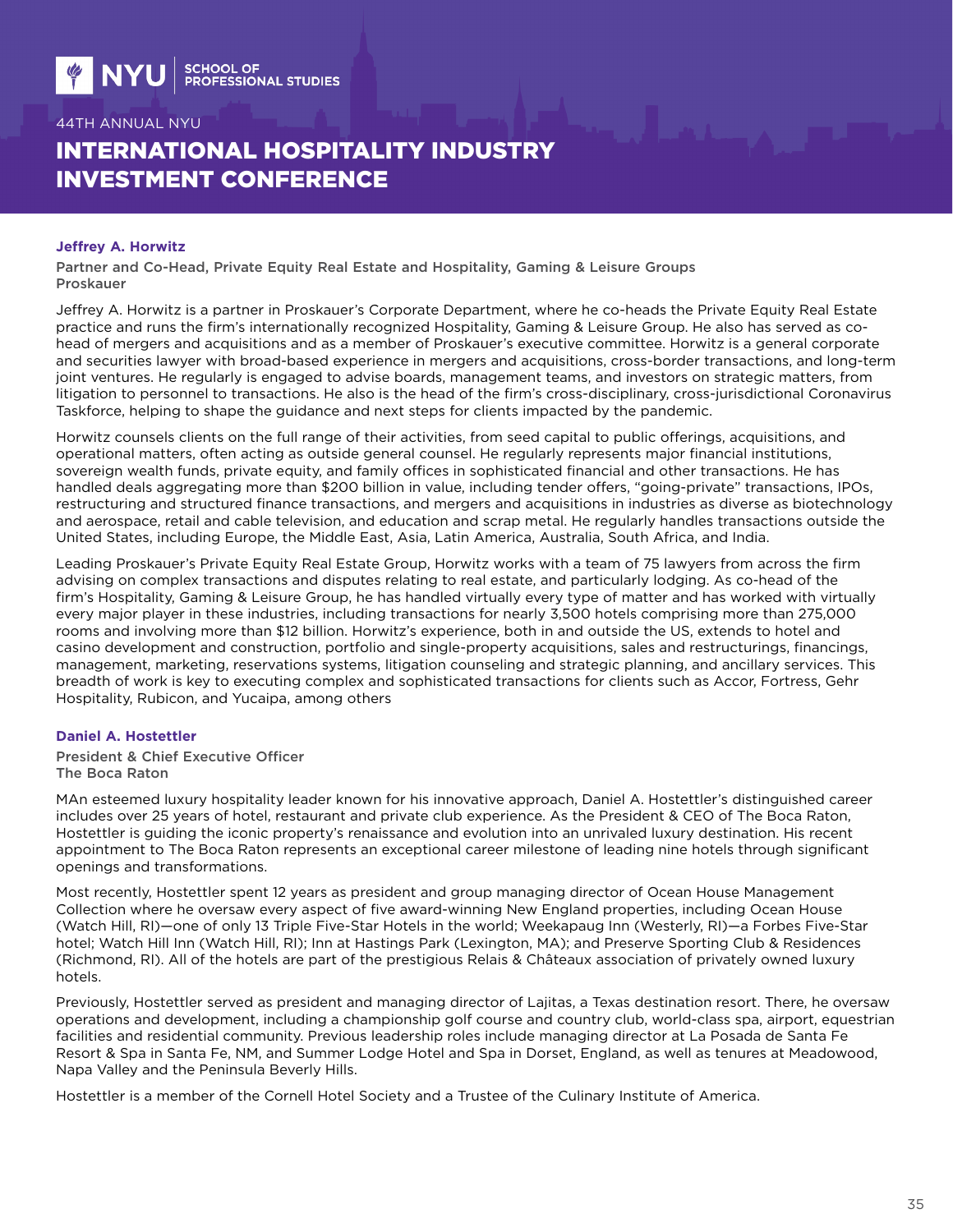# INTERNATIONAL HOSPITALITY INDUSTRY INVESTMENT CONFERENCE

### **Todd Hricko**

Head of Global Hotel Business Development Hard Rock Hotels

Todd Hricko spearheads the business development of Hard Rock Hotels around the globe. As its head of global hotel business development, he plays an essential role in identifying strategic markets, sites to develop and assets to convert to Hard Rock Hotels. Throughout his career, Hricko has executed over \$10 billion in hotel transactions with industryleading hotel owners and operators such as Host Resorts, CNL Hospitality, MetLife, KSL, Tishman, Interstate, Marriott, Hilton, Wyndham Vacation Ownership, and Hyatt.

#### **Jennifer Hsieh**

Vice president of Homes & Villas Marriott International

Jennifer Hsieh is vice president of Homes & Villas by Marriott International, leading the development and growth of Marriott's first entry into the home rental business. The launch of Homes & Villas brings thousands of premium and luxury homes in global destinations for Marriott Bonvoy members, expanding choice in accommodation for all their travel needs. Prior to this role, she served as VP, CX Innovation, guiding enterprise innovation for the largest hotel company in the world. In her role, she brought together innovation, business strategy, and a deep understanding of consumers to innovate for Marriott's portfolio of 30 brands. Since joining Marriott, Hsieh has delivered market industry-leading concepts in meetings, reimagined the food & beverage experience in our hotels, designed and launched new business adjacencies, introduced emerging technologies into guest rooms (voice and Internet of Things) and led Marriott's pilot into the home-sharing industry. She is a frequent speaker on Innovation, Emerging Technologies, Customer-Centricity, and Future Trends in the Short Term Rental Industry. She was named one of the Top 25 most influential people in the meetings industry in 2014, received a Leadership Award in Innovation by Great Places to Work in 2019 and was recognized as one of ten leaders in The Short-Term Rental Industry 2020: Ones to Watch.

Prior to Marriott, Hsieh led strategic growth initiatives as part of Target Corporation's Strategy & Innovation division and at Deloitte Consulting, advising on customer and market strategies that drive top-line growth.

Hsieh earned an MBA from Darden Business School and a BA from the University of Virginia. She resides in Bethesda, MD with her husband and three sons.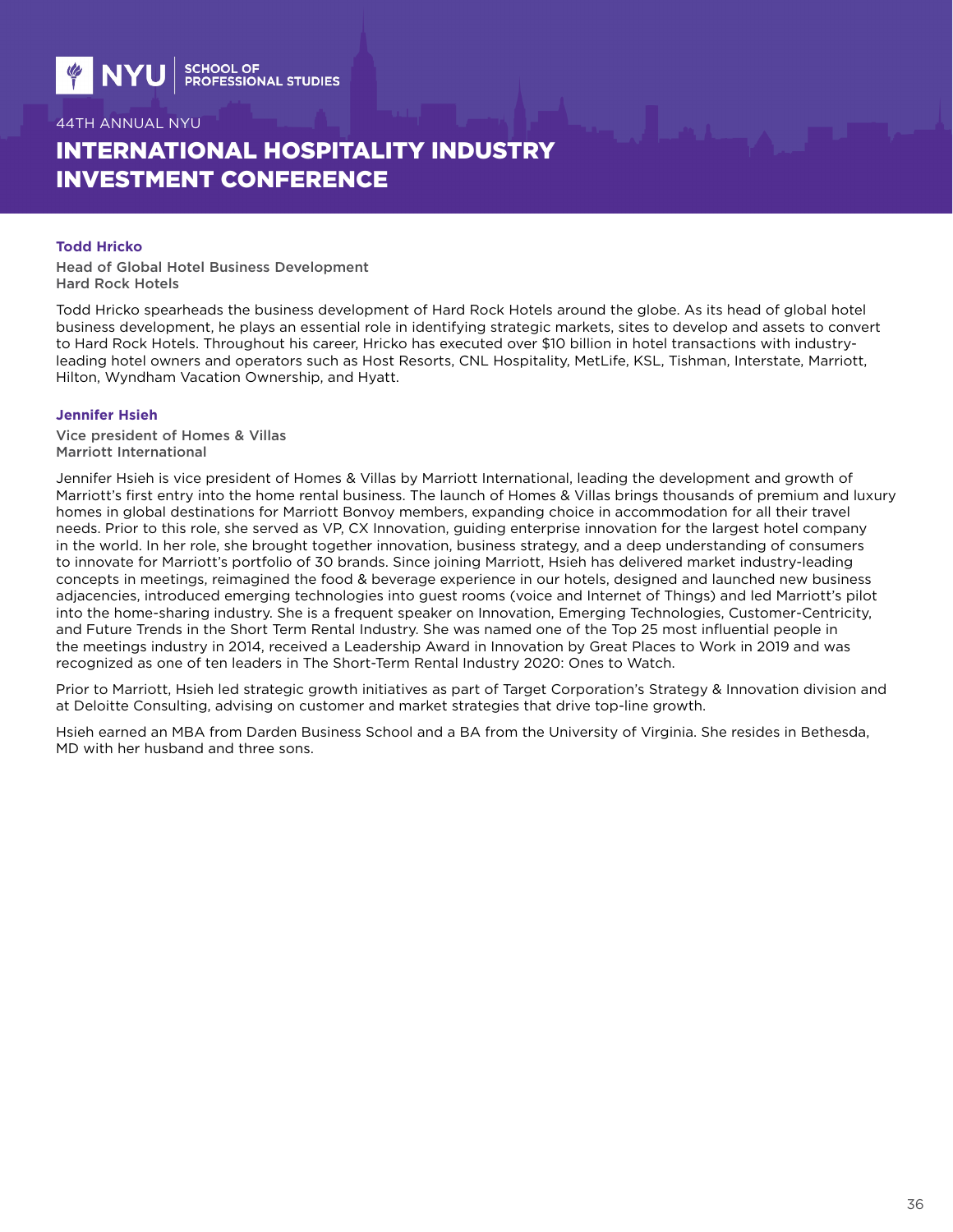# INTERNATIONAL HOSPITALITY INDUSTRY INVESTMENT CONFERENCE

# **I**

#### **Andy Ingraham**

President, Founder and Chief Executive Officer National Association of Black Hotel Owners, Operators & Developers (NABHOOD)

Andrew "Andy" Ingraham is a current resident of Broward County, Florida and was born in Nassau, Bahamas. He has fused culture and commerce throughout his professional life. During college he started working in corporate America but became interested in becoming an entrepreneur like his parents and their parents in The Bahamas. He then established a business in the US focusing on marketing & the tourism industry, developing specific expertise in African American, Multicultural and Caribbean tourism.

Ingraham first started by marketing South Florida's tourism and services to the Bahamas & Caribbean islands. He launched Horizons Marketing Group Intl., his first company in Fort Lauderdale, Florida. The focus of his company was to provide marketing services & travel packages for Bahamian & Caribbean travelers to South Florida. The company's name was later changed to Horizons International Group, increasing its scope of work. Ingraham was instrumental in expanding its marketing and public relations business with special emphasis on African American and multicultural tourism. He has over 30 years in the travel & tourism industry, developing specific expertise in African American, Multicultural and Caribbean tourism. Horizons created programs for international, domestic and Caribbean destinations seeking to access the growing African American and multicultural market. He has worked with many clients to create conferences including the Vibe Music Conference, FUBU Y2G, Impact and Revolt Music Conference. He was responsible for recruiting the American Tennis Association (ATA) to Fort Lauderdale and the Acapulco Black Film Festival from Mexico to Miami when they are today as American Black Film Festival (ABFF).

Later, Ingraham saw the opportunity in African American & multicultural tourism and began searching for ways hotels could cater to a more diverse population. He founded the National Association of Black Hotel Owners, Operators & Developers (NABHOOD) in 2001. He is president/CEO of NABHOOD. He has created partnerships with many of the hotel brands including Marriott, Hilton, Choice, Starwood, Wyndham, IHG, Best Western and others, with a purpose to grow African American ownership. NABHOOD members run some of the largest hotels in the United States. The largest hotel in many cities including the Marriott Marquis is owned by a board member of NABHOOD. Today NABHOOD members have more than 1,500 hotels both domestically and internationally with an expectation of that number increasing to over 2,000 hotels in the next two years. The National Association of Black Hotel Owners, Operators & Developers, was formed with its mission statement "to increase the number of African-Americans developing, managing, operating and owning hotels; increase vendor opportunities and executive level jobs for minorities thereby creating wealth within the African-American community."

Ingraham serves on the National Tourism Advisory Committee for the National Association for the Advancement of Colored People (NAACP); was appointed by Congressman Alcee Hastings to the White House Conference on Tourism; founded and hosted the Annual International African American Hotel Ownership/ Multicultural Tourism Summit & Trade Show; created & designed the first multicultural tourism collateral piece in the State of Florida for Greater Fort Lauderdale Convention & Visitors Bureau to attract African American & Multicultural tourism; is a consultant for the Dutch Island of St. Maarten working specifically to increase the islands visibility among African Americans; is s Consultant for Semsamar Group, the largest public private partnership company in the French Caribbean where he was charged with developing a strategy to bring American branded hotels to the French West Indian islands of Saint Martin, Martinique & Guadeloupe; is a former member of US Travel Board

He is a sought-after media expert as well as a panelist at numerous conferences. Ingraham began his education in the Bahamas and then attended school in Jamaica at Northern Caribbean University (WIC), and later in Miami at Miami Dade College & Florida International University (F.I.U.). He currently lives in South Florida with his family.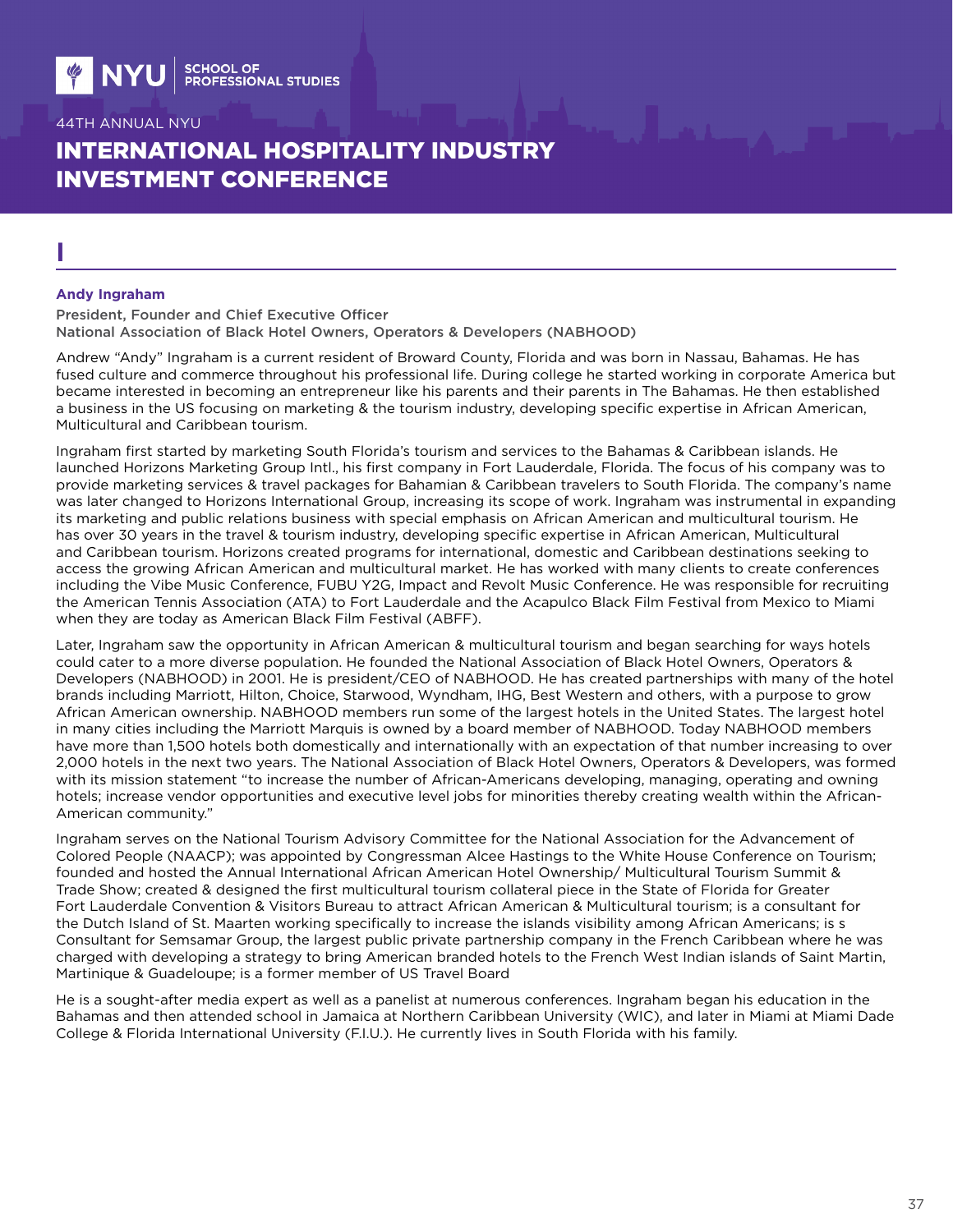# INTERNATIONAL HOSPITALITY INDUSTRY INVESTMENT CONFERENCE

# **J**

#### **Kevin J. Jacobs**

Chief Financial Officer and President, Global Development Hilton

Kevin Jacobs is chief financial officer and president, global development for Hilton, and leads the company's finance, real estate, development and architecture and construction functions globally. Jacobs joined the company in 2008 as senior vice president, corporate strategy; was elected treasurer in 2009; was appointed executive vice president & chief of staff in 2012; assumed the role of chief financial officer in 2013; and added the role of president, global development in 2020.

Prior to Hilton, Jacobs was senior vice president, mergers & acquisitions and treasurer of Fairmont Raffles Hotels International. Prior to Fairmont Raffles, he spent seven years with Host Hotels & Resorts, ultimately serving as vice president, corporate strategy & investor relations. Prior to Host, Jacobs had various roles in the Hospitality Consulting Practice of PwC and the Hospitality Valuation Group of Cushman & Wakefield.

Jacobs is a member of the Board of Directors of Omega Healthcare Investors, a triple-net, equity REIT (NYSE: OHI) that supports the goals of skilled nursing facility and assisted living facility operators with financing and capital. He also serves on the Board of Directors of Goodwill of Greater Washington, is a trustee and member of the Executive Committee of the Federal City Council, is a member of the Cornell University Council and of the Dean's Advisory Board of the Cornell University School of Hotel Administration, and is a member of the Executive Committee of the American Hotel & Lodging Association.

Jacobs is a graduate of the Cornell University School of Hotel Administration.

#### **Abhi Jain**

Director PwC, New York

Abhi Jain is a director in PwC's Real Estate & Hospitality practice, with over 15 years of extensive experience in the real estate sector, including property-level operations, valuation, transaction due diligence, and strategic consulting.

At PwC, Jain's real estate and hospitality experience has been focused on providing advice to large institutional and private equity investors on single-asset and portfolio transactions across all asset classes as well as on corporate mergers and acquisitions, with a primary focus on asset valuation, commercial due diligence, financial due diligence, transaction structuring, market assessments, and operational analyses. He has provided transactions and strategic advice to several domestic and cross-border investors, including public REITs, non-traded REITs, closed-end funds, insurance companies, private equity, and sovereign wealth funds.

Jain also leads real estate and hospitality advisory engagements, focused on market entry strategies, business plan assessments, business strategy, and commercial strategy for listed as well as privately-held companies.

Jain holds a BA from the University of Huddersfield, UK and an MBA from Cornell University. He is a member of the CFA Institute and the CFA Society – New York, in addition to being a Counselor of Real Estate (CRE). He contributes extensively to real estate industry thought leadership, including leading the publication of PwC *Hospitality Directions* and contributing to *Emerging Trends in Real Estate*.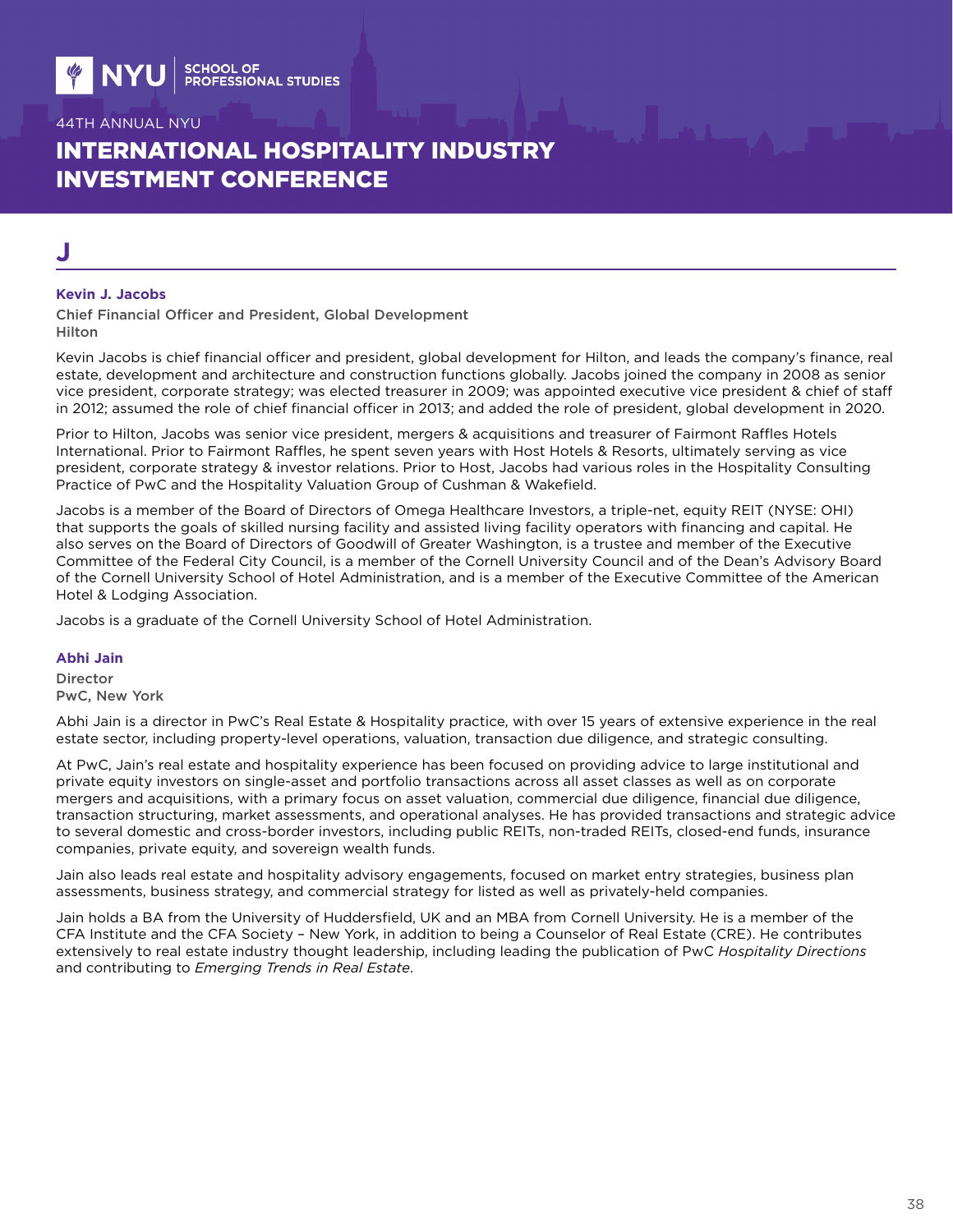# INTERNATIONAL HOSPITALITY INDUSTRY INVESTMENT CONFERENCE

#### **Mahesha Jayawardana**

Director, Transactions & Feasibility BRE Hotels & Real Estate

Mahesha Jayawardana is a director in the Transactions and Feasibility team at BRE Hotels and Resorts, the Blackstone fund owned hospitality platform. In this role, she supports the firm's acquisition, asset management, due diligence, and leadership activities. Since joining the Transactions team in 2021, Mahesha has been involved in closing over \$1.0 billion of transaction volume. Prior to this role, Jayawardana was a senior member in the Portfolio and Asset Management team at BRE, where she led the monthly reporting process, budget planning process and supported portfolio wide asset management initiatives.

Prior to joining BRE in 2019, Jayawardana was a manager in the investments team at HEI Hotel & Resorts, a hotel investment and third-party management company which manages over 85 hotels across the United States.

Jayawardana is a graduate of the NYU School of Professional Studies Jonathan M. Tisch Center of Hospitality.

#### **Jeanelle Johnson**

Principal & Lead Client Partner Hospitality & Leisure

Jeanelle Johnson is a principal and lead client partner at PwC, focused on client service, industry perspective and research for the firm's leading Hospitality & Leisure clients. With nearly 25 years of experience at leading investment banking and consulting firms, Johnson's passion is to help clients with strategic planning around their growth and investment agendas and advise on business-wide risks and value drivers in their business transformations. Her sleeves rolled up approach helps clients reduce their risks, deliver value to their stakeholders, and quickly return to business imperatives.

Philanthropically, Johnson is a Board Trustee and serves on the Education Committee of the PwC Charitable Foundation, serves on the Finance Committee and is a Board member of Higher Achievement, a member of the Ambassador's Council at N Street Village.

Johnson holds a BBA from The George Washington University and an MBA. from the Smith School at the University of Maryland, College Park..

#### **Cartarwa Jones**

Senior Vice President – Investment & Portfolio Analysis RLJ Lodging Trust

Cartarwa Jones is a senior vice president in the Investment & Portfolio Analysis group at RLJ Lodging Trust. RLJ Lodging Trust is one of the largest publicly traded hotel REITs in the country with 97 properties located in 22 states and the District of Columbia and one unconsolidated hotel. The Investment and Portfolio Analysis group oversees both acquisitions and dispositions for the company, which focuses on premium-branded, high-margin focused-service and compact full-service hotels.

Jones has over 20 years of experience in the hospitality industry. Prior to joining RLJ, she held various positions at the InterContinental Hotels Group as well as PwC, providing market & feasibility, strategic planning, financial, and project planning analysis on hundreds of projects. She holds a Bachelor's degree in Economics from Florida State University, as well as a Master's degree in Business Economics from the University of South Florida.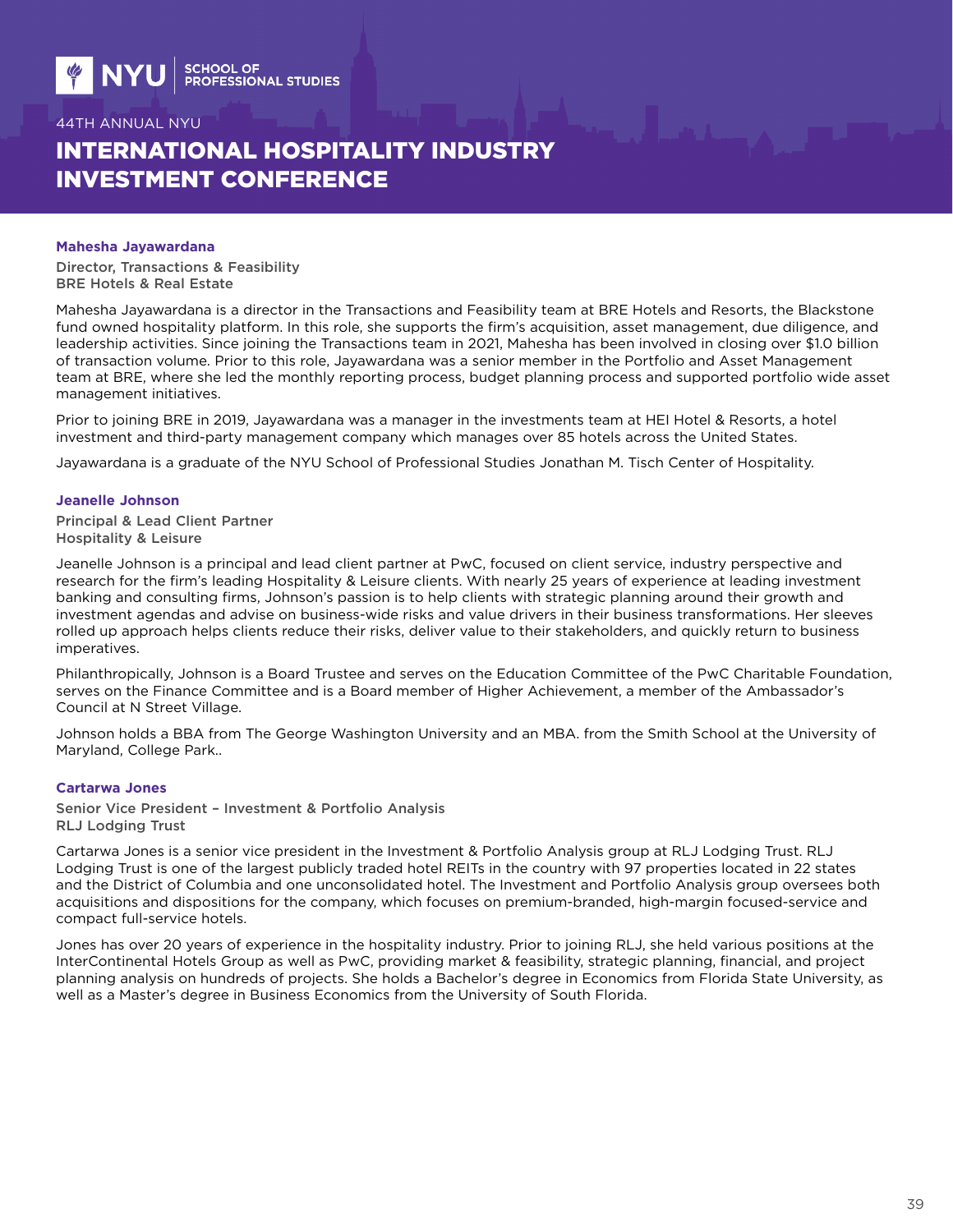# INTERNATIONAL HOSPITALITY INDUSTRY INVESTMENT CONFERENCE

#### **Andrew Jordan**

Chief Marketing Officer Aimbridge Hospitality

As chief marketing officer of Aimbridge Hospitality, Andrew Jordan leads all revenue initiatives including sales, marketing, revenue management, e-commerce, and distribution. He drives peak topline results for the company's global portfolio of independent, branded, full-service and select-service hotels. With more than 30 years of experience, Jordan has grown revenues and market share for hospitality and retail companies requiring speed, competitiveness and creativity, achieving success in leadership roles at Coca-Cola, Club Med, Wyndham International, Carlson Restaurants, and Adeptus Health.

Jordan holds a Master of Business Administration degree from New York University, Stern School of Business and a Bachelor of Science degree in Advertising from the University of Texas.

### **Christopher J. Jordan**

Managing Director Wells Fargo Corporate & Investment Banking

Christopher Jordan is a managing director within Wells Fargo's Corporate & Investment Banking Group. He oversees Specialty Real Estate Finance — a collection of sector-focused lending units covering lodging & leisure, seniors housing, medical office & life sciences, manufactured home communities, and data centers. Clients include leading private owner/operators, institutional investors, real estate and infrastructure focused private equity funds, public lodging and healthcare REITs, and global hotel brand companies.

Jordan earned a BA, cum laude, from Duke University's Trinity School of Arts and Sciences, and an MBA from the university's Fuqua School of Business. He is a member of the American Hotel & Lodging Association's Industry Real Estate Financing Advisory Council (IREFAC) and its Hotel Investment Roundtable. In January 2019, he received the Jack A. Shaffer Financial Advisor of the Year Award at the annual Americas Lodging and Investment Summit in Los Angeles. In November 2021, he received IREFAC's Arne M. Sorenson Award.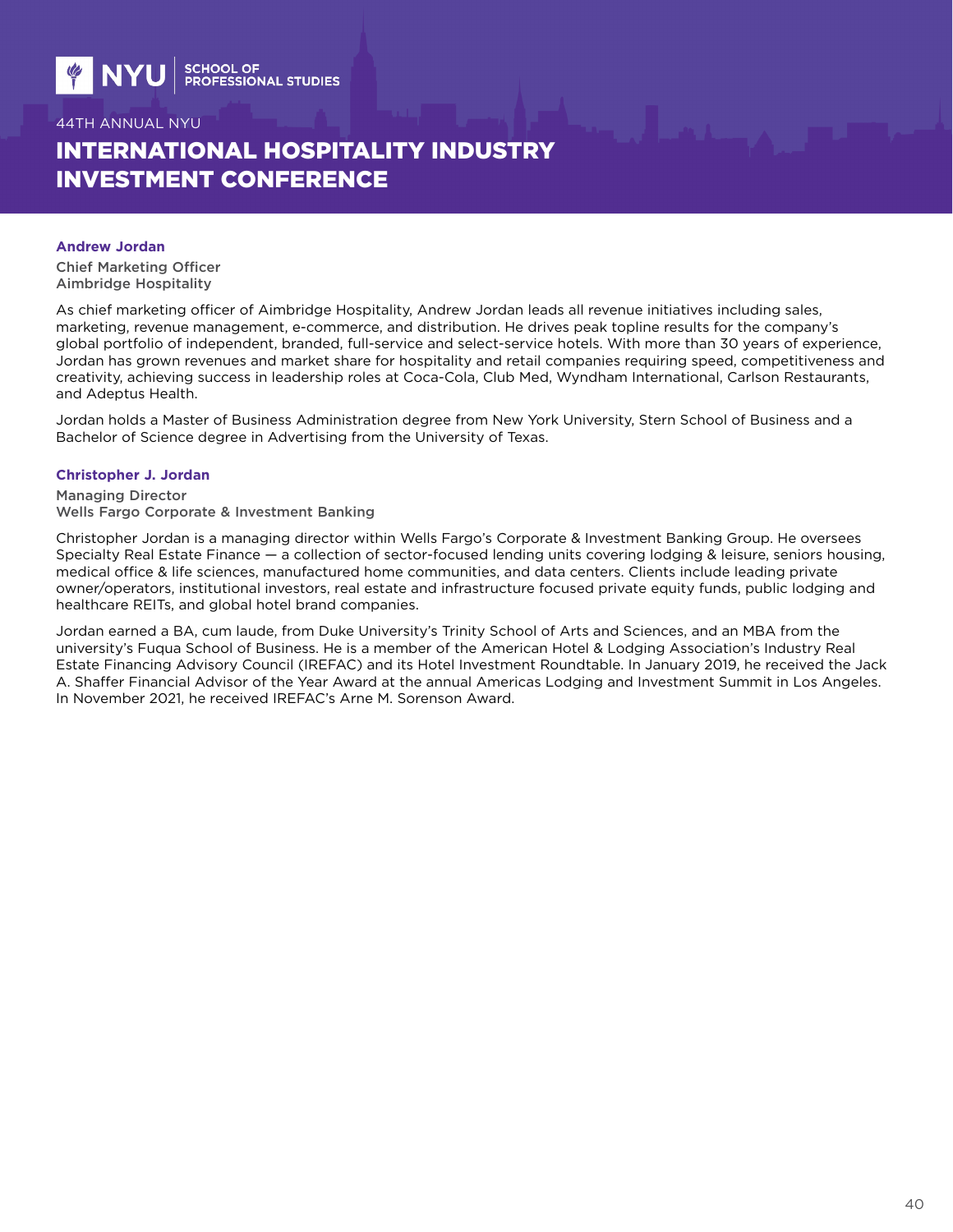# INTERNATIONAL HOSPITALITY INDUSTRY INVESTMENT CONFERENCE

# **K**

#### **Naveen P. Kakarla**

President and CEO HHM

Naveen Kakarla is the president and chief executive officer and also on the Board of Directors of HHM, formerly known as Hersha Hospitality Management. HHM manages over 150 hotels with concentration in major markets such as Boston, New York City, Philadelphia, Washington D.C., Orlando, Miami, Los Angeles, San Francisco Bay Area, Seattle, and Texas. Kakarla is responsible for HHM's investment and fund management, acquisitions and development, finance and accounting, human resources, and capital projects.

Kakarla launched HHM's luxury and lifestyle division, which features the Independent Collection ("iC") of uniquely curated hotels and resorts in gateway markets from coast to coast. He prior led the New York City region for HHM and also oversaw its development and construction division. Outside the real estate sector, Kakarla was previously a partner specializing in corporate and securities law at the national law firm of Jenkens & Gilchrist, P.C., and was previously associated with Akin, Gump, Strauss, Hauer Feld, LLP in Washington D.C. Kakarla earned a Bachelor of Arts from Austin College and a law degree from Cornell Law School. Prior to joining HHM in 2005, he worked with private equity and early stage investments.

Kakarla is a board trustee at Thomas Jefferson University Hospital System, which includes the Sidney Kimmel Medical College. He also serves on the corporate board of the Barnes Foundation Museum and is an active member of the Young President's Organization.

#### **David S. Kallery**

President Inspirato

David Kallery leads all operational aspects of Inspirato (NASDAQ: ISPO), with responsibility for the full life-cycle excellence of the subscriber experience. He specializes in helping service-intensive companies scale infrastructure and technology to drive rapid growth, while deepening the longevity and value of customer relationships. Prior to joining Inspirato, he served in a variety of senior executive roles with Exclusive Resorts, including chief operating officer and senior vice president of sales and marketing. Earlier in his career he spent 15 years with UPS, where he developed broad operational and logistical expertise, before serving as vice president for product and operations at Visa and in leadership positions with two venture-backed startups.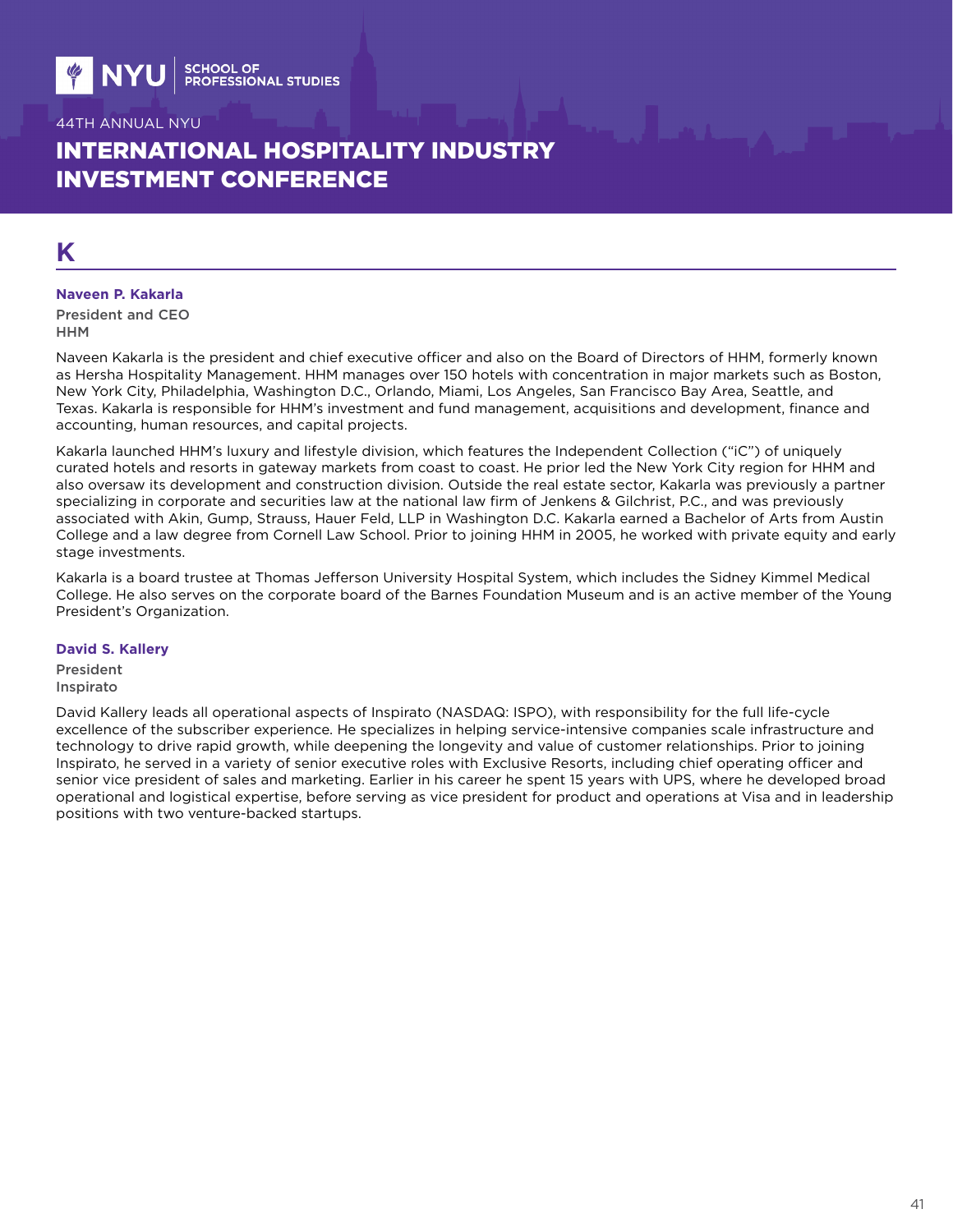# INTERNATIONAL HOSPITALITY INDUSTRY INVESTMENT CONFERENCE

#### **Angie Kamath**

Dean NYU School of Professional Studies

Angie Kamath serves as the dean of the NYU School of Professional Studies. She has had a distinguished career in higher education and in roles that have amplified her deep expertise in workforce development. Kamath is a champion of fostering equal opportunity for all through higher education and through workforce programs that provide immediately applicable skills across growing and emerging fields.

Prior to joining NYU SPS, she served as the University dean at the City University of New York (CUNY), and was responsible for continuing education and workforce development programs at the nation's largest urban public university, which serves more than 270,000 degree students and has over 250,000 enrollments in continuing education courses. She oversaw grant-funded workforce development programs that sought to improve the skills, career prospects, and outcomes in targeted sectors including IT, finance, healthcare, and municipal government.

Prior to her role at CUNY, Kamath served as an executive VP and executive director at Per Scholas, a national IT job training nonprofit headquartered in the South Bronx. At Per Scholas, she was responsible for launching the social enterprise team tasked with generating fee for service revenues. In addition, she oversaw the New York training operation that trained and placed over 500 individuals each year in middle skills jobs in the IT field.

Prior to Per Scholas, Kamath worked as a deputy commissioner at the NYC Department of Small Business Services for seven years, where she oversaw adult workforce programs that served more than 100,000 New Yorkers each year during the Bloomberg administration.

Kamath holds a BS in Business Management from Cornell University and an MPP from the Harvard Kennedy School.

#### **Robbie Karver**

Principal EY

Robbie Karver is a principal in EY's Strategy and Transactions practice. He is the Miami and greater Florida real estate, travel, tourism and hospitality leader, bringing over 17 years real experience (15 at EY) in the valuation and strategic advisory areas of residential, commercial (i.e. retail/shopping malls and office), leisure, cruise industry and mixed-use residential and hospitality experience, focusing on Florida/US and also leading EY's strategy in the Caribbean and Latin America (including Mexico, Central America, and South America). Karver's area of expertise includes highest and best use analysis, development advisory, JV partnership advisory, management company selection services, businessplanning and forecasting, valuation, asset management/ownership strategy and financial modeling for real estate, hospitality and tourism uses. He has experience with Resorts (European Plana and All-Inclusive), hotels (business and group-driven), airline demand, travel/membership clubs, cruise & theme parks, booking platforms and travel agent conduits, timeshare and vacation ownership, marina and yachting, golf, motor-sports and racetrack concepts, office, residential (for-sale), residential (multi-family, including affordable housing, campus housing, micro-housing, rent-toown) and industrial.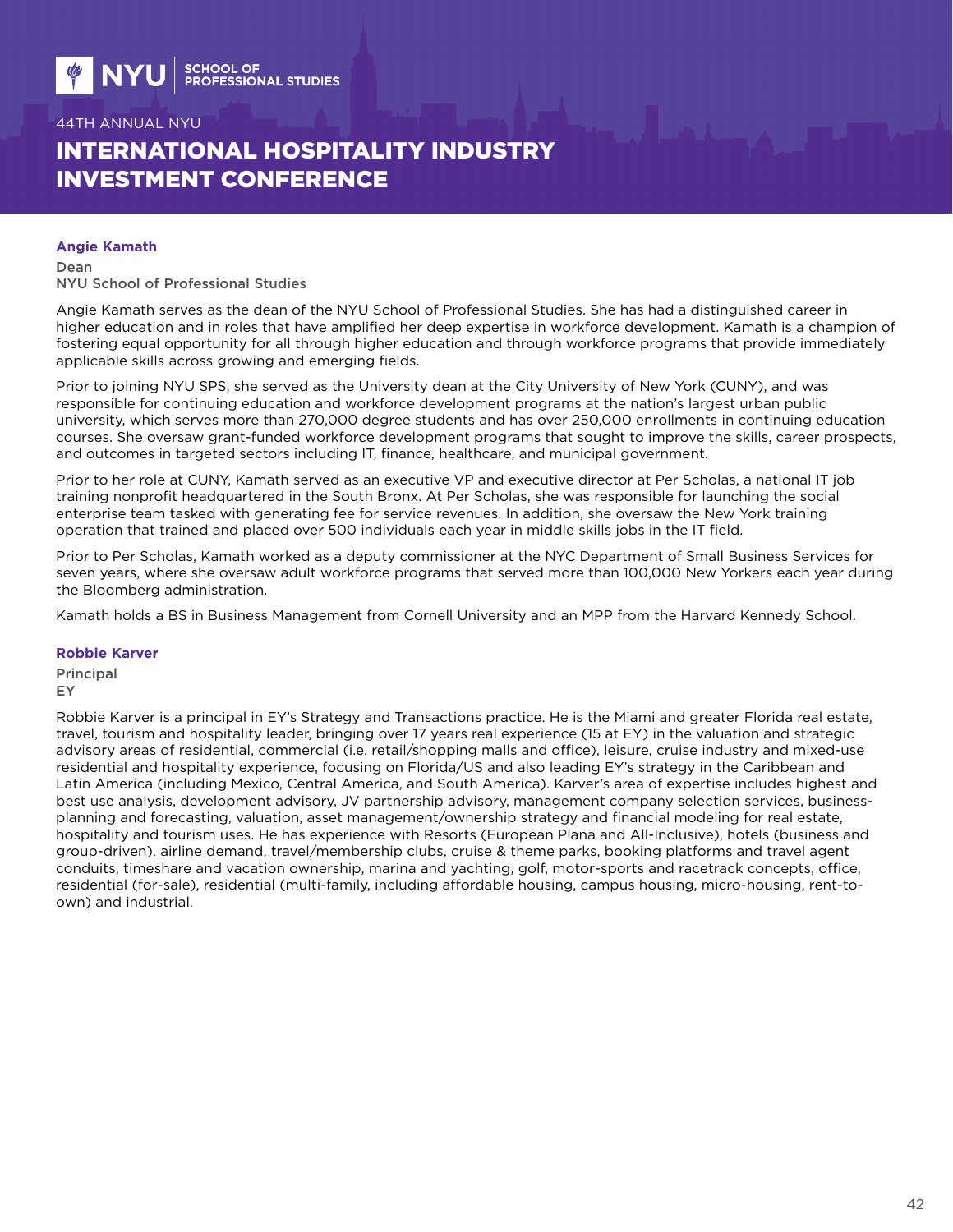# INTERNATIONAL HOSPITALITY INDUSTRY INVESTMENT CONFERENCE

#### **Greg Kennealey**

Chief Executive Officer Mission Hill Hospitality – A KSL Capital Company

Greg Kennealey is a former principal and head of Hospitality at KSL Capital Partners, a global leader in hospitality, travel, and leisure investing. He launched Mission Hill Hospitality in partnership with KSL in 2020. During his 10-year tenure at KSL, he served on the boards of directors for Davidson Hospitality Group and Outrigger Hotels & Resorts and led the performance management of KSL's US hotel and resort portfolio. Prior to KSL, Kennealey was vice president of asset management at Strategic Hotels & Resorts where he oversaw an international portfolio of luxury hotels. Earlier in his career, Kennealey was an associate at LaSalle Investment Management and held leadership positions at IBM Global Services and Forrester Research.

Kennealeyg holds a BA from the University of Notre Dame and an MBA from The Kellogg School of Management at Northwestern University.

Kennealey lives in Cherry Hills Village with his wife Shannon and their three daughters. He is an avid skier and enjoys coaching youth sports.

#### **Danny Kim**

Vice President LW Hospitality Advisors

Danny Kim currently serves as vice president with LW Hospitality Advisors, based in New York City. During his tenure at LWHA, Kim has been responsible for executing over 500 lodging consulting and valuation assignments throughout the United States. Prior to joining LWHA, he was the assistant controller at Danny Meyer's Union Square Hospitality Group within the Shake Shack division. From an early developmental stage, he assisted with the transition of the privately-owned company to a publicly-traded company through an initial public offering in 2015. Prior to Union Square Hospitality Group, Kim also served as a regional assistant controller at Marriott International, focusing on full-service hotels in the Northeast.

Kim earned a Bachelor of Science degree in Hotel and Tourism Management from the NYU School of Professional Studies Preston Robert Tisch Center for Hospitality, Tourism, and Sports Management with a concentration in Lodging Development. While attending NYU, he served as vice president for the student-run program Hospitality Business Society and also received a scholarship from American Hotel and Lodging Educational Foundation (AH&LEF). In 2023, Kim will be pursuing his Master's in Business Administration at the NYU Stern School of Business.

### **Amy King**

Vice President, Luxury and Managed Development Hilton, McLean, Virginia

Amy King is vice president, luxury and managed development for Hilton in McLean, Virginia. She is responsible for the growth of the Waldorf Astoria, Conrad, LXR, and Signia by Hilton brands, as well as growth of Hilton's management portfolio, in North America.

Prior to her current role, King spent over eight years in Hilton's legal department. She led a team that provided legal support to managed and franchised hotel development in the Americas, and also oversaw the company's global franchise regulatory compliance. Her team drafted, negotiated and interpreted hotel franchise and management agreements and associated transaction documents, and prepared franchise disclosure documents for all of the company's brands around the world. Prior to joining Hilton, she practiced law with DLA Piper LLP in Los Angeles, California.

King is a graduate of UCLA School of Law in Los Angeles, California, and the School of Hotel Administration at Cornell University in Ithaca, New York.

She lives in McLean, VA with her husband and three boys.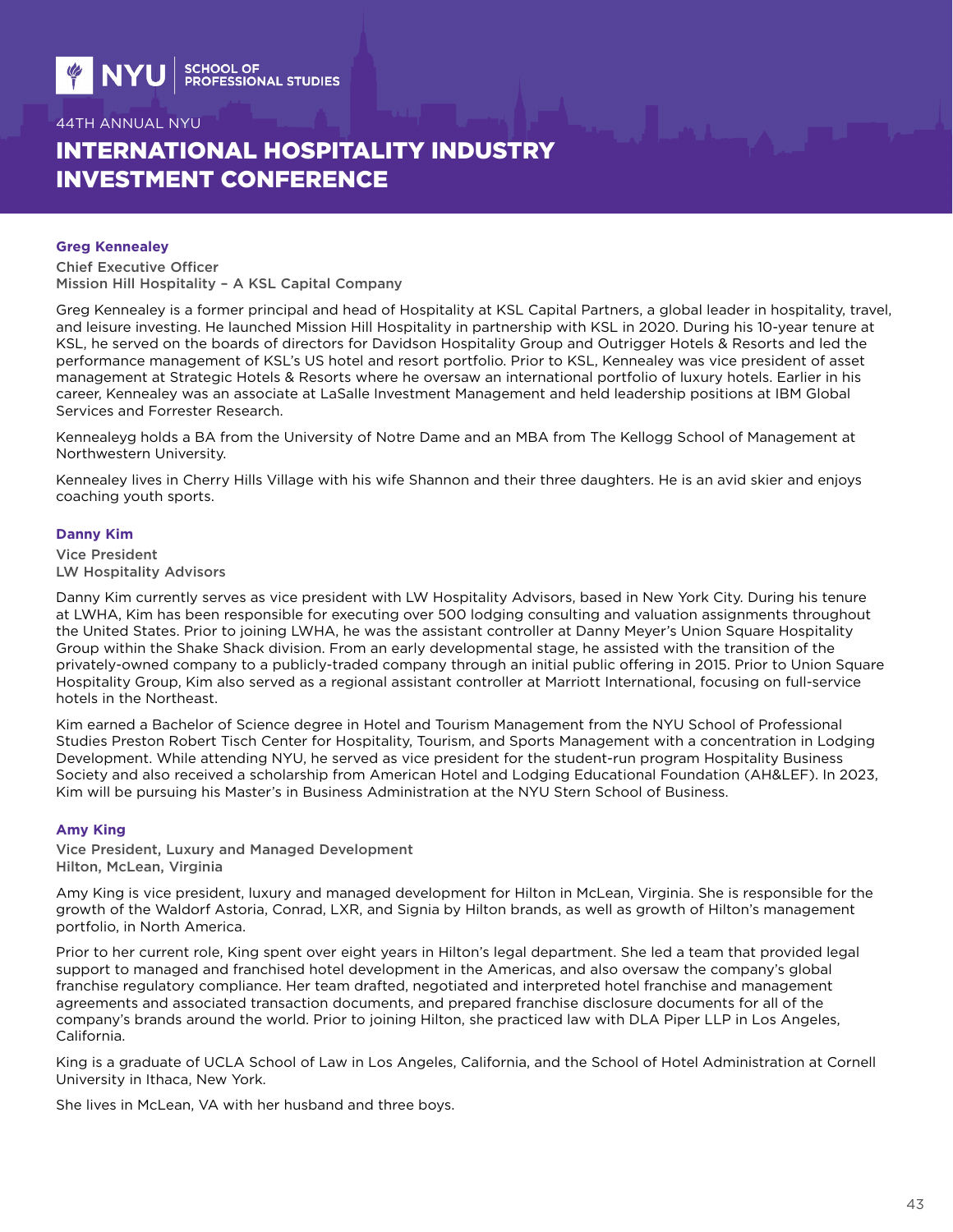# INTERNATIONAL HOSPITALITY INDUSTRY INVESTMENT CONFERENCE

#### **Rick S. Kirkbride**

Partner Paul Hastings LLP

Rick Kirkbride represents real estate development companies, institutional lenders, investment banks, opportunity funds, and other capital providers, owners and operators. His practice encompasses the development, acquisition, sale, finance, leasing, operation, licensing, roll-up, foreclosure, workout, and restructuring of hotels, condo-hotels, resorts, branded condominiums, private residence clubs and timeshare projects, spas, restaurants, casinos, golf courses, tennis stadiums, theme parks, and other hospitality based entertainment properties and businesses in North America, Latin America, the Caribbean, Europe, Asia, and the Middle East. Kirkbride is an adjunct professor at Columbia University, School of Architecture, Planning and Preservation. He has been named one of only two lawyers within "Band 1" of the list of "Leaders in their Field" for the leisure and hospitality category in *Chambers USA* since the initial publication thereof and also has been frequently named by the *Los Angeles Daily Journal* and *San Francisco Daily Journal* as one of the Top 100 Lawyers in the State of California. He is a member of ULI and is immediate past chair of its Hotel Development Council. He also is on the Hospitality Editorial Board of *Law 360* and is a former member of the International Society of Hospitality Consultants. He was the founder and chair of the UCLA Real Estate Finance and Restaurant Conference. He speaks on various hospitality topics at seminars and conferences throughout the world.

#### **Nina Kleiman, CHAM**

Executive Vice President hotelAVE

Nina Kleiman has over 35 years of experience in lodging asset management, operations, acquisitions, and consulting to develop and execute strategies to maximize each owner's investment objectives. She leads and supports hotelAVE teams to deploy industry-leading asset management practices focused on revenue management and profit opportunities as well as real estate, capital, and contract optimization. Her asset management experience is based on success working with a wide array of hotels from luxury to midscale, both domestically as well as in the Caribbean and Mexico. Asset cornerstones include the proactive identification of value enhancement opportunities via detailed research, industry analysis, and benchmarking including the optimization of hotel positioning, brand, third-party partnerships, and hotel strategic alternatives.

Kleiman's prior experience encompasses a variety of lodging companies including LaSalle Hotel Properties, Westmont Hospitality Group, and IHG, where she headed Investment Analysis. At Lehman Brothers, she was a lead lodging and gaming analyst and at Coopers & Lybrand (now PwC), performed acquisition analyses, feasibility studies, and appraisals of individual hotels as well as portfolios in the U.S., Caribbean, and Latin America. She began her career at the Westin St. Francis Hotel in San Francisco, where she held a variety of rooms division management positions, ultimately managing the department and over 100 employees.

Kleiman graduated from Cornell University with a Bachelor of Science in Hotel Administration. She also holds a Master's degree in Business Administration from Haas School of Business, University of California – Berkeley. She is a board member of the Cornell Hotel Society (CHS) New York Chapter, and a member of the Hospitality Asset Managers Association (HAMA) and Cornell Hotel Society (CHS). She is the co-founder of the Cornell Hotel Society 80s Committee, co-chair of the CHS annual Big Apple Update, and has been named one of the 30 Influential Women in Hospitality by *Hotel Management Magazine* (October 2019). Kleiman also is a Certified Hotel Asset Manager (CHAM).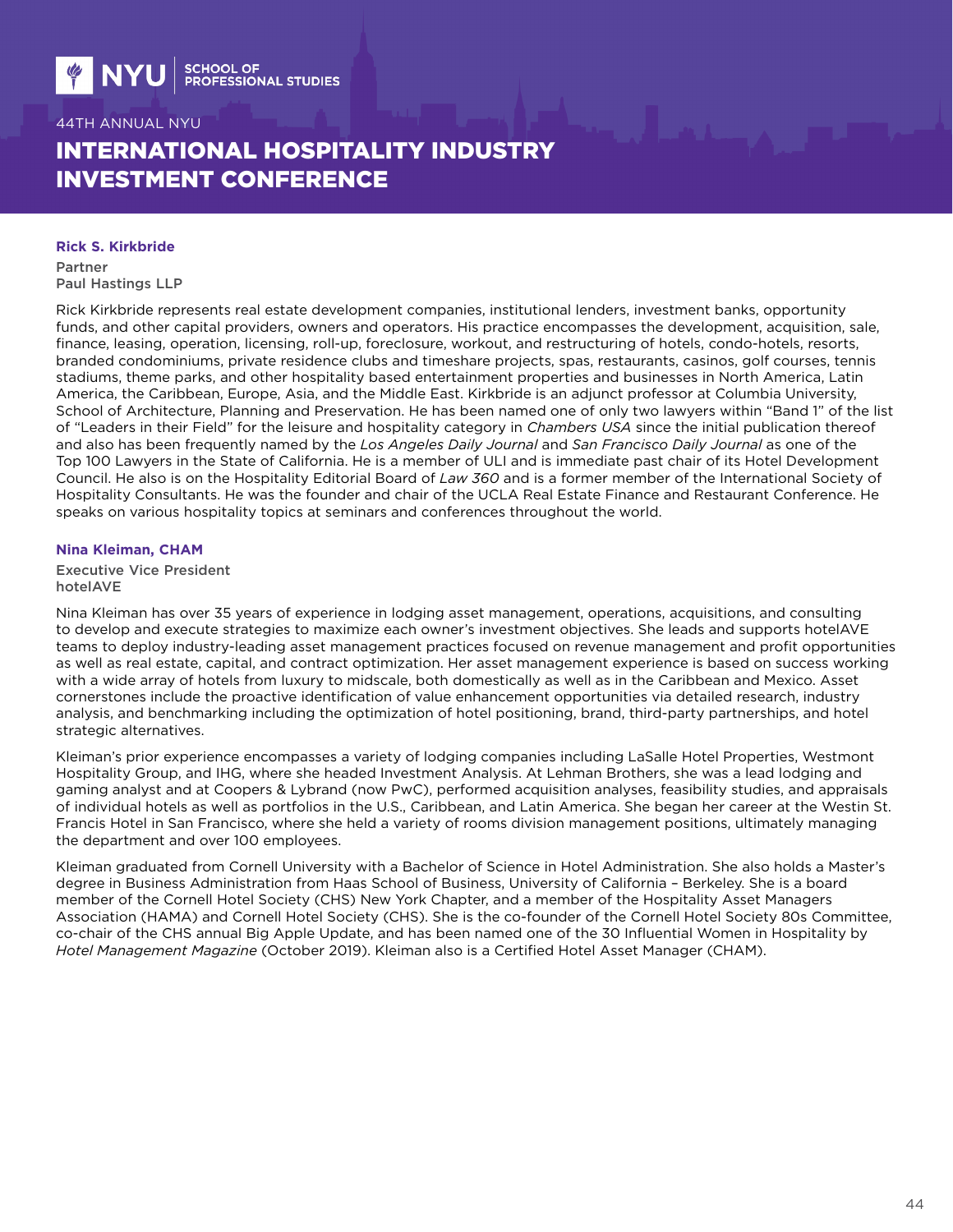# INTERNATIONAL HOSPITALITY INDUSTRY INVESTMENT CONFERENCE

#### **Dan Kornick**

Chief Information Officer Loews Hotels & Co

Dan Kornick is the chief information officer at Loews Hotels & Co in New York City, where he is responsible for all aspects of Information Technology including strategy, systems development, infrastructure, IT operations, internal customer support and working across the organization on the evolution of IT and digital capabilities. He is a global digital and global technology leader with vast experience in multiple industries including Hospitality & Travel, Telecom and Financial services.

Prior to Loews, he held CIO roles with TracFone Wireless, Wyndham Hotel Group and Cendant's Vacation Rental Group in Europe. He has successfully led multiple business, technology and digital transformations focusing on the customer and team experience, while leveraging the investment in technology to achieve the overall objectives for the organizations.

A graduate of Pennsylvania State University with a Bachelor of Science degree in Computer Science and Mathematics, Kornick currently serves as the chair of the AHLA HTNG Executive Leadership Group and serves on the AHLA Board of Directors. In addition, he is the co-president of the Board of Trustees for the New Jersey Youth Chorus.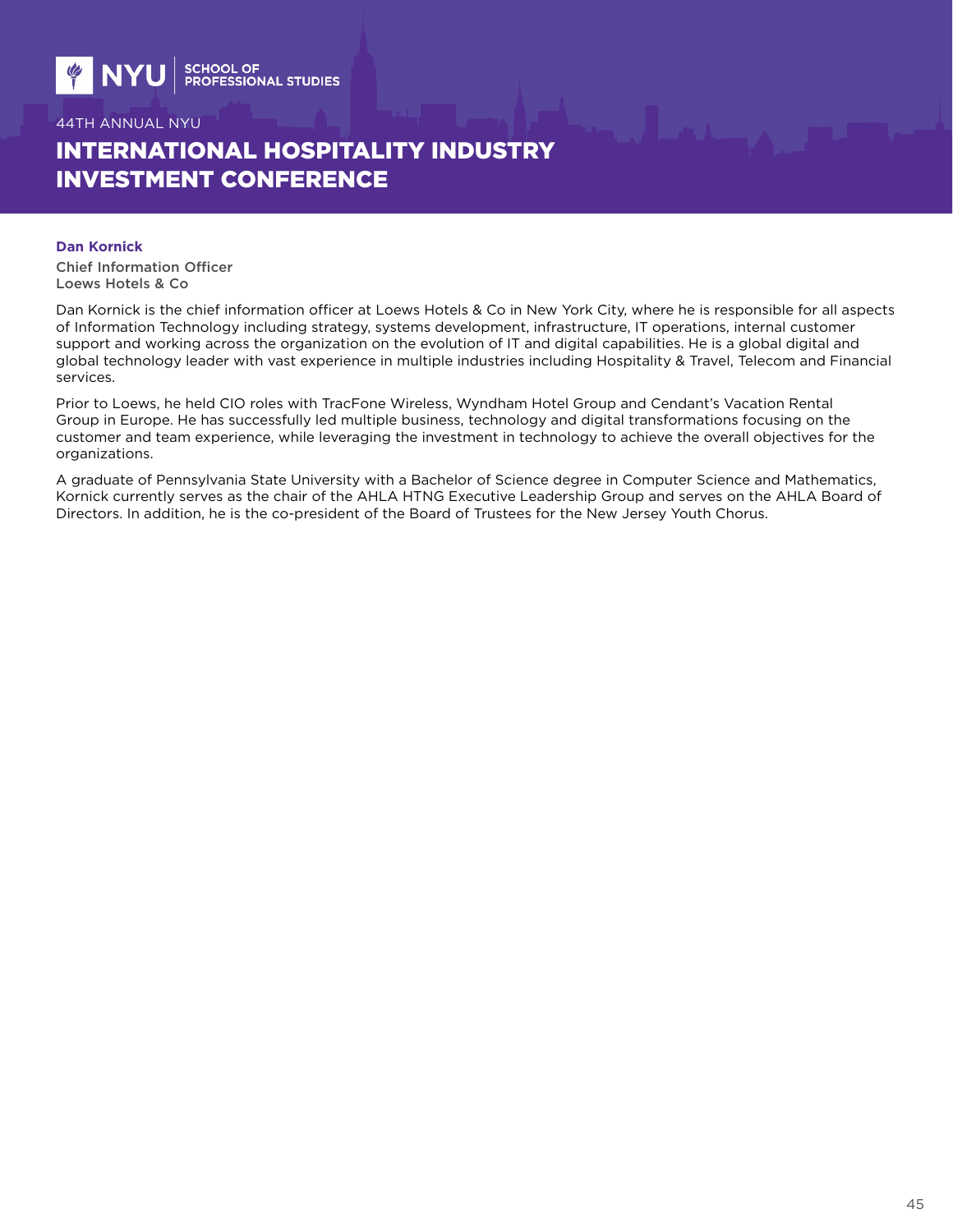# INTERNATIONAL HOSPITALITY INDUSTRY INVESTMENT CONFERENCE

## **L**

#### **Chelsey Leffet**

Senior Vice President HVS Northeast Leader, Washington, D.C.

Senior Vice President Chelsey Leffet is both the leader of the HVS Washington, D.C. Consulting & Valuation office and the director of the HVS Northeast region. Since joining HVS, Leffet has consulted on hotels of all asset classes and development stages throughout the Mid-Atlantic region, including several hostel lodging assets. Her particular focus is the Washington, D.C. market, and she has also done considerable work in the suburbs of D.C., Baltimore, and Hampton Roads, including Williamsburg, Norfolk, and Virginia Beach.

Leffet holds certified general appraiser licenses in the District, Maryland, Virginia, and West Virginia. During her time at HVS, she has published articles on the dynamics of hotel markets, including Washington, D.C., Baltimore, Philadelphia, Annapolis, and Wilmington. She sits on the International Luxury Hotel Association (ILHA) East Coast Chapter and organizes a number of networking and educational events for the Washington D.C. based Hospitality Real Estate Society (The HRES).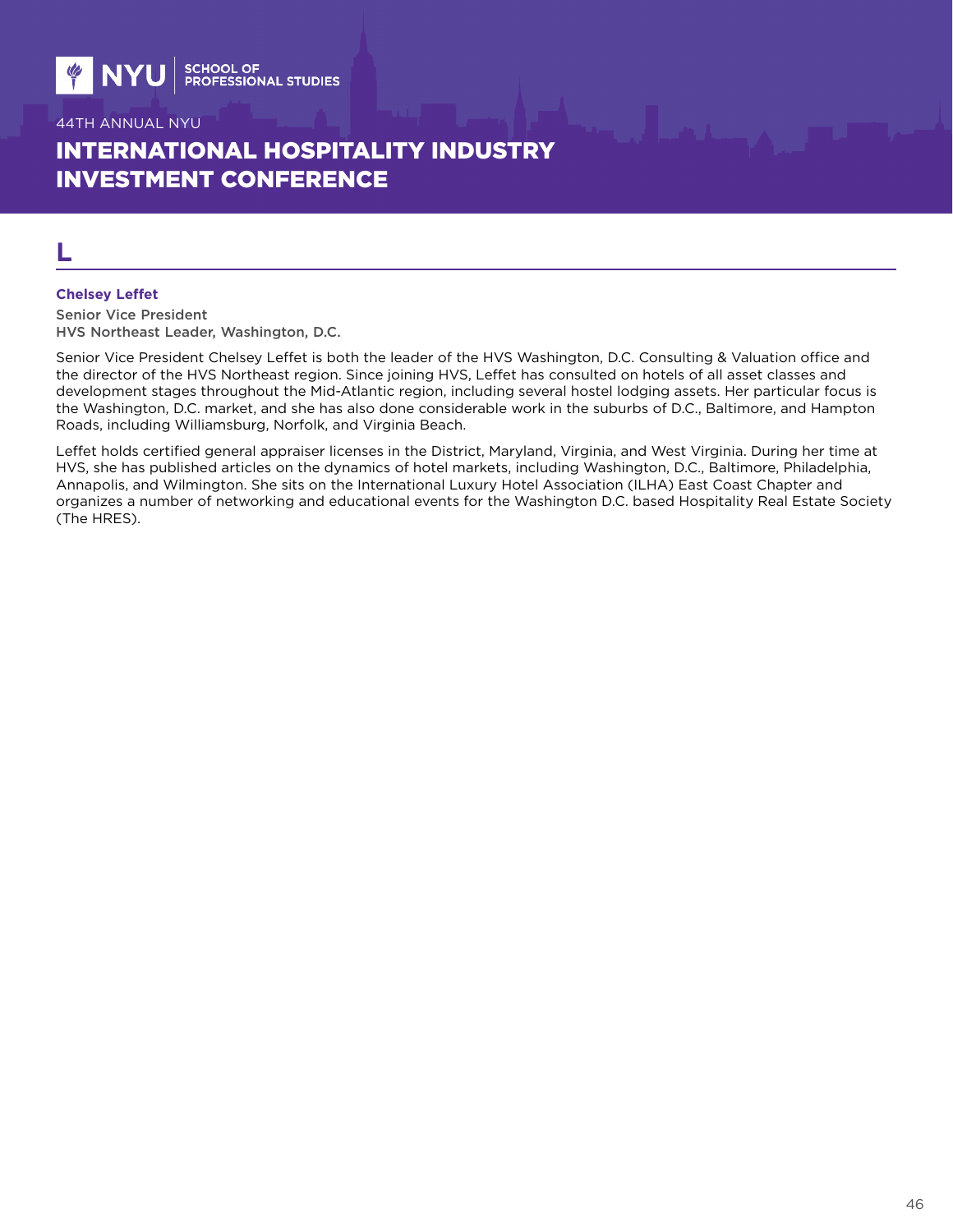# INTERNATIONAL HOSPITALITY INDUSTRY INVESTMENT CONFERENCE

#### **Daniel H. Lesser**

Co-Founder, President, & CEO LW Hospitality Advisors LLC

Daniel H. Lesser, co-founder, president, & CEO of LW Hospitality Advisors has more than forty years of specialized experience worldwide in hospitality related: real estate appraisals, economic feasibility evaluations, investment counseling, asset management, receivership, and transactional services of hotels, resorts, conference centers, casinos, mixed use facilities, spa & wellness properties, and timeshare/fractional ownership properties.

Mr. Lesser offers a 360-degree, cross-functional and multi-disciplinary lodging industry perspective. Proffering innovation and strategy Mr. Lesser serves as a third-party advisor and independent expert witness, neutral arbitrator, business model canvasser, asset manager, property/business receiver, and as a principal investor, borrower, guarantor, franchisee. Mr. Lesser provides services to corporate, institutional, municipalities, and individual clients on all facets of hospitality real estate including site evaluation, highest and best use analysis, appraisals for mortgage, acquisition, and portfolio management, workout strategies, operational analysis, property tax assessment appeal evaluations, economic impact studies, market and feasibility analysis, strategic planning, management and/or franchise company selection and contract negotiation, deal structuring, and fairness opinions. Mr. Lesser has served as a Court Appointed Receiver in connection with dozens of hotels throughout the U.S.

An international authority and thought leader with iron clad credibility on the topic of hotel feasibility and property valuation, Mr. Lesser has served as an expert witness under oath through depositions and testimony in court and arbitration hearings in U.S. federal and state courts, and domestic and international arbitrations in connection with a wide variety of matters including: bankruptcy, solvency, valuation analysis, interest rate and plan confirmation feasibility, brand area of protection, condemnation, construction defect and/or delay damages, ground/property rent reset, management dispute, partnership/joint venture conflict, property tax certiorari, and lodging industry standards, customs and practices to evaluate legal liability.

Mr. Lesser always bases his opinion(s) and/or conclusion(s) on thorough research conducted with an objective perspective. Furthermore, rather than limiting his litigation related engagements to one type of stakeholder, he has been retained by counsel to hotel owners, lenders, investors, and management companies, thus enhancing his credibility with finders of fact. Mr. Lesser has balanced his practice with service as a neutral panelist in commercial arbitration disputes.

Prior to his hospitality advisory experience, Mr. Lesser held operational and administrative positions with Hilton Hotels Corporation and Eurotels-Switzerland. He is highly sought after to speak at lodging and real estate events, as well as lectures at prestigious institutions of higher education, including American University Washington College of Law, Columbia University, Cornell University, New York University and Pennsylvania State University. Mr. Lesser is widely published and quoted in major newspaper, internet, business, real estate, and hospitality industry periodicals, and has or currently serves as a columnist for HotelNewsNow.com, HotelBusiness.com, GlobeSt.com, and Hotelsmag.com.

Mr. Lesser earned a Bachelor of Science degree in Hotel Administration from Cornell University, and attended the Ecole Hôtelière de Lausanne Switzerland, and Baruch College – City University of New York. Mr. Lesser holds the following professional designations: MAI (Member of the Appraisal Institute), FRICS (Fellow of The Royal Institution of Chartered Surveyors), CRE (Counselor of Real Estate), and CHA (Certified Hotel Administrator). Mr. Lesser is a Certified Part 36 Judiciary Receiver in the State of New York.

Mr. Lesser is a member of and/or has served on numerous committees for the Counselors of Real Estate, the Appraisal Institute, the American Hotel & Motel Association, and the Board of Directors of the New York City Chapter of the Cornell Hotel Society. He is a former Advisory Board member and member of the Fundraising Subcommittee for the New York University Preston Robert Tisch Center for Hospitality, Tourism and Sports Management. Mr. Lesser is an advisory board member of Mosaic Real Estate Investors, LLC and 1st Service Solutions, Inc. He is a member of The Penn State School of Hospitality Management Industry Advisory Board and served as the schools Fall 2015 Walter J. Conti Visiting Professor. Mr. Lesser is a founding member of the Lodging Industry Investment Council (LIIC), the hotel industry "think tank." He is a member of the American Arbitration Association (AAA) Panel of Neutrals. Mr. Lesser is an advisory board member of the annual Radical Innovation Award. He served as an Honorary Committee Member of the annual UJA-Federation New York Hotel & Hospitality Division Dinner and was a founding member of the American Israel Public Affairs Committee (AIPAC) Real Estate Division. Mr. Lesser has served on the fundraising committee for the Shatterproof Challenge at the 2016 through 2022 Americas Lodging Investment Summit (ALIS). Mr. Lesser serves on the Board of Directors and as a Senior Advisor to the Founder and President of The MirYam Institute, a U.S. based, non-profit NGO with official 501(c)(3) status.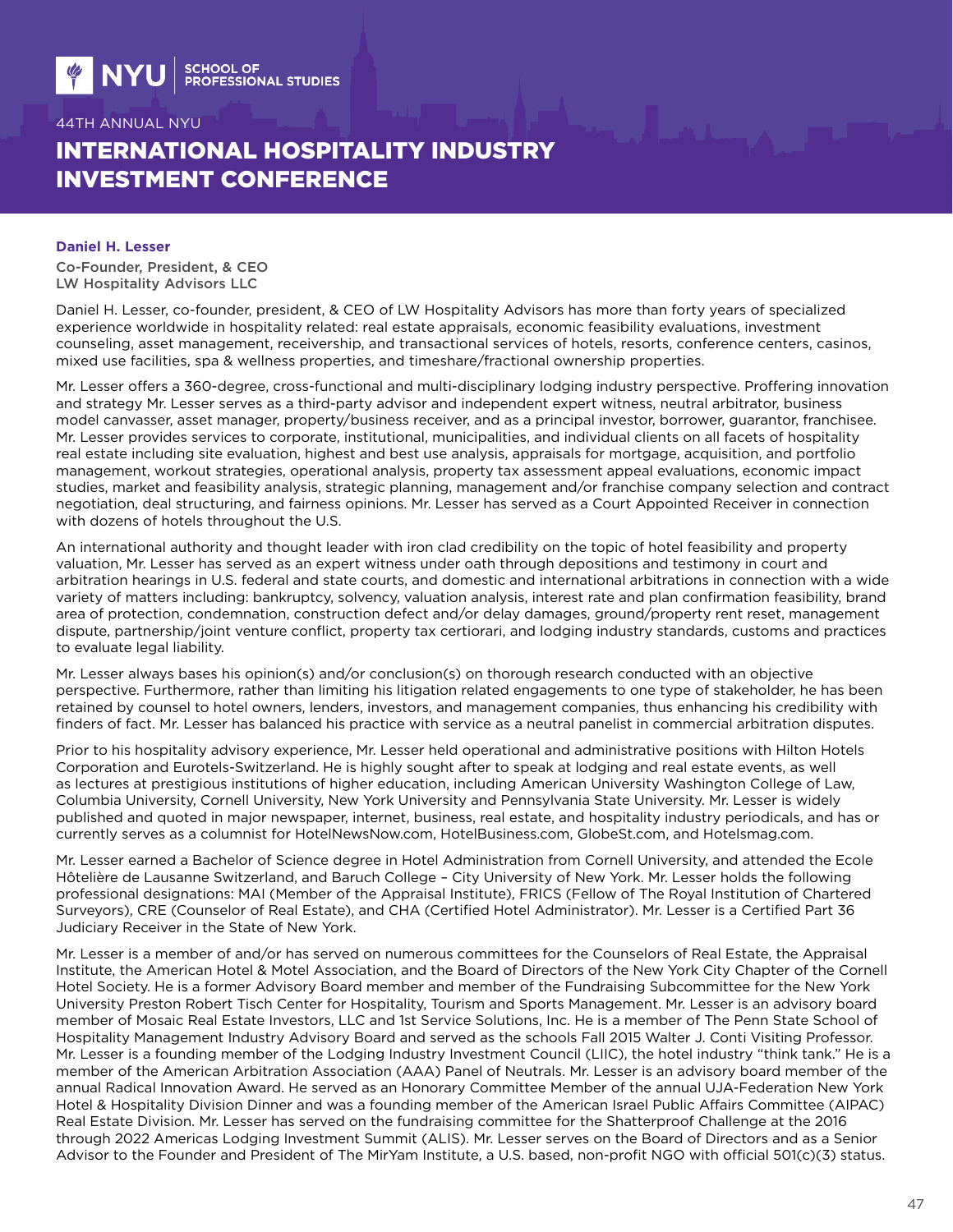# INTERNATIONAL HOSPITALITY INDUSTRY INVESTMENT CONFERENCE

#### **Steven L. Lichtenfeld**

Co-Head, Market-Leading Real Estate Capital Markets and Real Estate Finance Groups Proskauer

Steven L. Lichtenfeld is co-head of Proskauer's market-leading Real Estate Capital Markets and Real Estate Finance Groups, and a founding member of its Private Equity Real Estate Group. He regularly advises real estate funds, REITs, sovereign wealth funds, institutional lenders, specialty lenders, hedge funds, and pension advisors regarding public offerings and private placements of real estate-related debt and equity securities, real estate-related mergers and acquisitions, real estate preferred equity investments, and joint ventures, real estate-related senior and mezzanine financings and other corporate, partnership and limited liability company matters.

Lichtenfeld has been widely recognized as a driving force in the real estate capital markets and finance space during his 40-year career. He has garnered several prestigious accolades in this area, including receiving a coveted ranking from Chambers USA, which has described him as "a brilliant real estate attorney with experience in many asset classes." Chambers has also described Steven as "highly analytical and highly strategic" and "encyclopedic in terms of his knowledge" in handling a broad spectrum of public and private debt offerings, M&A, joint venture and other corporate real estate matters. Lichtenfeld is also recommended for Real Estate and REITs by Legal 500 United States and is consistently recognized as a leading real estate lawyer in Best Lawyers in America and Super Lawyers.

Lichtenfeld has a unique skill set that allows him to quarterback a broad spectrum of

transactions including public REIT offerings (both traded and non-traded), real estate mergers and acquisitions, real estate preferred equity investments and joint ventures and real estate recapitalizations and reorganizations.

Lichtenfeld also counsels his public REIT and other clients on a broad range of corporate, securities and business-related matters, including directors' duties and responsibilities and other aspects of corporate governance, disclosure issues and compliance matters as well as defensive measures and takeover tasks.

He is a prolific author and speaker, having penned numerous articles and lectured before dozens of organizations throughout the country on various real estate capital markets, real estate private equity and real estate finance topics. Steven is also a member of the Board of Spark Youth NYC (f/k/a The Catalog for Giving) and is active on his Urban Land Institute council, UDMUC Bronze.

Lichtenfeld holds a JD from the American University Washington College of Law, and a BSBA with honors from Washington University.

#### **Stephanie Linnartz**

President Marriott International

Stephanie Linnartz is the president of Marriott International, the world's largest hospitality company with nearly 8,000 properties across 139 countries and territories and 30 brands. It also has the travel industry's largest customer-loyalty program, Marriott Bonvoy™, which has more than 160 million members, and some of the most iconic brands in travel, including The Ritz-Carlton®, St. Regis® Hotels & Resorts, The Luxury Collection®, Marriott Hotels®, Sheraton®, W® Hotels Worldwide, Courtyard®, Residence Inn®, Westin®, Renaissance® Hotels, and Le Méridien®. In her role, she is responsible for developing and executing all aspects of the company's global consumer strategy, including brand, marketing, sales, revenue management, customer engagement, technology, emerging businesses and loyalty strategies. In addition, she oversees Marriott's global real estate development, design and operations services functions. Linnartz plays a critical role in spearheading the company's work on growth and key issues including the intersection of technology and hospitality, the continued growth of the Marriott Bonvoy loyalty platform, the excellence of Marriott's brand portfolio, and environmental sustainability.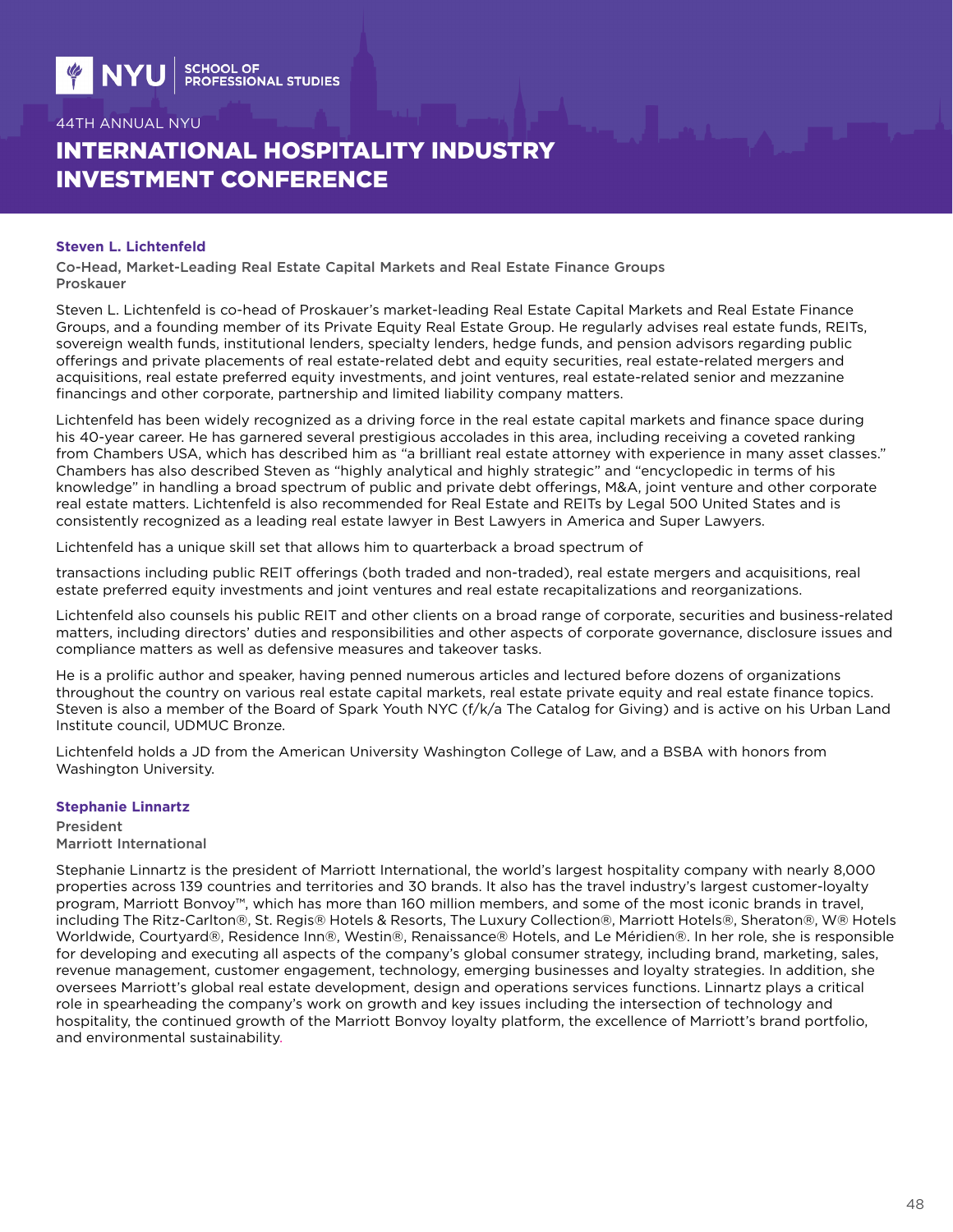# INTERNATIONAL HOSPITALITY INDUSTRY INVESTMENT CONFERENCE

### **Michael Lipson**

Chief Executive Officer and Chairman of the Board Access Point Financial

Michael Lipson serves as chief executive officer and chairman of the Board at Access Point Financial. He has more than 40 years of experience in finance, asset management, and banking services. Prior to serving on the Access Point Financial board, he held numerous leadership roles, including serving as senior vice president, Multifamily Asset Management & Operations for Freddie Mac. During his tenure in this position, he led business operations and oversaw asset management and technology teams responsible for day-to-day functions, as well as risk and loss mitigation of the Freddie Mac Multifamily business. Additional responsibilities included overseeing all loan funding and servicing, surveillance, insurance, special servicing and risk governance activities. Other notable roles that Lipson has previously held include serving as president and CEO of Berkadia Commercial Mortgage, executive vice president at Capmark Finance, and as president/founder at Lexington Mortgage Company.

Lipson holds a Bachelor of Arts in Political Science, as well as a Master's in Real Estate & Urban DevelopmentPlanning from The American University. He also is recognized as a Certified Mortgage Banker (CMB) by the Mortgage Bankers Association (MBA).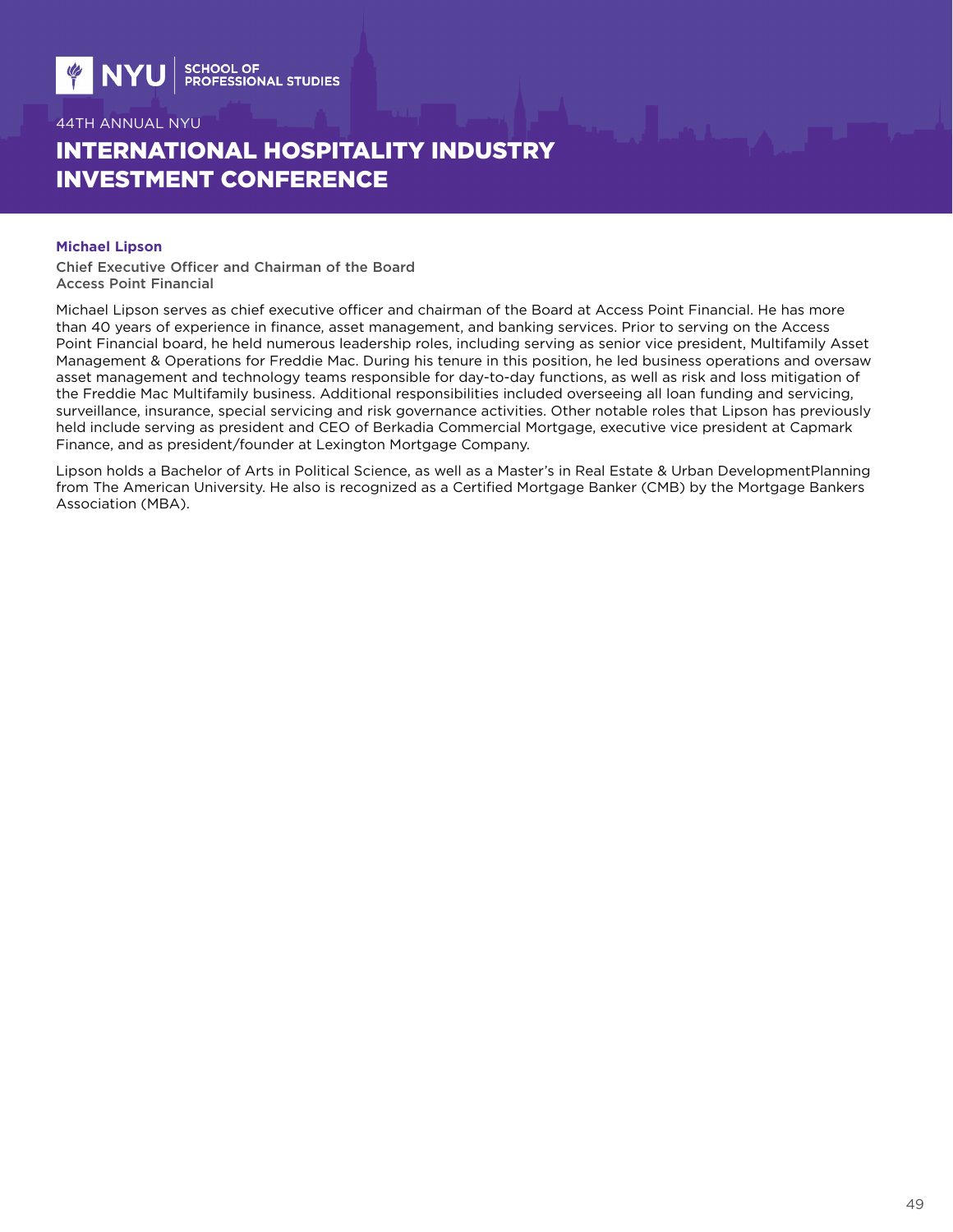# INTERNATIONAL HOSPITALITY INDUSTRY INVESTMENT CONFERENCE

## **M**

#### **Elie Maalouf**

Chief Executive Officer, Americas IHG® Hotels & Resorts

Elie Maalouf is Chief Executive Officer of the Americas region at IHG® Hotels & Resorts (IHG) and serves as an Executive Director on IHG's Board. He is based in Atlanta, Georgia.

At IHG, Elie leads the management, growth and profitability of the company's largest operating region, responsible for overseeing more than 4,300 hotels and resorts, spanning the United States, Canada, Mexico, Central and South America and the Caribbean. He also has global responsibility for customer development, providing oversight of the Global Sales organization, as well as owner management and services strategy.

Elie's decades of experiences in major global businesses includes hotel development, branding, finance, real estate and operations management, as well as food and beverage. Over the course of 15 years with HMSHost Corporation, he held multiple leadership roles including President and CEO and was a member of the board of directors. Before HMSHost, Elie spent eight years with Weyerhaeuser Real Estate Company. Immediately prior to joining IHG in 2015, Elie was Senior Advisor with McKinsey & Company.

Elie is active in organizations that support and promote the travel and hospitality industries as a member of the American Hotel & Lodging Association Executive Committee of the Board, and a member and chairman of the U.S. Travel Association CEO Roundtable. In addition, Elie serves on the CEO Council of the Global Business Alliance and is a board member of the Atlanta Committee for Progress.

Elie holds an MBA from the University of Virginia Darden School of Business and a bachelor's degree in engineering from Virginia Tech.

IHG has a broad portfolio of hotel brands including Six Senses Hotels Resorts Spas, Regent Hotels & Resorts, InterContinental® Hotels & Resorts, Vignette Collection™, Kimpton® Hotels & Restaurants, Hotel Indigo®, EVEN® Hotels, HUALUXE® Hotels and Resorts, Crowne Plaza® Hotels & Resorts, voco™, Holiday Inn®, Holiday Inn Express®, Holiday Inn Club Vacations®, Holiday Inn Resort®, avid™ hotels, Staybridge Suites®, Atwell Suites™ and Candlewood Suites®

#### **Justin Magazine**

Senior Vice President Development & Acquisitions Aimbridge Hospitality

Justin Magazine oversees retention for Aimbridge Hospitality. His team focuses on retaining management contracts for Aimbridge's strategic hotels that are placed for sale by their respective owners. During his tenure at Interstate, his team nearly doubled the company's retention success rate. As Aimbridge's ownership base continues to grow and diversify, Magazine adds further acumen to the Development team focusing on communicating Aimbridge's value proposition and leveraging relationships with investors, hotel owners, and brokers to increase retention. Additionally, he specializes in key strategic business development opportunities for strategic ownership groups.

Magazine brings extensive experience advising the industry's largest brands and institutional hotel owners. Before joining Interstate, he was managing director in New York City and Washington, DC for Savills Hospitality, an international advisory firm. He was also a founding partner and SVP of Humboldt Hospitality Advisors in Washington, DC; and worked as the vice president of marketing-North America for Newfound Resorts, an international resort developer, where he led business development and marketing. Before Magazine's tenure in the hotel space, he spent four years in sports marketing as a marketing executive for Octagon.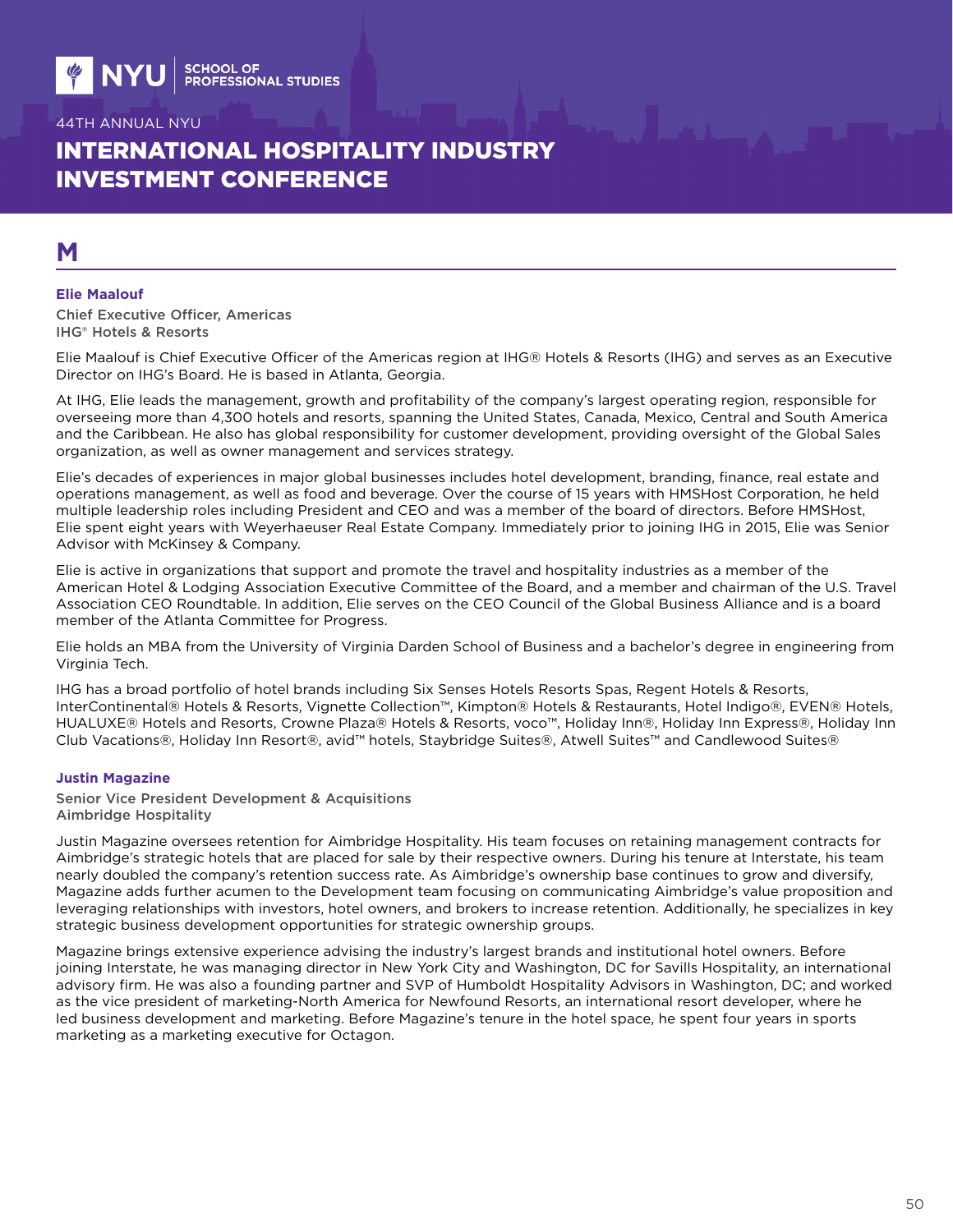# INTERNATIONAL HOSPITALITY INDUSTRY INVESTMENT CONFERENCE

#### **Caroline Mahl**

Senior Vice President of Sales Wells Fargo Bank's Commercial Real Estate Group

Caroline Mahl is a managing director at Wells Fargo Bank's Commercial Real Estate Group where she is responsible for loan originations for the Hospitality Finance Group, including project loans, portfolio financings and construction loans for large-scale hotel developments. The Hospitality Finance Group is a specialized lending division that provides debt products and financial services to leading public and private hotel companies, institutional investors and owners throughout the United States, the United Kingdom and Canada. Prior to joining Wells Fargo Bank, Mahl spent 12 years with Starwood Hotels & Resorts where she held several positions within the Real Estate Group. She started her career as a consultant at Horwath Landauer Hospitality Consulting in New York City. Mahl earned Bachelor of Science degrees in Hotel Administration from Cornell University and L'Institut Hôtelier César Ritz in Le Bouveret, Switzerland.

### **Bharet Malhotra**

Marriott Board of Directors Cvent

As senior vice president of sales at Cvent, Bharet Malhotra leads the company's global Hospitality Cloud strategy. Under his leadership, Cvent has established long-term relationships with hotel executives around the world from leading brands including Accor, Hilton, Hyatt, Intercontinental Hotels Group, Marriott, Meliá Hotels, NH, Mandarin Oriental and hundreds of others, to help them grow their business.

Today, Cvent's robust portfolio of supplier and venue solutions connects more than 290,000 hotels and venues with an active global network of nearly 90,000 event planners who leverage Cvent's sourcing platforms, sourcing more than \$18 billion of group business in 2019.

As part of the founding Executive team, Malhotra has been instrumental in growing the Company. In 2013, Cvent's IPO (NYSE: CVT) boasted a market capitalization of more than \$1 billion and then sold a few years later to Vista Equity Partners for \$1.65 billion. Most recently, in December 2021, Cvent returned to the public markets on the Nasdaq (Nasdaq: CVT), driving an initial enterprise valuation of approximately \$5.3 billion.

Malhotra earned a bachelor's degree from Duke University in biomedical engineering, electrical engineering and economics. Following graduation, he served on the Duke University Alumni Board of Directors and was president of the Engineering Alumni Association; he continues to be involved in all his reunions. Malhotra also is a passionate tennis and squash player, having played on the men's professional tennis circuit post college.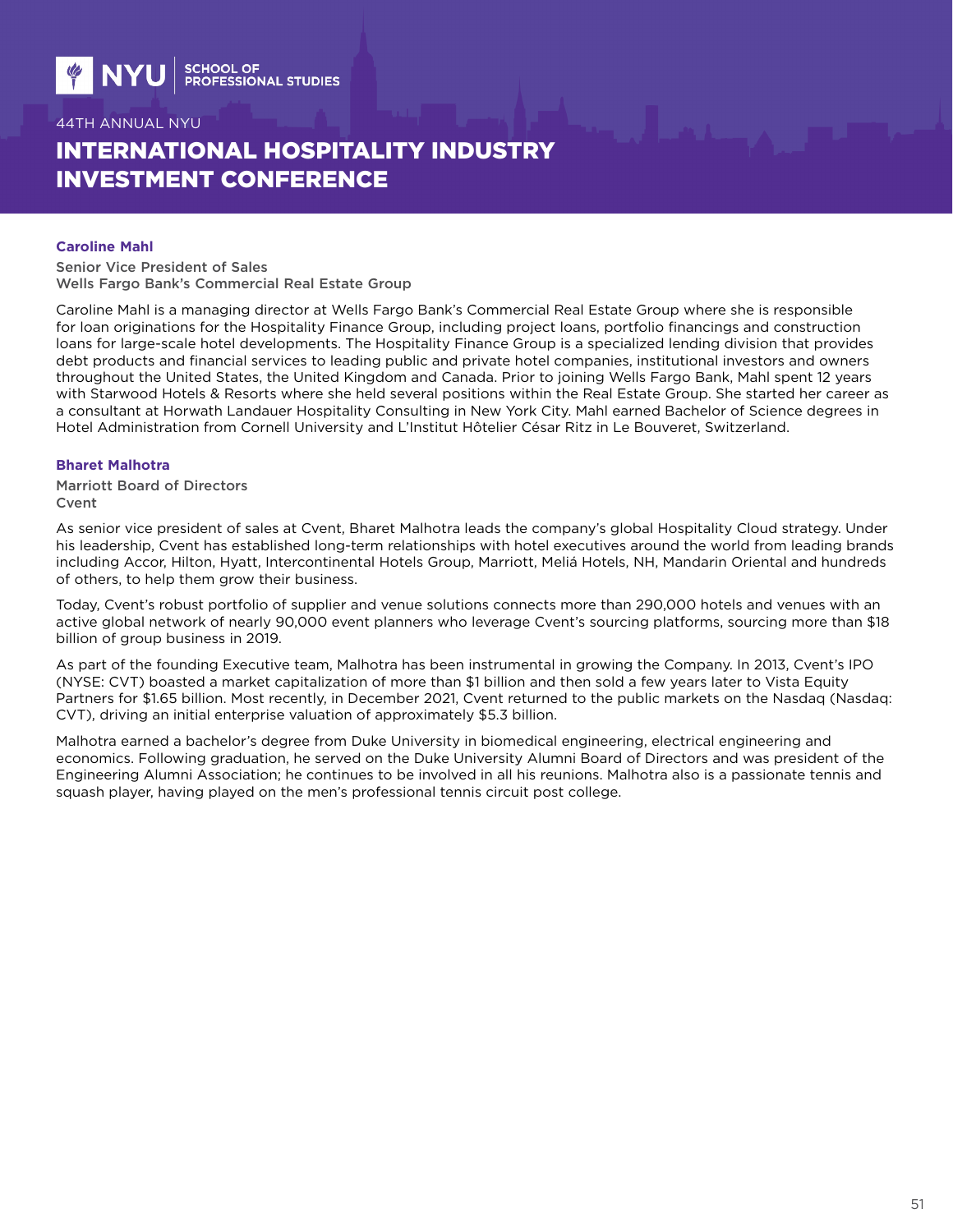# INTERNATIONAL HOSPITALITY INDUSTRY INVESTMENT CONFERENCE

### **Majid Mangalji**

Founder and President Westmont Hospitality Group

Majid Mangalji is the founder and president of Westmont Hospitality Group, which started its business over 45 years ago. Mangalji has been involved in all aspects of the development of Westmont's global growth. From a single hotel, Westmont has become one of the largest private hotel owner/operators in the world with a significant presence in North America, Europe, Asia and Africa.

As the head of this global group, Mangalji has developed an extensive knowledge of international hospitality markets, investing and operating in these markets and has created strong relationships with many of the major international hotel brands, leading financial institutions, and investment funds.

Mangalji sits on the board of many of the principal companies in which the Westmont Group has invested. He is the founder and was the first chairman of InnVest REIT, the largest publicly listed hospitality company in Canada that was privatized in 2016.

Notably, Mangalji continues to serve as a member of the Board of the IREFAC Council of the American Hotel Association in North America and the Board of the IHIC in Europe.

As Westmont has grown, Mangalji has been recognized as a global leader in the industry and was the recipient of the 2010 C. Everett Johnson Award at the NYU International Hospitality Industry Investment Conference. In 2013, he was the recipient of the prestigious IHIF Lifetime Achievement Award in Berlin.

Westmont and The Mangalji Family have embarked on several global philanthropic endeavors with a focus on education and entrepreneurship. The Westmont Enterprise Hub was launched at the University of West London to support enterprising students, alumni, and neighboring communities to create, launch, and incubate new businesses.

The Westmont Institute of Tourism and Hospitality (WiTH) at Nova School of Business & Economics (Nova SBE) in Lisbon, Portugal was inaugurated in October 2021. It has been created to support innovation, leadership, and entrepreneurship at the new business school campus of Nova University – NOVA School of Business and Economics. The long-term goal is to help shape future leaders in the hospitality and tourism industry.

Mangalji holds a business degree with a double major in accounting and marketing, and is a recipient of two honorary degrees in the last few years.

#### **Nikki Massey**

Senior Vice President, Human Resources – Americas Hyatt Hotels Corporation

Nikki Massey is the senior vice president of Human Resources – Americas for Hyatt Hotels Corporation and a 27-year member of the Hyatt family.

She began her career in 1991 at the Hyatt Regency Cambridge as a health club attendant, moving on to other operational roles within the hotel before pursuing a Human Resources track. Massey worked in HR at Hyatt Regency Cambridge, Hyatt Regency New Orleans, Hyatt Regency Rochester and Hyatt on Boston Harbor before joining Hyatt's corporate office in Chicago. She briefly left Hyatt for Kimpton Hotels, and returned to the corporate office in Americas HR in 2011.

In the past few years Massey played a role in training leaders on design thinking, rolling out the company's purpose journey, and leading change management and communications efforts for the corporate office move. Prior to her current role, she was responsible for global learning, culture & engagement along with change management. Today she is back in Americas HR, where she lead the restructure of the HR team, the integration of our new colleagues from Two Roads Hospitality, and most recently is focused on our post-pandemic recovery efforts.

Massey holds a bachelor's degree in communications from Stonehill College in Easton, Massachusetts and a professional Human Resources certification. She and her husband reside in Chicago with her two step-children and a rescue dog.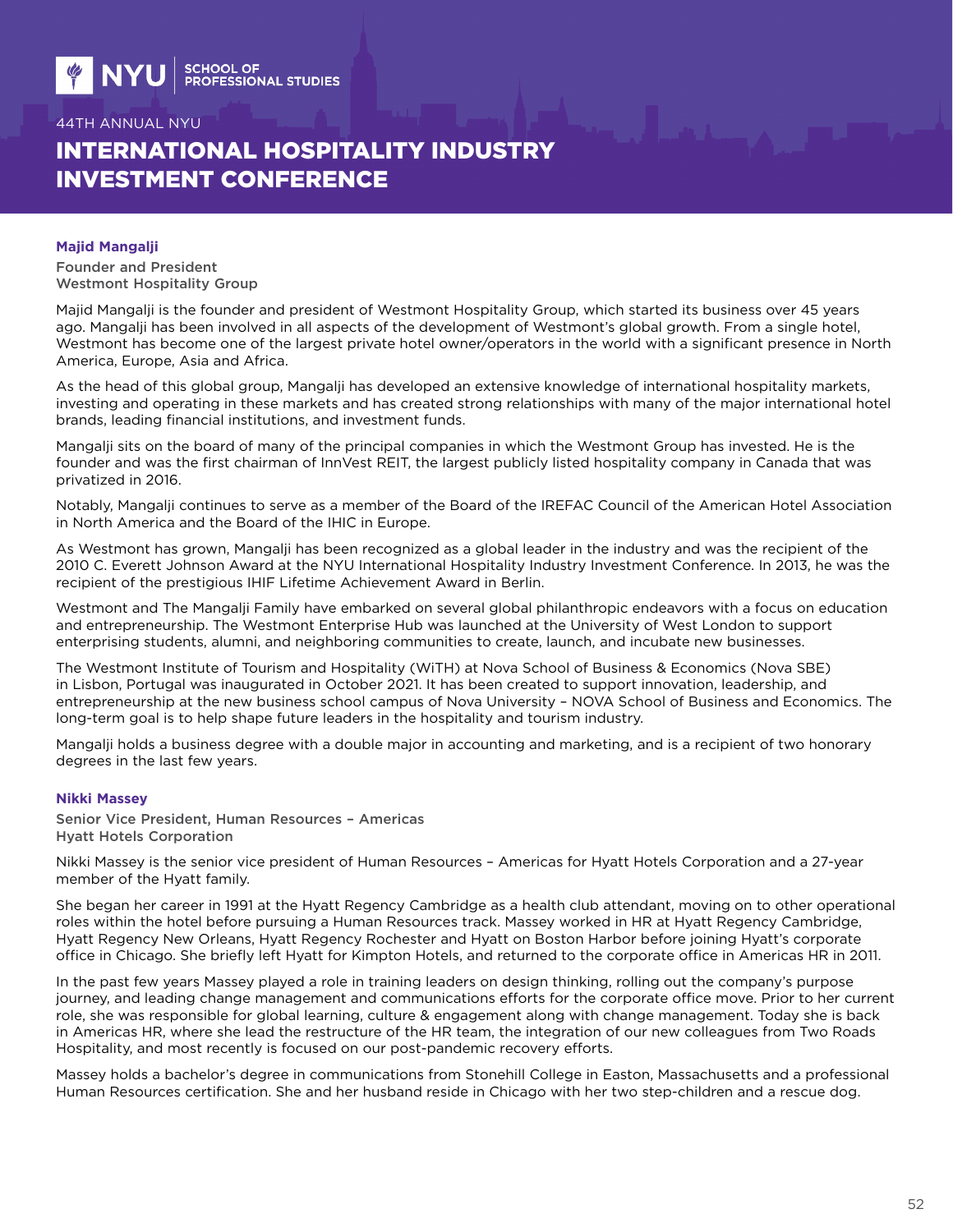# INTERNATIONAL HOSPITALITY INDUSTRY INVESTMENT CONFERENCE

#### **Tom McCaleb**

Managing Director and Partner Boston Consulting Group

Tom McCaleb has been a managing director and partner at BCG since 2017. His work at BCG has focused on lodging, travel technology, meetings and events, and other travel and tourism sectors, and he serves as the global lead for BCG's digital practice for travel and tourism clients. Prior to joining BCG, McCaleb was an officer in the U.S. Air Force, including tours of duty as an aircraft maintenance officer in Germany and an analyst in Iraq. He holds a graduate diploma in statistics from Oxford and a bachelor's degree in mathematics from the U.S. Air Force Academy.

#### **Jordan McCarthy**

Partner Perkins Coie

Jordan McCarthy is a partner at Perkins Coie focuses her practice on real estate transactions and development, with an emphasis on the hotel industry. She works on local and multistate real estate transactions and within the hospitality industry, has experience with respect to acquisitions, dispositions, hotel finance, REIT structuring, joint ventures, franchise and hotel management agreements, and development, asset management and operational matters. Having started her legal career in bankruptcy and creditors' rights, McCarthy brings that experience and perspective to her practice to advise clients in structuring or evaluating transactions to protect their interests. She is experienced with various aspects of CMBS specially-serviced commercial real estate loans, has prosecuted foreclosure actions for a wide variety of commercial properties, including hotels, office buildings and shopping centers, and successfully petitioned for the appointment of receivers. She also has experience prosecuting claims for breach of guarantees and negotiating non-judicial workouts and resolutions, including deeds in lieu of foreclosure, discounted payoffs and loan modifications. Additionally, McCarthy is experienced in title and survey review and similar diligence matters. In every matter, large or small, Jordan takes a hands-on approach to anticipate issues, identify a solution, and efficiently meet the needs of clients.

McCarthy maintains an active pro bono practice regularly representing individuals seeking orders of protection in connection with the Domestic Violence Legal Clinic, and has prepared U-Visa and Violence Against Women (VAWA) petitions for legal status on behalf of survivors of violent crimes and domestic abuse. She holds a JD from The John Marshall Law School and a BS in Biology from Marquette University.

#### **Heather McCrory**

CEO

#### Accor, North & Central America

A skilled professional with an extensive hospitality background spanning more than 30 years, Heather McCrory began her career at Fairmont Banff Springs in the Canadian Rockies. After advancing through progressive positions at the property level, she joined the corporate leadership team, ultimately honing her expertise in a series of senior executive roles crossing sales, revenue management and operations.

In 2019, McCrory was appointed chief executive officer, North & Central America. Responsible for the strategic direction of the group for this region, her focus is on building long-term growth and profitability in one of the largest and most influential consumer markets in the world.

McCrory is a champion for talent development and mentorship, and a strong advocate for diversity, equity, and inclusion. She is proud to serve as executive sponsor for RiiSE North & Central America, Accor's international network promoting diversity and gender equality. She was honored to receive the inaugural Castell Award (2019), as well as the Katie Taylor Economic Empowerment Award (2021), for her extensive work to increase gender diversity and support women in leadership, both within the organization and across the industry.

McCrory is a board member for Groups360 and sits on the AHLA Executive Committee and US Travel Association CEO Roundtable. She is past chair of Tourism Toronto and a past member of the Ontario Advisory Board for the Canadian Cancer Society.

McCrory holds an MBA from Queen's University and resides in Toronto, Canada.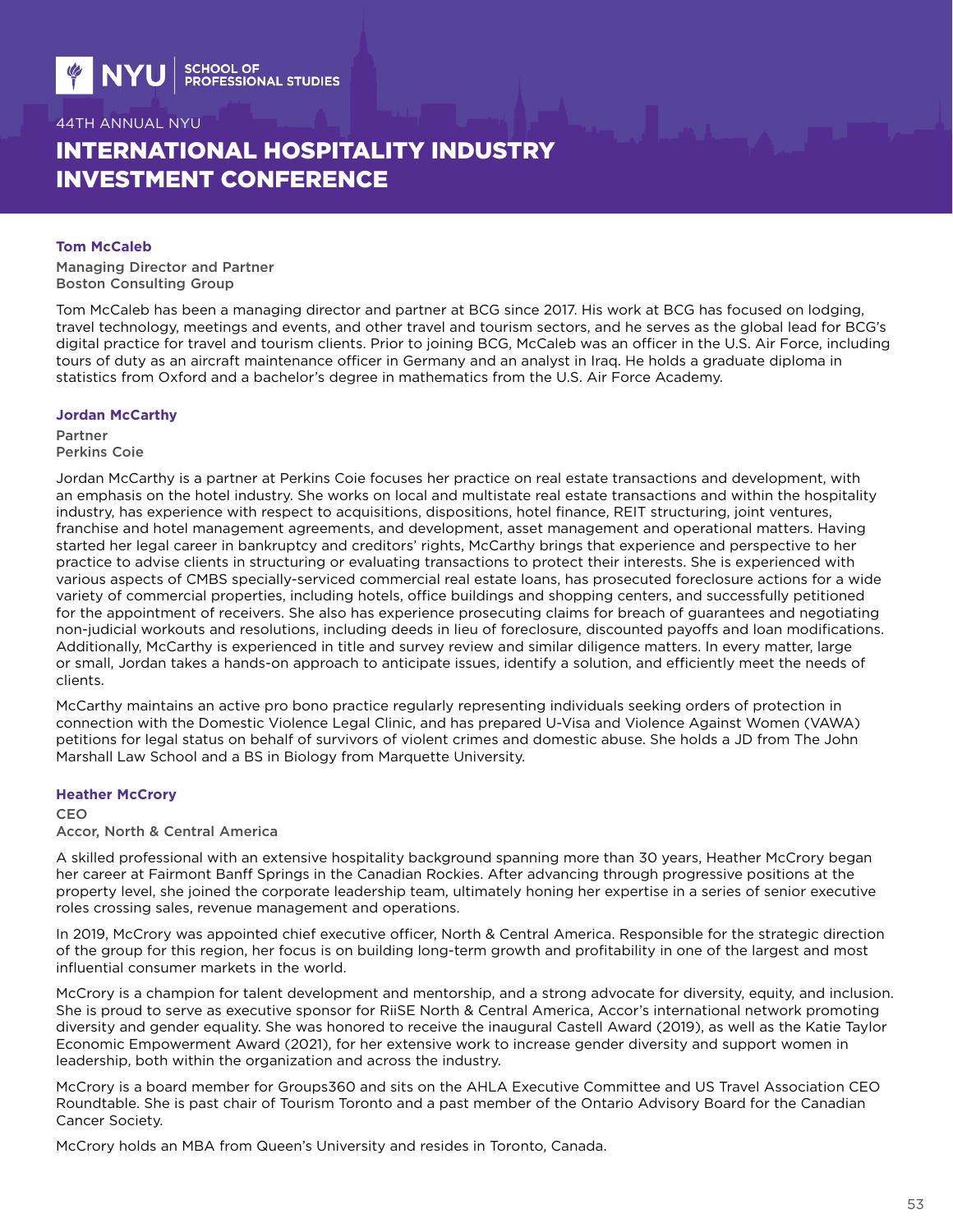# INTERNATIONAL HOSPITALITY INDUSTRY INVESTMENT CONFERENCE

#### **Robert McDowell**

Chief Commercial Officer Choice Hotels International

Robert McDowell is chief commercial officer for Choice Hotels International, (NYSE: CHH), one of the world's leading hotel companies. In this role, he is responsible for developing and leading Choice's marketing, sales, digital commerce, loyalty, revenue management and customer care.

McDowell joined Choice Hotels in May 2011 as senior vice president of marketing and distribution, and was appointed to his current leadership position in 2016. During his tenure, he successfully developed and executed the company's customer acquisition strategy through an integrated digital advertising campaign, built an industry-leading revenue management platform, relaunched Choice Privileges, a now top-rated and the fastest-growing loyalty program in the industry, and continued to evolve Choice's digital platform.

Prior to joining Choice Hotels, McDowell spent nearly 15 years with United Airlines, where he served as managing director of distribution and eCommerce.While at United, he led efforts in international route planning, revenue management, e-commerce and global distribution. Previously, he also served as chief operating officer for C&H International, a \$600 million international travel agency.

McDowell has a proven track record of building high performing teams focused on customer engagement rooted in technology innovation, market research, and data to continually drive bottom line performance for the enterprise. He earned his bachelor's degree from the New York Institute of Technology, and a master's degree in business administration from the University of Notre Dame.

#### **Jennifer Mehra**

Director of Prototype Design & Development Wyndham Hotels & Resorts

Jennifer R. Mehra is director of prototype design & development at Wyndham Hotels & Resorts. She is responsible for overseeing designs for the 22 brands that make up Wyndham Hotels & Resorts. Most recently Jennifer has lead the design for Wyndham's latest economy extended stay hotel brand. As of January 2022, Mehra is also spearheading the FF&E (Furniture, Fixtures & Equipment) Strategic Sourcing department. This department recently launched a new initiative for Days Inn to bring manufacturer direct savings for FF&E to over 1,000 Days Inn hotels. The new streamlined approach is designed to help owners effortlessly and efficiently renovate to the Days Inn Dawn design scheme.

Mehra joined Wyndham in January 2017 as a design manager. Prior to that she worked at various New York City boutique architecture firms including Glen & Co, Gwathmey Seigel Kaufmann Architects, crème design and Bonetti Kozerski Studio, working on an array of hotel and restaurant designs. She earned her Master of Science from Pratt Institute and a Bachelor of Arts from the University of Arizona.

Outside of work Mehra is involved in various initiatives including NEWH (Network of Women in Hospitality) New York Chapter, a non-profit organization that supports scholarships, education, and business development opportunities for individuals in the hospitality industry.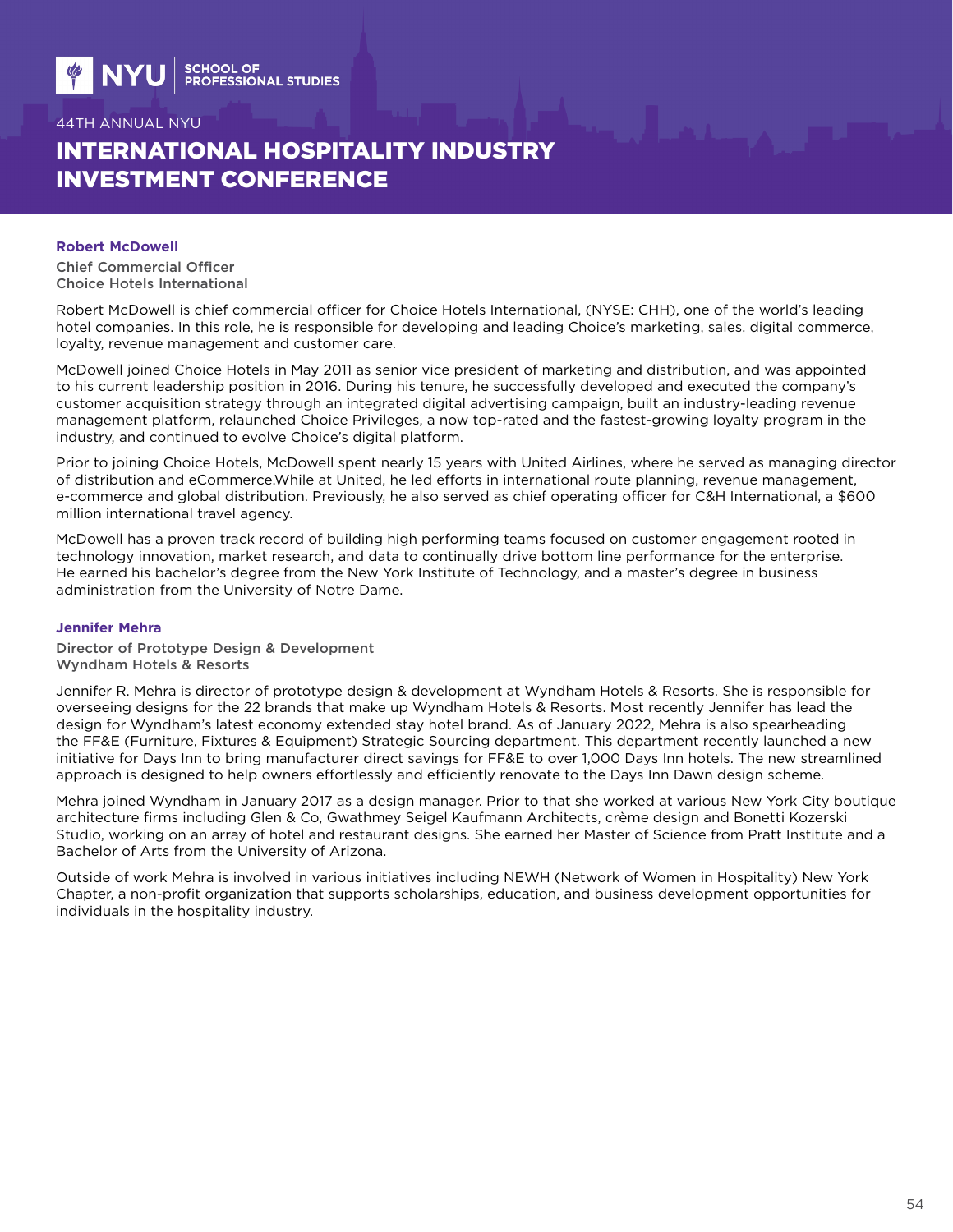# INTERNATIONAL HOSPITALITY INDUSTRY INVESTMENT CONFERENCE

#### **John Melicharek**

Partner Baker & Hostetler

With over 30 years' experience advising clients on business and transactional matters, John Melicharek focuses his practice primarily on transactions within the hospitality industry. He counsels clients on real estate, finance, management, branding and similar transactional needs and provides invaluable guidance on hotel acquisitions, dispositions and joint ventures. When clients are involved in complex negotiations, structuring complex mixed-use projects, or facing difficult legal decisions, Melicharek is often brought in to analyze their situation and develop creative strategies to meet their business objectives.

Melicharek leads BakerHostetlers' Hospitality Industry practice. He has been ranked in *Chambers USA*: *America's Leading Lawyers for Business* since 2008 in the area of leisure and hospitality and is listed in *The Best Lawyers in America* in real estate law. He is a frequent lecturer at hospitality industry conferences, offering commentary and opinions on industry issues, trends, challenges, and concerns.

#### **Steve Michels**

Managing Director Cushman & Wakefield

Steve Michels is a managing director with Cushman & Wakefield. He has over 15 years of real estate banking, capital markets, development, private equity, and investment experience. Steve joined Cushman & Wakefield in 2011 in Los Angeles and subsequently moved to New York in 2014 as a partner helping oversee the hospitality platform. Since joining Cushman & Wakefield Steve has been involved in over \$16.0 billion of lodging related transactions. Other prior experience includes acquisition and investment roles at CitizenM, The Marcus & Millichap Company, and Wynn Las Vegas.

Michels is a frequent speaker at industry events, including the Americas Lodging Investment Summit (ALIS) and the NYU International Hospitality Industry Investment Conference.

Michels is a graduate from Cornell University's School of Hotel Administration and holds an MBA from the UCLA Anderson School of Management with a concentration in Real Estate Finance. He lives in Greenwich, CT with his wife and two sons.

### **Lynn Minnaert, PhD**

Academic Director and Clinical Associate Professor NYU School of Professional Studies Jonathan M. Tisch Center of Hospitality

Lynn Minnaert, PhD, is the academic director and a clinical associate professor at the NYU School of Professional Studies Jonathan M. Tisch Center of Hospitality. Minnaert's research has focused on international tourism policy, social tourism, family tourism, the social legacy of events (MICE events, Olympic Games) and corporate philanthropy in tourism and events. Her research has been funded by the Economic and Social Research Council (UK), the European Union, the International Olympic Committee, regional and national tourist boards (e.g. Tourism Flanders; Visit Almaty, Kazakhstan; Discover Dominica) and Meeting Professionals International. She is on the editorial board of *Hotel and Tourism Management*, and on the international advisory board for the *International Journal of Contemporary Tourism Research*. She is co-president of the International Sociological Association's RC50 special interest group on Tourism. She also is the conference chair of the Northeast chapter of the Travel and Tourism Research Association (TTRA).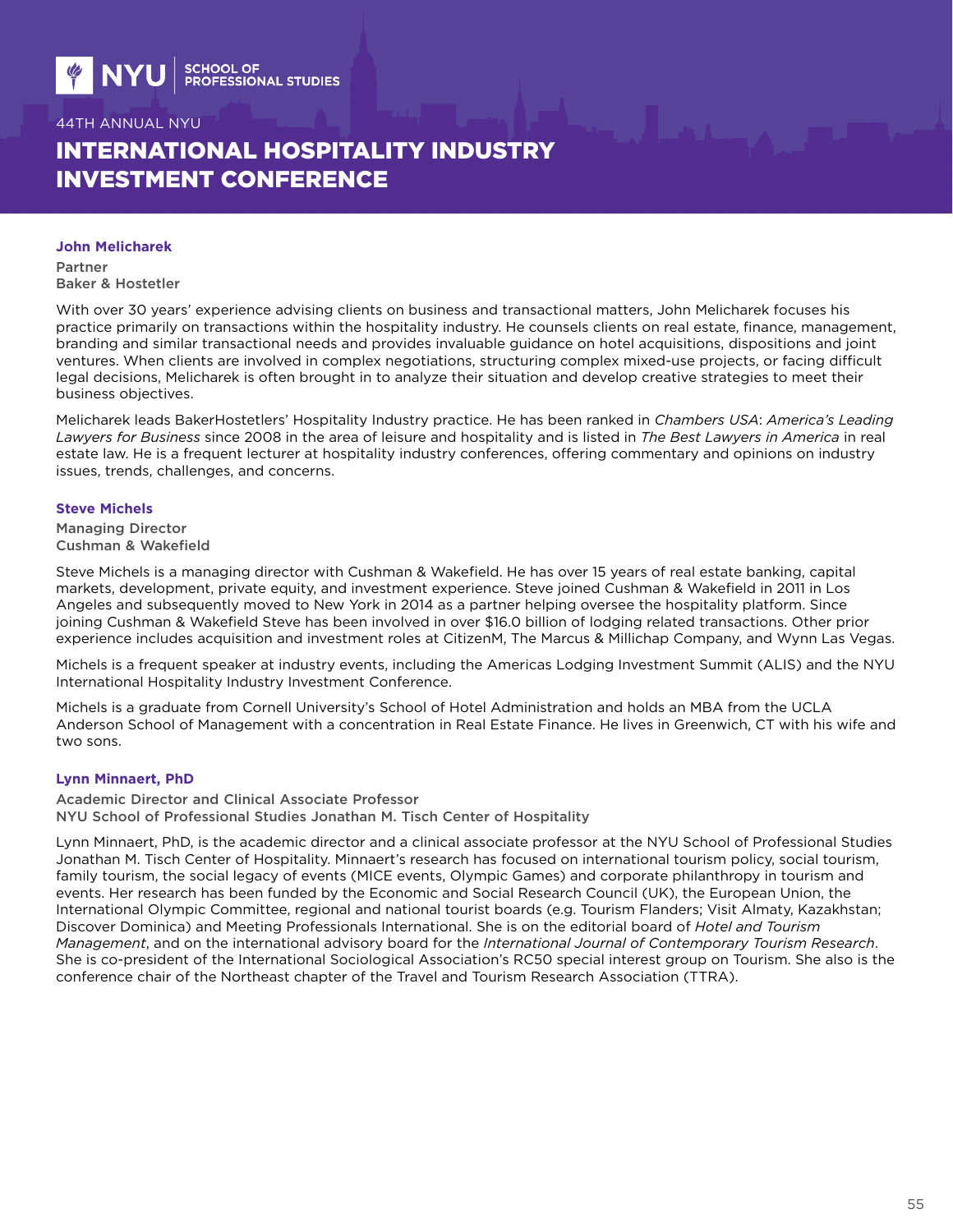# INTERNATIONAL HOSPITALITY INDUSTRY INVESTMENT CONFERENCE

#### **Alexander Mirza**

Founder & CEO Cachet Hospitality

Alexander Mizra has over 25 years of experience as a management consultant and C-suite hospitality executive at leading brands including Starwood, Hilton, and Caesars. He created Mogul Hospitality with a mission to address talent in the hospitality industry through data science and artificial intelligence.

As a management consultant, Mizra led scientists in Shell's Gamechanger Program and generated \$3 billion of new businesses addressing climate change. He advised CEOs, Heads of State, and the Davos World Economic Forum.

Afterward, Mizra joined Starwood as head of strategic planning, reporting to the CEO and the CFO. He led high profile projects including corporate strategy for the board of directors. He was subsequently the SVP of corporate development at Hilton and the SVP of Hospitality at Caesars Entertainment where he reported to the CEO and Chairman.

In 2012, Mizra founded Cachet Hospitality in Shanghai. Under his leadership as CEO, Cachet opened properties in China, Southeast Asia, and North America, received design awards, raised four rounds of capital, and Cachet was recognized as "Asia's Up and Coming Management Team."

Mizra earned an MBA from Harvard Business School and holds a Bachelor of Arts and Sciences and a master's degree from Queen's University at Kingston, where he was an Aga Khan Foundation Scholar. He was recognized as Canada's "Top 40 under 40" and awarded Toronto's Mayor Volunteer Creed.

### **Lynette Montoya**

President & CEO Latino Hotel Association

Lynette Montoya, CEO of the Latino Hotel Association since 2015, is focused on providing Latino entrepreneurs hotel industry resources, education and training, and networking opportunities to build wealth through hotel ownership and investment.She has been actively involved in the hotel industry for 20 years, working as a broker for properties throughout the United States. Montoya is the founder of the Hispanic Chamber of Commerce in Santa Fe, New Mexico and served as its founding executive director. She is also a board member of Architecture 2030, a non-profit think tank tackling climate change through the design of the built environment. As director of economic development for the City of Santa Fe, she was instrumental in many integral projects including the development and construction of a new convention center.

Montoya serves on the Advisory Council of the California State University Hospitality and Tourism Management Education Alliance and volunteers extensively in her community, where she has been a key member of charities serving homeless use, battered women, and other vulnerable populations. She is currently a member of the Big Brothers Big Sisters gala committee.

### **Tom Morey**

Executive Vice President & Chief Investment Officer Park Hotels & Resorts

Thomas C. Morey serves as executive vice president & chief investment officer of Park Hotels & Resorts. Prior to his appointment as chief investment officer in January 2020, Morey served as executive vice president & general counsel of Park Hotels & Resorts. Prior to joining Park Hotels & Resorts in August 2016, he served as senior vice president & general counsel of washington REIT (NYSE: WRE), a diversified real estate investment trust (REIT), from October 2008 until July 2016. Previously, Morey served as a corporate/M&A partner with Hogan & Hartson LLP, a multinational law firm (now known as Hogan Lovells US LLP), where he represented lodging, multifamily, retail, office, and other REITs in major corporate, acquisition and financing transactions. Morey earned a Bachelor of Arts degree from Princeton University and a Juris Doctor degree from Duke Law School.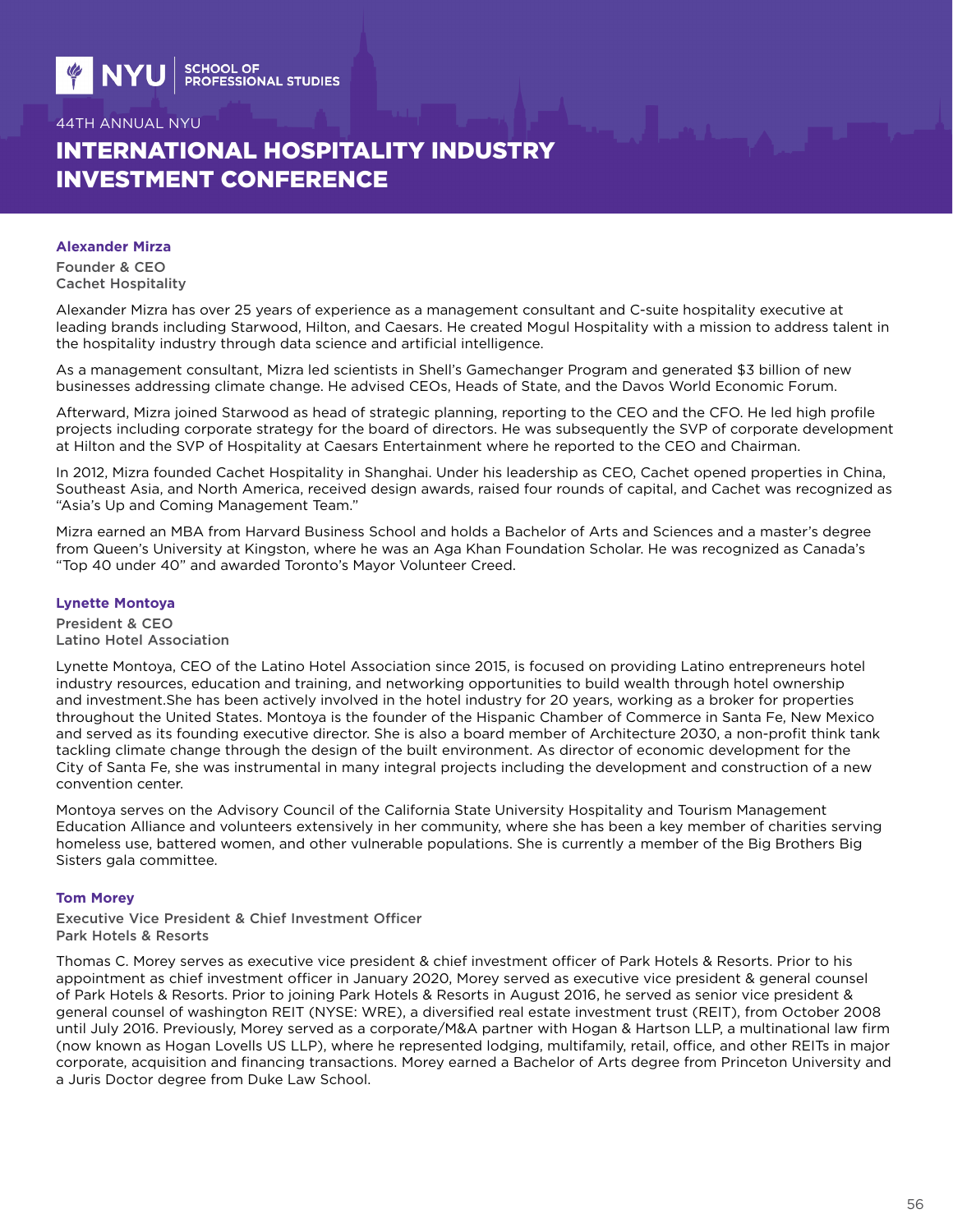# INTERNATIONAL HOSPITALITY INDUSTRY INVESTMENT CONFERENCE

#### **Jean-Jacques Morin**

Deputy CEO & CFO Accor

Jean-Jacques Morin is a graduate of the Ecole Nationale Supérieure de l'Aéronautique et de l'Espace, holds an MBA from Thunderbird School of Global Management (Arizona State University), and a CPA.

He began his career with Deloitte where he spent five years in audit and consulting, first in Paris and then in Montreal. He continued to work in the semiconductor sector for 13 years, at Motorola, ON Semi in Arizona, and lastly at Communicant AG, a Berlin-based start-up. He joined Alstom in 2005 as CFO for the power sector in Zurich and then the transport sector, before being appointed CFO for the group.

Morin joined Accor's Executive Committee as CFO in 2015. Today he is deputy CEO, responsible for finance, strategy, IT, legal affairs, procurement, and communications.

#### **R. Tyler Morse**

Chairman and CEO **MCR** 

Tyler Morse is chairman and CEO of MCR, which comprises three discretionary funds and is the 4th largest hotel owneroperator in the United States. With \$4 billion of assets under management, MCR owns and operates 140 hotels (20,000 guestrooms) across 37 states and has developed landmark properties such as the TWA Hotel at JFK Airport.

Prior to founding MCR in 2006, Morse was the president of Bliss, the upscale spa and beauty products company. He previously served as assistant to the chairman and CEO of Starwood Hotels & Resorts, Barry Sternlicht, and contributed to Starwood's overall corporate investment and development initiatives. Morse earned his CPA at Ernst & Young LLP and worked as an investment banker at Morgan Stanley in its Financial Sponsors and Mergers and Acquisitions Group.

Morse got his start as a baggage handler for Delta Airlines at LAX. He was a ski instructor at Squaw Valley USA in Lake Tahoe and at Termás de Chillán in Chile. At California's Mammoth Mountain, he was a member of the ski patrol. He also worked as a busboy at the Hard Rock Café in Honolulu, Hawaii, and as a car valet at The Cheesecake Factory in Redondo Beach, California.

Morse serves on the Board of Directors of NYC & Company, the convention and visitor arm of New York City. He is a member of the Marriott International (NASDAQ: MAR) Courtyard by Marriott Advisory Board and the Hilton Worldwide (NYSE: HLT) Distribution Advisory Committee. He serves on the advisory board of NYU School of Professional Studies Jonathan M. Tisch Center of Hospitality and on the Policy Advisory Board for the Fisher Center for Real Estate and Urban Economics at the University of California, Berkeley, Haas School of Business. Morse is an active member of IREFAC, PREA, NAREIT and The Real Estate Roundtable. He serves as a trustee on the board of Prep for Prep.

Morse graduated from the University of California, Berkeley, and Harvard Business School. He lives in New York City with his wife and two daughters.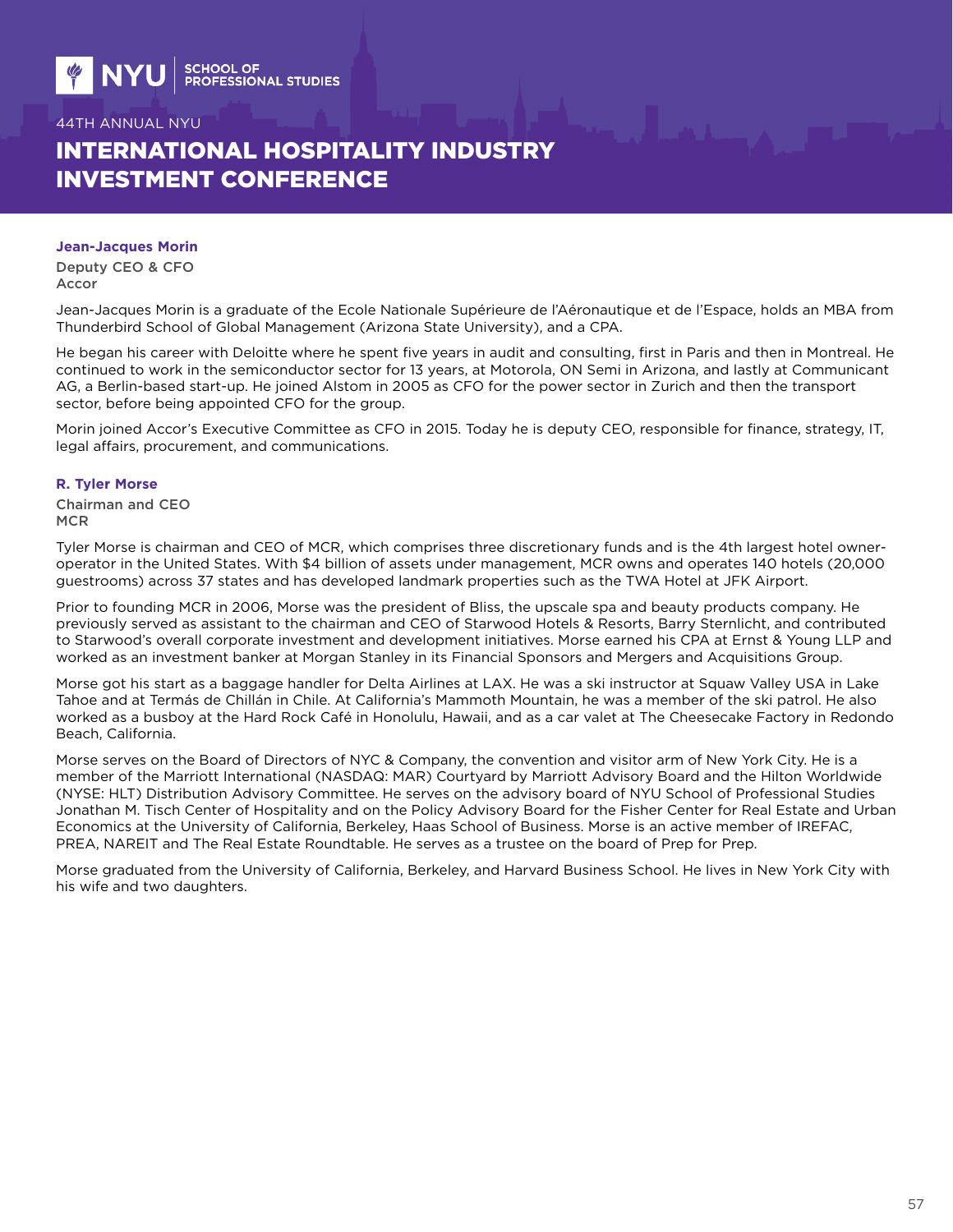# INTERNATIONAL HOSPITALITY INDUSTRY INVESTMENT CONFERENCE

#### **Michael Murphy**

Head of Lodging and Leisure Capital Markets First Fidelity Mortgage Corporation

Michael Murphy serves as head of Lodging and Leisure Capital Markets of the First Fidelity Mortgage Corporation. He is chairman of the board of directors of American Hotel Income Properties REIT LP, listed on the Toronto Stock Exchange under the symbol HOT.UN. He is a member of the board of directors of Ashford Inc listed on the NYSE under the symbol AINC.He was previously lead director of Ashford Hospitality Trust, listed on the NYSE under the symbol AHT and a director of Ashford Hospitality Prime, listed on the NYSE under the symbol AHP.

From 1998 to 2002 Murphy served as the senior vice president and chief development officer of ResortQuest International, a public, NYSE-listed company. Prior to joining ResortQuest, from 1995 to 1997, he was president of Footprints International, a company involved in the planning and development of environmentally friendly hotel properties. From 1994 to 1996, Murphy was a senior managing director of Geller & Co., a Chicago-based hotel advisory and asset management firm. Prior to that he was a partner in the real estate investment banking firm of Moeckel Murphy & Co and a partner in Metric Partners where he was responsible for all hospitality related real estate matters including acquisitions, sales and the company's investment banking platform. He served in various development roles at Holiday Inns, from 1973 to 1980.

Murphy has been co-chairman of the Industry Real Estate Finance Advisory Council (IREFAC) five times and currently serves as president of the Atlanta Hospitality Alliance and on the Advisory Board of Radical Innovation. He is the 2014 recipient of the IREFAC C. Everett Johnson Award.

#### **John Murray**

Executive Vice President, The RMR Group & President and Chief Executive Officer, Sonesta International Hotels Corporation

Mr. Murray is a director, president and chief executive officer of Sonesta International Hotels Corporation. He is also an executive vice president of The RMR Group and is a member of the RMR Executive Operating Committee. In addition, he serves as a managing trustee of Service Properties Trust (Nasdaq: SVC) and Industrial Logistics Properties Trust (Nasdaq: ILPT). Murray previously served as SVC's president from 1996 to 2022 and its chief executive officer from 2018 to 2022. He was also ILPT's president and chief executive officer from 2018 to 2022. Murray currently serves on the Urban Land Institute (ULI) Hotel Development Council and the American Hotel & Lodging Association (AHLA) Hospitality Investment Roundtable. From 2014 to 2017, he was a member of the AHLA Board of Directors representing the owners' segment of the association. Prior to joining RMR in 1993, Murray worked at Fidelity Investments and Ernst & Young LLP. He earned a Bachelor's degree in Accounting from Syracuse University.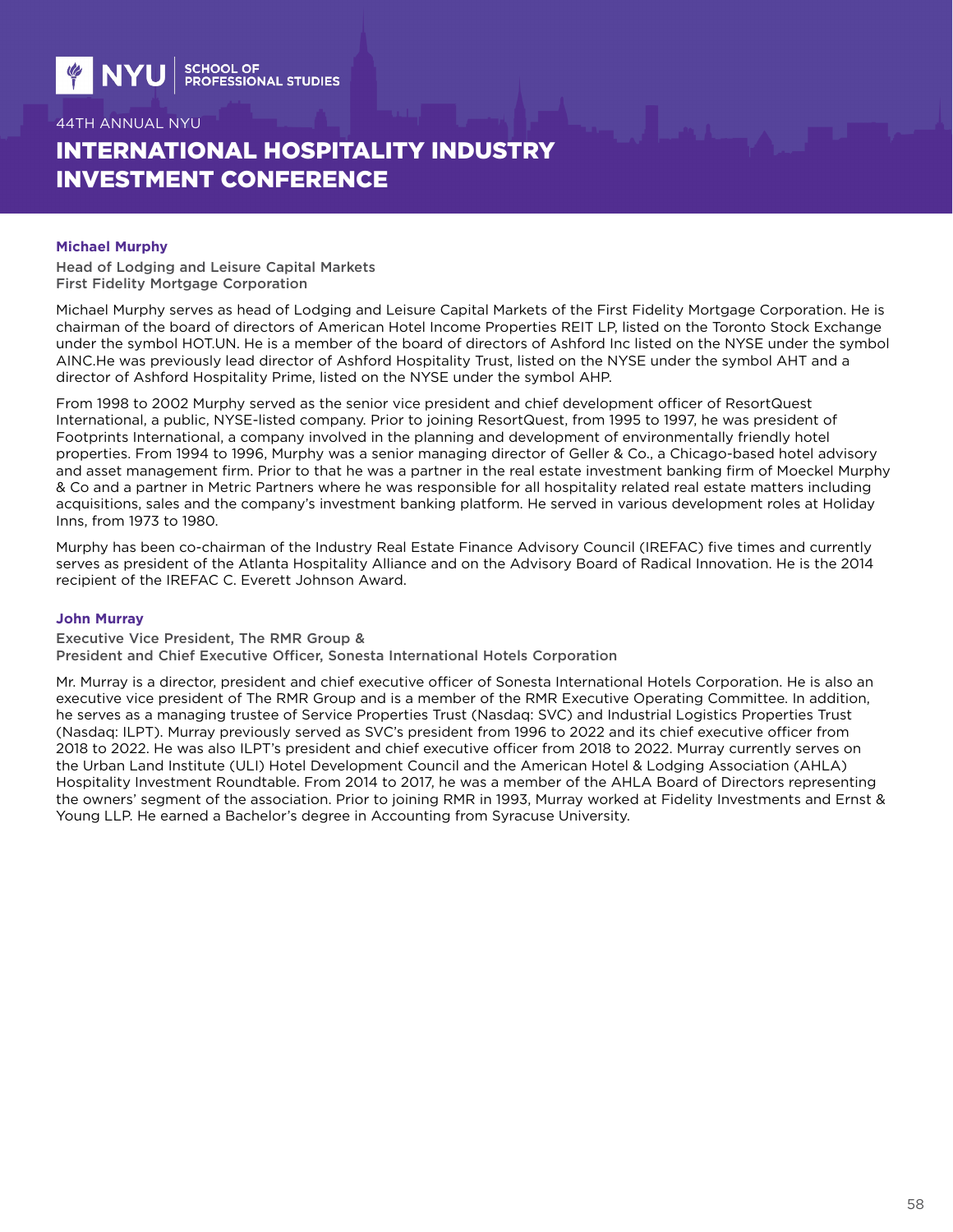# INTERNATIONAL HOSPITALITY INDUSTRY INVESTMENT CONFERENCE

## **N**

#### **Anthony Nacci**

Senior Director, Global Brand Management Autograph Collection and Tribute Portfolio

Bold moves. Transformation. High velocity change. All these can unnerve and upend an organization. As a brand management leader with more than 35 years of hospitality experience, Anthony Nacci uses his skills to cut through seemingly unsolvable business challenges and positions even the most difficult complexities on a path forward. Nacci is the senior director, global brand management for two of Marriott International's exciting and fastest growing lifestyle brands, Autograph Collection and Tribute Portfolio. He was instrumental in the launch of the Autograph Collection which has been recognized as one of the fastest growing brands in the industry. He partners with owners, franchisees, interior designers and branding agencies to deliver against the brand's promise of each hotel being uniquely different. In addition to brand management his career includes sales and marketing, food and beverage and multiple property leadership positions.

Nacci earned a Bachelor of Science degree in Hotel, Restaurant and Institutional Management from The Pennsylvania State University. He bleeds blue as a passionate Nittany Lion Fan and is a self-proclaimed Gear Head!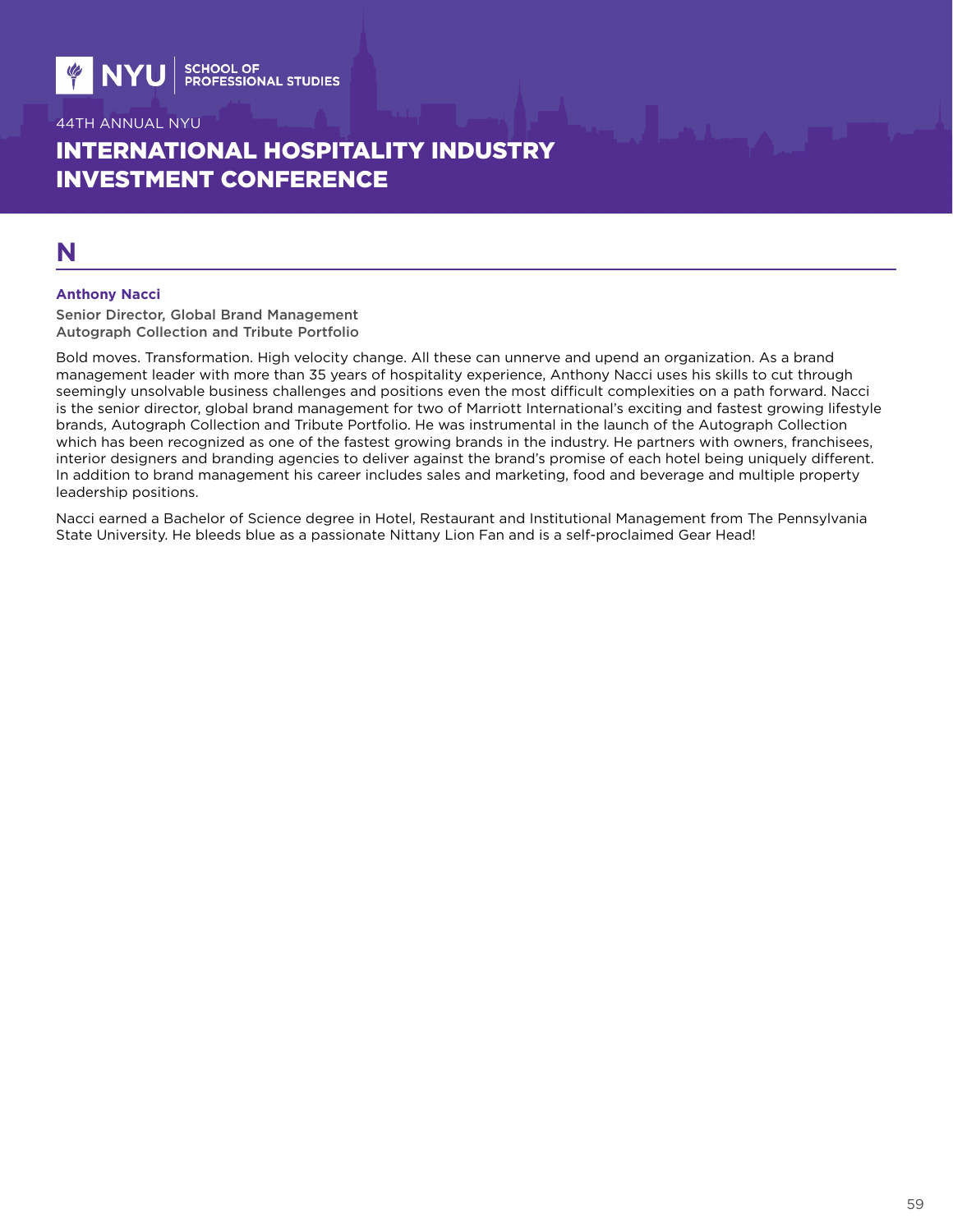# INTERNATIONAL HOSPITALITY INDUSTRY INVESTMENT CONFERENCE

#### **Francis J. Nardozza**

Chairman and CEO REH Capital Partners

Francis ("Frank") J. Nardozza is chairman and CEO of REH Capital Partners, a national real estate and hospitality investment and advisory services firm headquartered in Fort Lauderdale, FL. Nardozza has over 44 years of diversified experience in real estate and hospitality investment, finance, and consulting. He is recognized nationally and internationally for his work in the areas of mergers and acquisitions, investment, development planning, and strategic advisory services in the fields of real estate and hospitality, and has advised on over \$15 billion in real estate and hospitality transactions throughout his professional career.

Prior to launching REH in 2001, Nardozza was a partner and served as the National and Global Real Estate and Hospitality Consulting Practice Leader for KPMG, LLP and KPMG Consulting, two entities comprising one of the world's largest professional services firms, where his tenure with KPMG spanned a period of over 25 years.

Nardozza is the founding chairperson of the U.S. Lodging Industry Investment Council ("LIIC"), and currently serves on the Executive Advisory Committee of NYU Hospitality Industry Investment Conference and the Executive Planning Board of the Americas Lodging Investment Summit ("ALIS"). He also is active with many other industry programs and forums including the Urban Land Institute, the American Hotel & Lodging Association, and the American Resort Development Association.

Nardozza presently serves as chairperson of the Executive Advisory Board of the Real Estate Center at Florida State University, where he established and endowed the "Nardozza Real Estate Scholars Program" at Florida State University. He also serves as a trustee of the Florida State University Real Estate Foundation and member of the Advisory Board of the Dedman College of Hospitality at FSU. In April 2013 he was inducted into the Florida State University College of Business Hall of Fame. In his community, Nardozza is a member of the Board of Directors of Hope Outreach Center, in Broward County, FL.Nardozza is a graduate of Florida State University, BS Accounting. Additionally, he completed the executive partner certificate program on international business at The Wharton School, University of Pennsylvania in May 1993.

### **Christopher J. Nassetta**

President and CEO Hilton

Christopher J. Nassetta is president and CEO for Hilton. He joined the company in 2007. Previously, Nassetta was president and CEO of Host Hotels & Resorts beginning in 2000. He joined Host in 1995 as executive vice president and was elected chief operating officer in 1997.

Before joining Host, Nassetta co-founded Bailey Capital Corporation in 1991, where he was responsible for the operations of the real estate investment and advisory firm. Prior to founding Bailey Capital Corporation, he spent seven years at The Oliver Carr Company, ultimately serving as chief development officer. In this role, he was responsible for all development and related activities for one of the largest commercial real estate companies in the mid-Atlantic region.

Nassetta graduated from the University of Virginia McIntire School of Commerce with a degree in finance. He currently serves on McIntire's Advisory Board.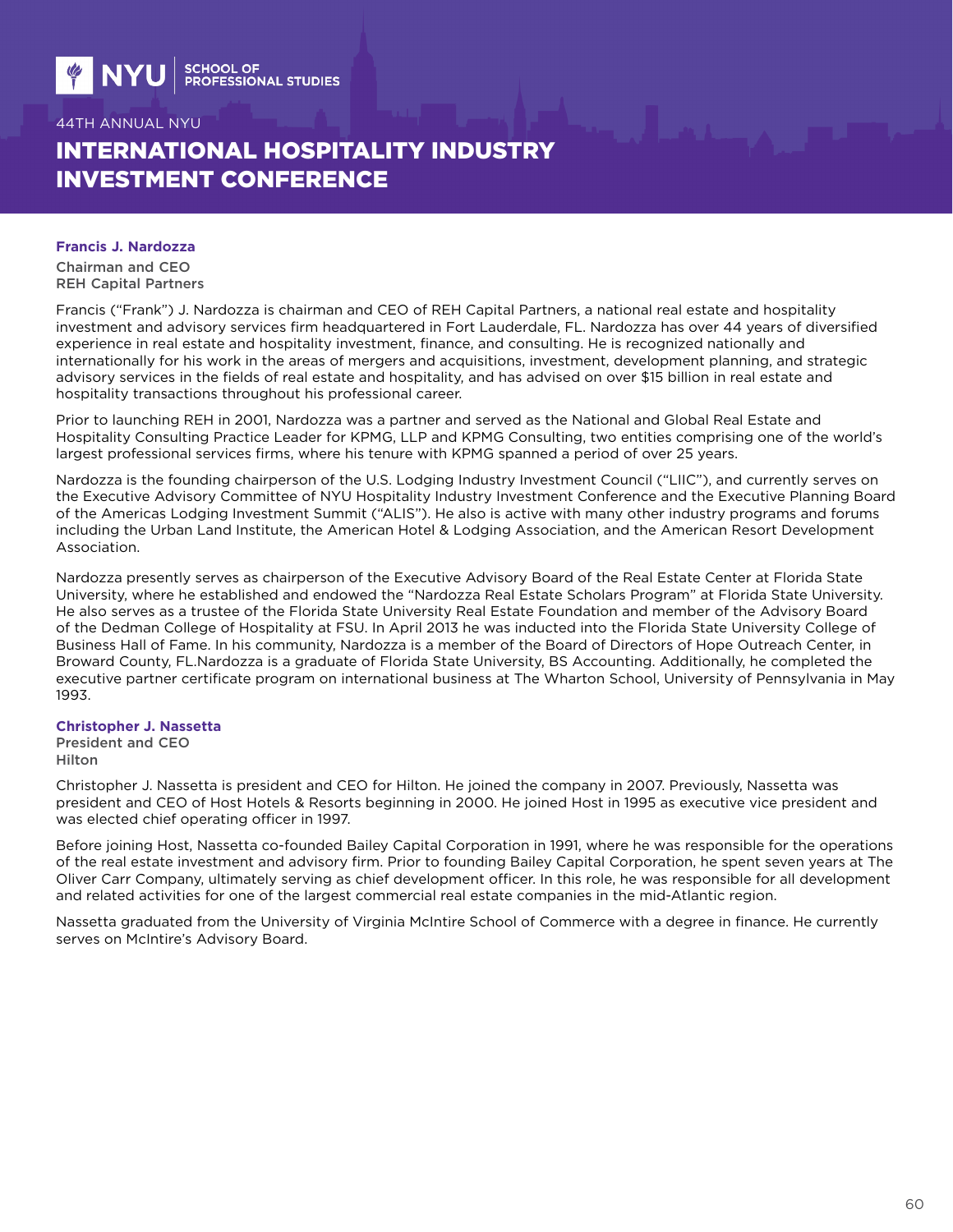# INTERNATIONAL HOSPITALITY INDUSTRY INVESTMENT CONFERENCE

#### **Melissa K. Nelson**

Partner, Washington DC Dentons

Melissa Nelson is a partner in Dentons' Hotels and Leisure practice, with experience in all facets and at all stages of hospitality and commercial real estate projects, including acquisitions, dispositions, due diligence, structuring, financing, leasing, development and operations. She has represented developers, lenders, landlords, tenants, equity investors, real estate investment trusts (REITs) and pension fund advisors, and worked on acquisitions and dispositions throughout the US involving complex structures. Nelson has counseled high net worth families and businesses in connection with hotel acquisitions and dispositions, as well as operational matters related to hotel investments and ownership.

Nelson's background includes eight years in Florida advising developers, owners, operators and builders on the planning, development, restructuring and operation of hotels, resorts, master-planned communities (residential, commercial and large-scale mixed-use), and condominium developments, including office, condo-hotels and condominium conversions. Over the course of this time, she honed her skills in drafting and negotiating a wide variety of complex agreements, including hotel management agreements, technical services agreements, licensing agreements, reciprocal easement agreements, covenants (CC&Rs), declarations and development agreements. Nelson's client base in Florida included developers of high-end resorts throughout Florida and the Caribbean, whose resorts contained extensive amenities, including golf courses, beach clubs, marinas, shopping, restaurants and conference centers. While in Florida, she experienced the 2008 downturn in the real estate market and became an expert at advising clients on how to handle distressed properties, both on the acquisition and the disposition side.

Nelson also has extensive experience representing both regional and national landlords and tenants in their leasing efforts in connection with shopping centers, retail strip centers, restaurants, industrial warehouse parks, office buildings, ATMs, convenience stores and grocery stores throughout the country. This diverse experience proved invaluable when working with clients to navigate the effects of COVID-19 in 2020 and in negotiating new leases with an eye towards being proactive rather than reactive.

Nelson actively works to understand her clients' business in order to efficiently but effectively streamline the negotiation process and allow her clients to fulfill their goals and move on to the next project. To that end, her focus is on achieving the client's best outcomes and finding practical solutions to any issues that arise during the course of a transaction. She enjoys being part of a firm that values collaboration across practice groups and locations and that shares her commitment to achieving a client's legal and business goals by finding practical solutions to even the most complex challenges.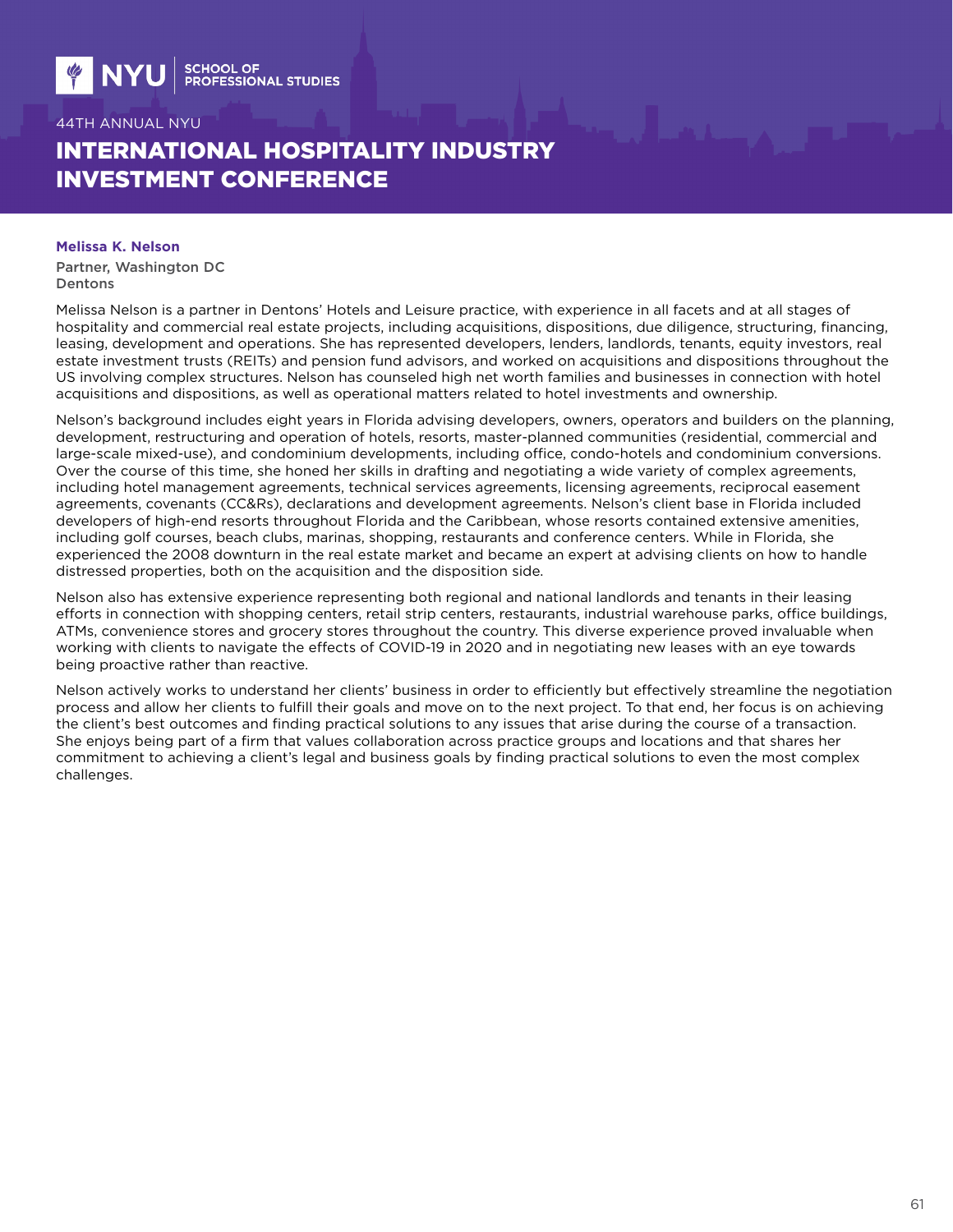# INTERNATIONAL HOSPITALITY INDUSTRY INVESTMENT CONFERENCE

# **O**

#### **Kathleen ("Leeny") K. Oberg**

Chief Financial Officer and Executive Vice President Marriott International

Kathleen ("Leeny") K. Oberg was appointed as Marriott's chief financial officer and executive vice president, Business Operations, effective October 2021. In this role, she is responsible for the company's financial strategy and execution, including financial reporting and accounting, financial planning and analysis, global treasury operations, project finance, investor relations, tax, internal audit, global operations finance, and mergers and acquisitions.

Oberg was most recently the chief financial officer and executive vice president for Marriott from 2016 to 2021. Prior to this role, she was the chief financial officer for The Ritz-Carlton since 2013, where she contributed significantly to the brand's performance, growth, and organizational effectiveness. Previously, Oberg served in a range of financial leadership positions with Marriott. From 2008 to 2013, she was the company's senior vice president, corporate and development finance, where she led a team that valued new hotel development projects and merger and acquisition opportunities, prepared the Company's long-range plans and annual budgets, and made recommendations for the Company's financial and capital allocation strategy. From 2006 to 2008, Oberg served in London as senior vice president, international project finance and asset management for Europe and the Middle East and Africa, and as the region's senior finance executive. She first joined Marriott as part of its Investor Relations group in 1999. Before joining Marriott, Oberg held a variety of financial leadership positions with such organizations as Sodexo (previously Sodexo Marriott Services), Sallie Mae, Goldman Sachs, and Chase Manhattan Bank. She currently serves on the Adobe Board of Directors.

She earned her Bachelor of Science in Commerce, with concentrations in finance and management information systems from the University of Virginia, McIntire School of Commerce, and received her Master of Business Administration from Stanford University Graduate School of Business.

#### **Chip Ohlsson**

Executive Vice President and Chief Development Officer, North America Wyndham Hotels & Resorts, Inc.

Chip Ohlsson is executive vice president and chief development officer, North America, for Wyndham Hotels & Resorts. In this role, he is responsible for the development strategy for Wyndham's 22 brands across North America, identifying and building strategic partnerships to position Wyndham Hotels & Resorts in new markets and to optimize its presence in existing markets.

Ohlsson is also responsible for strengthening and expanding relationships with owners and key ownership groups including real estate investment trusts, developers and financial institutions with hospitality portfolios. Wyndham Hotels & Resorts partners with owners to convert high brand awareness into consistent revenue by maintaining a clear brand focus and enhancing brand equity to attract the next generation of travelers, creating opportunities for entrepreneurs to grow their business.

A 28-year veteran of the hospitality industry, Ohlsson brings with him hotel financing and portfolio management experience, as well as many established industry relationships. Most recently, Ohlsson served as vice president of North American development at Starwood Hotels & Resorts where he was responsible for the development and pipeline expansion for the company's renowned hotel brands.

Prior to this, Ohlsson held several leadership positions across the industry including senior vice president, vice president and franchise sales director with Cendant/Wyndham. During this time he oversaw sales, business development and financial management initiatives and was consistently a top sales producer, earning accolades including Vice President of the Year, among several other notable awards.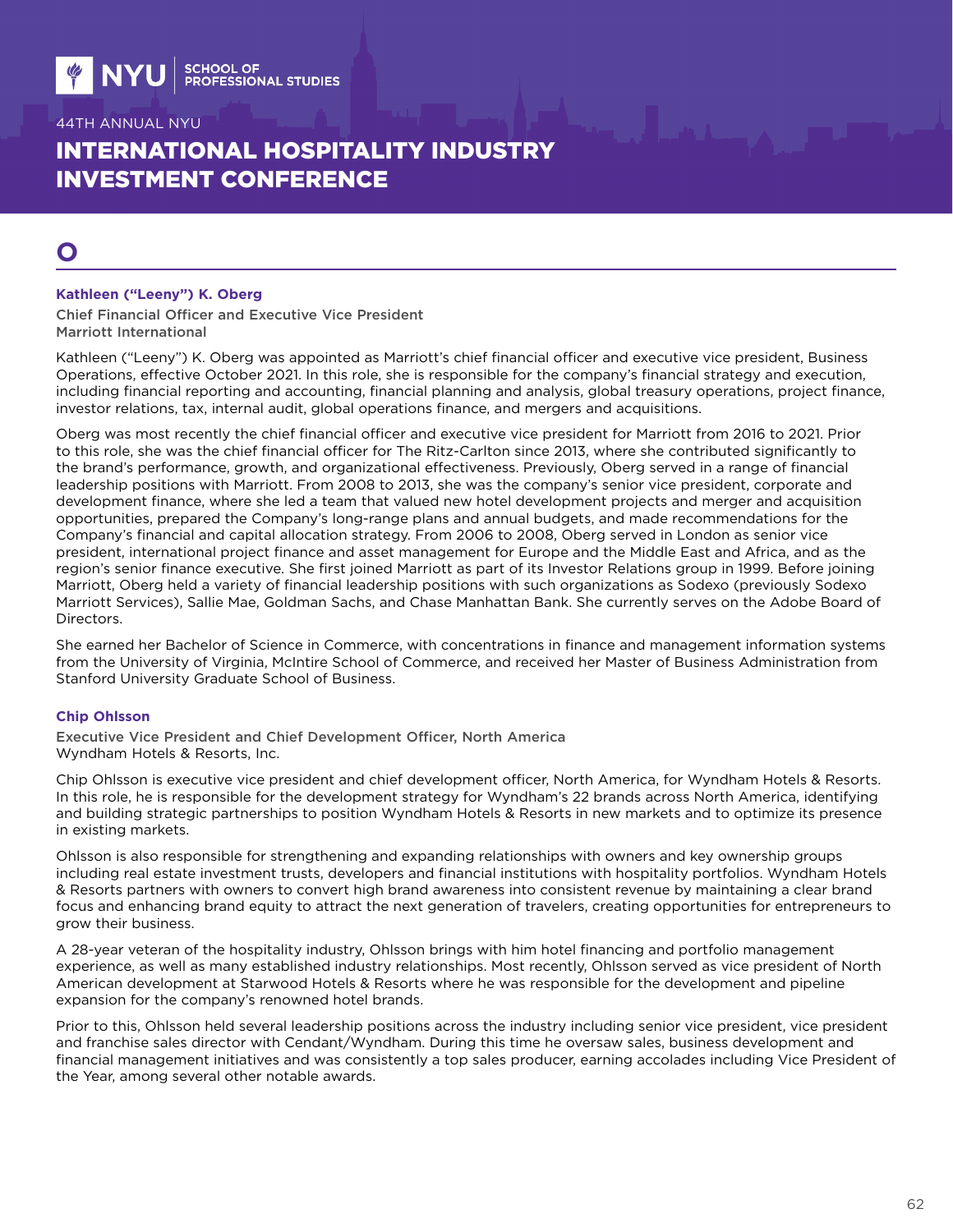# INTERNATIONAL HOSPITALITY INDUSTRY INVESTMENT CONFERENCE

#### **Keith Oltchick**

Executive Vice President of Business Development Remington Hotels

As executive vice president of business development, at Remington Hotels, Ketih Oltchick brings over 20 years of experience and connections in the hospitality industry to his new role, where he will be responsible for the growth and expansion of Remington Hotel's third-party platform and supporting clients in acquisitions, management transitions and new build development efforts.

Mr. Oltchick has held a variety of senior leadership roles with well-respected industry brands such as Hersha Hospitality Trust and Marriott International. Prior to joining Remington, Keith served as Senior Vice President of Business Development at Pyramid Hotel Group, a privately owned full-service hotel and resort company with ownership and management interests in more than 120 properties across the globe. In his role, he oversaw over \$15 billion of individual and portfolio investments for hospitality assets, development projects and debt restructurings. Oltchick was also responsible for preparing and evaluating comprehensive analysis of investment opportunities, contract negotiations, team development and more.

Keith earned his undergraduate degree in business administration from the University of Arizona, where he later returned to pursue a master's degree in business administration from the Eller College of Management.

#### **Greg O'Stean**

Chief Development Officer Aimbridge Hospitality

Greg O'Stean is the chief development officer of Aimbridge Hospitality, responsible for driving the company's overall business growth around the world. As the global leader in hotel and resort management, Aimbridge offers owners the benefits of scale combined with focused operating teams for every hospitality category.

O'Stean was chief development officer of Interstate Hotels & Resorts prior to the October 2019 merger with Aimbridge. Prior to Interstate, he held senior leadership roles with Loews Hotels, Carlson Rezidor, GE Capital Real Estate, and Starwood Hotels & Resorts. With more than three decades of experience in the hospitality industry, O'Stean has led business development teams across the Americas, Asia and Europe.

O'Stean earned an MBA and a BS in Management from Georgia Tech. He currently is vice chairperson of the Hotel Development Council at ULI, and is a former board member of AHLA. He also serves on the board of the Orphaned Starfish Foundation, a global children's charity.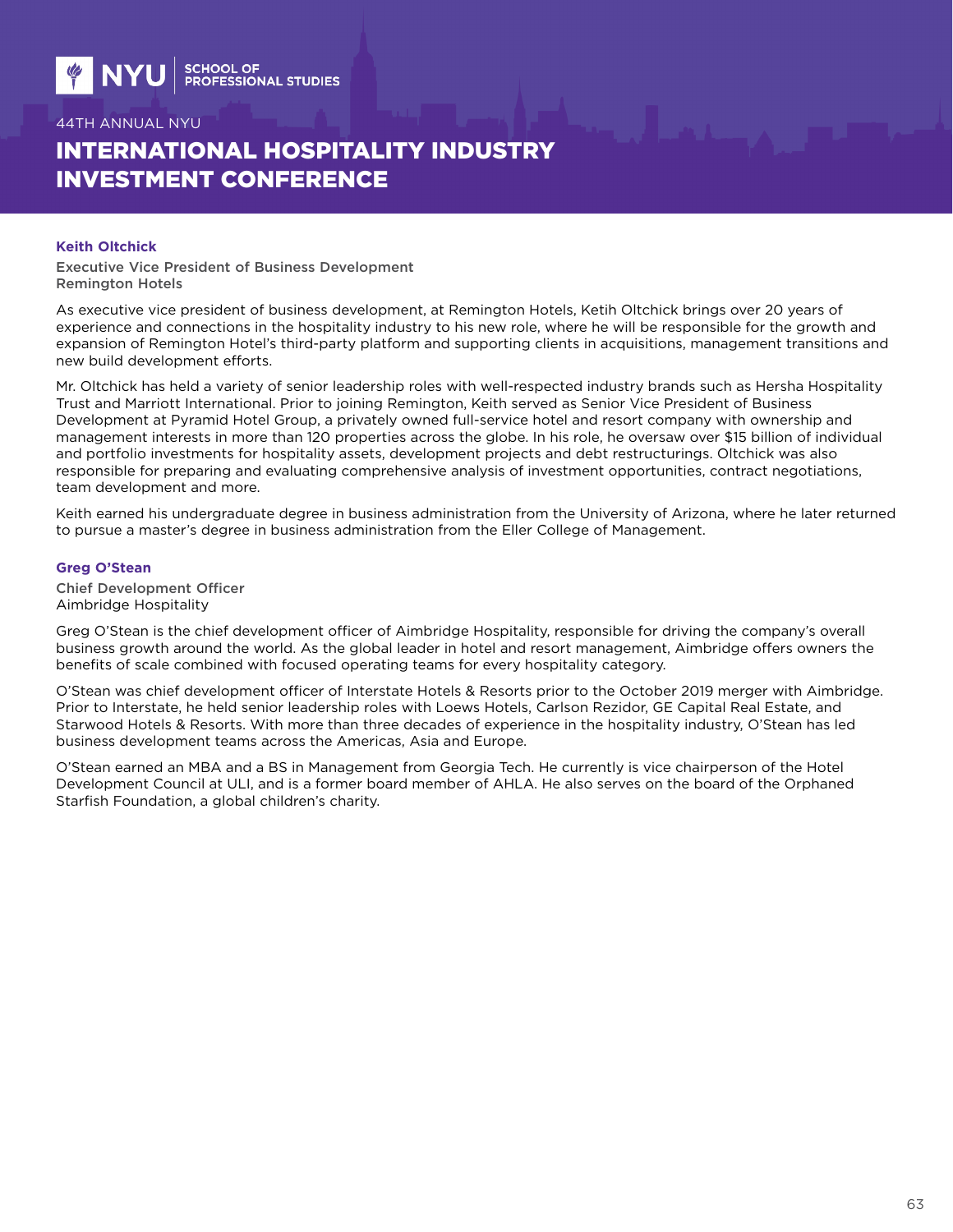# INTERNATIONAL HOSPITALITY INDUSTRY INVESTMENT CONFERENCE

#### **Mark Owens**

Executive Vice President and Co-Head of Hospitality Capital Markets CBRE

Mark Owens co-heads the Hospitality Capital Markets practice for CBRE Hotels, a team with over

\$50 billion in international hotel and resort finance experience. Since joining CBRE he and his team members have built a practice handling over \$3 billion in annual debt, mezzanine, and equity transaction volume. CBRE Hotels Debt & Structured Finance is one of the country's leading hospitality structured finance practices with depth of experience ranging from complex ground-up construction financing, including the recent Loews Arlington Hotel & Convention Center, equity and joint venture raises, and traditional asset and portfolio level financings.

Prior to joining CBRE, Owens ran the hospitality practice at The Ackman-Ziff Real Estate Group, building the team's production to in excess of \$1 billion in annual transaction volume. In addition to Ackman-Ziff, he was a vice president at Sonnenblick Goldman and an Associate at HVS in its New York office.

Owens is a graduate of the Cornell University School of Hotel Administration and is on the advisory board for the Center for Real Estate Finance at the SC Johnson College of Business. He is a member of CBRE's Capital Markets Advisory Board. He is a frequent guest lecturer at the NYU School of Professional Studies Jonathan M. Tisch Center of Hospitality. Owens was a founding board member of AH&LA's Under 30 Council and was voted one of Real Estate Weekly's Rising Stars. He is a member of ULI, has spoken at the NYU International Hospitality Industry Investment Conference, the Americas Lodging Investment Summit, and the Hunter Hotel Investment Conference; he is also a member of the Cornell Real Estate Council and the Association for Real Property + Infrastructure, an international organization focused on addressing global issues impacting real estate and infrastructure.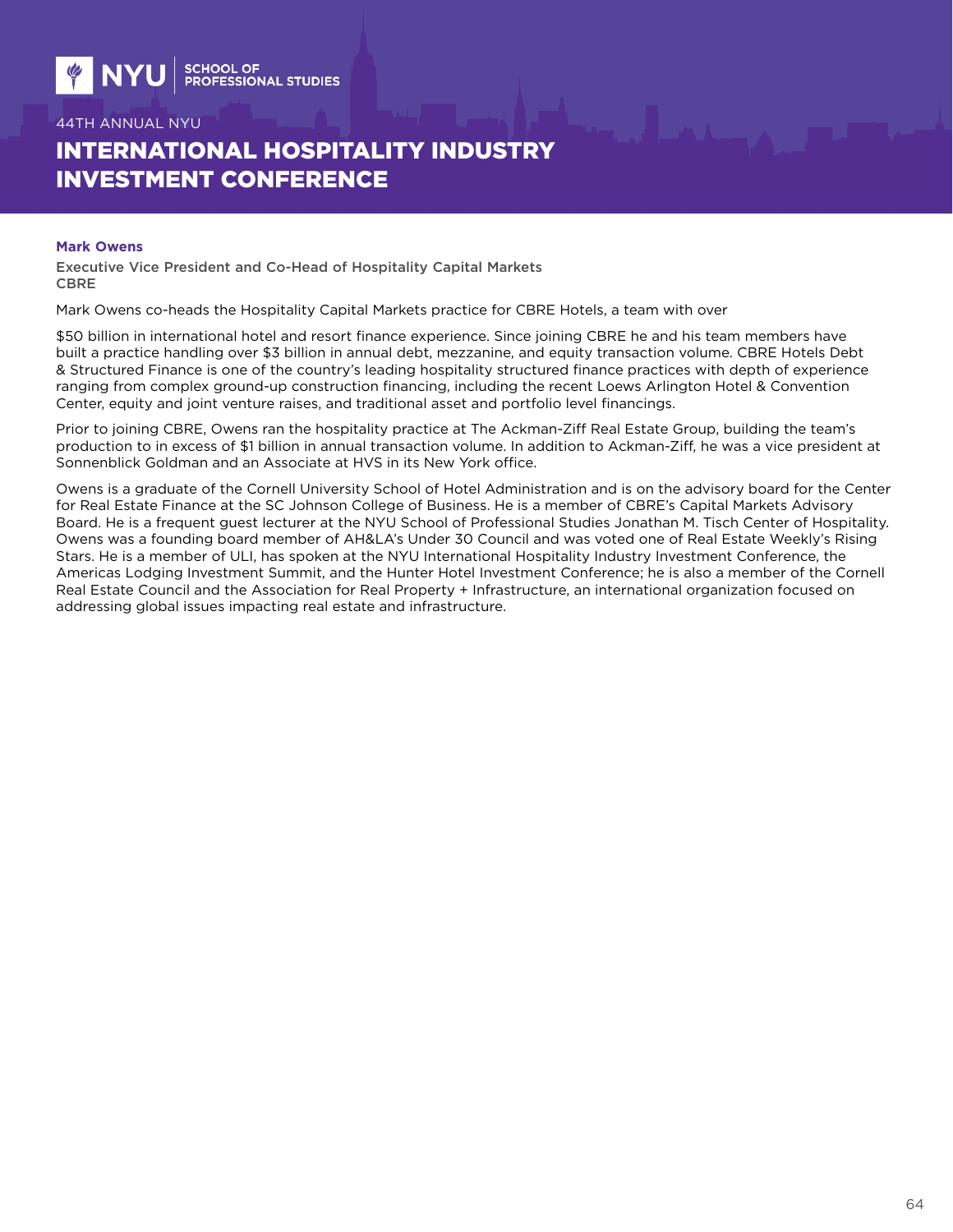# INTERNATIONAL HOSPITALITY INDUSTRY INVESTMENT CONFERENCE

### **P**

#### **Patrick Pacious**

President and Chief Executive Officer Choice Hotels International

Patrick Pacious is president and chief executive officer of Choice Hotels International, (NYSE: CHH), one of the largest and most successful lodging franchisors in the world, with more than 7,100 hotels, representing nearly 600,000 rooms, in 45 countries and territories as of December 31, 2020.

Throughout his 15-plus years of leadership in increasingly senior roles at Choice, Pacious has revitalized legacy brands, launched new brands, and acquired a brand that is the fastest growing in its segment, as well as led enterprise-wide technology transformation initiatives. He has improved business delivery to hotel owners and advanced a corporate culture focused on diversity, equity and belonging as well as performance for Choice associates. In 2020, he successfully navigated the company through the unprecedented circumstances of the COVID-19 pandemic and delivered results that outperformed the industry. Throughout the pandemic, he also led advocacy efforts with Congress and the administration to drive assistance for small business owners and the company's franchisees, helping to ensure that their needs would be addressed in the economic relief bills enacted during the crisis. Before becoming CEO in 2017, Pacious was the company's president and chief operating officer.

Pacious served as a US Navy officer after earning his bachelor's degree from Duke University and went on to earn a master's in business administration from Northwestern's Kellogg Graduate School of Management. In 2020, Pacious was named one of the "Top 50 Best CEOs of Large Companies" by Comparably for a third year in a row, as determined by employee ratings, ranking No. 7 overall. In 2019, he received the inaugural Veterans in Business Award from the Washington Business Journal for his work to help veterans in the workplace and beyond. Pacious is currently a member of the board of directors of the Wolf Trap Foundation for the Performing Arts.

#### **Sharan Pasricha**

Founder Ennismore

Sharan Pasricha founded Ennismore in 2011 and under his leadership it saw exponential growth, including the global expansion of The Hoxton; the reinvention of Gleneagles; and the creation of shared community workspace, Working From In 2021, Pasricha and Accor entered a joint-venture, making Ennismore the largest and fastest-growing lifestyle hospitality company, bringing together an unrivaled global portfolio of 14 brands.

Pasricha has been included in Condé Nast *Traveler's* '50 People Changing The Way We Travel'; *The Caterer's* Top 100 Most Powerful People in Hospitality, and was awarded the Alumni Graduate of the Last Decade by London Business School in 2018. Among its accolades, Ennismore was included in Fast Company's World's Most Innovative Companies in 2020 and 2021.

#### **Keith M. Pattiz**

Partner McDermott Will & Emery

Keith M. Pattiz has extensive experience in the areas of commercial leasing, financing, sales and acquisitions, hotel transactions, joint ventures and real estate workout matters. He has provided legal representation to a wide variety of clients, including major residential, office, hotel and shopping center developers, hotel operators, lending institutions, and US and non-US investors. He is head of the firm's Real Estate Group.

Pattiz has broad experience and is a recognized practitioner in the hospitality sector. He represents numerous owners, operators, and developers in their acquisition development activity, financing management agreements, retail leasing and dispute resolution matters. For more than 10 years, he has moderated and has been a panelist at the NYU International Hospitality Industry Investment Conference. His accolades include: *New York Law Journal*, New York Trailblazers, 2020; *The Best Lawyers in America 2007 to 2022*, Real Estate Law in New York Area; Chambers USA 2010 to 2021; Super Lawyers.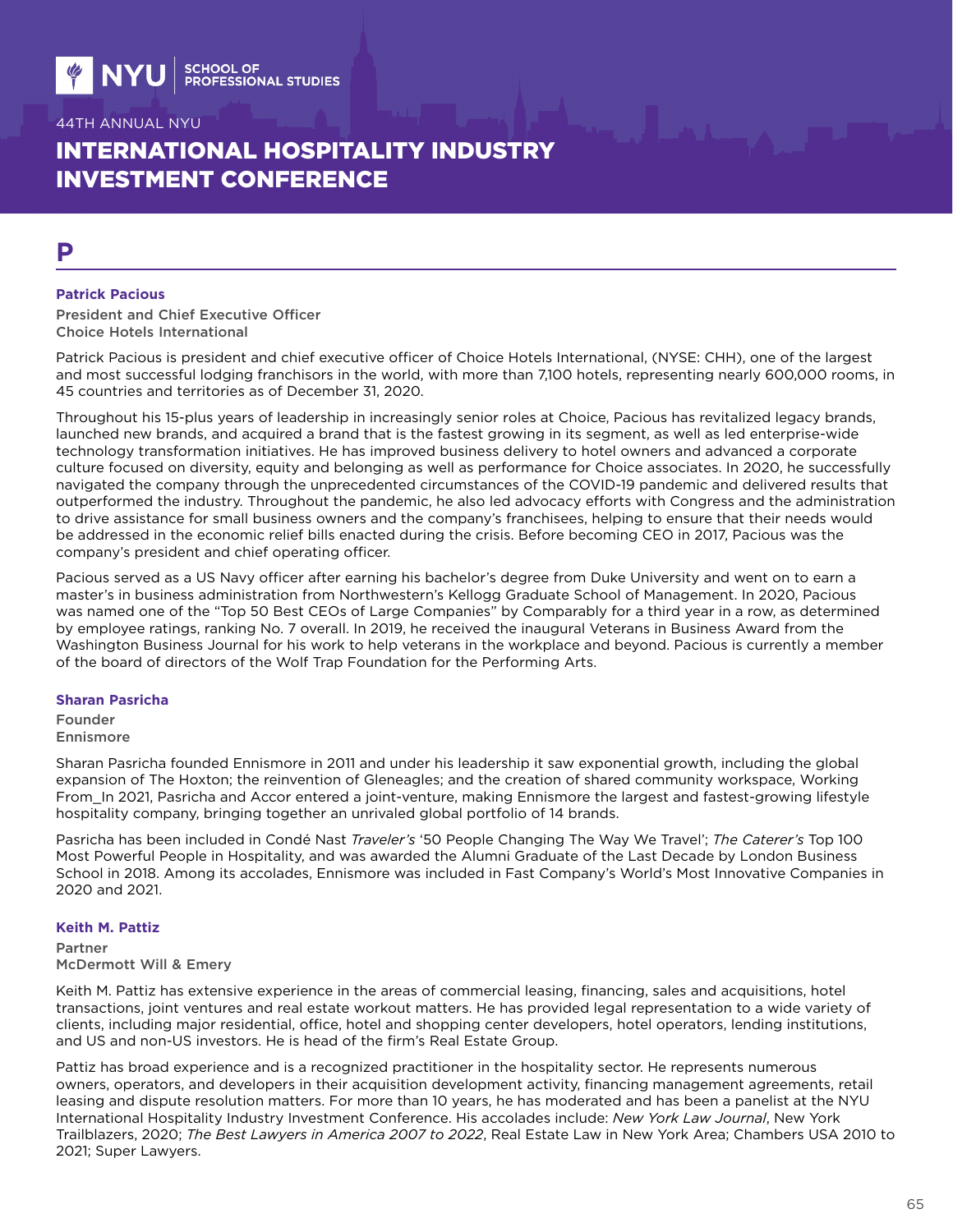# INTERNATIONAL HOSPITALITY INDUSTRY INVESTMENT CONFERENCE

#### **John Paulsen**

Senior Vice President Hotel Asset Value Enhancement (hotelAVE)

John Paul has more than 30 years of hospitality experience in hotel operations and asset management. He is actively involved in the management of multiple complex assets, both independent and branded, and utilizes his expertise to develop and execute asset management plans that unlock real estate value.

Prior to joining hotelAVE, Paulsen was senior vice president of asset management for GB Lodging where he was responsible for the asset management execution of a portfolio of lifestyle and boutique hotels. Before joining GB Lodging, he was first vice president with Tishman Hotel Corporation, overseeing their New York City hotel Assets. He spent 17 years in hotel operations managing a diversity of full-service hotels ranging in size from 150 rooms to 2,400 rooms.

Paulsen graduated from the University of Houston with a Bachelor of Science in Hotel and Restaurant Administration. He also holds a Master of Science in Hospitality Industry Studies from the NYU School of Professional Studies. He has been an adjunct professor for NYU SPS from 2009 through 2018 and has taught graduate classes in Hotel Operations Analysis, Strategy Formulation and Decision Making, and Hotel Management Fundamentals. Paulsen is a member of both the Hotel Asset Managers Association (HAMA) and the Conrad Hilton College of Hotel & Restaurant Management Alumni Society, and is the past president of the NYU Tisch Center Alumni Society. He is a Certified Hotel Asset Manager (CHAM), and a Certified Hospitality Housekeeping Executive (CHHE).

#### **Roman Pedan**

Founder and Chief Executive Officer Kasa Living

Roman Pedan has over a decade of experience in real estate investing and technology entrepreneurship. He was an early team member at KKR's Real Estate Private Equity group where he worked on hotel transactions totaling \$1.2 billion across the U.S. and was involved in every hotel transaction that KKR closed during his tenure. Pedan was also an early team member at Juniper Square, a market-leading investment management platform, and was the founder of a startup called book.Iy, a profitable, vertical e-commerce website that sold more than \$15mm of textbooks.

Pedann earned a BS in Computer Science from the University of Pennsylvania, a BS in Economics with a Real Estate and Finance concentration from The Wharton School, and an MBA from Stanford Graduate School of Business. In addition to leading Kasa, he is an avid skier, traveler, and reader with particular interests in hospitality organization, history, and leadership.

#### **Daniel C. Peek**

Chief Operating Officer HWE

Dan Peek joined HWE in June of 2019 and serves as the chief operating officer of the firm. He is charged with leading a team that executes institutional-grade commercial real estate transactions globally. During his career, he has completed nearly \$40 billion in investment sale, debt, and structured finance transactions.

Previously, Peek served as senior managing director and head of the hospitality practice group for HFF, joining the firm in 2007 to build a dedicated hotel platform. Prior to HFF, he was a co-founder of Regent Street, an affiliate of The Plasencia Group (TPG), a boutique firm specializing in sale, financing, and advisory services for distinctive hotels and resorts throughout the Americas.

Peek, a graduate of the School of Hotel Administration at Cornell University, is a member of the Urban Land Institute and its Hotel Development Council, the AHLA Investment Roundtable, advisory board of the Cornell Real Estate and Finance Center, and the Cornell Hotel Society. He is a recipient of the industry's prestigious "Jack A. Shaffer Financial Advisor of the Year" award.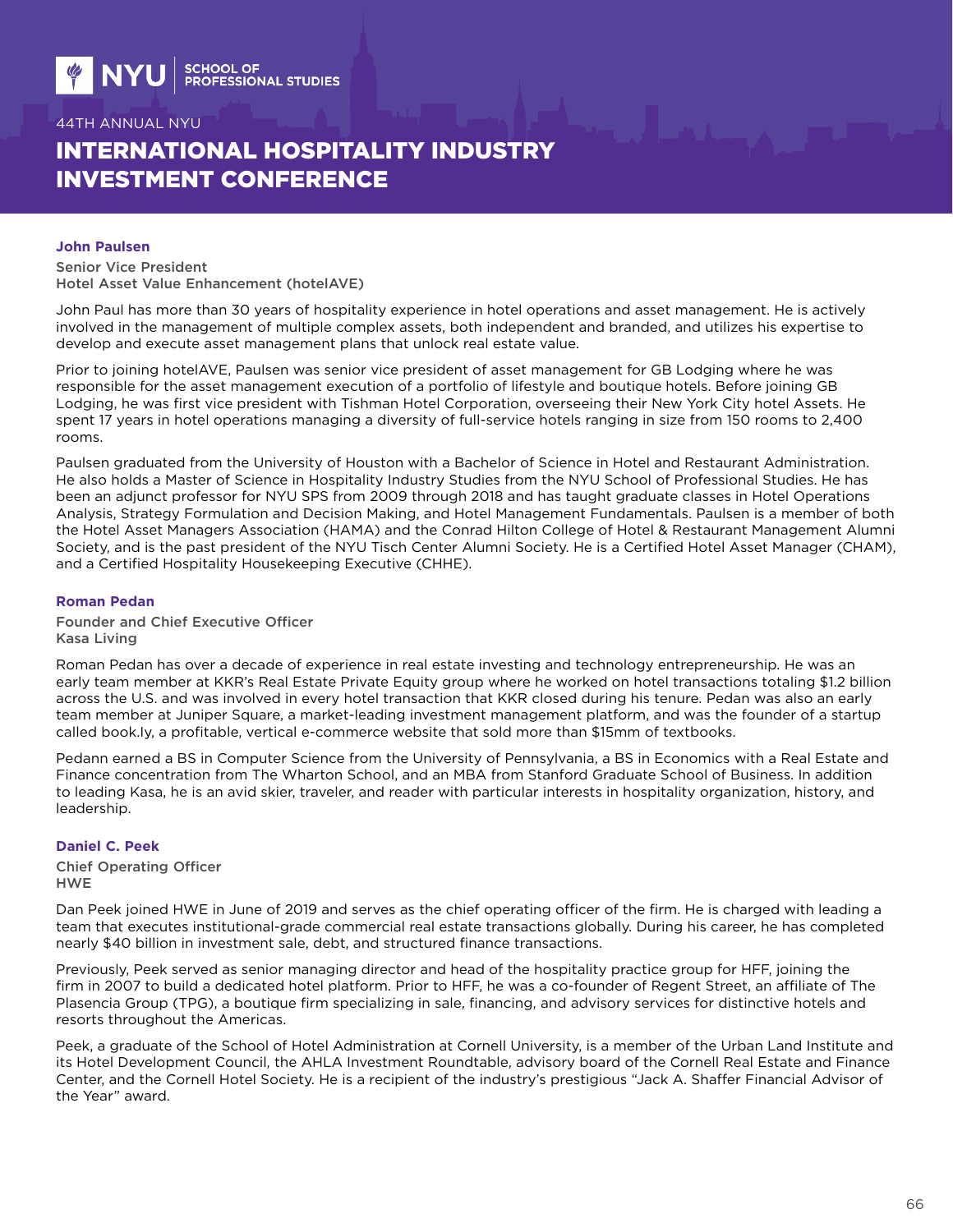# INTERNATIONAL HOSPITALITY INDUSTRY INVESTMENT CONFERENCE

#### **Gilda Perez-Alvarado**

Global Chief Executive Officer JLL Hotels & Hospitality

Gilda Perez-Alvarado is the global chief executive officer of JLL Hotels & Hospitality, where she is responsible for investment sales, debt and equity placement, strategic advisory and asset management across three global regions: Americas, EMEA and Asia Pacific. Additionally, she leads the group's Global Hotel Desk, a specialized team of crossborder investment sales professionals based in the Middle East, Asia Pacific, the Americas and Europe. Previously, she served as CEO, Hotels & Hospitality Americas.

Perez-Alvarado also serves on the Global Advisory Board of Qiddiya, a PIF-funded giga project in Saudi Arabia. She is also a two-time recipient of the Jack A. Shaffer Financial Advisor of the year at the Americas Lodging Investment Summit. She remains the only woman to date to receive this award. Perez-Alvarado is an active member of IREFAC (Industry Real Estate Financing Advisory Council) and a member of Cornell School of Hotel Administration Dean's Advisory Board.

#### **Walter Peseki**

Senior Director of Feasibility Aimbridge

Walter Peseki joined Aimbridge in March 2022 as a senior director of feasibility with a focus on relinking assets at the end of a current hold period with new ownership. Prior to Aimbridge, he spent 10 years with Quorum Hotels, most recently as the vice president of development where he was responsible for sourcing, underwriting, and helping close transactions for a roster of clients. In his career, Walter has underwritten over \$4B of hotel assets.

Peseki has also worked in front office leadership for Disney, Hilton, and Sunstone where he helped lead teams of 100+ associates.

He earned an MS in Hospitality Industry Studies with a concentration in Hotel Finance from the NYU SPS Jonathan M. Tisch Center of Hospitality and a BBA from Wilkes University where he majored in Entrepreneurship.

Peseki is a member of the Urban Land Institute where he is a member of the Travel Experiences and Trends council.

Originally from NJ, he resides in Dallas, TX with his family, where he serves as a mentor with Mercy Street and volunteer with 2nd Saturday.

#### **Steen Petri**

Senior Vice President, Investments HEI Hotels & Resorts

Steen Petri is a seasoned hospitality industry professional with over \$3B of hotel real estate capital transaction experience.

He has been with HEI since 2008 where he is responsible for the company's business development team. In his role, he oversees all aspects of transactional underwriting, financing, contract negotiations, due diligence and deal execution. He is instrumental in the firm's deal sourcing for acquisitions and 3rd party management agreements through an extensive network of institutional capital partners, brokers and other stakeholders.

Petri joined HEI in 2008 from the Waterford Hotel Group where his responsibilities included land acquisition sourcing, securing entitlements and underwriting for ground-up hotel development projects and acquisitions. Formerly, he spent over 10 years in hospitality operations, leading various management teams at assets including the W Hotel Union Square NYC, Lotos Club in NYC and the Hotel Jerome in Aspen, CO.

Petri earned a Master's Degree in Hotel Development & Asset Management from the NYU SPS Jonathan M. Tisch Center of Hospitality, and served as president of the NYU SPS Tisch Center Alumni Society. He earned a Bachelor's in Hotel & Restaurant Management from University of New Haven, CT.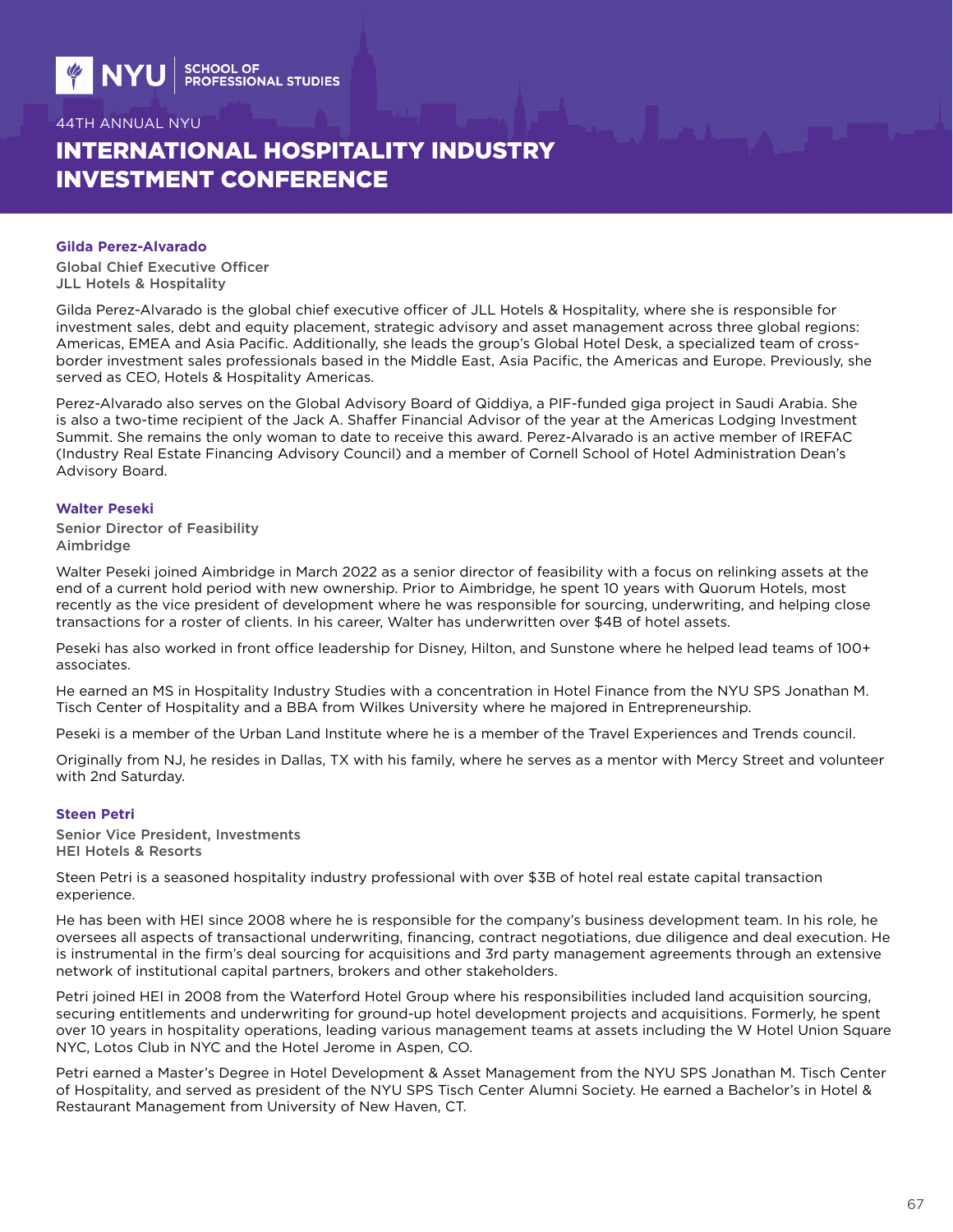# INTERNATIONAL HOSPITALITY INDUSTRY INVESTMENT CONFERENCE

#### **Chris Pfohl**

Executive Vice President, Business Development & Acquisitions Pyramid Global Hospitality

Over the past 30 years, Chris Pfohl has been a successful developer, owner, and operator of hotels throughout the United States leading the acquisition, development, and management contract process for over 150 hotels. Pfohl has formulated and executed strategic acquisition and development plans that have resulted in over \$1 billion in hotel transactions. As EVP of business development & acquisitions, he is responsible for sourcing and handling acquisitions and new business. Previously, Pfohl was an executive vice president of acquisition for Bentley Forbes Hospitality Group. He was responsible for the start-up of a new hospitality division with the goal of acquiring, developing, operating and asset managing fourand five-star hotel projects. In addition, he has held senior-level positions for Hilton, InterContinental, and DoubleTree Hotels, including oversight of managed development for Hilton Worldwide. Previously, Pfohl purchased, owned, and operated a DoubleTree hotel in Wilmington, DE. He has also held several hotel operational and management positions including regional vice president and general manager of 15 hotels with Winegardner Hammons and the Beacon Hotel Corporation. Pfohl joined Pyramid in 2000 and is based in Pyramid's Boston headquarters.

#### **Ron Pohl**

President of International Operations and WorldHotels BWH Hotel Group

Ron Pohl is president of International Operations for Best Western Hotels and Resorts and WorldHotels. He joined the brand in 2007 and serves on the company's executive committee. Pohl has made significant contributions to include thoughtfully increasing the company's scale across the globe. He was instrumental in repositioning existing offerings and launching new brands to diversify the company's portfolio, appealing to today's travelers and developers. In addition, he has led new and innovative operations efforts resulting in record guest satisfaction scores for the company.

Prior to joining Best Western, Pohl spent 25 years with Boykin Management Company and Marriott Corporation. With Boykin, he served in a number of senior-level positions and ultimately senior vice president of operations.

He currently serves on the American Hotel & Lodging Association's board of directors, the advisory board for Grand Canyon University and previously served on the board of directors for the Convention & Visitors Bureau of Greater Cleveland.

Throughout his career, Pohl has earned several awards. In 2017, he was named a silver winner in the Executive of the Year – Large Companies category by the Best in Biz Awards. Pohl received the award as result of his commitment to excellence, innovative vision, and investment in employees' professional development. Pohl was also named the 2017 gold winner in the Executive of the Year category by One Planet Awards, the world's premier awards program honoring the best in business and professional excellence in every industry from around the globe. Finally, Pohl received the prestigious American Hotel & Lodging Educational Institute Arthur Landstreet Award in 2016.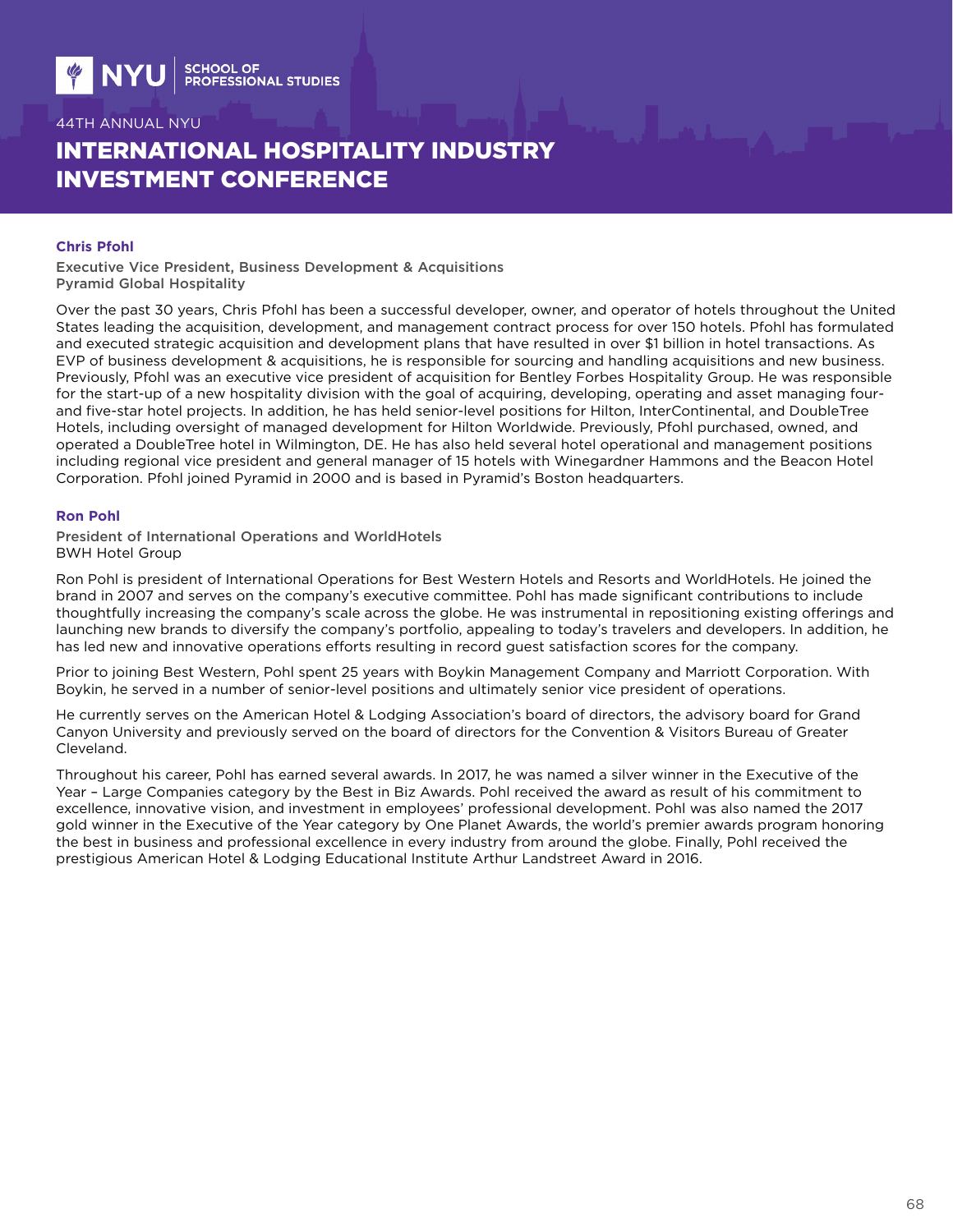# INTERNATIONAL HOSPITALITY INDUSTRY INVESTMENT CONFERENCE

### **Cindy Potter**

Executive Vice President, Asset Management Hotel Asset Value Enhancement (hotelAVE)

Cindy Potter has over 30 years working in hotel real estate covering the full real estate life cycle, working on all sides of the business: family office, owner/operators, a public REIT, a major brand company, lender and an advisory firm. She is currently with hotelAVE, developing and implement operational, contractual and capital/ROI strategic initiatives to improve overall asset value as well as work on corporate initiatives for the benefit of hotelAVE's clients.

Prior to joining hotelAVE, Potter was SVP of asset management for Junson Capital, an international family office, responsible for a \$1B portfolio of 16 hotels and interim COO at Condor Hospitality Trust where she reported to a board of directors on a 17-hotel portfolio. At both, she developed strategic positioning statements, managed brand, operator and lender relationships, handled all regulatory compliance and oversaw capital planning and renovations.

As a leader on Starwood Hotels & Resorts' real estate team, Potter was responsible for the development and implementation of strategic plans for the owned real estate portfolio, ranging from select serve, major convention to lifestyle and luxury hotels. She oversaw the sale of \$2B of hotel assets.

Prior to joining Starwood, Potter worked for HEI Hotels and Resorts as VP of Asset Management, New Castle Hotels & Resorts as Sr. director of development & acquisitions, AETNA Real Estate Investments and HVS.

Potter graduated from Cornell University with a Bachelor of Science in Hotel Administration. She is a member of the Hospitality Asset Managers Association (HAMA).

#### **Tracy L. Prigmore**

Managing Partner, TLTsolutions and Founder, She Has a Deal.

Tracy L. Prigmore is an award winning executive and the founder of TLTsolutions, a real estate investment and development firm that provides unparalleled access and insight to alternative investments. Her mission is to empower people to build generational wealth, and through TLTsolutions she creates opportunities for individuals, families and entities to obtain passive income by investing in residential, multifamily and hotel projects.

As the sponsor for real estate investments, Prigmore works with property management to maximize the value of each asset. She has a sterling record of bringing real estate ventures to life and maximizing their financial performance through sound asset management, as well as disciplined investment and renovation strategies. Currently, TLTsolutions has a multi-million dollar portfolio of real estate assets under management in four states. With the firm's launch of its first Fund focused on hotel properties; TLTsolutions is actively pursuing acquisitions that will more than double its portfolio.

Chosen as Person of the Year by LODGING in 2021, recognized by International Hospitality Institute (IHI) as one of the most influential leaders in US hospitality, as well as an Influential woman in hospitality by Hotel Management; Prigmore is the creator of She Has a Deal, a platform that creates new pathways to commercial real estate ownership and development for women by providing education, networking and investing opportunities. She Has a Deal's renowned Hotel Investment Pitch Competition, SHaDPitch is creating a pipeline of women owners and developers by preparing them to become sponsors and lead hotel investment projects. TLTsolutions recently established SHaD Prosperity Fund I and is raising capital to fund the women led projects originating from the pitch competition.

Prior to entering real estate development, Prigmore spent 25 years as a healthcare executive and held senior leadership roles in strategic planning, business development, and operations for three of the nation's largest healthcare systems.

Prigmore serves on the non-profit boards of Castell Project and the Association of Black Estate Planning Professionals (ABEPP). She resides in northern Virginia with her husband Derrick and their 9-year old son Noah.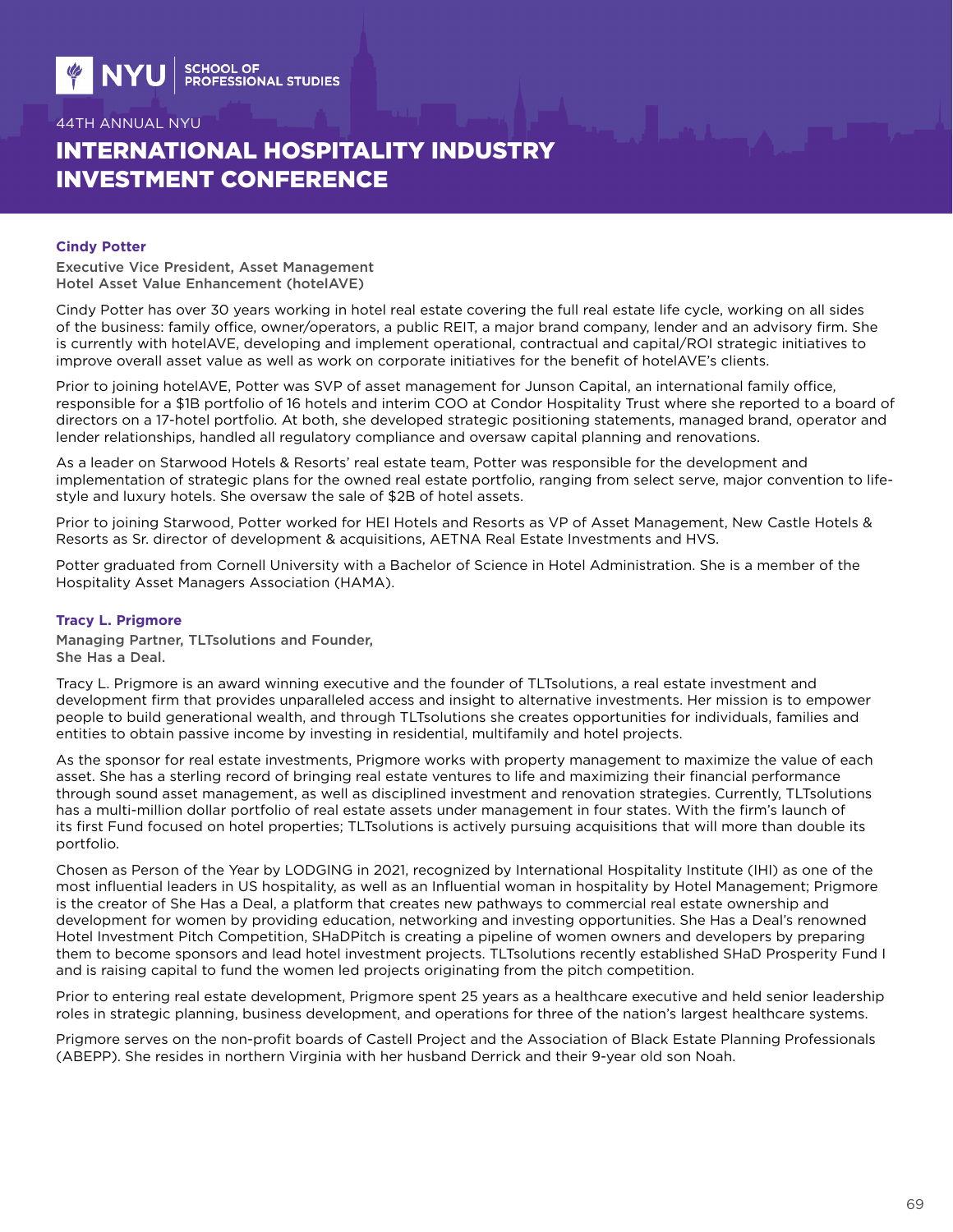# INTERNATIONAL HOSPITALITY INDUSTRY INVESTMENT CONFERENCE

#### **Mark Purcell**

SVP, Development, North & Central America Accor

Mark Purcell brings more than 30 years of experience in the hospitality industry, focused in the areas of acquisitions, development, finance, and operations. He currently serves as senior vice president, development, North & Central America at Accor.

In 2017, Purcell joined Accor as vice president, development, North & Central America. Prior to joining Accor, he was at Starwood Hotels & Resorts Worldwide for 12 years as vice president, development. He began his career with Interstate Hotels and Resorts working at three different Marriott hotels before joining their corporate office where he held several positions of progressing responsibility in finance and development.

Purcell holds a Bachelor of Business Administration, Management Sciences and Marketing from St. Bonaventure University in New York.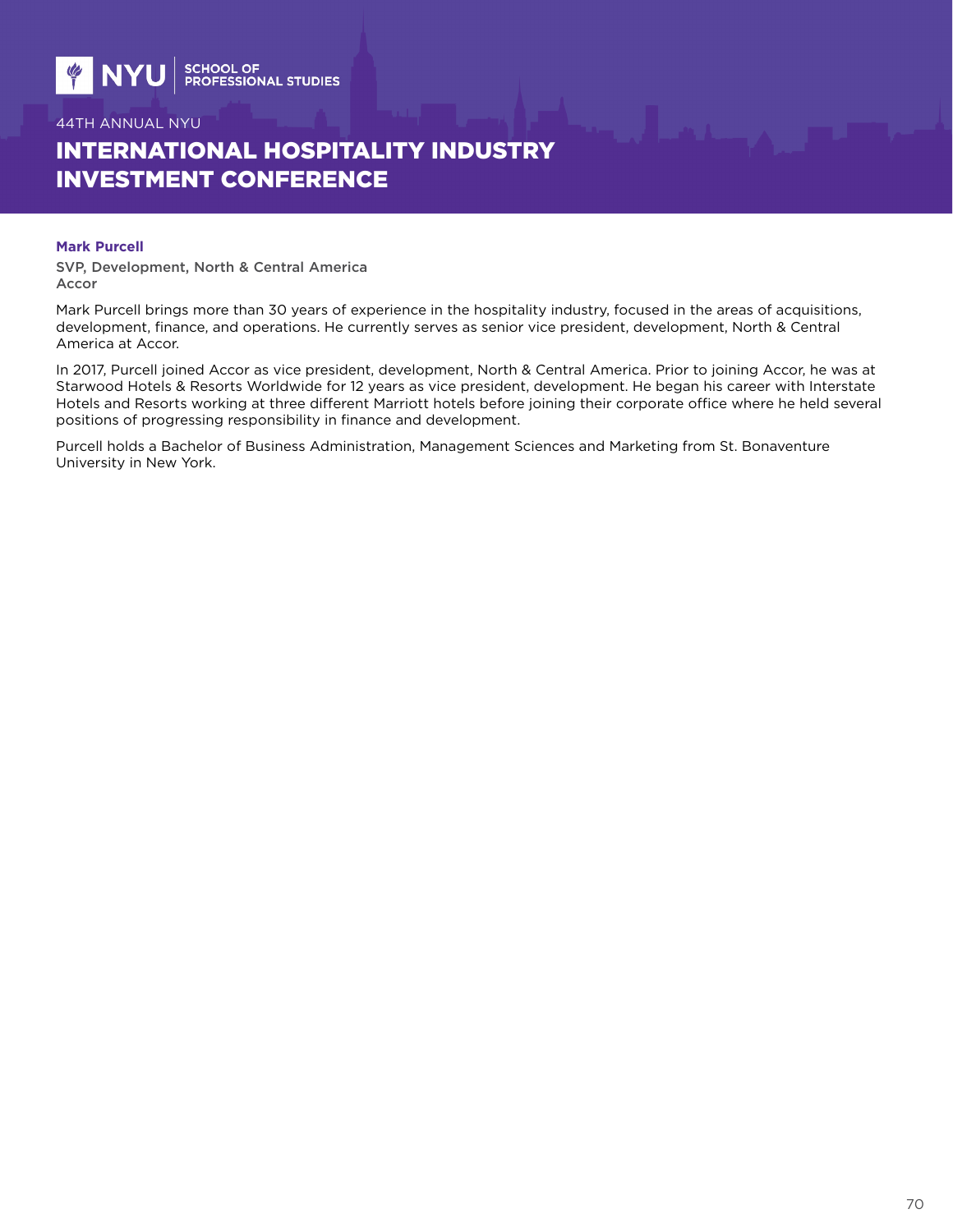# INTERNATIONAL HOSPITALITY INDUSTRY INVESTMENT CONFERENCE

## **Q**

#### **Brian Quinn**

Chief Development Officer Sonesta International Hotels Corporation

Brian Quinn has over 20 years of experience in executive roles in public companies and private equity firms. He joined Sonesta as the chief development officer in April 2021, with the acquisition of Red Lion Hotels Corporation. Since joining Sonesta, he has created an illustrious franchise and development team, launched four of the Sonesta brands ready to franchise domestically and ensured continuity for existing legacy Red Lion Franchisees.

Quinn brings deep industry expertise in hospitality, real estate, finance, acquisitions and hotel operations. Leveraging his extensive experience to develop and execute operating strategies for Sonesta's rapidly growing franchise and development organization. Sonesta is one of the fastest-growing hospitality companies in the US, currently ranked 8th overall in size based on hotel properties, with 1200+ hotels, 100,000 rooms and 15 brands across eight countries.

Prior to joining Sonesta, he worked at Choice Hotels, Driftwood Hospitality, Intercontinental and Hilton Hotels Corporation. He served the American Hotel & Lodging Association and Intercontinental Hotels Group Owners' Association and Florida Restaurant and Lodging Association as a board member. Quinn currently serves on the United States Travel and Tourism Board. He led the development of the upscale segment strategy for IHG in the Caribbean and has experience in international strategic planning.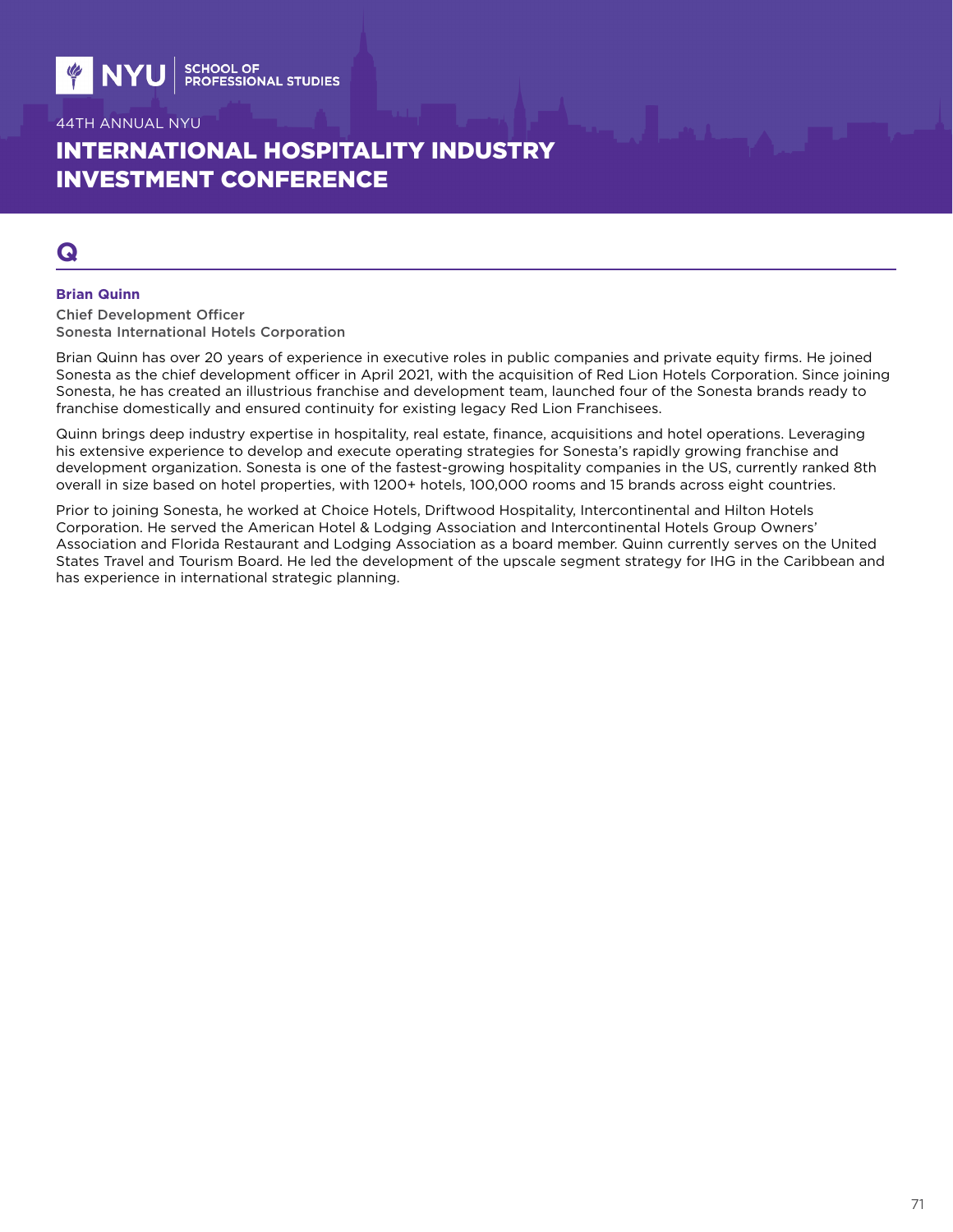# INTERNATIONAL HOSPITALITY INDUSTRY INVESTMENT CONFERENCE

# **R**

#### **Allison Reid**

Chief Development Officer Kimpton Hotels & Restaurants

As the chief development officer for Kimpton Hotels and Restaurants, Allison Reid is responsible for driving the overall development strategy for Kimpton, including determining and implementing strategic growth initiatives, signing new management and franchise contracts, and being a key member of the brands executive leadership team.

Prior to Kimpton, Reid worked for Starwood Hotels & Resorts where she held various leadership positions, including SVP of development & acquisitions for North America, the Caribbean, and French Polynesia. During her tenure, she was instrumental in the launch of three new brands at Starwood and the signing of 600+ new hotel deals.

Other career highlights include: leading the real estate investment team responsible for the repositioning and/or sale of a \$3.5 billion-dollar global joint venture and leasehold portfolio, W Hotels chief financial officer where she was responsible for driving strategic operating and brand growth initiatives, as well as leadership roles in investor relations, owner services, workouts, finance, and operations.

#### **Kathleen Reidenbach**

Chief Commercial Officer Kimpton Hotels & Restaurants

Kathleen Reidenbach is chief commercial officer for Kimpton Hotels & Restaurants. She's responsible for overseeing the sales & catering, brand, revenue & distribution, communications, and marketing departments, which together make up Kimpton's commercial division.

Reidenbach's primary focus is to ensure business success by driving brand clarity and awareness, guest loyalty and topline performance across the company's portfolio. In addition to existing hotels and restaurants, She and her team focus on brand development and performance of new properties through positioning, distribution and marketing strategies executed by the Kimpton home office and local teams. Reporting to Reidenbach are brand, communications, customer marketing, digital strategy and revenue management & distribution departments.

Reidenbach began her career with Kimpton at the home office as a business analyst in 2002. She was promoted several times to oversee other areas including regional hotel and brand revenue management, and distribution and online marketing. She was also named one of San Francisco Business Times' "40 under 40" leaders.

Prior to joining Kimpton, Reidenbach was a financial analyst at Robertson Stephens, an investment bank that provided a broad range of financial advisory services to growth companies in the technology, consumer and services sectors. She has a bachelor's degree in economics and Spanish from Amherst College in Massachusetts.

Reidenbach resides in the San Francisco Bay Area with her husband and two children.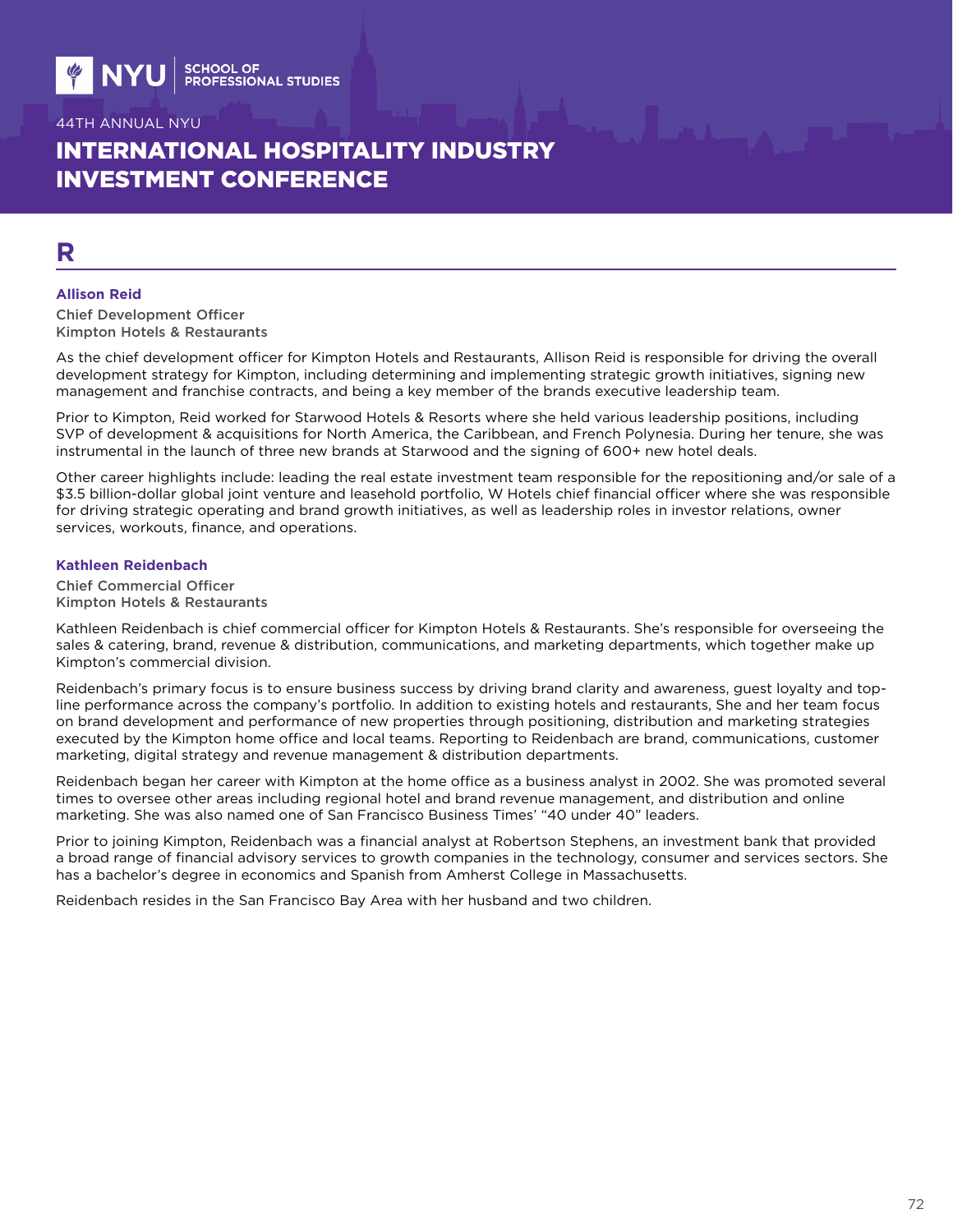# INTERNATIONAL HOSPITALITY INDUSTRY INVESTMENT CONFERENCE

#### **Brent Reynolds**

CEO and Managing Partner Nolan Reynolds International

As CEO and managing partner of Nolan Reynolds International, Brent Reynolds is primarily responsible for the firm's strategic growth and development activities within the United States and throughout Latin America. He identifies and creates opportunities that are aligned with the company's strategic plan of acquiring, financing, planning, permitting, and developing high-value projects. His exposure to a wide variety of project types as well as various kinds of regulatory obstacles makes him adept at integrating the company's operations into new markets quickly and efficiently. Reynolds brought the talent and expertise of an established US corporation to capitalize on an emerging market opportunity through the acquisition, capital funding, and entitlement of a \$75 million mixed-use project in Costa Rica, which further developed into the creation of a resort luxury Hotel Brand.

Throughout his career, Reynolds has worked as project manager and developer of complex mixed-use commercial, residential, hospitality, and historic rehabilitation projects located on the East Coast of the United States and in select regions of Latin America. Over the past 16 years, he has been involved in over \$1 billion dollars in real estate development and acquisitions.

Reynolds started his career working in acquisitions, project management, and operations planning for Whiting-Turner Contracting Company in Baltimore, Maryland. While there, he was responsible for acquisition analyses, project budgeting, and feasibility studies and oversaw complex, mixed-use endeavors for the firm's clients. His experience includes projects such as the one million square foot Kendallwood Shopping Center in Kendall, Florida; the extensive renovation and expansion of John Hopkins University's Basic Science Initiative building; and the programming for the renovation and technical upgrading of Meyerhoff Hall for the Baltimore Symphony Orchestra. Capitalizing on his experience with Whiting-Turner, he later joined a private development firm where he was responsible for initiating the acquisitions and development movement of Baltimore's East side.

Reynolds's commitment to the communities in which he works extends further than real estate development. He has worked diligently to support both the private and public sectors inclusive of creating aspirations of continued education and long-term career goals. Most notably, his passion for education can be seen through his contributions to the Coldstream Project which was founded in 1993 and is currently known as Bridges. Considered to be one of the young founding associates of the Coldstream Project, he received the Walter B. Smith award, the highest award for personal achievement, from Baltimore's St. Paul's School in 1997.

Reynolds is currently a member of the National Trust for Historic Preservation, the Philadelphia Chamber of Commerce, The Coral Gables Chamber of Commerce, and the Miami Chapter of YPO (Young President's Organization). He serves on the Underline Board of Directors working to transform the underutilized land below Miami's MetroRail, from the Miami River to Dadeland South Station, into an iconic linear park, world-class urban trail, and living art destination. Additionally, Brent serves on the Advisory Board for the University of Miami's Masters in Real Estate and Development Program and is on the Board of Advisors for The Transit Oriented Development Institute out of Washington DC, a national planning initiative to promote and accelerate the roll-out of walkable, mixed-use communities around rail stations. He also sits on the Board of Directors for Alfalit, a non-profit organization providing literacy, education, and community development for underprivileged children and families worldwide.

Reynolds earned his Bachelor of Science in Engineering & Finance from the University of Delaware.

#### **Umar Riaz**

Managing Director EY

Bringing transformative strategies and solutions to businesses for more than 20 years. Multilingual and globally oriented. Deep thinker. Passionate about using technology to turn analysis into action. Umar Riaz is EY America's Hospitality segment leader.

EY's Hospitality practice provides a diverse set of services to brands, owners and operators in the hospitality industry. These services include transaction support, audit, tax and consulting support. Riaz focuses on consulting services including growth strategy, digital & innovation transformation, and technology consulting.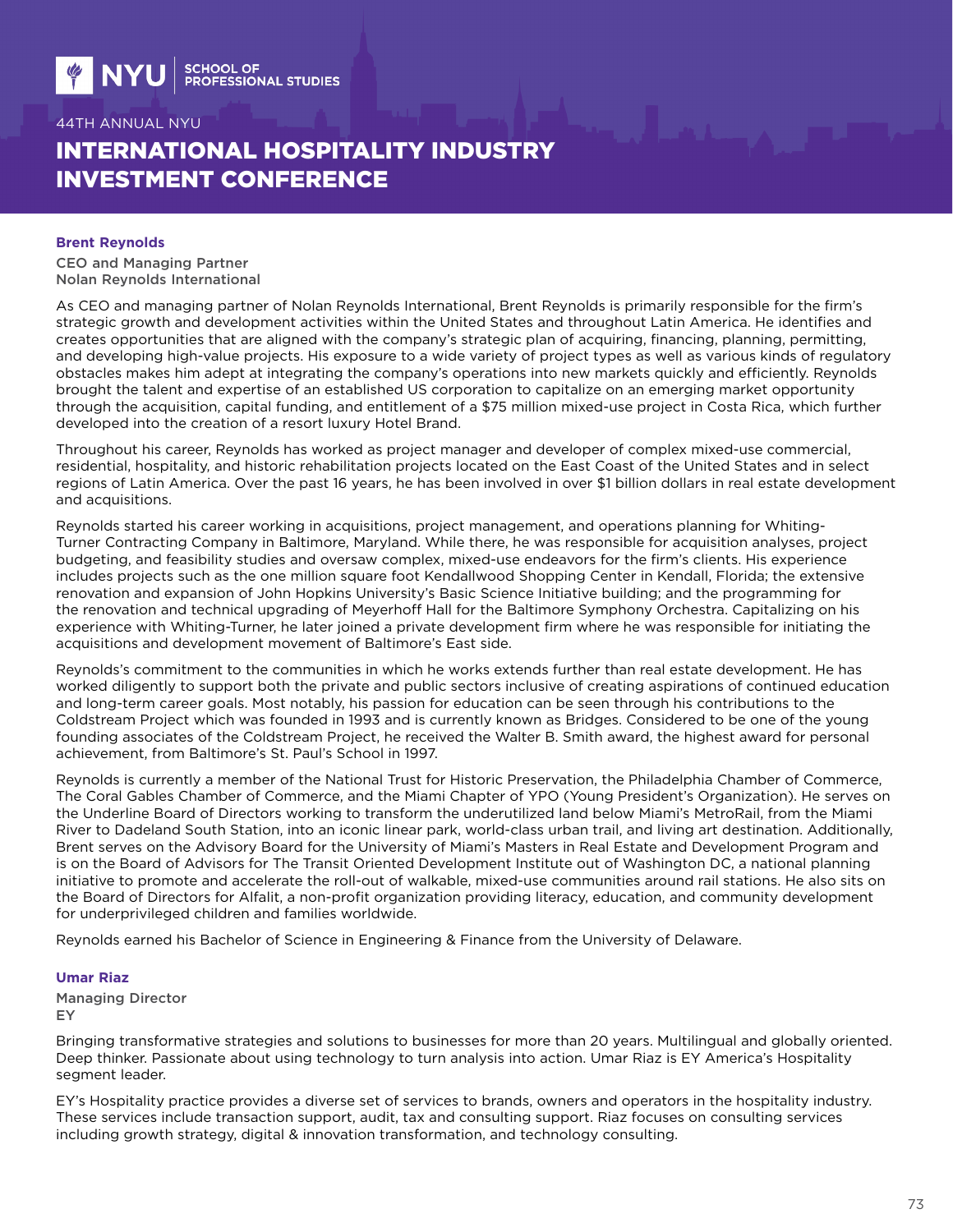# INTERNATIONAL HOSPITALITY INDUSTRY INVESTMENT CONFERENCE

#### **Stephanie Ricca**

Editorial Director *Hotel News Now*

Stephanie Ricca is editorial director of *Hotel News Now*, where she sets the editorial and content direction for *Hotel News Now* and its suite of newsletters, website content and multimedia content. She has 12 years of hotel trade journalism experience, most recently serving as editor-in-chief of *Hotel News Now*. Before that she was editor-in-chief of *Hotel Management*, and has earlier experience in newspaper and magazine journalism. She holds a Master's in Journalism from the Medill School of Journalism at Northwestern University.

#### **Kevin Rifkin**

Senior Director Inspirato Real Estate

Kevin Rifkin has worked in real estate since 2011. While earning his degree he worked for a private bank on the real estate lending team. Upon graduation he started his career in capital markets at JLL. Since college, Rifkin has led real estate and development departments at multiple companies, notably Quarters Co-Living, Outsite and Inspirato. He currently works for Inspirato as the head of development. Rifkin sits on the board of the CU Real Estate Center and Colorado Special Olympics. He earned a Bachelors of Finance and Real Estate at University of Colorado, Boulder.

### **Peggy Fang Roe**

Global Officer, Customer Experience, Loyalty & New Ventures Marriott Bonvoy

Peggy Fang Roe, global officer, customer experience, loyalty & new ventures, oversees the company's award-winning loyalty program, Marriott Bonvoy, as well as the development of new business initiatives, and the Marriott's customer experience.

In this role, she is responsible for the company's insights and data strategy, orchestrating the end-to-end guest experience and the development of new ventures to accelerate customer engagement, including growth of Marriott Bonvoy globally and new businesses including Marriott Homes and Villas and Marriott Boutiques, an online retail store. Fang Roe also provides leadership to the chief sales and marketing officers in all International markets.

Previously, Fang Roe provided strategic leadership to over 21 countries, 23 brands, and more than 700 open hotels as the Chief Sales and Marketing Officer for the Asia Pacific region. In that role, Peggy was focused on building the customer base, adapting Marriott International brands and loyalty program to the local market, managing \$100 million in sales, digital and marketing spend, guiding a salesforce of 5000+ associates, and driving the company's distribution and pricing strategy. Peggy also led the sales and marketing integration of Marriott and Starwood in the Asia Pacific region and most created and managed Marriott International's joint venture with Alibaba. Peggy is currently the Board Chair for the Marriott – Alibaba joint venture, now three years old and contributing one-third of the active member base and onefourth of the market's bookings.

Peggy is also passionate about education and supporting the development of women. She co-founded the Marriott Women in Leadership initiative in Asia Pacific in 2014 and is a board member of the Hong Kong chapter of the Asian University for Women. Peggy also served on the Board Committee for Advancement at Hong Kong International School.

Prior to her role as CSMO, Peggy held multiple roles at corporate headquarters, including Global Operations, Brand Marketing, and Brand Management. She has led a number of innovation initiatives, including the successful redesign of the TownePlace Suites brand, spa concept development for JW, evolution of meeting space design and an inspiration and mobile platform for meeting planners.

Peggy has more than 16 years of experience in the hotel industry. Prior to joining Marriott, she worked for GE Capital, Amazon.com, and Homestead.com in Silicon Valley. Peggy received her master's degree from Harvard Business School and bachelor's degree in Organizational Behavior from the University of Michigan. She recently relocated from Hong Kong and lives in Bethesda with her husband and two children.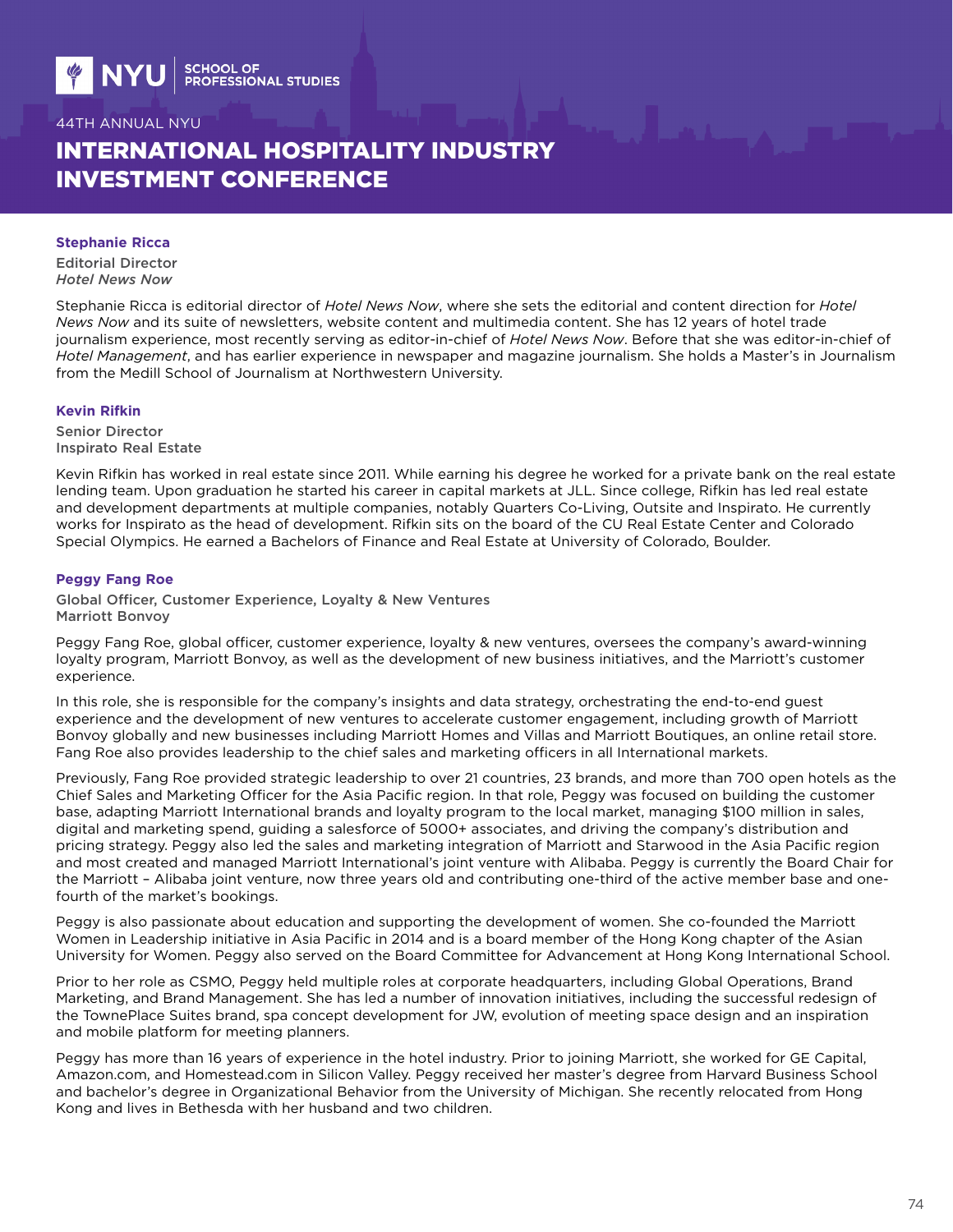# INTERNATIONAL HOSPITALITY INDUSTRY INVESTMENT CONFERENCE

#### **Agnès Roquefort**

Global Chief Development Officer Accor

Agnès Roquefort holds a MBA from ESSEC Business School in Paris, with a specialty in corporate finance. She is a seasoned professional with more than 15 years' of experience in hospitality, travel, and tourism with different positions in business strategy, M&A, marketing, revenue management, and data. On top of this expertise, Roquefort is an enthusiastic team manager with a strong dedication to talent development.

She started her career in the Private Equity Fund Turenne Capital. In 2002, she joined Bain & Company, the major strategic consulting firm where she mainly worked on due diligence projects for multiple industries. From 2004 to 2010, she pursued strategic consulting at Advancy as principal, working on strategic projects mainly in the tourism, travel, F&B, and hospitality sectors.

Roquefort joined Accor in 2010 and was successively chief of staff for the global COO, global head of revenue management & pricing, and global head of MGallery brand. In her last position as senior VP strategy, integrations & data, she successfully integrated several major brands within the Accor offering portfolio.

Roquefort is the mother of two daughters, and is a strong advocate of gender equality at work. She contributes to RiiSE, the Accor diversity network, and pays a particular attention to mentoring talents.

#### **Chip Rogers**

President & CEO American Hotel & Lodging Association

Chip Rogers has been president and CEO of the American Hotel & Lodging Association (AHLA) since the start of 2019, leading America's only national association dedicated to serving the interests of the entire hotel and lodging industry.

In his role as president & CEO, Rogers has led the AHLA team and the lodging industry to achieve tangible results for AHLA members. Subsequently, he has received numerous awards and has been recognized as one of the 25 most influential by Business Travel News, one of the most influential people in Washington DC by Washingtonian magazine, Top 50 Most Influential Leaders in Hospitality, USA, and Global by Hospitality Index, a Freedom Award recipient from ECPAT-USA and twice as a top lobbyist by the Hill newspaper.

Prior to joining the hospitality industry, Rogers served in the Georgia General Assembly. He was elected to office six times and was unanimously elected twice to serve as Senate majority leader.

Rogers earned his undergraduate degree from Georgia Tech and his MBA from Georgia State.

### **Scott P. Rosenberg, AIA, ASID, LEED AP BD+C**

President Nehmer

Scott P. Rosenberg is president of Nehmer, an international architecture and project management firm specializing in hospitality. He is also a principal with HVS Design, specializing in hospitality interior design and branding. Rosenberg takes a unique, holistic approach of architecture, design, master planning, and real estate strategy to create practical solutions to add value to hospitality assets. He has more than 30 years of experience in architecture and real estate development-related fields, and is a licensed architect in 25 states and the District of Columbia, and is a NCIDQ-certified interior designer. His hospitality experience spans renovations and new buildings for select-service, extended-stay, boutique, full-service, conference-center, and luxury hotels. He holds a Bachelor of Design from the University of Florida, a Master of Architecture from the University of Maryland, and a Master of Science in Real Estate Development from the Johns Hopkins University.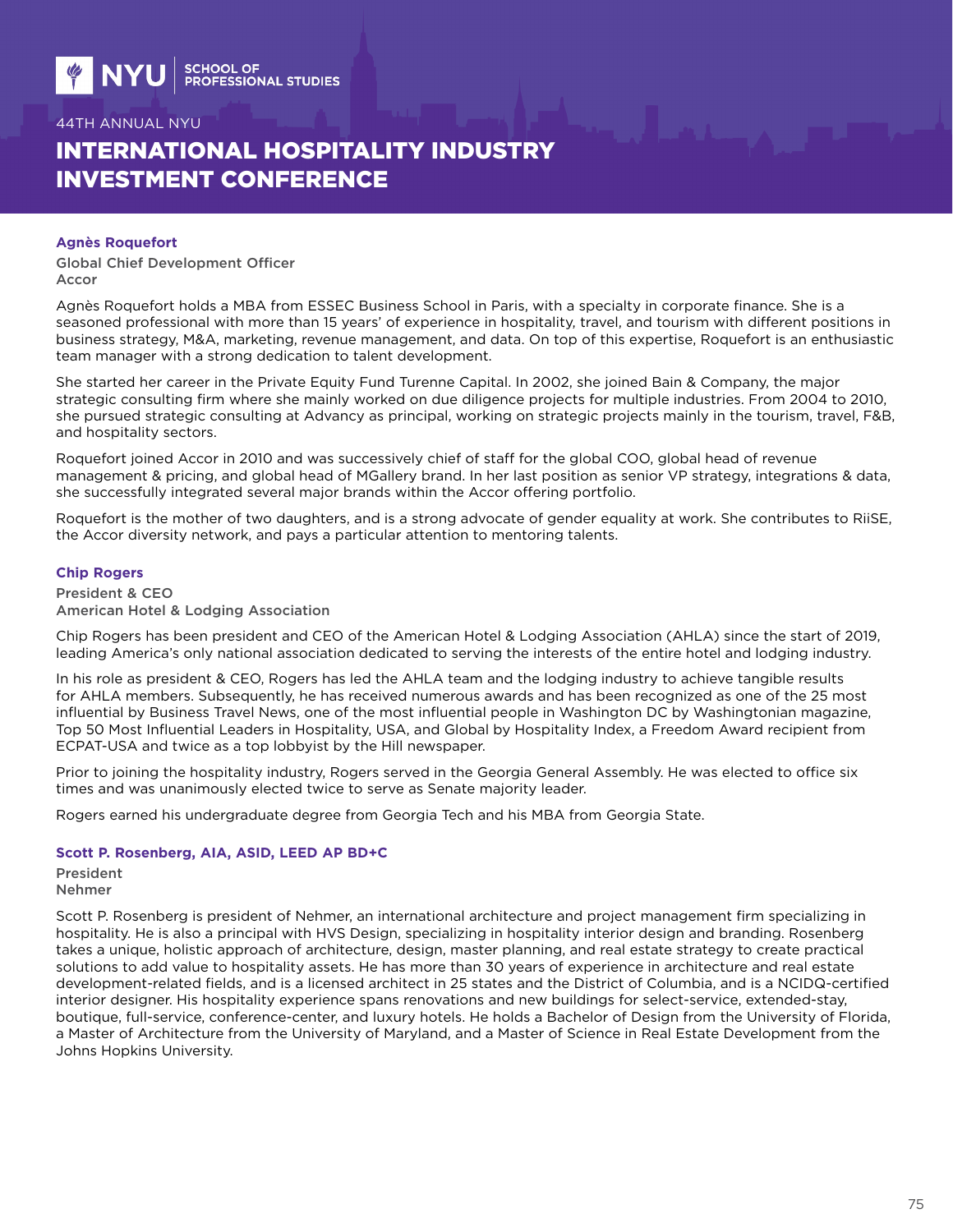# INTERNATIONAL HOSPITALITY INDUSTRY INVESTMENT CONFERENCE

#### **Rick Ross**

Partner, Global Chair, Hotels & Leisure & Global Co-Chair, Family Office & High Net Worth Dentons

Rick Ross is the chair of Dentons' global Hotels and Leisure practice and global co-chair of the firm's Family Office and High Net Worth sector. Widely regarded as an industry expert, he advises clients globally on complex hospitality and leisure matters, including acquisitions and dispositions (single assets, portfolios), corporate M&A matters, joint ventures, development, and operations. Ross counsels clients around the world as to creating and implementing strategies regarding all aspects of hotel and resort investments, management, and operations. Additionally, he negotiates and documents hotel management and license agreements, and counsels clients with regard to structuring and documenting global, complex mixed-use projects featuring hotels and resorts with residential and other commercial components.

Ross has been ranked "Band 1" nationally in the leisure and hospitality sector every year by *Chambers USA* since 2007 (the first year of ranking this sector). Under his leadership, for each of these years, Dentons has also been one of only two law firms to be "Band 1" nationally ranked in the hotels and leisure sector in the United States and is regarded as one of the top few in the world. In 2014, he was named an "MVP in Hospitality" by *Law360* and Dentons' hotel group was named a "Practice Group of the Year" in 2013, 2017, and 2019.

#### **Vail Ross**

Senior VP of Sales & Marketing STR

Vail Ross, STR's senior VP of sales & marketing, is responsible for the overall coordination, functional management and leadership of the company's business development and marketing strategies.

Ross is often a featured speaker at international, national, and regional conferences, and she serves in several industry board positions for the Destinations International Foundation, HSMAI Americas, the Tennessee Hospitality Association, and the Greater Nashville Hospitality Association.

With STR since 2004, Ross was recognized by Hotel Management in 2019 as one of the Influential Women In Hospitality and was the recipient of the 2013 American Hotel & Lodging Association John Whitaker Award.

STR provides clients from multiple market sectors with premium, global data benchmarking, analytics and marketplace insights. STR was acquired in October 2019 by CoStar Group, Inc. (NASDAQ: CSGP), the leading provider of commercial real estate information, analytics and online marketplaces.

### **Rachael Rothman, CFA**

Head of Hotels Research & Data Analytics CBRE | Hotels

Rachael Rothman, CFA is CBRE's head of hotels research & data analysis. Rothman is responsible for data analysis, thought leadership, and helping hotel owners, brands, and management companies make profitable decisions while minimizing risks. She joined CBRE in March 2021 after a 20-year career as a public hotel company executive and equity analyst following the hospitality industry. Previously she was chief financial officer at Apple Hospitality REIT and head of corporate strategy and investor relations at Playa Hotels & Resorts. Prior to that, Rothman worked for 18 years as a leading equity analyst following the hospitality industry for Merrill Lynch, Morgan Stanley, and Susquehanna International Group. Rothman began her career as a line-level hotel employee eventually becoming a GM. She holds master's degrees in hotel administration and economics, is a CFA charterholder, and speaks Spanish at the C2 level.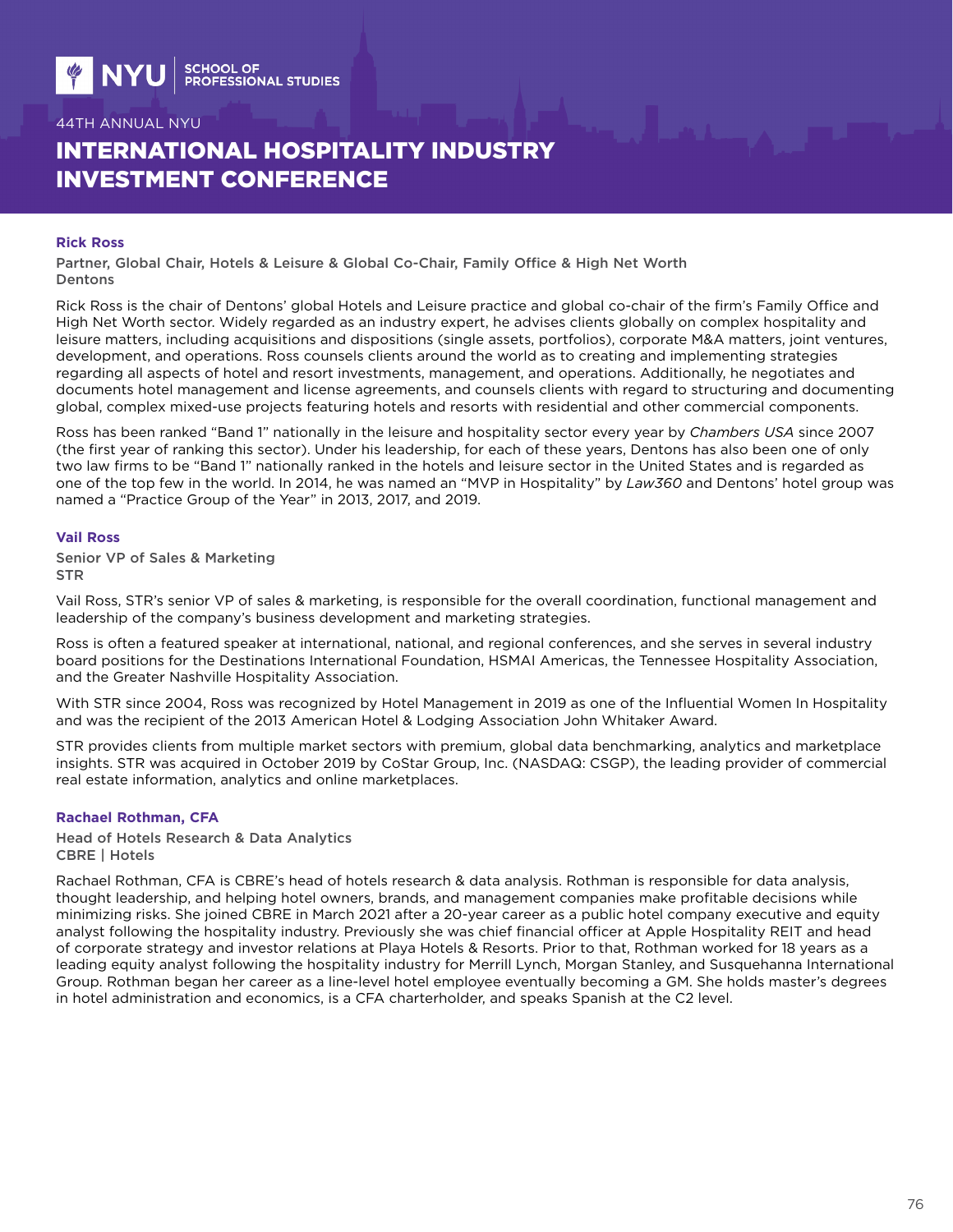# INTERNATIONAL HOSPITALITY INDUSTRY INVESTMENT CONFERENCE

#### **Kanishk Roy**

Vice President, Transactions & Residential Hyatt Hotels

Kanishk Roy is part of Hyatt's transactions team and leads Hyatt's residential business and offerings on a global basis, including branded residences, timeshare and serviced apartments. Roy joined Hyatt's South West Asia office in 2011 and most recently, was heading up the underwriting function for the Americas region. Prior to joining Hyatt, Roy was an associate with HVS International, a global hospitality consulting firm, and began his career in operations with Taj Hotels & Resorts.

Roy is a graduate of the Institute of Hotel Management in Aurangabad, India and earned an MBA in Finance and Strategy from the Indian School of Business, Hyderabad.

#### **Karen E. Rubin**

Principal Karen Rubin Hotels

Karen E. Rubin is founder and principal of Karen Rubin Hotels, a hotel industry consultancy with focused activities in development and feasibility consulting, litigation support, case review, and expert witness services, as well as educationally-oriented activities within the hospitality industry.

Previously, Rubin was senior vice president of global development, feasibility and development policy in the Real Estate Group at Starwood Hotels and Resorts Worldwide, having joined Starwood in 2000. In this position she managed the creation and implementation of deal policy globally, and was responsible for managing the Global Development Committee. She also was responsible for underwriting new deals including acquisitions, joint ventures, management contracts, mezzanine loans, franchises, and new development for Starwood's St. Regis, Sheraton, Westin, Luxury Collection, Four Points by Sheraton, and W brands, as well as underwriting related to Starwood's extensive portfolio of owned and joint ventured assets. In addition she worked closely with Starwood's divisional development, finance, legal, franchise operations and global brand teams to bring to fruition development deals on a global basis.

Prior to joining Starwood, Rubin spent over 18 years at HVS International, having been first retained as a consulting and valuation analyst and subsequently promoted to senior vice president. During her tenure at HVS International, her clients incorporated virtually every aspect of the lodging and real estate industries, including: foreign and domestic commercial banks such as Chase Manhattan and the Industrial Bank of Japan; investment banks such as DLJ and BT Securities Corp.; hotel companies such as Host Marriott and Omni Hotels; accounting firms such as Arthur Andersen; institutional investors and acquisition funds such as Apollo Real Estate Advisors, L.P. and Samoth USA; construction firms such as Hospitality Worldwide Investors and Taisei America; real estate companies such as the Irvine Company and the J.W. Colachis Companies; municipalities and governmental entities such as the New York City Department of Economic Development and the County of Fairfax, Virginia; law firms such as Luce Forward and Dorsey & Whitney; and a very broad range of individual, family and smaller corporate owners, managers, developers and investors.

Rubin was granted the American Hotel and Motel Association's Certified Hotel Administrator designation in 1991, and the American Society of Real Estate Counselors' Counselor of Real Estate (CRE) designation in 1992. She also holds the MAI designation from the Appraisal Institute, and the FRICS designation from the Royal Institute of Chartered Surveyors. She is a certified general real estate appraiser in the states of Connecticut and New York.

Rubin's published writings have appeared in a wide variety of periodicals and also she has been frequently quoted in newspapers, periodicals, and trade publications throughout the nation. She is an avid educator within her industry, and has presented seminars and lectured on hospitality-related topics at numerous educational institutions. She has been qualified as an expert witness and has provided expert testimony relating to hospitality property valuations and other financially-related issues in courtrooms and administrative arenas throughout the nation, including Federal Bankruptcy Court.

Rubin graduated with distinction from Cornell University's School of Hotel Administration. She also conducted undergraduate study at the New School for Social Research in New York City and at Brandeis University. She had seven years of full and part-time "hands-on" experience in the hospitality industry prior to and during her tenure at Cornell.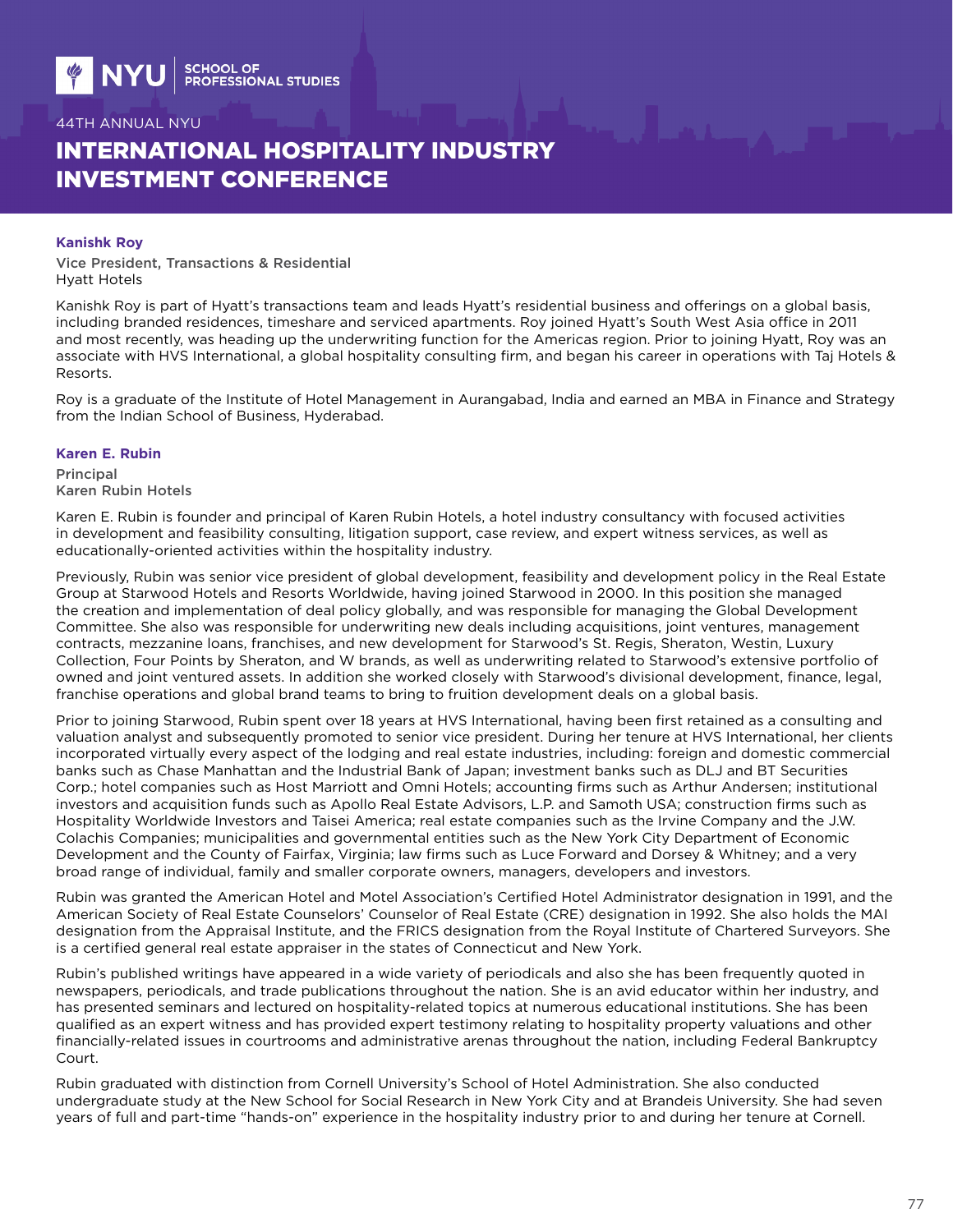# INTERNATIONAL HOSPITALITY INDUSTRY INVESTMENT CONFERENCE

### **Stephen Rushmore, Jr., MAI, FRICS**

President and CEO HVS

As president and CEO of HVS, the leading hospitality consulting and services organization with over 50 offices around the globe, Stephen Rushmore is responsible for overseeing the long-term strategy and expansion. Founded in 1980, HVS has provided consulting services and solutions for thousands of clients in all 50 states and more than 70 foreign countries for hotels, restaurants, mixed-use, shared ownership, and leisure assets.

Rushmore is a state-certified appraiser and directly valued and/or consulted on hundreds of hotels around the world. Additionally, he is a commercial real estate broker in New York and frequently lectures at major hotel schools and professional associations. He earned his Bachelor of Science degree from the Cornell School for Hospitality Administration.

He is a member of the Young Presidents Organization (YPO) and is on the Board for the Appalachian Mountain Club (AMC), the nation's oldest outdoor recreation and conservation organization. In his free time, Rushmore enjoys bicycling, golf, and as an instrument-rated pilot, enjoys flying small airplanes with his wife and family.

### **Michelle Russo, Cham, Cha, Mai**

Founder and Chief Executive Officer, Hotel Asset Value Enhancement hotelAVE

Michelle Russo has more than 35 years of practical, hands-on experience with hotels, restaurants, resorts, convention centers, real estate, and finance. hotelAVE has provided services for owners and lenders of 1,000+ hotels with more than 200,000 rooms, representing over \$150 billion of hotel real estate value. The company's current asset management portfolio comprises over 75 hotels and \$7.5 billion in assets under management. The firm advises on an additional \$10 billion of hotel real estate annually. While Russo oversees the practice, she is very involved in defining the forward outlook that establishes how the company manages its portfolio to maximize results, strategic asset positioning, management contract negotiations, and interacting with senior-level brand and management executives on behalf of the portfolio.

Russo is a known industry leader, having been named the Jack A. Shaffer Financial Advisor of the Year 2021, as well as one of 30 Influential Women in Hospitality by Hotel Management Magazine, one of 20 Women in Lodging by *Lodging Magazine* and one of 15 Women of Hospitality Finance by HFTP.

Prior to founding hotelAVE, Russo was VP, senior leisure analyst for Deutsche Banc Alex Brown, covering lodging and leisure stocks. Michelle also managed a \$500 Million portfolio for John Hancock Mutual Life Insurance Company, where she improved the portfolio and achieved 20% cash-on-cash returns.

She is a regular guest speaker at industry events and has appeared on CNBC and CNN. Russo serves on the Dean's Advisory Board for Cornell University's School of Hotel Administration and the Cornell SC Johnson College of Business Leadership Council. She is a member of ULI's Hotel Council, Marriott's Distribution Strategy Advisory Committee, the AHLA's Hospitality Investment Roundtable, and AHLA's Global Finance Committee. She also is a two-time past president of the Hospitality Asset Manager Association, a Certified Hotel Asset Manager, Certified Hotel Administrator and a Member of the Appraisal Institute.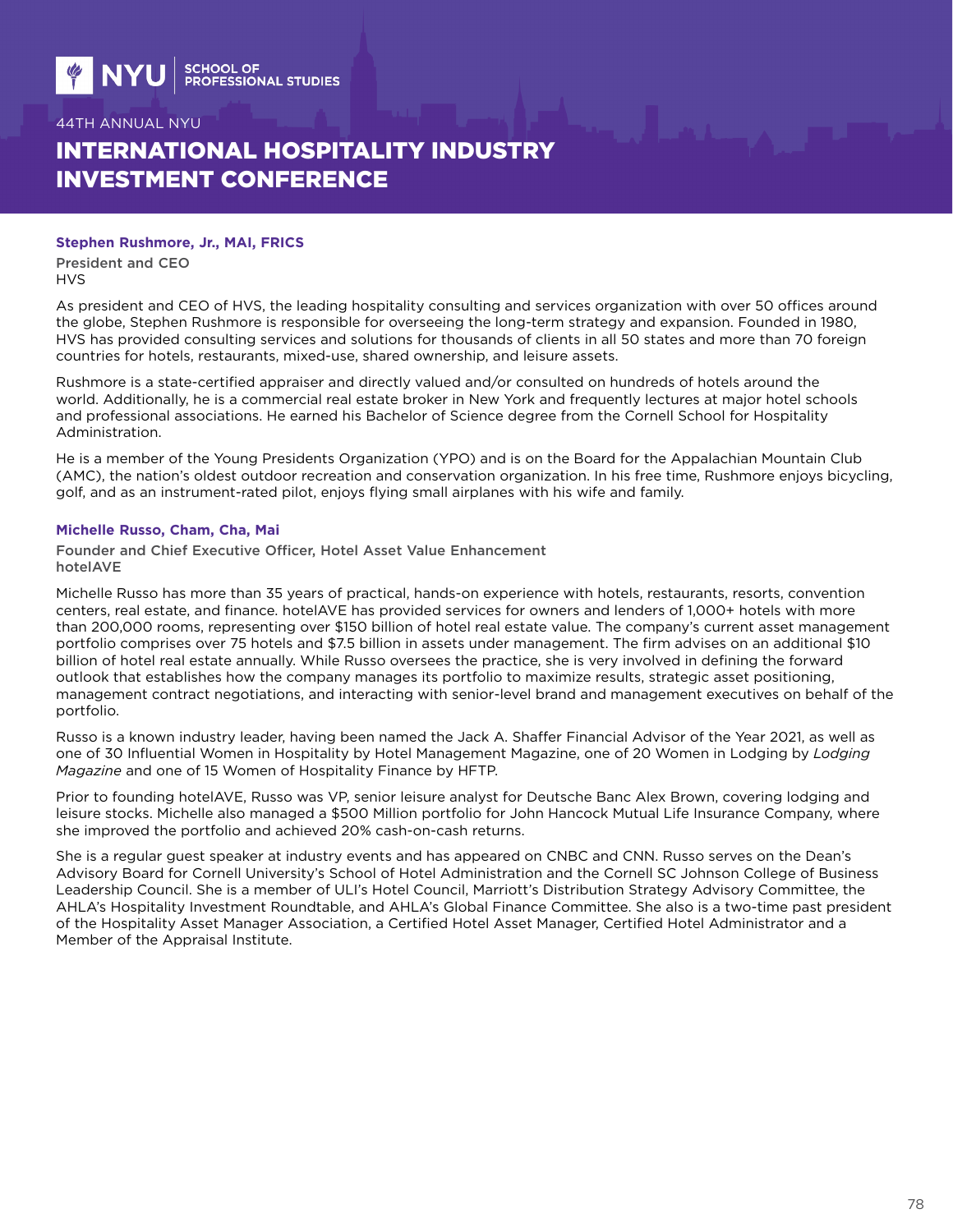# INTERNATIONAL HOSPITALITY INDUSTRY INVESTMENT CONFERENCE

# **S**

#### **Kevin Schramm**

Senior Vice President of Mainstream Brand Development IHG Hotels & Resorts

Kevin Schramm is the senior vice president of Mainstream Brand Development for IHG Hotels & Resorts. He has responsibility for all development activity for IHG's Mainstream Brand Portfolio including: Holiday Inn, Holiday Inn Express, Staybridge Suites, Candlewood Suites, avid hotels, and Atwell Suites throughout the United States and Canada.

Prior to joining IHG, Schramm was the vice president, Real Estate and Development, for the Hyatt Corporation. In this role, he oversaw real estate development and franchising for Hyatt's select service and extended stay hotel brands in 17 states and throughout Canada. Previously, Schramm served as senior director of Franchising for Wyndham Worldwide (formerly Cendant) where he was responsible for franchise development in the Western United States. Preceding his stint with Wyndham, he was involved in the food service industry as a single unit operator, multi-unit operator, and managing partner of a restaurant/bar concept in Houston, TX.

Schramm attended The University of Louisiana-Lafayette, where he played baseball and majored in Finance.

#### **Greg Schulze**

Senior Vice President, Strategic Travel Partners Expedia Group, Inc.

Greg Schulze is the Senior Vice President for Strategic Travel Partners at Expedia Group, representing some of the best brands in travel, including Expedia, Hotels.com, Travelocity, Orbitz, Hotwire, Wotif, and Expedia Cruises. His team manages global relationships with Expedia Group's travel partners, covering hotel, air, ground transportation, activities, and cruise.

Greg joined Expedia Group in 2005 to lead its air reporting and analysis practices. He subsequently assumed responsibility for package pricing and revenue management, building on his days at American Airlines, where he led the airline's internet pricing strategy. At Expedia Group, he has held a wide variety of leadership positions for strategy, commercial, operations, and analytics.

He spent five years in Singapore before recently relocating back to the United States. Greg served as a director for AirAsiaExpedia and is currently on the board of directors of Traveloka and the US ASEAN Business Council.

Greg holds a bachelor's degree in Engineering from Northwestern University and a Master of Business Administration from the University of North Carolina.

#### **Nick Scribani**

Senior Managing Director Newmark

Nick Scribani is a senior managing director with Newmark's Debt and Structured Finance Group in New York, where he is responsible for the facilitation and execution of the team's financing and capital placement transactions. He has more than a dozen years of real estate investment banking experience and has to date executed more than \$30 billion of capital markets transactions across all asset types.

Prior to joining Newmark, Scribani was a vice president at Citigroup, where he spent five years originating and underwriting securitized and balance sheet loans. During his tenure at Citigroup, he successfully closed more than 150 transactions totaling almost \$5 billion in loan proceeds.

Scribani began his career at GE Capital Real Estate, working in asset management. Part of his role at GE included managing the valuation teams in New York and Connecticut. He holds a Bachelor of Science in Business Administration degree in finance from the University of Pittsburgh, where he graduated summa cum laude as a member of the Honors College.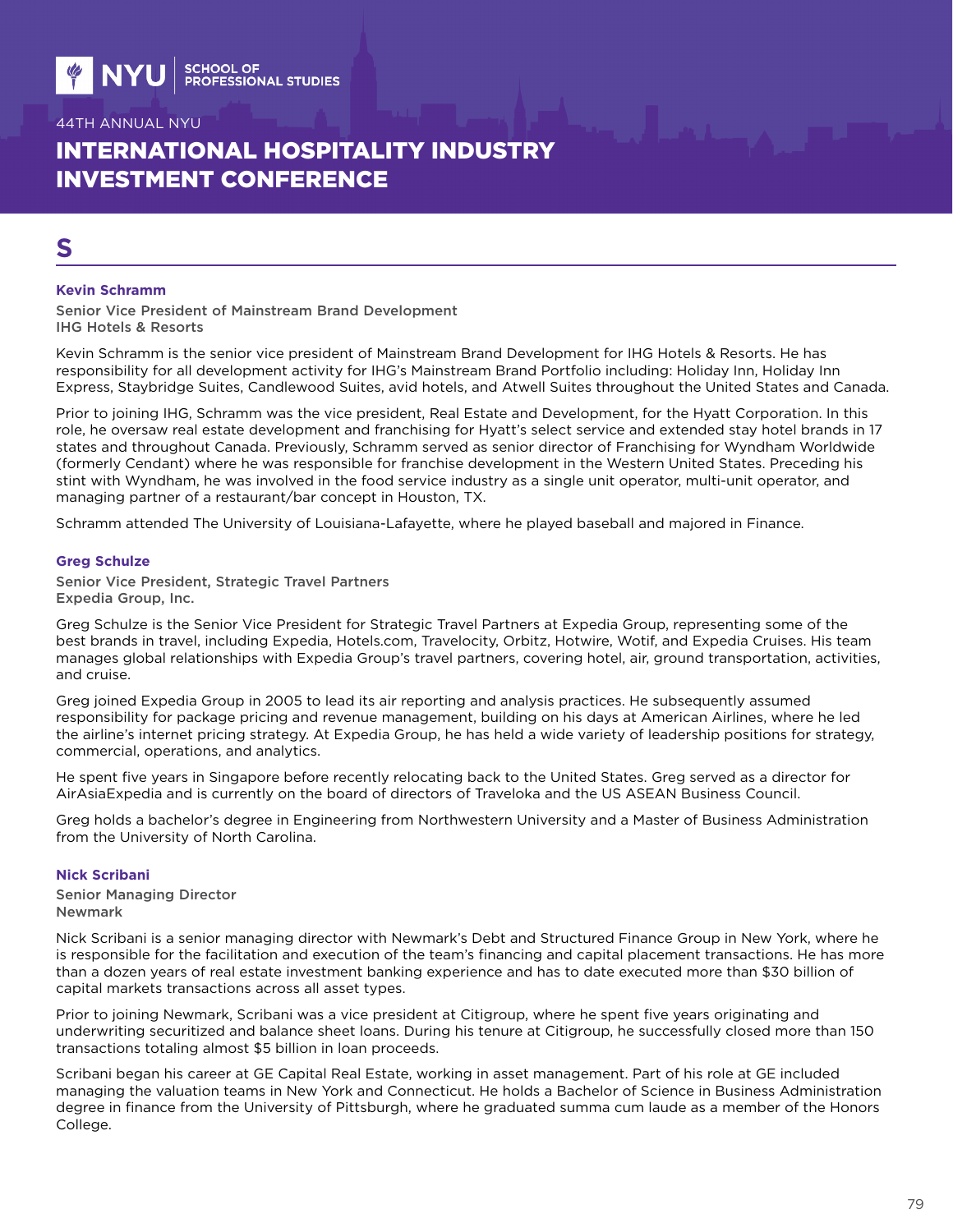# INTERNATIONAL HOSPITALITY INDUSTRY INVESTMENT CONFERENCE

#### **Lisa Sexton**

Regional Vice President Marriott International

Lisa Sexton is regional vice president for Marriott International. She is based in Fort Lauderdale, Florida and is responsible for leading the development of Marriott's Premium Full Service brands as well as JW Marriott and The Luxury Collection brands in the Eastern Region of United States.

Sexton joined Marriott in 2015 and brings more than 20 years' experience in the lodging industry with expertise in hotel development, transactions and finance. She previously served as vice president on Marriott's Eastern Region team where she was responsible for hotel development for Marriott, JW Marriott, The Luxury Collection, Westin, Le Meridien, Renaissance, Sheraton, Delta Hotels, Autograph Collection, Tribute Portfolio, Design Hotels and Gaylord Hotels.

Prior to joining Marriott, Sexton worked in the financial services industry serving as an investment banker at Piper Sandler and a loan originator at ORIX Americas with a focus on structuring senior loans and public private partnerships with municipal participation for new construction hotel projects. She holds an BA from Stanford University.

#### **Jay H. Shah**

Chief Executive Officer Hersha Hospitality Trust

Jay H. Shah is Hersha Hospitality Trust's chief executive officer and a member of Hersha Hospitality Trust's board of trustees. Shah is involved in all areas of the business with a particular emphasis on strategic relationships, capital transactions, asset management, and acquisitions. Prior to joining Hersha, he formed Shah & Byler, a Philadelphiabased law firm specializing in real estate and construction. Earlier in his career, Shah also was a consultant at the former Coopers & Lybrand LLP, now PricewaterhouseCoopers. He served as a legislative assistant to the late Senator John Heinz on Capitol Hill and has also worked with the Philadelphia District Attorney's office. Shah serves on Cornell University's Dean's Advisory Board for the School of Hotel Administration and also is a member of American Hotel & Lodging Association's board of directors, American Hotel & Lodging Association's Investment Roundtable, Pennsylvania Academy of the Fine Arts board of trustees, the Philadelphia CEO Council for Growth, Young Presidents' Organization, the Chief Executives Organization, and the President's Leadership Council for Thomas Jefferson University and Jefferson Health. Shah earned a Bachelor of Science degree from the Cornell University School of Hotel Administration, an MBA from the Temple University Fox School of Business, and a Law degree from Temple University Beasley School of Law.

#### **Mit Shah**

Chief Executive Officer Noble Investment Group

As founder and chief executive officer, Mit. Shah provides overall strategic guidance for the Noble organization and heads its investment committee. He has been profiled in *Newsweek* magazine as one of the most influential South Asians in the United States, named as one of Atlanta's most prominent leaders by *Atlanta Magazine* and the *Atlanta Business Chronicle*, and as one of the 21st century's most influential hospitality industry leaders by both *Lodging Hospitality* magazine and *Lodging* magazine. He is the 2019 recipient of the prestigious IREFAC Arne Sorenson Award for outstanding leadership in the hospitality industry.

Shah presently serves as an executive committee member of the board of directors for the American Hotel and Lodging Association and is co-chairman of its Industry Real Estate and Finance Advisory Council (IREFAC). He is a member of the owner advisory boards for Marriott International and Hyatt Hotels Corporation and was non-executive chairman of the board for LaQuinta (NYSE:LQ) and CorePoint Lodging REIT (NYSE:CPLG) prior to their successful realizations for shareholders.

Shah is an active supporter of educational objectives and is currently serving his fourth term as a member of the Board of Trustees for his alma mater, Wake Forest University, where he is chairman of its investment committee.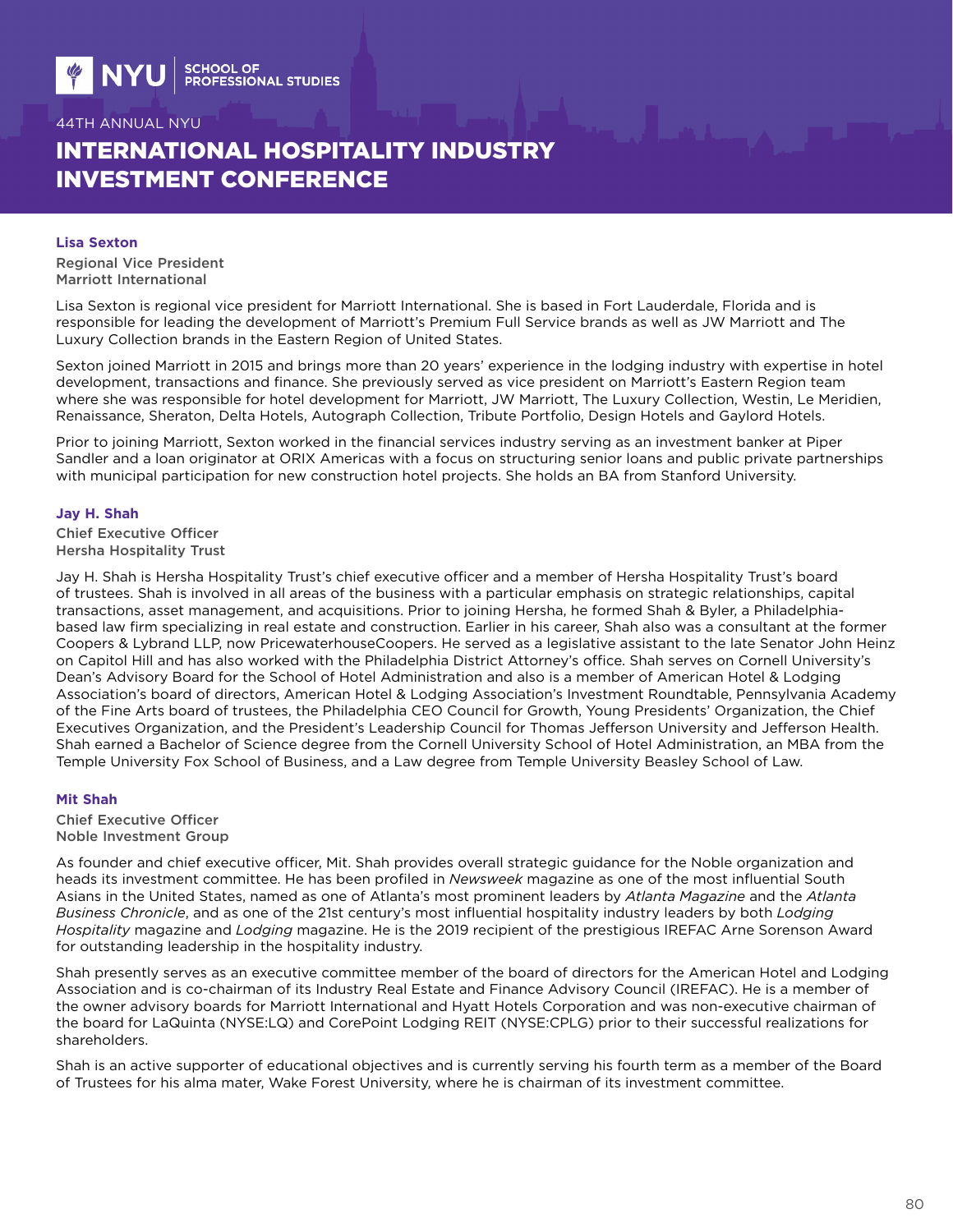# INTERNATIONAL HOSPITALITY INDUSTRY INVESTMENT CONFERENCE

#### **Neil H. Shah**

President and Chief Operating Officer Hersha Hotels and Resorts

Neil H. Shah is president and chief operating officer of Hersha Hotels and Resorts. For the last 20 years, he has been instrumental in the acquisition, development, and management of over \$3 billion of hotel real estate. Shah is a director of HHM. HHM has grown from the Shah family's first 11-room motel in central Pennsylvania 40 years ago, into one of the leading management companies in the nation with over 100 hotels and resorts across the US.

Shah is past chairman of the Institutional Real Estate Finance Advisory Council (IREFAC) of the American Hotel & Lodging Association and serves on the executive committee of the board of trustees for the National Constitution Center and the Florida Council of 100.

Shah earned a Bachelor of Arts in Political Science and a Bachelor of Science in Management with honors from the University of Pennsylvania and The Wharton School of Business. He earned his MBA from Harvard Business School.

#### **Julienne Smith**

Senior Vice President, Development IHG Hotels & Resorts

Julienne Smith is currently senior vice president development – Luxury & Upscale, and Transactions & Asset Management for IHG Hotels & Resorts where she oversees the company's growth in North America. She was senior vice president Development & owner relations for Hyatt Hotels Corporation based in Chicago from 2014 until 2019 where she was responsible for the franchised and managed development of Hyatt Place and Hyatt House hotels in the United States and Canada. Previously, Smith served as vice president of real estate and development where she oversaw the growth of Hyatt's select service brands throughout the Northeastern and Mid Atlantic regions of the United States. She held several positions within Marriott International's Lodging Development group in Bethesda, MD and Newport Beach, CA, prior to joining Hyatt in 2005.

Smith is a graduate of Boston University's College of Arts & Sciences. She is an active member in several hospitality industry organizations including AH&LA, AAHOA and The Castell Project. Within IHG, she serves on the Global and Americas Diversity, Equity & Inclusion Councils. As of 2020, Smith serves on the AH&LA Foundation Board of Trustees. She also serves on the Advisory and Planning Committees for the Hunter Hotel Conference, The Americas Lodging Investment Summit, and AHLA's ForWard. She has been on the board of Kaleidoscope, a non-profit child welfare agency that serves Chicago area children and families impacted by abuse and neglect, since 2018. Smith is an avid reader, yoga enthusiast, traveler, and outdoor adventurer. A native of New Jersey, she currently resides in the city of Atlanta with her husband, two children, and two dogs.

#### **Scott L. Smith**

Managing Director, Real Estate Group, Investment Banking Division Goldman Sachs

Scott Smith is a managing director in the Real Estate Group in the

Investment Banking Division of Goldman Sachs and leads the firm's coverage of the gaming industry. He joined Goldman Sachs in 2007 and was named managing director in 2015.

Prior to joining the firm, Smith worked in the global media and telecommunications investment banking group at Citigroup Global Markets. Before that, he worked at the US Securities and Exchange Commission. He began his career on the investment banking team at Houlihan Lokey.

Smith earned a BA in Economics from the University of Redlands and an MBA from the University of Virginia Darden School of Business.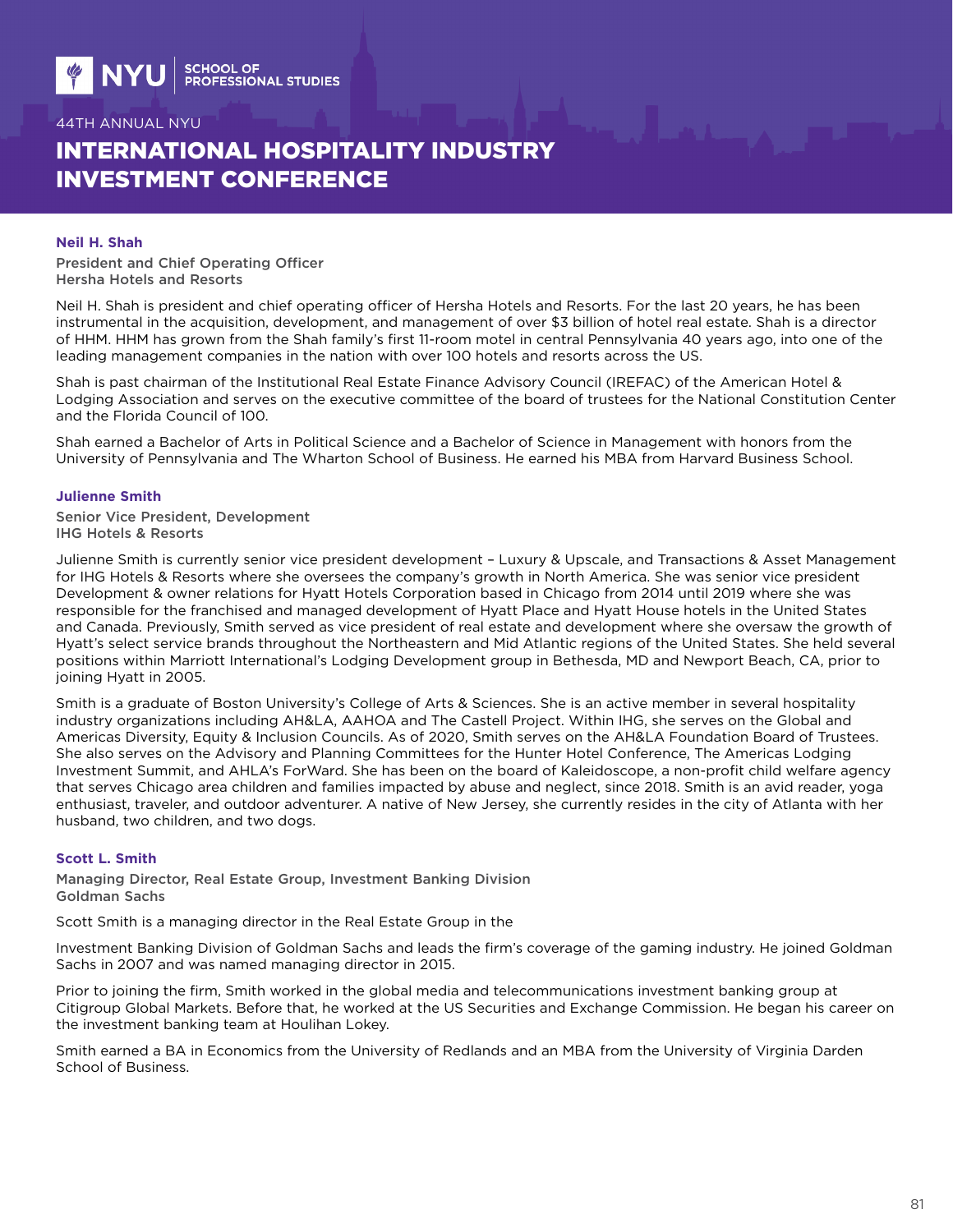# INTERNATIONAL HOSPITALITY INDUSTRY INVESTMENT CONFERENCE

#### **Todd Soloway**

Co-Chair Litigation/Head of Hotel + Hospitality Group and Real Estate Litigation Pryor Cashman

Todd Soloway specializes in providing sophisticated, thoughtful and business-minded legal advice. A trusted advisor to leaders in the hospitality, real estate and real estate finance industries — including sbe Entertainment Group, Highgate Hotels, HIG Realty Partners, Lloyd Goldman/BLDG Management and Vornado Realty Trust — he is sought after for his expansive industry knowledge and relationships, solidified over more than 25 years of complex trial and deal experience.

Soloway has successfully litigated some of the most high-profile cases in the hospitality and real estate industries involving hotel management and franchise agreements, complex real estate finance and development, intricate foreclosures and workouts, including winning a \$44 million judgment against Starwood Hotels in favor of the owners of the former St. Regis Hotel in Ft. Lauderdale, Florida, and a precedent-setting case for the owner of the Eden Roc hotel in Miami Beach, where Todd convinced the appellate court that the management contract in place was terminable as a personal services contract.

As counsel to hospitality brands and owners, developers and investors, Todd handles large, multinational mergers and acquisitions, financings and related transactions, most recently advising sbe Entertainment Group on its \$319 million sale of a fifty percent interest in the company to Paris-based AccorHotels. The transactional component of his practice is borne of his deep relationships across industries.

In addition to M&A work, Soloway and his team of sophisticated transactional partners have recently handled: sbe Entertainment Group's redevelopment of the former Diplomat Golf & Tennis Club in South Florida into the forthcoming SLS Resort Residence & Marina Hallandale Beach; a joint venture comprised of affiliates of The Chetrit Group and Somerset Partners in the \$165 million sale of two prime development sites in the Mott Haven section of the Bronx; and Gazit-Globe's \$43 million acquisition of a joint venture interest in a 300,000-square-foot shopping center in Brooklyn

Soloway holds a JD from Benjamin N. Cardozo School of Law, Yeshiva University and a BA from Brandeis University. He has been named a top attorney in Leisure & Hospitality law by *Chambers USA* (2020-21); named on the Notables in Real Estate 2021 list by *Crain's New York Business;* named to the *Super Lawyers – New York Metro* list in real estate (2009- 20); named by *Best Lawyers in America* as a leading attorney in Real Estate law (2014-21) and Litigation: Real Estate (2019-21); is a member of Law360's 2021 Hospitality Editorial Advisory Board, and is the recipient of the Burton Award for Legal Achievement (2015) and the Legal Aid Society's *"*Pro Bono Award for Outstanding Service" (2005-08).

Soloway is a member and past president, New York City Chapter of the Brandeis University Alumni Association; and a UJA-Federation, Real Estate & Allied Trades Division; Hospitality Division, honorary committee member.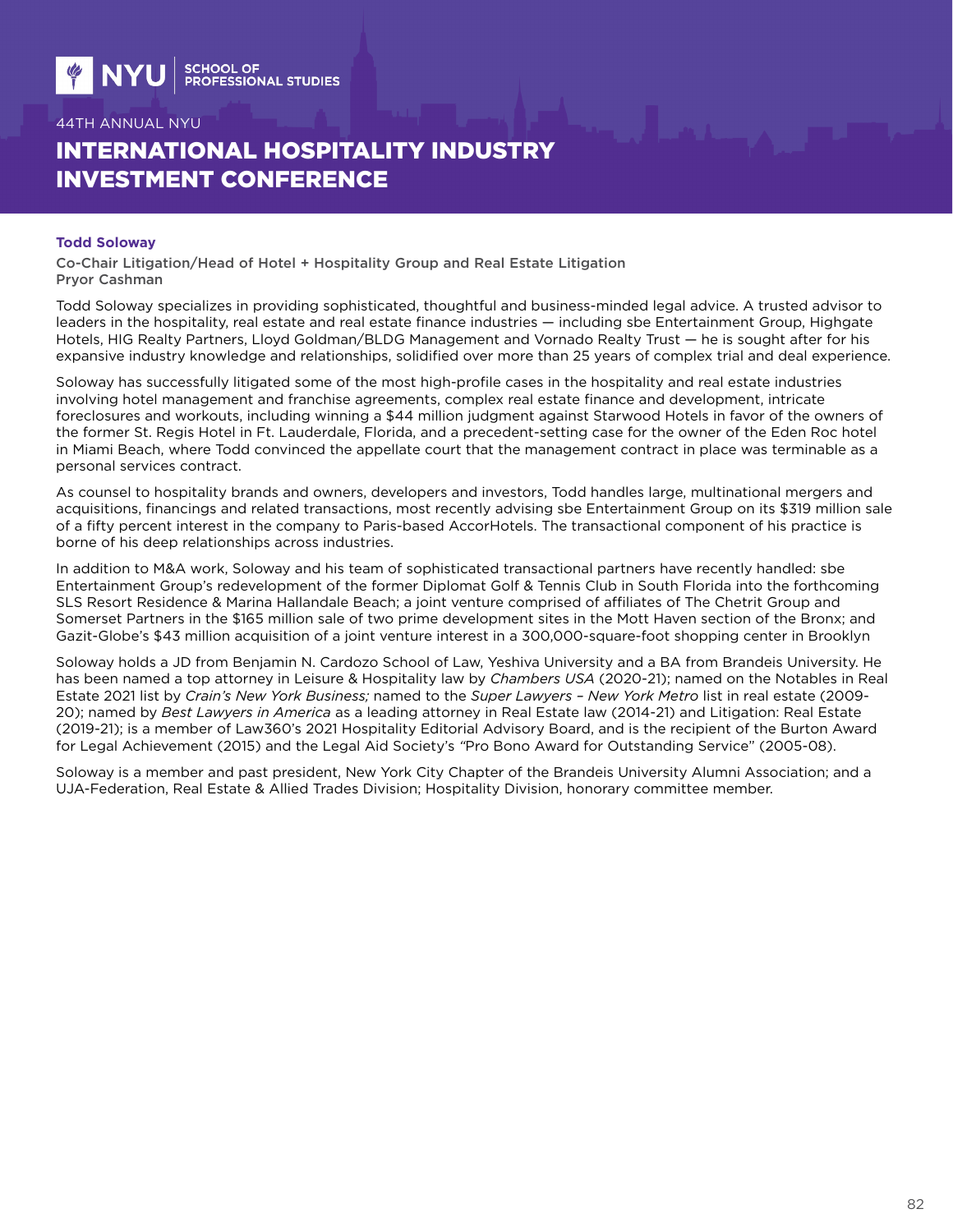# INTERNATIONAL HOSPITALITY INDUSTRY INVESTMENT CONFERENCE

#### **Jay Stein**

Chief Financial Officer Dream Hotel Group

Jay Stein is chief executive officer at Dream Hotel Group, responsible for the successful evolution, growth and expansion efforts of the Company and its portfolio of brands: Dream Hotels, The Chatwal, Unscripted Hotels and new By Dream Hotel Group collection. With over four decades of experience and nearly 30 years with Dream Hotel Group, Stein has worked in a variety of property and corporate roles at some of the world's leading hospitality groups and boutique lifestyle brands, including Hilton Worldwide, Starwood Hotels & Resorts and Doral Hotels.

Stein began his career in 1983 with Hilton Worldwide at the Vista International Hotel in the World Trade Center in New York City. A veteran of food and beverage management, Stein turned his sights to hotel operations in 1987 and quickly rose through the ranks to become managing director for three Doral Hotels in New York City. In 1995, after taking two of those properties through the transition to Starwood, Stein stayed on as area general manager for almost three years with Starwood. He joined Dream Hotel Group as executive vice president of Operations in 1997 and was promoted to chief operating officer soon thereafter overseeing all new and existing hotel operations and playing a vital role in the company's global expansion efforts. Stein was named chief executive officer in 2015.

An engaged professional dedicated to making a difference, Stein is a true ambassador for the industry, often appearing in top national news publications and television and radio networks including CNN, CNBC, FOX Business, Bloomberg, MSNBC, *The Wall Street Journal* and *The New York Times*. He also has spoken on numerous panels at conferences worldwide and served as adjunct professor for the Hospitality programs at NYC College of Technology and New York University.

#### **Louis L. Stervinou**

Managing Director, San Francisco Eastdil Secured

Louis Stervinou is a managing director with Eastdil Secured in San Francisco and is a member of the firm's Management Committee. Stervinou joined the firm in 2003 and is managing and leading the firm's Global Hotel Team. He has over 30 years of real estate experience and is responsible for sourcing and placement of hotel related investment sales, financings and loan sales. He has focused on hospitality transactions totaling over \$40 billion comprising over 300 properties and approximately 70,000 rooms.

Recent transactions over the last three years include the \$1.65 billion GIC Portfolio including the Grand Wailea Maui, \$1 billion Hyatt Portfolio including the Grand Hyatt San Francisco, Grande Lakes Orlando, JW Marriott Phoenix Desert Ridge, W Hotel Union Square New York, Embassy Suites NYC 37th Street, JW Marriott San Antonio Hill Country, and numerous other equity and debt transactions.

Prior to joining Eastdil Secured, Stervinou was employed as a managing director with Colliers International. He holds a Bachelor of Science in Hotel Administration from Florida International University and is a member of the Dean's Advisory Board.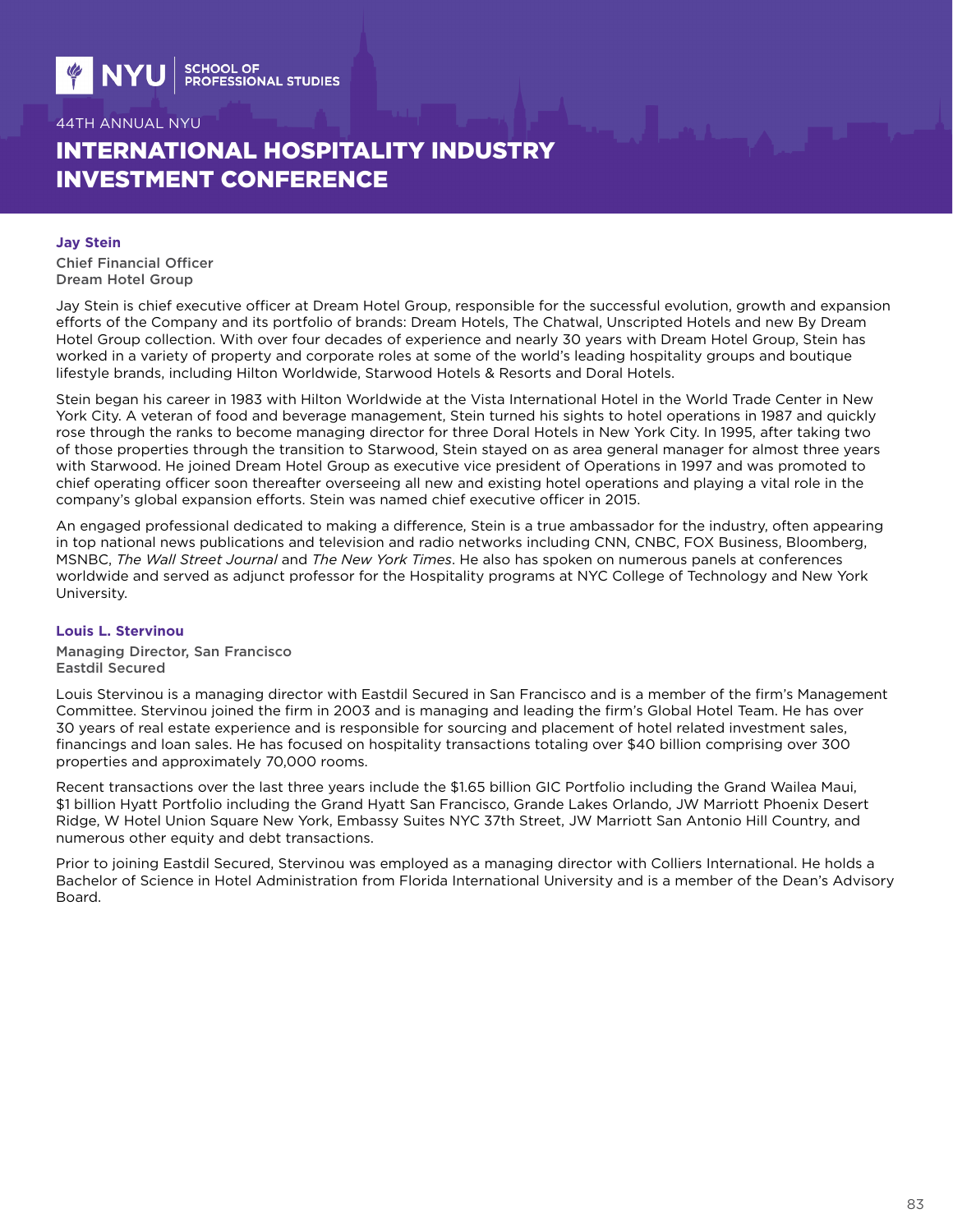# INTERNATIONAL HOSPITALITY INDUSTRY INVESTMENT CONFERENCE

#### **Jeffrey Stewart**

Founder and President Walnut Hill Advisors

Jeffrey Stewart is the founder and president of Walnut Hill Advisors. His career spans more than 25 years working at the intersection of business, politics, media, and civic engagement, where he has served as a trusted advisor to CEOs, entrepreneurs, and founders of businesses and nonprofits.

Stewart has played an active role in the travel and tourism industry since he joined Loews Hotels & Co in 1999, where he held a variety of executive positions including, chief of staff to the chairman & CEO, senior vice president, Communications and Public Affairs, and director of Development. He was an officer of the Travel Business Roundtable and was instrumental in the creation of its successor organization, the US Travel Association. Stewart has testified before Congress, been quoted in leading publications, and appeared on television discussing the importance of the industry. *Travel Agent* magazine recognized him as a "Rising Star."

Stewart also has served in leadership roles in civic activities. Following September 11, 2001, he was the staff director of New York Rising, established to help revitalize and diversify the City's economy by reviving tourism. He served on the Board of Directors of the Jacob K. Javits Convention Center, and on the Board of Trustees of the 2014 NY/NJ Super Bowl Host Company. He is currently on the Board of Directors of NYC & Company, the Board of Advisors of the NYU School of Professional Studies Jonathan M. Tisch Center of Hospitality and is a vice chair of the Association for a Better New York.

Stewart began his career as an attorney and in politics, serving as an assistant attorney general for the State of New York and as the finance director to Congressman Chuck Schumer in his historic election to the United States Senate. He is currently the chairman of the board of the Jonathan M. Tisch College of Civic Life at his alma mater, Tufts University.

#### **Peter Strebel**

Chairman Omni Hotels & Resorts

Recently named a 2019 Top CEO by Glassdoor, Peter Strebel is chairman of Omni Hotels & Resorts, a position he assumed in May 2022. In this role, Strebel will provide strategic counsel to the company, and continue to elevate the vision of Omni regarding long-term goals and objectives for the brand. A 30-year-plus veteran of the hospitality industry, he works with teams to continue to enhance the existing high-level of guest service as well as oversee the growth and expansion plans the brand has in the pipeline.

The company's former president, chief marketing officer and senior vice president of sales, Strebel was responsible for guiding the company through the pandemic crisis, leaving the brand in a prime position to drive to capitalize on the rebounding trends and changes in the industry. He also was instrumental in creating and driving innovative branding, communications, marketing and business development strategies to increase awareness, capture market share and build revenue for the luxury hotel brand.

Strebel also formerly served as senior vice president of operations for the company where he oversaw the development of brand-wide property standards, guest rooms and other operational areas for the luxury hotel brand's growing convention collection and resort portfolio. A long-term Omni veteran, Strebel rejoined Omni in 2009 as area managing director and general manager of the company's flagship property in midtown Manhattan, the award-winning Omni Berkshire Place. During his previous tenure at Omni, he had a successful 10-year career in sales and marketing positions of increasing responsibility, ultimately leading to his appointment as vice president of sales and marketing.

In between his time with Omni, Strebel served as executive vice president and chief marketing officer for the Wyndham Hotel Group and was promoted to president of the company before returning to Omni.

Strebel graduated from Hofstra University with a Bachelor of Business Administration. He sits on the board of directors for AHLA, as well as the board of trustees for the Incarnation House in Dallas, Texas.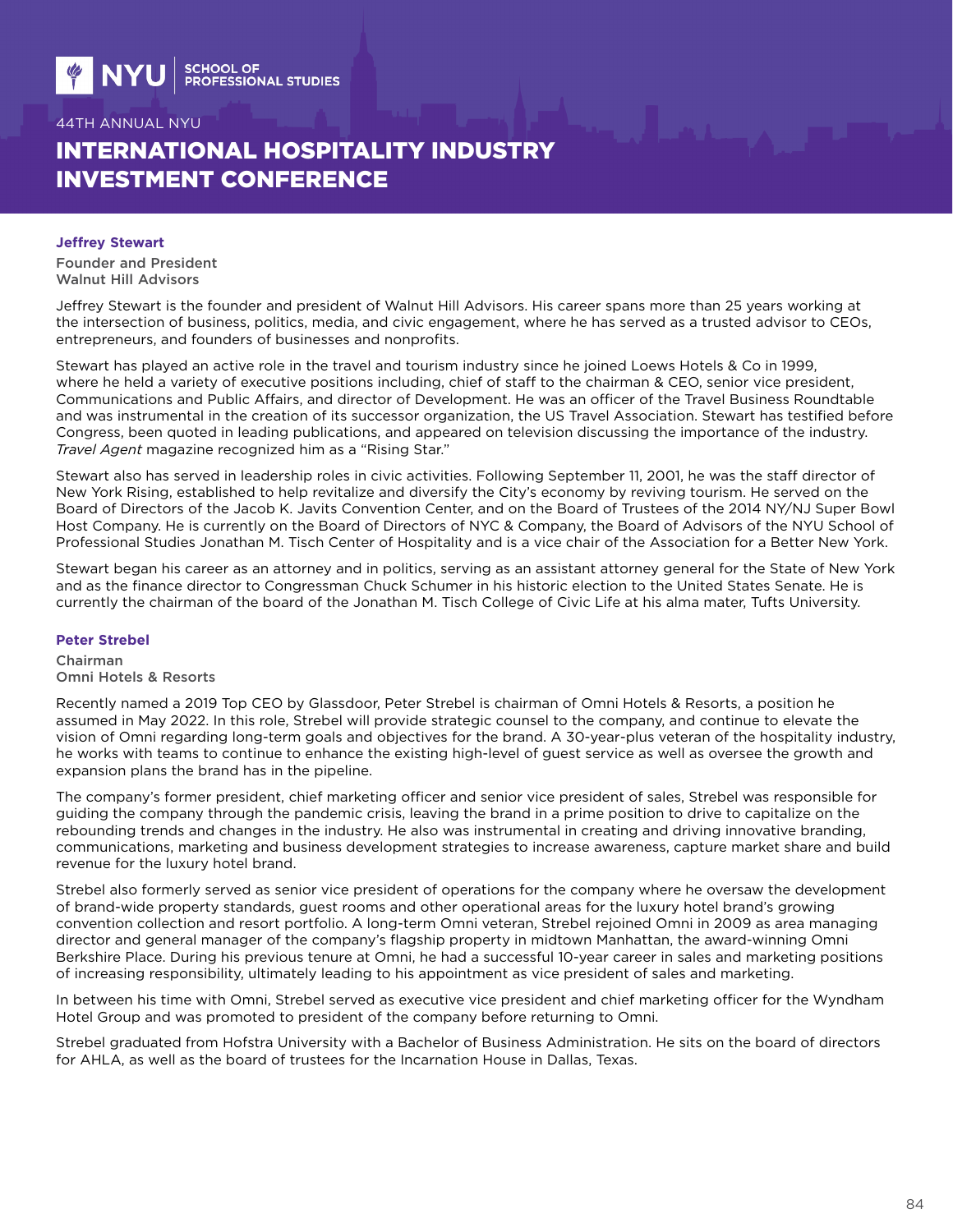# INTERNATIONAL HOSPITALITY INDUSTRY INVESTMENT CONFERENCE

#### **Jeff Stulmaker**

Partner & Chief Investment Officer KHP Capital Partners

Jeff Stulmaker is a partner and chief investment officer for KHP Capital Partners. In this role, he is directly responsible for sourcing, underwriting and negotiating acquisitions and joint-venture agreements for KHP Funds. Stulmaker has directly been involved with all investment activities for KHP Funds II through V. Prior to joining KHP at its inception in 2015, He served as director of acquisitions & development at Kimpton where he was responsible for acquisitions, joint-venture agreements as well as third-party management agreements in the Western US. Stulmaker holds a BS from Cornell University's School of Hotel Administration with a concentration in hospitality finance and a minor in real estate.

#### **Michael J. Sullivan**

Co-Chair, Hospitality Group Greenberg Traurig

Michael J. Sullivan is co-chair of Greenberg Traurig, P.A.'s Hospitality Group. He has wide-ranging experience in the acquisition, development, finance and disposition of hotels, resorts, branded residences and condo-hotels; the negotiation of management, franchise and operating agreements for hotels; construction and permanent hotel and resort financings; and the purchase of distressed mortgage debt instruments secured by hospitality-related real estate.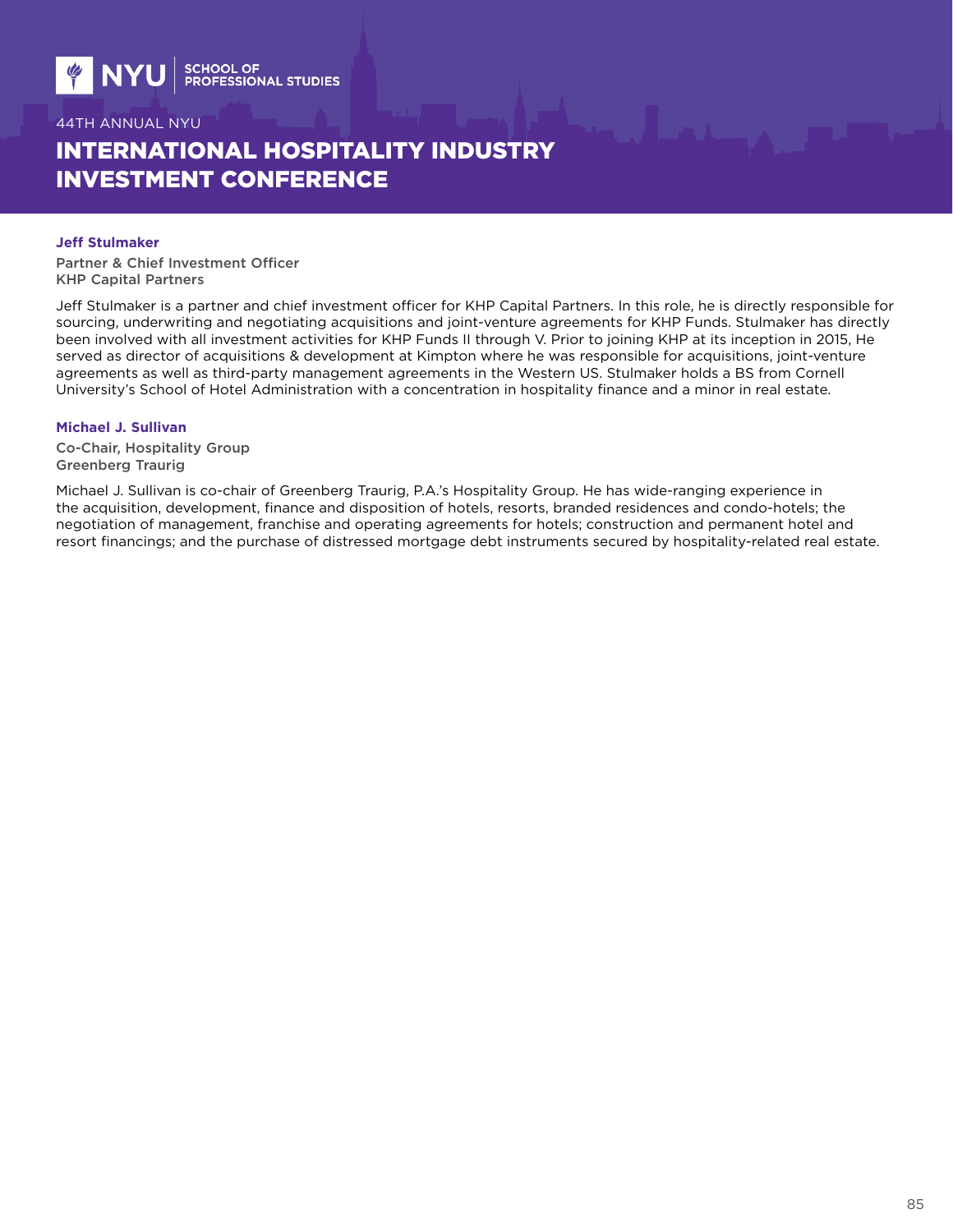# INTERNATIONAL HOSPITALITY INDUSTRY INVESTMENT CONFERENCE

# **T**

#### **Yuval Tal**

Partner Proskauer

Yuval Tal is a partner in Proskauer's Corporate Department where he co-heads the firm's internationally recognized Hospitality, Gaming & Leisure Group. He is a general corporate and securities lawyer with diverse experience in crossborder mergers & acquisitions (public and private, debt and equity), long-term joint ventures, private equity real estate and corporate and real estate finance. He advises clients on the full range of their activities including any form of financing, operational matters and commercial transactions. He advises sponsors and funds on the structuring, execution, entering into, restructuring and exiting of investments. Tal's clients include owners, investors, developers, operators and equity and debt financing sources, which gives him the ability to anticipate and solve for the issues and needs of all participants in the hospitality sector.

As co-head of Proskauer's Hospitality, Gaming & Leisure Group, Tal has worked on virtually every kind of transaction, including mixed-use development and construction, acquisition and sale, restructuring and public offerings of real estate, hotel and casino companies. These include single and multiple asset deals as well as sale, franchise or other transactions involving brands and hotel chains. Over the past few years, he has worked on numerous high-profile hospitality deals across the globe. Most recently he assisted Accor in forming the world's largest lifestyle platform in its groundbreaking transaction with Ennismore, launching a global strategic partnership with Faena Group, forming its first-in-kind sale and franchise arrangements with Huazhu, a China-based, NASDAQ-listed company, and with Banyan Tree, a Singapore listed entity, and taking full ownership of the sbe hotel brands. He assisted Formosa in selling the Regent brand to IHG and continues to represent Galaxy Entertainment Group on its hospitality agreements with numerous international hotel operators in connection with Phases 3 and 4 of its integrated resort gaming development in Macau.

Tal has decades of experience representing clients on complex, first in kind transactions. His strength is providing original, workable, and practical solutions that get the deal done. He spent years based in Asia and remains head of Proskauer's Hong Kong and Beijing offices. Qualified in New York, Hong Kong and Israel, Tal has negotiated transactions on six continents and has particular experience representing clients across various regions in their inbound and outbound transactions.

#### **Davin Thigpen**

Managing Director J.P. Morgan Real Estate and Lodging Investment Banking Group

Davin Thigpen is a managing director in J.P. Morgan's real estate and lodging investment banking group. He is active in strategic advisory transactions and debt and equity capital raising activities for companies in the real estate, lodging, and vacation ownership industries. He has worked at J.P. Morgan (and its predecessor Bear, Stearns & Co.) since 2003. Prior to that, Thigpen worked in the management consulting division of PricewaterhouseCoopers. He earned a BBA from Southern Methodist University and an MBA from Columbia Business School.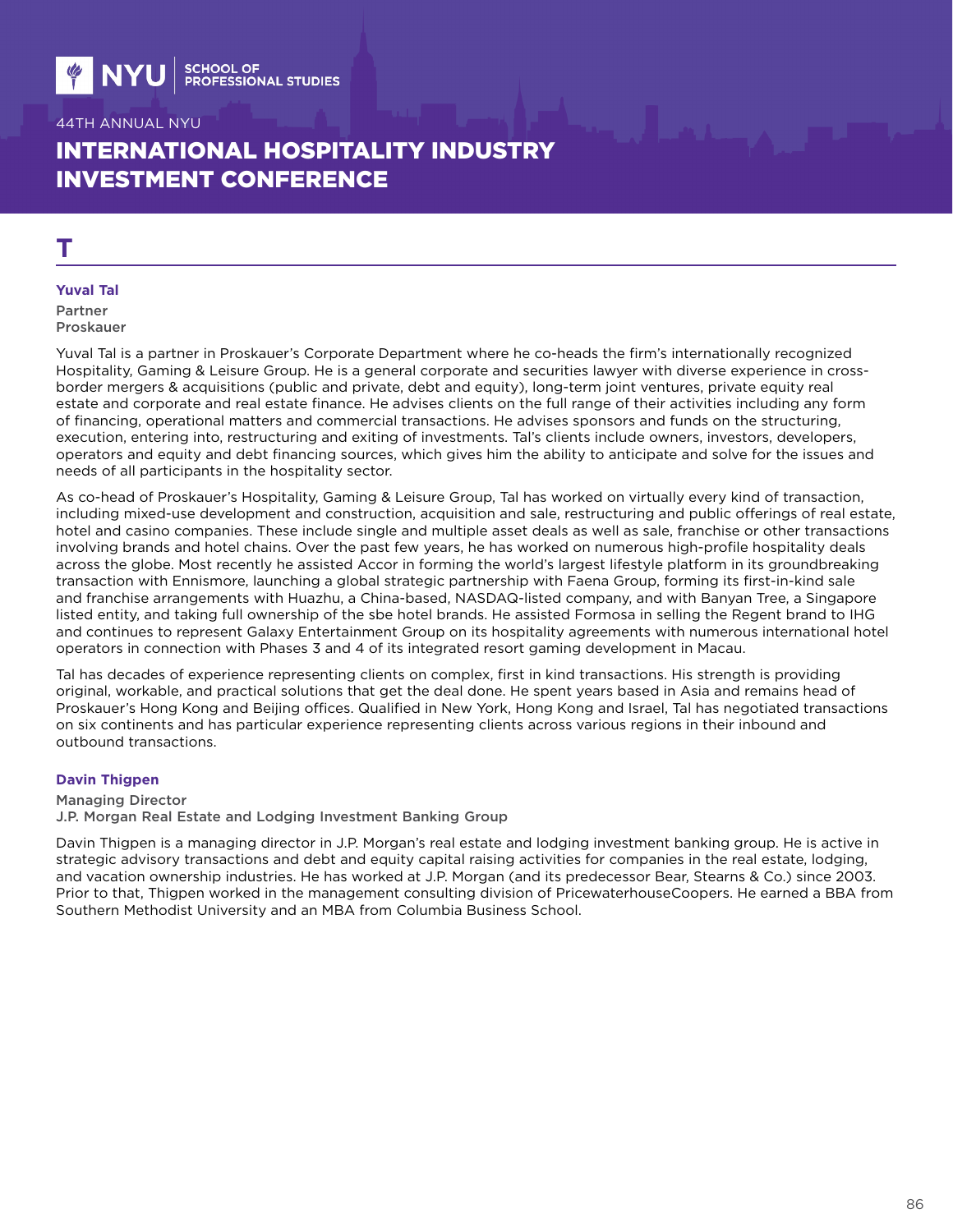# INTERNATIONAL HOSPITALITY INDUSTRY INVESTMENT CONFERENCE

#### **Crystal Vinisse Thomas**

Brand Management and Marketing Leader Hyatt Hotels Corp.

Crystal Vinisse Thomas is a brand management and marketing leader with over 10 years' international experience driving brand innovation and operational excellence, crafting memorable guest experiences, creating global brand marketing campaigns, and executing branded events and partnerships.

She currently heads up the lifestyle and luxury brands at Hyatt Hotels Corp— including Park Hyatt, Thompson, Alila, Andaz, Hyatt Centric, and Caption by Hyatt— guiding the strategy and vision of an ever-growing portfolio. A veteran hotelier and alumni of Cornell University's Hotel School, Vinisse Thomas held several brand leadership roles with W Hotels Worldwide and most previously served as senior brand marketer for Beats by Dre @ Apple, overseeing the NBA partnership and all things sports.

Based in Los Angeles, when not honing her tasting skills as a wine and whiskey consumeoisseur™, she's a passion-led seeker of all things awesome, craver and creator of unforgettable travel moments, and, more personally, a lifestyle + culture enthusiast obsessed with TV, singing, and Oprah.

#### **Dan Thorman**

Vice President, Development **MCR** 

Dan Thorman is vice president, development, for MCR. In this role, he is responsible for growing MCR's third party management platform across the United States.

Prior to joining MCR, Thorman was vice president, development, at Kimpton Hotels + Restaurants, where he oversaw Kimpton growth in the eastern half of North America. Previously, Thorman was vice president of Full Service & Luxury Lodging Development at Marriott International, focused on the Eastern U.S. Before joining Marriott as part of the Starwood Hotels & Resorts merger, he held numerous positions within Starwood's Global Development Group, most recently as director of development for franchise growth in the Northeast U.S. and managed growth in the Northeast U.S., Midwest U.S. and Caribbean. Thorman held other roles with Starwood Hotels & Resorts in global development strategy, process implementation and analytics.

Thorman graduated from Lehigh University with a BS in Business Information Systems.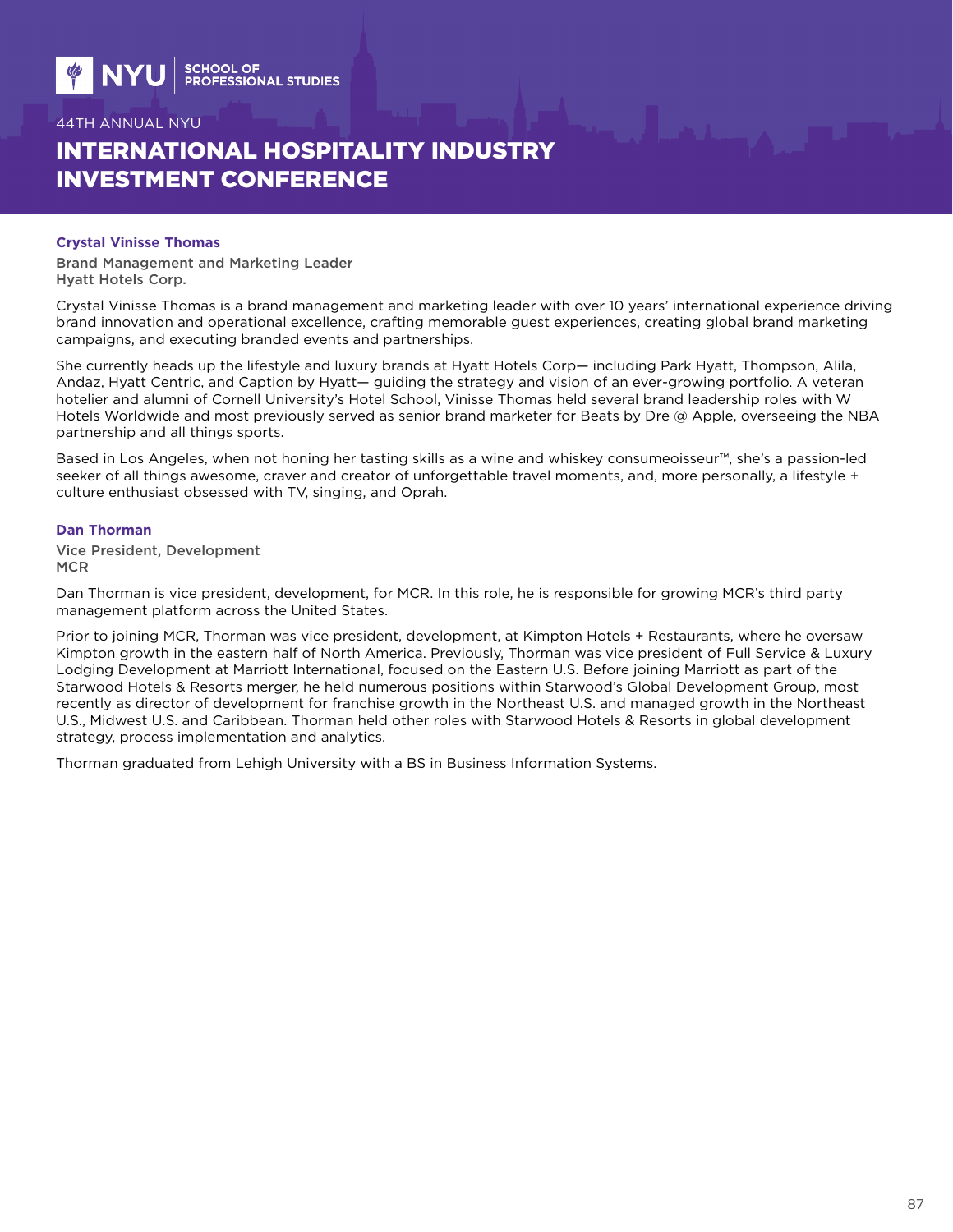# INTERNATIONAL HOSPITALITY INDUSTRY INVESTMENT CONFERENCE

#### **Jonathan M. Tisch**

Chairman and CEO of Loews Hotels & Co and Co-Chairman of the Board of Loews Corporation Jonathan M. Tisch is chairman and CEO of Loews Hotels & Co and co-chairman of the board of Loews Corporation

Jonathan Tisch has led Loews' expansion and emergence as a leading hotel company with a widely praised culture that embraces the power of partnerships—with team members, guests, communities, and owners. He was voted "Hotelier of the World" by *HOTELS* magazine.

Recognized nationally as a leader of the multibillion-dollar travel and tourism industry, Tisch is chairman emeritus of the U.S. Travel Association and previously served as chairman of the Travel Business Roundtable and the American Hotel & Lodging Association. Committed to a vibrant tourism industry locally, Tisch served for nearly six years as chairman of NYC & Company, New York City's official tourism agency, and was chairman of New York Rising, which was established to bring back visitors and revive the economy after 9/11. Crain's New York Business named him one of the "Top 10 Most Influential Business Leaders" and inducted him into its Hall of Fame, which recognizes individuals who have transformed the City in both their professional work and in their civic and philanthropic activities.

Tisch is the author of three bestselling books: *The Power of We: Succeeding Through Partnerships, Chocolates on the Pillow Aren't Enough: Reinventing the Customer Experience*, and *Citizen You: Doing Your Part to Change the World*. He hosted the Emmy-nominated television series Beyond the Boardroom.

Tisch is a champion of corporate responsibility and active citizenship. More than 25 years ago, he initiated the Loews Hotels Good Neighbor Policy, a recipient of the US President's Service Award. He served as vice chairman of the board of trustees of his alma mater, Tufts University, and is the naming benefactor of the Jonathan M. Tisch College of Civic Life at Tufts. In 2017, he was honored by the NYU School of Professional Studies with the naming of the Jonathan M. Tisch Center of Hospitality, of which he has been a driving force for years. He is a founding board member and chairman of The Shed, New York City's cultural center for arts and ideas, and a member of the Board of Trustees of the Hospital for Special Surgery.

A co-owner of the New York Giants, Tisch was instrumental in bringing the 2014 Super Bowl to the NYC metropolitan area and served as co-chair of the NY/NJ Super Bowl Host Committee.

### **Christina Trauthwein**

VP, Content & Creative *Hotel Business & InspireDesign*

Christina Trauthwein is the VP, content & creative of the *Hotel Business* and *InspireDesign* media brands, overseeing all print, digital, and face-to-face products. Previously, she was editor-in-chief of professional publications in the architecture and interior design communities, both commercial and residential. Christina's 30+ years of brand leadership—in both print and digital media—has been focused on strategizing, developing and creating content about need-to-know industry topics, trends, industry leaders and cutting-edge projects and products.

#### **Rob Turner**

Managing Director Eastdil Secured

Rob Turner is a managing director at Eastdil Secured. He joined in 2012, and in his current role focuses on structuring, marketing and the placement of commercial financings, including mortgage debt, mezzanine debt and preferred equity, as well as the execution of secondary structured finance debt sales.

Prior to joining Eastdil Secured, Turner was a director in the Real Estate Capital Markets group of Wells Fargo with a focus on originating and structuring large real estate finance transactions on behalf of institutional clients. Before Wells Fargo, he was a member of Wachovia's Real Estate Capital Markets division in New York.

Turner graduated from North Carolina State University in 2001, *cum laude*, with a concentration in Finance.

Turner currently lives in Brooklyn, NY with his wife Caroline and children Lula (8), George (6) and Hugo (2) and their golden retriever, Rigsby. Some of his favorite activities include golfing, skiing and spending quality time with his family.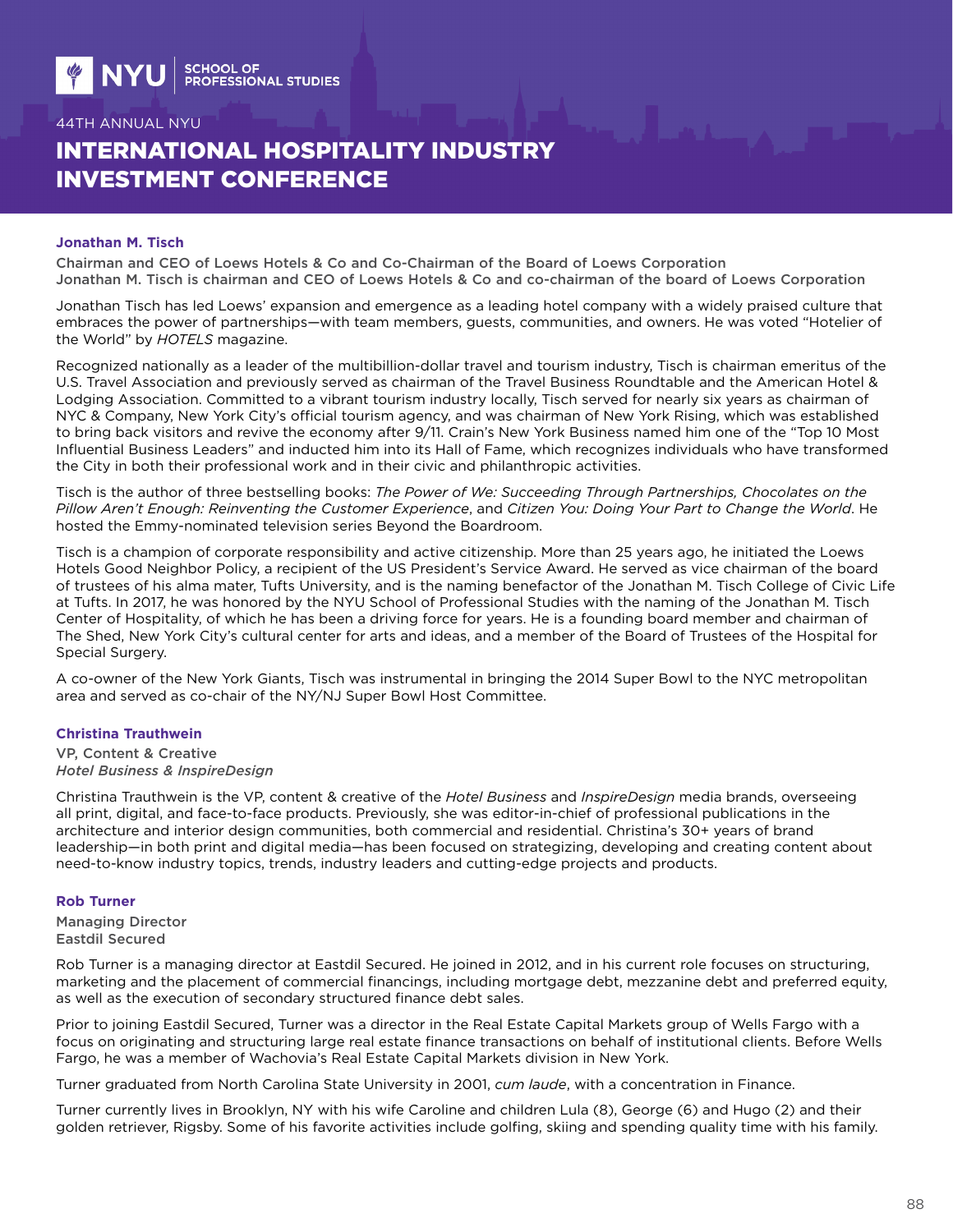# INTERNATIONAL HOSPITALITY INDUSTRY INVESTMENT CONFERENCE

# **V**

#### **Homi Vazifdar**

Founder & Exec. Director Canyon Equity

Homi Vazifdar is the founder & exec. director of the Canyon Group based in Larkspur, California just north of San Francisco. The Canyon Group owns and/or develops ultra-luxury resorts in exotic destinations around the world. The company currently owns some of the most luxurious and high-performing assets in North America, Latin America and the South Pacific. The Canyon Group's resorts are managed by marquis brands such as Amanresorts, Four Seasons Hotels & Resorts, Six Senses Hotels and Resorts and Hyatt Hotels and Resorts.

Vazifdar is extremely passionate about the wonderful world of lodging and over the years has "touched" almost every aspect of the industry and worked with some of the stalwarts in the business. He is a frequent speaker at lodging and tourism conferences around the world and has close to 40 years of multifaceted lodging and hospitality experience ranging from development, design and investment banking. Before founding Canyon Equity in 2005, he was the global head of lodging at Banc of America Securities in San Francisco where he was involved in numerous high-profile transactions.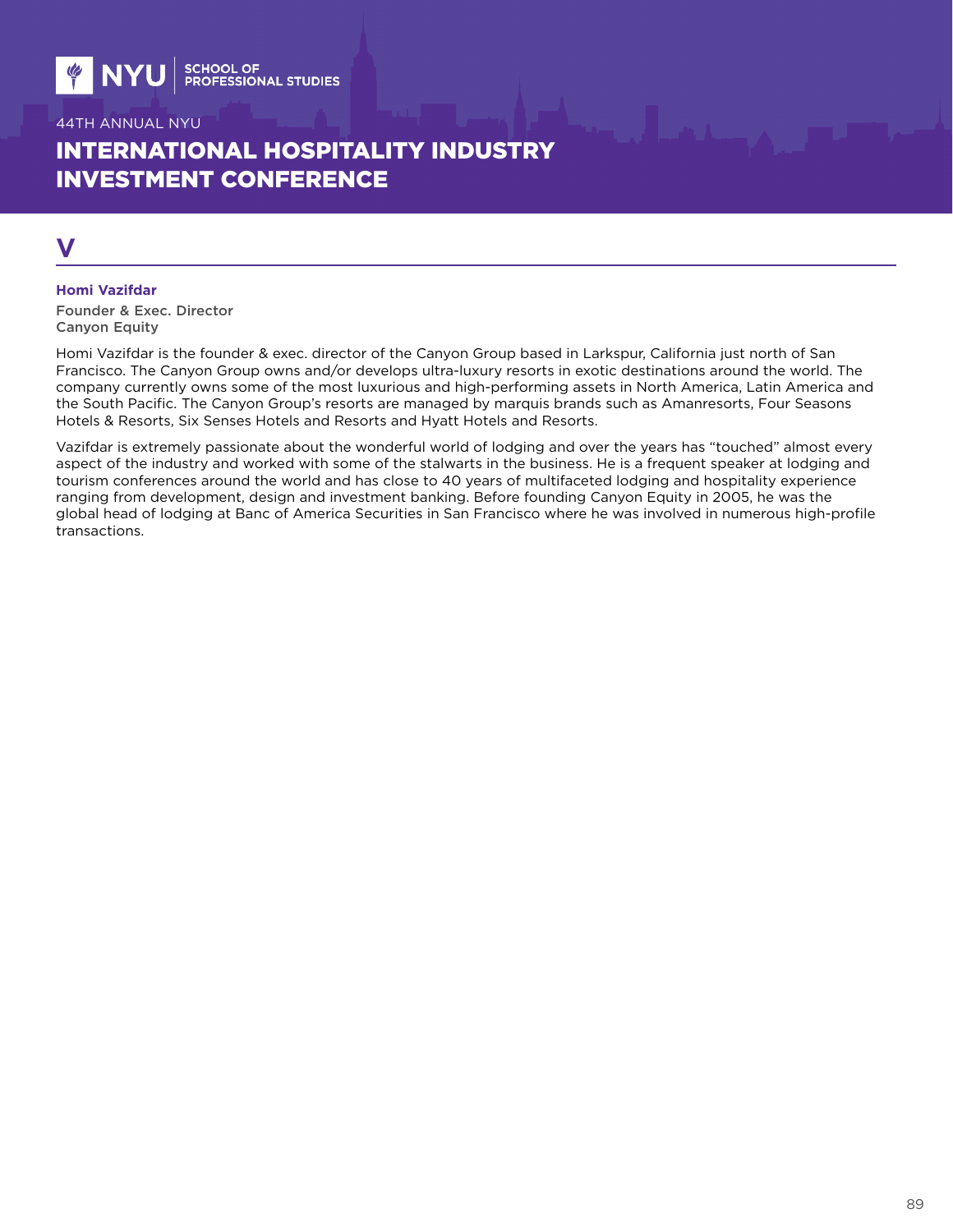# INTERNATIONAL HOSPITALITY INDUSTRY INVESTMENT CONFERENCE

# **W**

#### **Jeff Wagoner**

President and Chief Executive Officer Outrigger Hospitality Group

As Outrigger Hospitality Group's president and CEO, Jeff Wagoner oversees all aspects of the company's multi-branded, global portfolio of hotels, resorts, vacation condominiums, timeshares and retail operations while steering the direction, growth and strategic priorities for the iconic beach resort brand.

Before joining Outrigger in 2018, he served as EVP hotel operations for Trump Hotel Group. Prior to this, he held several roles with Wyndham Hotel Group, including president of Wyndham's management company and EVP of brand and customer services for its hotel brands. Wagoner was also president of Wyndham Hotels and Resorts and SVP of operations at the former Wyndham International, where he oversaw more than 100 Wyndham properties.

Earlier in his career, Wagoner held management roles with Starwood Hotels and Resorts, Doubletree and Marriott International. He also served as COO for WhiteFence, an e-commerce company and SVP of sales for ZipRealty, a real estate brokerage firm. Wagoner served on the board of directors for the Hotel & Lodging Association of Greater Houston and MPI Foundation Global Board of Trustees. He currently serves on the Sabre Executive Advisory Board and board of directors for the Hawai'i Business Roundtable, American Hotel and Lodging Association and Hawai'i Hotel Alliance.

#### **Brian Waldman**

Chief Investment Officer Peachtree Hotel Group

As chief investment officer, Brian Waldman leads Peachtree's asset management, investment, and portfolio management functions. He focuses on the company's investment and capital deployment and oversees a real estate portfolio with a market capitalization of approximately \$5 billion. Working with a cross-functional team, Brian also provides analysis, research, underwriting and financial oversight to procure equity and debt investments.

Throughout his 20-plus-year career, Waldman has had experience with a broad range of asset and portfolio types spanning from luxury hotels and resorts to limited-, select-service and extended-stay hotel properties.

His experience includes executing transactional and advisory assignments with an aggregate asset value exceeding \$11 billion, underwriting more than \$10 billion of individual property assets and hotel companies, consulting on development projects valued in excess of \$4 billion, restructuring and/or working on portfolios and individual hotels valued in excess of \$5 billion and marketing more than 100 hotels for sale.

Before joining Peachtree in 2015, Waldman was the managing director and head of Capital Markets for Beacon Hospitality Partners, where he was responsible for executing capital markets assignments and other advisory assignments with an aggregate asset value exceeding \$8 billion. Prior to Beacon, Waldman served as senior vice president of DTZ Hospitality Group and vice president of The Mumford Company. Before that, he worked at InterContinental Hotels Group, Arthur Andersen and PricewaterhouseCoopers.

Waldman is a graduate of the Cornell School of Hotel Administration, where he completed a dual concentration in Real Estate and Finance. In addition, he serves as a board member for the Atlanta Ronald McDonald House Charities.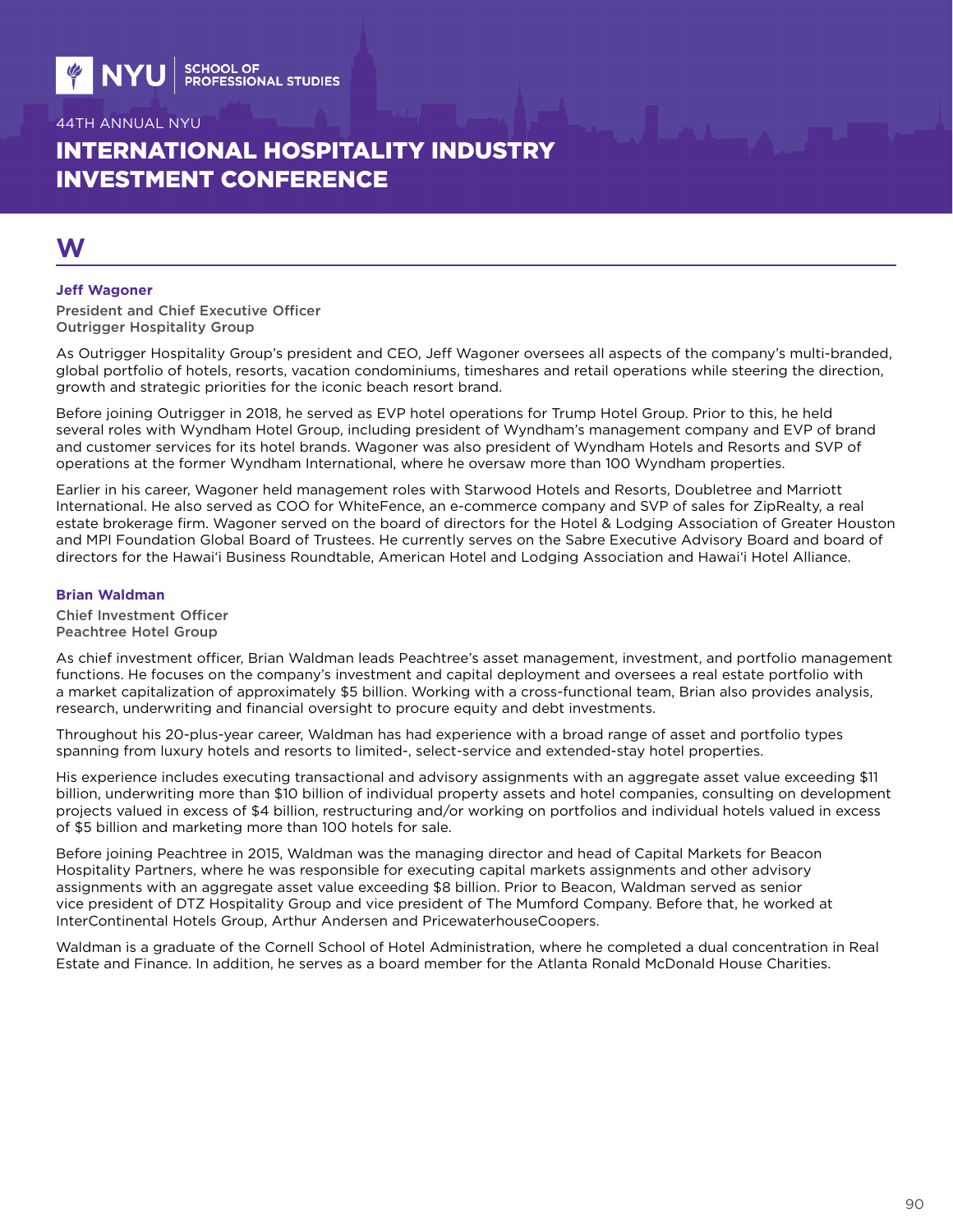# INTERNATIONAL HOSPITALITY INDUSTRY INVESTMENT CONFERENCE

#### **Robert J. Webster**

Vice Chairman President, Hotels Institutional Group

Bob Webster is the vice chairman & president of CBRE Hotels Institutional Group. He is based in Atlanta and specializes in full-service investment sales throughout the United States. Webster has led the sale of hundreds of hotels throughout his career representing well over \$20 billion. He has been recognized by *Real Estate Forum* magazine as a "Superstar Investment Sales Broker" ranking him the third most productive real estate investment sales broker in the country. Webster is a two-time recipient of the Jack A. Shaffer Financial Advisor of the Year Award, given to the top hotel investment sales professional in the lodging industry.

Webster's career during the last 40 years has spanned a broad range of disciplines within the hotel industry. Before joining CBRE's Hotels Group, he was senior managing director at JLL for nine years. Prior to that he was managing director at Hodges Ward Elliott for 23 years. Webster was also director of Real Estate for the Ritz-Carlton Hotel Company, a senior hotel real estate consultant with Laventhol & Horwath in Boston, and started his career as an operations analyst at the Plaza Hotel in New York City. Webster has 35 years of experience specific to hotel real estate.

#### **Jeff Weinstein**

Editor in Chief *HOTELS*

Jeff Weinstein has been editor in chief of *HOTELS* magazine since November 1994. In 1996, he created *HOTELS' Investment Outlook*, a quarterly publication for the hotel investment community. He also is responsible for developing the *HOTELS* website, hotelsmag.com. Starting in 1986, Weinstein was senior editor for *Restaurants & Institutions*, which covered all aspects of the foodservice industry in the United States. Weinstein, a five-time winner of the Jesse H. Neal Award, presented by the American Business Press, is a journalism graduate of Drake University.

#### **Evan Weiss**

Co-Founder, Chief Operating Officer, Principal LW Hospitality Advisors®

Evan Weiss serves as co-founder, chief operating officer, principal of LW Hospitality Advisors®. As a co-founder of the firm, his role encompasses such areas as client and vendor relationship management, business development, design and implement business strategies, plans and procedures, establish policies that promote company culture and vision, oversee daily operations of the company and the work of, and to lead employees to encourage maximum performance. Weiss is also a co-founder and managing partner of Lodging Analytics Research & Consulting (LARC), focusing on highly correlated predictive analytics for the lodging industry. He previously worked at CBRE Hotels – Hospitality & Gaming Valuation Advisory Services Group where he received the Valuation Services Professional of the Year Award for the Tri-State region. Prior to joining CBRE, Weiss held the position of director of operations for CARINO Hotels & Resorts in New York, a sales and marketing firm.

Weiss's operational experience includes serving as general manager at City Food Bar Inc. He holds a Bachelor of Science degree in Hotel and Tourism Management from the NYU School of Professional Studies Preston Robert Tisch Center for Hospitality, Tourism, and Sports Management. Following successful terms as Board Member, vice president, and president of the NYU Tisch Center Alumni Society, Evan also serves as a member of the Tisch Center's Advisory Board. While attending the Tisch Center, Weiss was twice honored with the President's Service Award for Leadership and Community Service. He also served on the search committee for the associate dean of the Tisch Center, and is privileged to hold the position of adjunct faculty member at the Tisch Center. He also has served as an assistant adjunct professor at Columbia University's Masters of Science in Real Estate Development Program. Weiss currently serves as an event chair for the UJA Hospitality Division, as well as a member of the REX Steering committee of the UJA – Federation of New York. He also serves on the Advisory Committees for the NYU and ALIS Hospitality Breakfast and as a member of the AIPAC Washington Club and Real Estate Committee, and Chairman of the Hospitality Council for AIPAC, as well as Treasurer of RESA. Evan also serves as an advisory board member of IHIS – Israel Hotel Investment Summit. Evan is intimately involved with Our Soldiers Speak, a 501(c)(3) based in Midtown Manhattan, NY.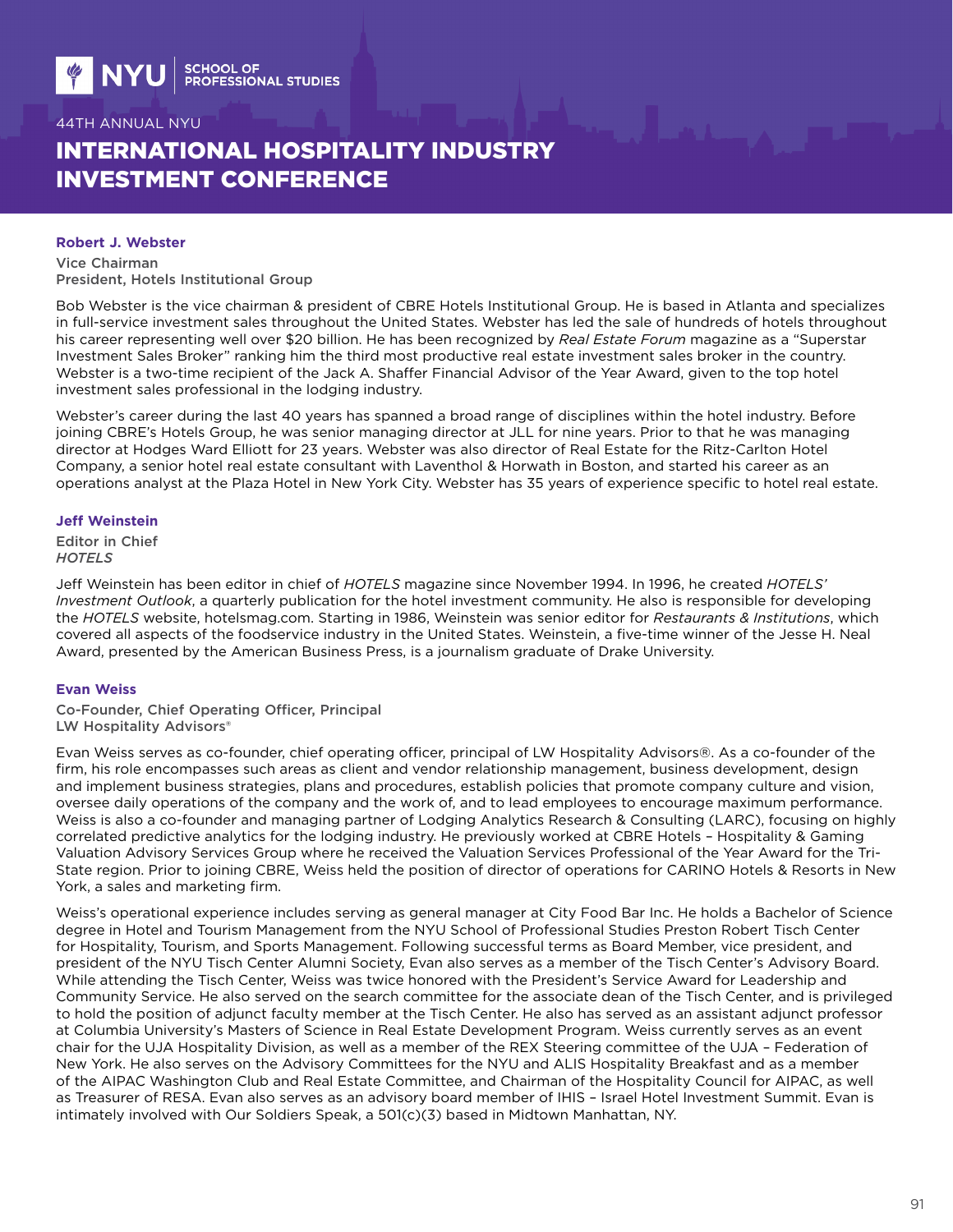# INTERNATIONAL HOSPITALITY INDUSTRY INVESTMENT CONFERENCE

#### **Andrew Wharton**

Managing Director REH Capital Partners

Andrew Wharton is a managing director of REH Capital Partners, based in Fort Lauderdale, FL. He has over 35 years of diversified operational, accounting, and finance experience in the real estate and hospitality industries providing clients owner's representation, operations performance improvement, litigation support, expert testimony, and transactional services.

Prior to joining REH, Wharton was managing director at KPMG, providing advisory services to a wide variety of hospitality and real estate clients. Prior to KPMG, he was CFO of ResidenSea, where he provided overall leadership in the areas of finance and operations of this developer and operator of a first of its kind, luxury "resort at sea," *The World,* that featured privately owned residential units, rental suites and various amenities. Prior to ResidenSea, Wharton was a senior manager in KPMG's National Real Estate and Hospitality Practice where he held various positions over his tenure with the firm.

Wharton is a Certified Public Accountant with Bachelors of Science degrees in Accounting and Finance from Florida State University.

#### **Mark Williams**

Managing Director Franchise Development Extended Stay America

Mark Williams is managing director franchise development for Extended Stay America, a leader in the extended stay segment for over 25 years. Joining ESA in 2020 Williams is responsible for building the brand thru franchising, which the company started in 2018. A hospitality professional for over 30 years, he spent 20 of those with Best Western International. Williams is a graduate of The Ohio State University Fisher College of Business with a BSBA in Marketing.

#### **Larry Wolfe**

Vice Chairman, Co-Head of Lodging Newmark

Larry Wolfe is a vice chairman and co-head of the Lodging Capital Markets Group at Newmark Knight Frank. Prior to joining NKF in 2018, he was the founder and co-head of Eastdil Secured's lodging investment banking and brokerage group. During his career, Wolfe became one of the industry's most prolific advisors, completing over \$200 billion of property sales, debt placements and M&A advisory on behalf of REITs, C-Corps, private equity firms, high-net-worth investors and sovereign wealth funds. He also was a partner in Eastdil Realty, the predecessor of Eastdil Secured, and served on both firms' management committees.

Wolfe's notable recent transactions include the sale of the Waldorf Astoria New York on behalf of Hilton Hotels, The W New York on behalf of Host Hotels, and the Parker Méridien New York.

In 2007, Wolfe was honored as the recipient of the Jack A. Shaffer Financial Advisor of the Year award at the American Lodging Investment Summit (ALIS) in Los Angeles.

He is an active member of AHLA and the Urban Land Institute's Hotel Development Council and as well as various advisory boards at Johns Hopkins and the University of Chicago. He is also a frequent speaker and author on hotel capital markets activity.

Wolfe earned a Master of Business Administration from the University of Chicago's Booth School of Business and Bachelor's in Economics and a Master's in Engineering from the Johns Hopkins University.

A native of Boston, Wolfe currently resides in New York's Westchester County with his wife Carol and three children.